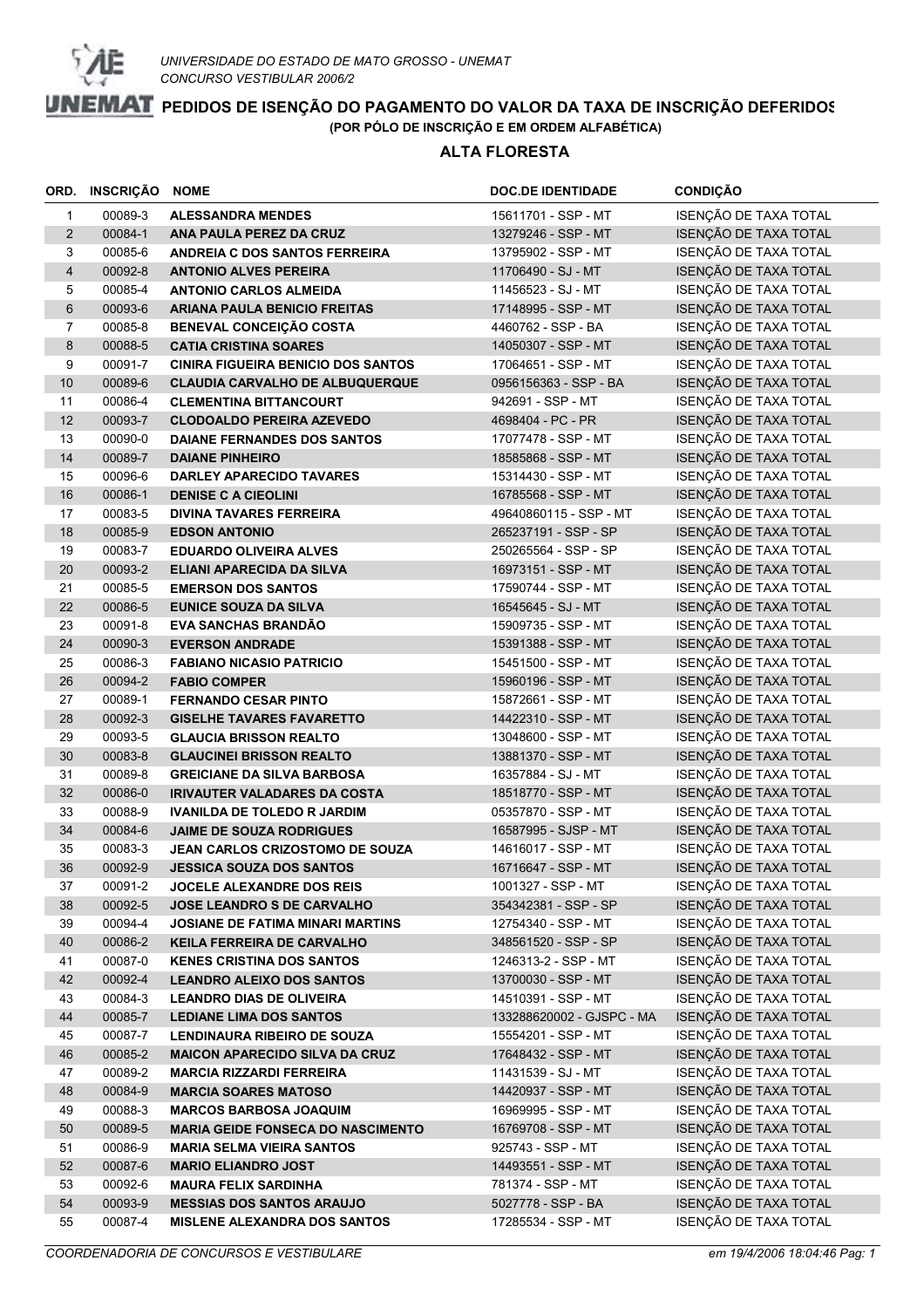

#### **ALTA FLORESTA**

| ORD. | <b>INSCRIÇÃO</b> | <b>NOME</b>                       | <b>DOC.DE IDENTIDADE</b> | <b>CONDIÇÃO</b>       |
|------|------------------|-----------------------------------|--------------------------|-----------------------|
| 56   | 00089-9          | <b>RENILSON DA SILVA SANTOS</b>   | 13795848 - SSP - MT      | ISENÇÃO DE TAXA TOTAL |
| 57   | 00086-6          | <b>RICARDO PALMIER</b>            | 12669687 - SSP - MT      | ISENÇÃO DE TAXA TOTAL |
| 58   | 00093-4          | <b>RODRIGO GOMES VIEIRA</b>       | 12126365 - SSP - MT      | ISENÇÃO DE TAXA TOTAL |
| 59   | 00093-3          | ROSANA DE OLIVEIRA EVANGELISTA    | 18933262 - SSP - MT      | ISENÇÃO DE TAXA TOTAL |
| 60   | 00091-4          | <b>ROSELI FERNANDES MODESTO</b>   | 841338 - SSP - MT        | ISENÇÃO DE TAXA TOTAL |
| 61   | 00085-0          | ROSEMEIRE APARECIDA CASTÃO        | 10284060 - SJ - MT       | ISENÇÃO DE TAXA TOTAL |
| 62   | 00087-8          | <b>ROSICLEIA PEREIRA</b>          | 14944790 - SSP - MT      | ISENÇÃO DE TAXA TOTAL |
| 63   | 00092-2          | <b>SANDRA BATISTA PARREIRA</b>    | 14682982 - SSP - MT      | ISENÇÃO DE TAXA TOTAL |
| 64   | 00093-1          | <b>SARA SIMOES FARIAS</b>         | 18068430 - SSP - MT      | ISENÇÃO DE TAXA TOTAL |
| 65   | 00084-0          | <b>SEBASTIÃO FRANCISCO FREIRE</b> | 346771 - SSPID - DF      | ISENÇÃO DE TAXA TOTAL |
| 66   | 00084-7          | SIRLENE NUNES DE ARAÚJO           | 14483238 - SSP - MT      | ISENÇÃO DE TAXA TOTAL |
| 67   | 00091-5          | <b>TATIANA CORREA Y DOS REIS</b>  | 10553665 - SSP - MT      | ISENÇÃO DE TAXA TOTAL |
| 68   | 00093-0          | <b>VALDEIR MARTINS DA SILVA</b>   | 12329916 - SJ - MT       | ISENÇÃO DE TAXA TOTAL |
| 69   | 00088-2          | <b>VALDINETE DA SILVA</b>         | 16717104 - SSP - MT      | ISENÇÃO DE TAXA TOTAL |
| 70   | 00084-8          | <b>VALERIA RODRIGUES</b>          | 13869574 - SSP - MT      | ISENÇÃO DE TAXA TOTAL |
| 71   | 00089-0          | <b>VINICIUS RAMALHO TOLARDO</b>   | 15268519 - SSP - MT      | ISENÇÃO DE TAXA TOTAL |
| 72   | 00083-6          | <b>WAGNER DOMINGOS DE SOUZA</b>   | 10334637 - SJ - MT       | ISENÇÃO DE TAXA TOTAL |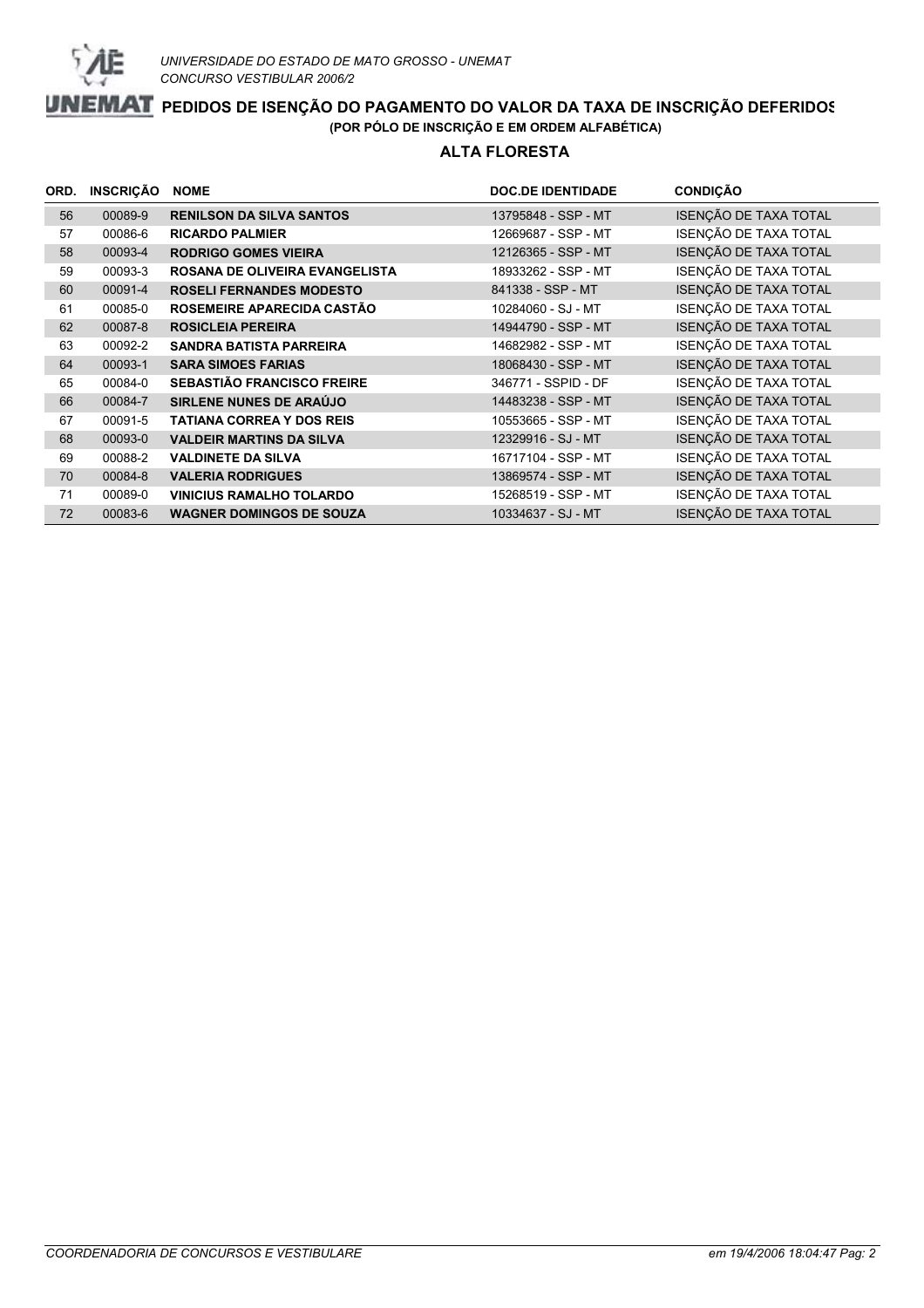

#### **ALTO ARAGUAIA**

| ORD.           | <b>INSCRIÇÃO</b> | <b>NOME</b>                       | <b>DOC.DE IDENTIDADE</b>  | <b>CONDIÇÃO</b>       |
|----------------|------------------|-----------------------------------|---------------------------|-----------------------|
|                | 00015-7          | ANDREIA APARECIDA DO NASCIMENTO   | 15319210 - SSP - MT       | ISENÇÃO DE TAXA TOTAL |
| $\overline{2}$ | 00021-9          | <b>GISANE DAVID CARVALHO</b>      | 15464377 - SSP - MT       | ISENÇÃO DE TAXA TOTAL |
| 3              | 00023-0          | <b>ILDO POMPEU CÂMARA JUNIOR</b>  | 13824139 - SSP - MT       | ISENÇÃO DE TAXA TOTAL |
| $\overline{4}$ | 00022-6          | INÁCIO LOIOLA DE OLIVEIRA JÚNIOR  | 32687463380130 - SSP - GO | ISENÇÃO DE TAXA TOTAL |
| 5              | 00022-1          | <b>JANDER BORGES DA SILVA</b>     | 4356864 - DGPC - GO       | ISENÇÃO DE TAXA TOTAL |
| 6              | 00022-4          | <b>JULIANA FERREIRA DA SILVA</b>  | 18082653 - SSP - MT       | ISENÇÃO DE TAXA TOTAL |
| 7              | 00015-6          | <b>MAYRA DE JESUS ALMEIDA</b>     | 17860644 - SSP - MT       | ISENÇÃO DE TAXA TOTAL |
| 8              | 00022-3          | NAIARA RENATA DA CONCEIÇÃO        | 4357321 - DGPC - GO       | ISENÇÃO DE TAXA TOTAL |
| 9              | 00015-3          | <b>RENATO MARIANO PORTO</b>       | 4503754 - DGPC - GO       | ISENÇÃO DE TAXA TOTAL |
| 10             | 00015-4          | <b>ROSANA TEIXEIRA DE REZENDE</b> | 16956281 - SJSP - MT      | ISENÇÃO DE TAXA TOTAL |
| 11             | 00015-8          | <b>SELMA APARECIDA REZENDE</b>    | 06786774 - SSP -          | ISENÇÃO DE TAXA TOTAL |
| 12             | 00016-1          | <b>SUZIMAR FARIAS FERREIRA</b>    | 13437070 - SSP - MT       | ISENÇÃO DE TAXA TOTAL |
| 13             | 00023-1          | THAIS APARECIDA DE OLIVEIRA COUTO | 4034814 - DEPC - GO       | ISENÇÃO DE TAXA TOTAL |
| 14             | 00015-5          | <b>VERÔNICA VIGIANO NOGUEIRA</b>  | 1595720 - SSP - GO        | ISENÇÃO DE TAXA TOTAL |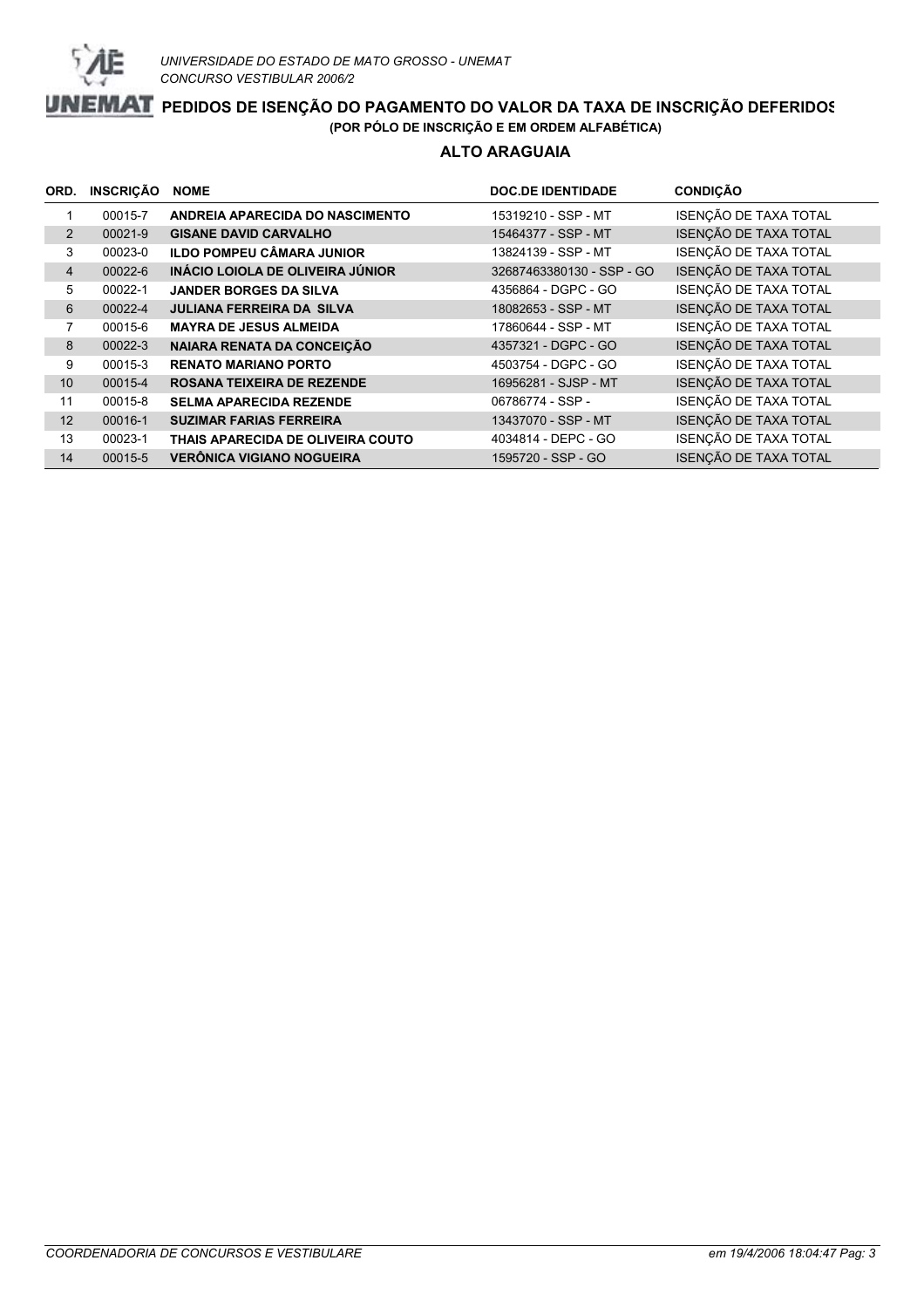

#### **BARRA DO BUGRES**

| ORD.           | <b>INSCRIÇÃO NOME</b> |                                            | <b>DOC.DE IDENTIDADE</b> | <b>CONDIÇÃO</b>       |
|----------------|-----------------------|--------------------------------------------|--------------------------|-----------------------|
| $\mathbf{1}$   | 00122-3               | ADEIR BARBOSA DA SILVA                     | 13231804 - SSP - MT      | ISENÇÃO DE TAXA TOTAL |
| $\overline{2}$ | 00126-4               | AFRIANA CARDOSO DA SILVA                   | 16392744 - SSP - MT      | ISENÇÃO DE TAXA TOTAL |
| 3              | 00129-9               | <b>ALDA DOS SANTOS</b>                     | 16155173 - SSP - MT      | ISENÇÃO DE TAXA TOTAL |
| $\overline{4}$ | 00124-1               | ALESSANDRA COSTA DE SOUZA                  | 17434807 - -             | ISENÇÃO DE TAXA TOTAL |
| 5              | 00131-0               | ALESSANDRA MARGARIDA DOS S GONZALO         | 15046850 - SSP - MT      | ISENÇÃO DE TAXA TOTAL |
| $6\phantom{1}$ | 00123-1               | <b>ALINE LIMA DA SILVA</b>                 | 15032442 - SSP - MT      | ISENÇÃO DE TAXA TOTAL |
| $\overline{7}$ | 00122-0               | ALINE PRISCILE DA SILVA LIMA               | 17065895 - SSP - MT      | ISENÇÃO DE TAXA TOTAL |
| 8              | 00128-9               | ANA CLEA AMORIM LIMA DE CARVALHO           | 14288362 - SSP - MT      | ISENÇÃO DE TAXA TOTAL |
| 9              | 00128-7               | ANDRÉIA DA SILVA ROMÃO                     | 17054940 - SSP - MT      | ISENÇÃO DE TAXA TOTAL |
| 10             | 00122-7               | <b>BENEDITA RAMOS DA SILVA</b>             | 18257372 - SSP - MT      | ISENÇÃO DE TAXA TOTAL |
| 11             | 00127-6               | <b>CÁRITA GARCIA</b>                       | 83278161 - SSP - PR      | ISENÇÃO DE TAXA TOTAL |
| 12             | 00121-0               | <b>CARLOS AUGUSTO OLIVEIRA AMORIM</b>      | 247072 - SSP - MT        | ISENÇÃO DE TAXA TOTAL |
| 13             | 00129-4               | <b>CRISTIANE FELIX</b>                     | 18537839 - SSP - MT      | ISENÇÃO DE TAXA TOTAL |
| 14             | 00122-8               | <b>CRISTIANE LUZ SALES</b>                 | 20368453 - SSP - MT      | ISENÇÃO DE TAXA TOTAL |
| 15             | 00129-0               | DÉBORA ONOFRE DA SILVA                     | 19203454 - SSP - MT      | ISENÇÃO DE TAXA TOTAL |
| 16             | 00128-6               | <b>EDER LIMA DA SILVA</b>                  | 14969599 - -             | ISENÇÃO DE TAXA TOTAL |
| 17             | 00121-8               | ELEDIANA APARECIDA MIRANDA                 | 17113717 - SSP - MT      | ISENÇÃO DE TAXA TOTAL |
| 18             | 00127-2               | <b>ELIANE ANTUNES G DE CAMPOS</b>          | 944944 - SSP - MT        | ISENÇÃO DE TAXA TOTAL |
| 19             | 00127-7               | <b>ELIDIANE SILVA SANTOS</b>               | 11913460 - SSP - MT      | ISENÇÃO DE TAXA TOTAL |
| 20             | 00122-1               | <b>ELISDEIS GENOVA GIMENEZ</b>             | 14047640 - SSP - MT      | ISENÇÃO DE TAXA TOTAL |
| 21             | 00125-3               | <b>EMERSON DE SOUZA MENDONÇA</b>           | 10734686 - SSP - MT      | ISENÇÃO DE TAXA TOTAL |
| 22             | 00121-9               | <b>ÉRICA SANTOS DE OLIVEIRA</b>            | 18534554 - SSP - MT      | ISENÇÃO DE TAXA TOTAL |
| 23             | 00122-9               | <b>EVANEIDE SEBASTIANA DE SOUSA</b>        | 18413170 - SSP - MT      | ISENÇÃO DE TAXA TOTAL |
| 24             | 00121-5               | <b>EVERSON MARIANO FRANÇA</b>              | 15208761 - SSP - MT      | ISENÇÃO DE TAXA TOTAL |
| 25             | 00130-8               | <b>FABIANA CRISTINA OENNING SILVA</b>      | 19799527 - SSP - MT      | ISENÇÃO DE TAXA TOTAL |
| 26             | 00123-0               | FÁTIMA FERNANDA DA SILVA                   | 18093051 - SSP - MT      | ISENÇÃO DE TAXA TOTAL |
| 27             | 00123-7               | FÁTIMA MAGALHÃES DE CAMPOS                 | 18867073 - SSP - MT      | ISENÇÃO DE TAXA TOTAL |
| 28             | 00121-1               | <b>GEZIANA PEREIRA DOS SANTOS</b>          | 1654470 6 - SJ - MT      | ISENÇÃO DE TAXA TOTAL |
| 29             | 00124-3               | <b>GIZELLE ROSSI GHISLERI</b>              | 17789001 - SSP - MT      | ISENÇÃO DE TAXA TOTAL |
| 30             | 00125-5               | <b>GLEICY CRISTINE DA SILVA MURBACH</b>    | 13614258 - SSP - MT      | ISENÇÃO DE TAXA TOTAL |
| 31             | 00126-2               | <b>ISMAEL APARECIDO DA SILVA</b>           | 19650604 - SSP - MT      | ISENÇÃO DE TAXA TOTAL |
| 32             | 00126-9               | <b>JOÃO WESLY EVANGELISTA</b>              | 12510351 - SSP - MT      | ISENÇÃO DE TAXA TOTAL |
| 33             | 00128-1               | <b>JULIANA DOS SANTOS SOUZA</b>            | 17182719 - SSP - MT      | ISENÇÃO DE TAXA TOTAL |
| 34             | 00131-2               | <b>KEILA ARAÚJO DIAS</b>                   | 18929931 - SSP - MT      | ISENÇÃO DE TAXA TOTAL |
| 35             | 00125-6               | <b>LEANDRO ADÃO HOEPPERS</b>               | 15854590 - SSP - MT      | ISENÇÃO DE TAXA TOTAL |
| 36             | 00129-7               | <b>LEIDIANI GRANELLA GEHM</b>              | 17926165 - SSP - MT      | ISENÇÃO DE TAXA TOTAL |
| 37             | 00126-1               | <b>LIGIANE OLIVEIRA DOS SANTOS</b>         | 367536055 - SSP - SP     | ISENÇÃO DE TAXA TOTAL |
| 38             | 00129-8               | <b>LUCIANE SOBRAL DOS SANTOS</b>           | 18356800 - SSP - MT      | ISENÇÃO DE TAXA TOTAL |
| 39             | 00123-3               | <b>LUCIANO VIEIRA MATOS</b>                | 13652591 - SSP - MT      | ISENÇÃO DE TAXA TOTAL |
| 40             | 00123-4               | <b>MARCELO CRISTIANO FERREIRA DE ASSIS</b> | 19794819 - SSP - MT      | ISENÇÃO DE TAXA TOTAL |
| 41             | 00127-8               | <b>MARCELO SILVA VIDRAGO</b>               | 13855190 - SSP - MT      | ISENÇÃO DE TAXA TOTAL |
| 42             | 00131-1               | <b>MARIA APARECIDA TEIXEIRA</b>            | 18931006 - SSP - MT      | ISENÇÃO DE TAXA TOTAL |
| 43             | 00124-0               | <b>MARIA EDNA DE OLIVEIRA</b>              | 13244299 - -             | ISENÇÃO DE TAXA TOTAL |
| 44             | 00130-7               | <b>MARIA SILVA DE SOUZA</b>                | 567118 - SSP - MT        | ISENÇÃO DE TAXA TOTAL |
| 45             | 00123-9               | <b>MARTA MONTEIRO SERTÃO</b>               | 1212813707 - SSP - BA    | ISENÇÃO DE TAXA TOTAL |
| 46             | 00121-7               | NANCI FABIELLE FRANÇA SILVA                | 20131259 - SSP - MT      | ISENÇÃO DE TAXA TOTAL |
| 47             | 00128-0               | NILCI SALETE GRANELLA OENNING              | 13244167 - SSP - MT      | ISENÇÃO DE TAXA TOTAL |
| 48             | 00128-2               | <b>OESLEY FABRI GIUSTI</b>                 | 15645517 - SSP - MT      | ISENÇÃO DE TAXA TOTAL |
| 49             | 00122-5               | PATRICIA PAULA DA SILVA                    | 17945658 - SSP - MT      | ISENÇÃO DE TAXA TOTAL |
| 50             | 00121-4               | PAULA VANESSA MAGALHÃES                    | 15352455 - SSP - MT      | ISENÇÃO DE TAXA TOTAL |
| 51             | 00121-3               | PEDRO ALESSANDRO FERNANDES DE ARAÚJO       | 13160060 - SSP - MT      | ISENÇÃO DE TAXA TOTAL |
| 52             | 00120-9               | RAFAEL CORRÊA DA SILVA                     | 15351556 - SSP - MT      | ISENÇÃO DE TAXA TOTAL |
| 53             | 00129-5               | <b>REGIANE ALBERTINA COSTA SANTOS</b>      | 19829272 - SSP - MT      | ISENÇÃO DE TAXA TOTAL |
| 54             | 00123-8               | <b>REGINA GONÇALVES MORAES</b>             | 5040151 - PC - PA        | ISENÇÃO DE TAXA TOTAL |
| 55             | 00130-3               | <b>RENATA DOS SANTOS OLIVEIRA</b>          | 17182620 - SSP - MT      | ISENÇÃO DE TAXA TOTAL |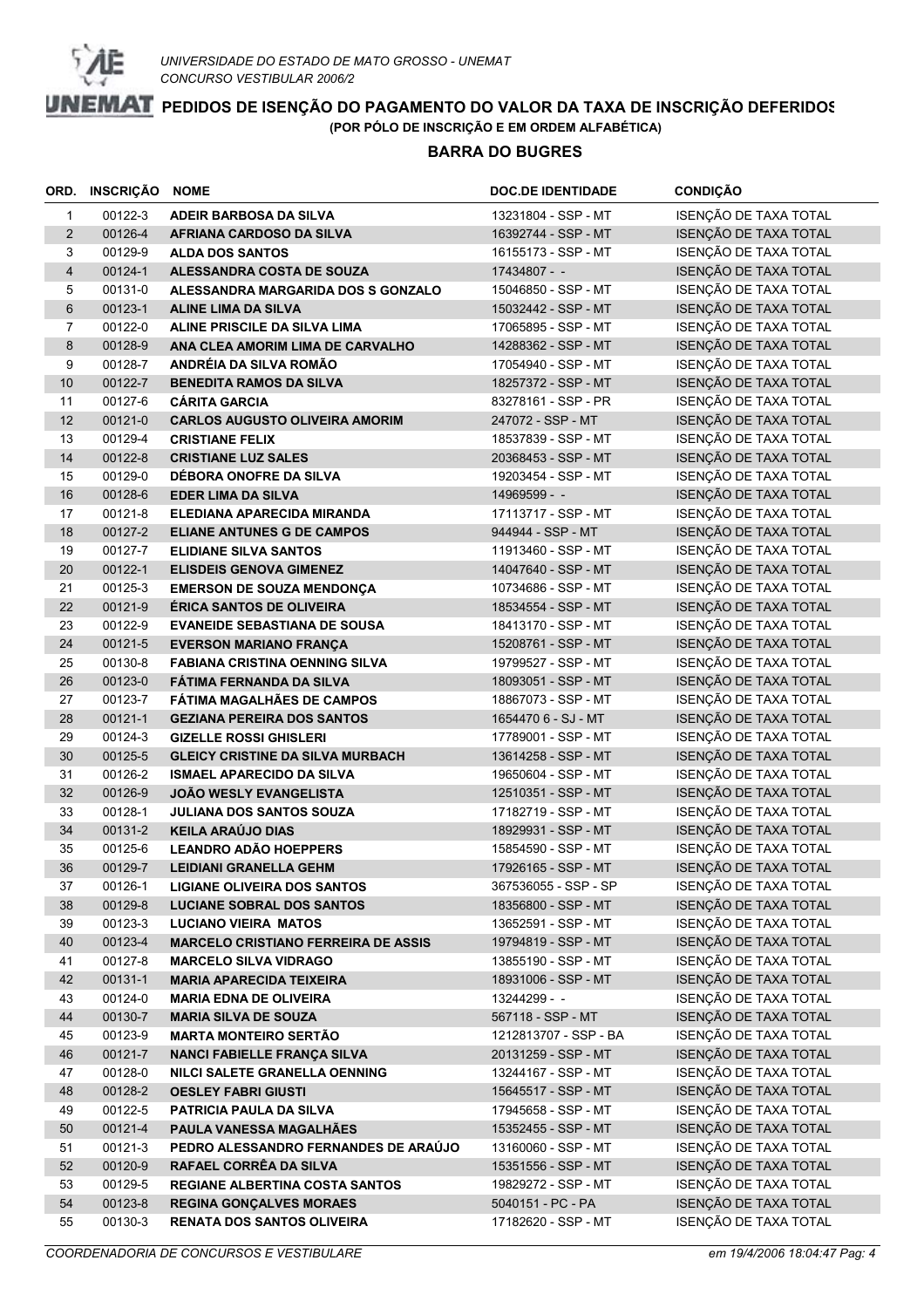

### **BARRA DO BUGRES**

| ORD. | INSCRIÇÃO | <b>NOME</b>                                  | <b>DOC.DE IDENTIDADE</b> | <b>CONDIÇÃO</b>       |
|------|-----------|----------------------------------------------|--------------------------|-----------------------|
| 56   | 00130-4   | <b>RENATA GASPARINI LOPES</b>                | 10649441 - SJ - MT       | ISENÇÃO DE TAXA TOTAL |
| 57   | 00122-4   | <b>ROGER LUZ SALES</b>                       | 17789478 - SSP - MT      | ISENÇÃO DE TAXA TOTAL |
| 58   | 00127-3   | <b>ROSIMAR DA CRUZ PEREIRA DE FIGUEIREDO</b> | 13156241 - SSP - MT      | ISENÇÃO DE TAXA TOTAL |
| 59   | 00127-0   | <b>TARCILA LUCIANA B DA SILVA</b>            | 27779022 - SSP - MT      | ISENÇÃO DE TAXA TOTAL |
| 60   | 00124-4   | <b>VALDINEIDE MARIA SILVA DOS SANTOS</b>     | 20204183 - SSP - MT      | ISENÇÃO DE TAXA TOTAL |
| 61   | 00127-1   | <b>WESLEY DIAS MARCELO</b>                   | 18543715 - SSP - MT      | ISENÇÃO DE TAXA TOTAL |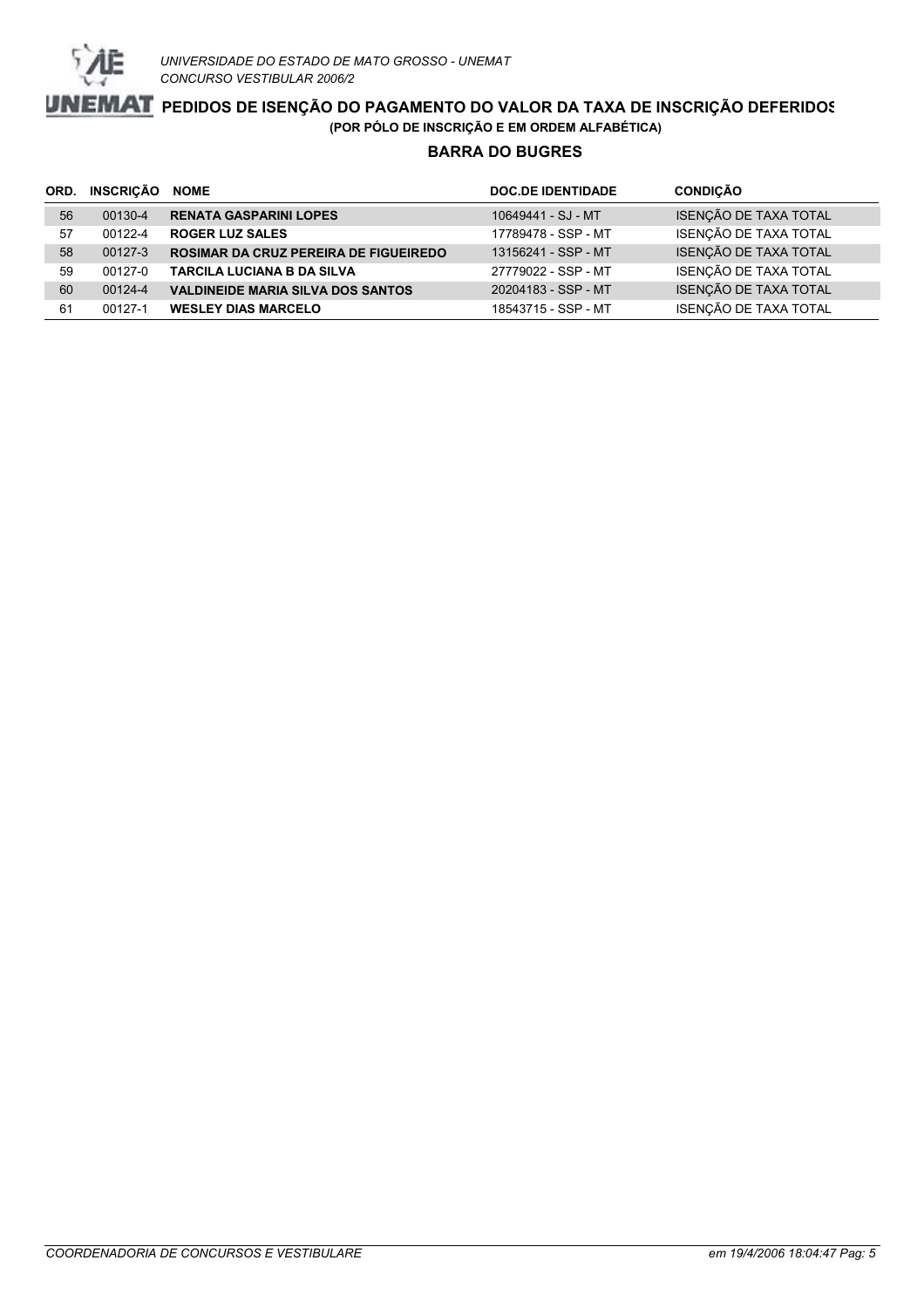

|                | ORD. INSCRIÇÃO NOME |                                                                              | <b>DOC.DE IDENTIDADE</b>                 | <b>CONDIÇÃO</b>                                |
|----------------|---------------------|------------------------------------------------------------------------------|------------------------------------------|------------------------------------------------|
| $\mathbf{1}$   | 00532-3             | <b>ABENER CEVADA DE MORAES</b>                                               | 905915 - SSP - MT                        | ISENÇÃO DE TAXA TOTAL                          |
| $\overline{2}$ | 00491-4             | <b>ADAIR DE ALMEIDA MAMORE</b>                                               | 17844835 - SSP - MT                      | ISENÇÃO DE TAXA TOTAL                          |
| 3              | 00575-7             | <b>ADAIR SEBALHO DA SILVA</b>                                                | 13585673 - SSP - MT                      | ISENÇÃO DE TAXA TOTAL                          |
| 4              | 00636-4             | ADALBERTO C SERAPIÃO                                                         | 14301121 - SSP - MT                      | ISENÇÃO DE TAXA PARCIAL                        |
| 5              | 00556-9             | ADÃO ALESSANDRO DE MELO                                                      | 15685675 - SSP - MT                      | ISENÇÃO DE TAXA TOTAL                          |
| 6              | 00627-3             | ADÃO DA CONCEIÇÃO FIGUEIREDO                                                 | 692917 - SSP - MT                        | ISENÇÃO DE TAXA TOTAL                          |
| $\overline{7}$ | 00327-2             | ADÃO GONÇALO DA SILVA                                                        | 16118855 - SSP - MT                      | ISENÇÃO DE TAXA TOTAL                          |
| 8              | 00536-4             | ADÃO MARLON DE M CARVALHO                                                    | $11130121 -$                             | ISENÇÃO DE TAXA TOTAL                          |
| $9$            | 00560-2             | ADEJANIR AVELINA DA SILVA                                                    | 14870061 - SSP -                         | ISENÇÃO DE TAXA TOTAL                          |
| 10             | 00409-1             | <b>ADELINO ROSA DE CAMPOS</b>                                                | 10641718 - SJ - MT                       | ISENÇÃO DE TAXA TOTAL                          |
| 11             | 00488-0             | <b>ADELMA DE SOUZA CUIABANO</b>                                              | 16928717 - SSP - MT                      | ISENÇÃO DE TAXA TOTAL                          |
| 12             | 00411-4             | <b>ADELSO ORTIZ</b>                                                          | 15132684 - SSP - MT                      | ISENÇÃO DE TAXA TOTAL                          |
| 13             | 00608-3             | <b>ADEMAR RAMOS DE ALMEIDA</b>                                               | 03830837 - SSP - MT                      | ISENÇÃO DE TAXA TOTAL                          |
| 14             | 00575-0             | <b>ADEMILSON DA SILVA</b>                                                    | 14809712 - SSP - MT                      | ISENÇÃO DE TAXA TOTAL                          |
| 15             | 00338-6             | <b>ADEMILSON DE LIMA CAMPOS</b>                                              | 13460382 - SSP - MT                      | ISENÇÃO DE TAXA TOTAL                          |
| 16             | 00600-2             | <b>ADEMIR DA SILVA VIANA</b>                                                 | 14198908 - SSP - MT                      | ISENÇÃO DE TAXA TOTAL                          |
| 17             | 00650-1             | <b>ADEMIR DUARTE</b>                                                         | $14517981 -$                             | ISENÇÃO DE TAXA TOTAL                          |
| 18             | 00470-1             | <b>ADEMIR PEDRO DA SILVA</b>                                                 | 10511261 - SSP - MT                      | ISENÇÃO DE TAXA TOTAL                          |
| 19             | 00439-3             | <b>ADEVALDO ALVES DA SILVA</b>                                               | 16020502 - SSP - MT                      | ISENÇÃO DE TAXA TOTAL                          |
| 20             | 00462-0             | ADILIL SALES DE CARVALHO                                                     | 17155738 - SSP - MT                      | ISENÇÃO DE TAXA TOTAL                          |
| 21             | 00408-8             | ADILSON DE CARVALHO PEREIRA                                                  | 16118987 - SSP - MT                      | ISENÇÃO DE TAXA TOTAL                          |
| 22             | 00330-0             | <b>ADILSON DE LIMA</b>                                                       | 000476 - CBM - MT                        | ISENÇÃO DE TAXA TOTAL                          |
| 23             | 00630-1             | ADILSON FERNANDES ARAÚJO COSTA                                               | 722926 - SSP - MT                        | ISENÇÃO DE TAXA TOTAL                          |
| 24             | 00599-8             | <b>ADILSON FERREIRA DA SILVA</b>                                             | 15710637 - SSP - MT                      | ISENÇÃO DE TAXA TOTAL                          |
| 25             | 00556-5             | ADILSON LOURENÇO DE CAMPOS                                                   | 13079620 - SSP - MT                      | ISENÇÃO DE TAXA TOTAL                          |
| 26             | 00480-7             | <b>ADILSON MARTINS HURTADO</b>                                               | 943978 - SSP - MT                        | ISENÇÃO DE TAXA TOTAL                          |
| 27             | 00469-1             | <b>ADILSON SILVA DO AMARAL</b>                                               | 14357984 - SSP - MT                      | ISENÇÃO DE TAXA TOTAL                          |
| 28             | 00369-0             | <b>ADILSON VILASBOAS SEBA</b>                                                | 07356501 - SSP - MT                      | ISENÇÃO DE TAXA TOTAL                          |
| 29             | 00631-0             | <b>ADMILSON APARECIDO DE ARRUDA</b>                                          | 17214351 - SSP - MT                      | ISENÇÃO DE TAXA TOTAL                          |
| 30             | 00652-8             | ADRIANA ANGÉLICA SOUZA DE ANDRADE                                            | 19611056 - SSP - MT                      | ISENÇÃO DE TAXA TOTAL                          |
| 31             | 00402-6             | <b>ADRIANA DA SILVA SOLZA</b>                                                | 11518405 - SSP - MT                      | ISENÇÃO DE TAXA TOTAL                          |
| 32             | 00490-3             | <b>ADRIANA DE PAULA FERRAZ</b>                                               | 08695997 - SSP - MT                      | ISENÇÃO DE TAXA TOTAL                          |
| 33             | 00577-6<br>00618-2  | <b>ADRIANA DE SOUZA SILVA</b>                                                | 122130 - SSP - MT<br>18491405 - SSP - MT | ISENÇÃO DE TAXA TOTAL                          |
| 34<br>35       | 00656-8             | <b>ADRIANA DOS SANTOS JOVEM</b><br>ADRIANA FATIMA OLIVEIRA CAETANO           | 13009630 - SSP - MT                      | ISENÇÃO DE TAXA TOTAL<br>ISENÇÃO DE TAXA TOTAL |
| 36             | 00429-7             |                                                                              | 16592336 - SSP - MT                      | ISENÇÃO DE TAXA TOTAL                          |
| 37             | 00316-0             | <b>ADRIANA RIBEIRO DE PINHO</b><br><b>ADRIANA RODRIGUES DE MIRANDA FARIA</b> | 10607013 - SSP - MT                      | ISENÇÃO DE TAXA TOTAL                          |
| 38             | 00637-2             | <b>ADRIANE DA SILVA TEIXEIRA</b>                                             | 1231640 - SSP - MS                       | ISENÇÃO DE TAXA TOTAL                          |
| 39             | 00623-3             | <b>ADRIANE ROCHA RODRIGUES</b>                                               | $16072502 - -$                           | ISENÇÃO DE TAXA TOTAL                          |
| 40             | 00344-6             | <b>ADRIANO BENTO PIMENTA</b>                                                 | 15461238 - SSP - MT                      | ISENÇÃO DE TAXA TOTAL                          |
| 41             | 00404-8             | <b>ADRIANO DOS SANTOS</b>                                                    | 08775141 - SSP - MT                      | ISENÇÃO DE TAXA TOTAL                          |
| 42             | 00351-5             | <b>ADRIANO FERNANDES CORTE</b>                                               | 1942505 - SSP - DF                       | ISENÇÃO DE TAXA TOTAL                          |
| 43             | 00419-5             | <b>ADRIANO RAFAEL SILVA VELASCO</b>                                          | 15030440 - SSP - MT                      | ISENÇÃO DE TAXA TOTAL                          |
| 44             | 00450-7             | ADRIELLI APARECIDA DE CARVALHO                                               | 18433804 - SSP - MT                      | ISENÇÃO DE TAXA TOTAL                          |
| 45             | 00458-7             | <b>AFONSO BRASIL FÉDOR</b>                                                   | 354317 - SSP - MT                        | ISENÇÃO DE TAXA TOTAL                          |
| 46             | 00405-5             | <b>AGEU ASSIS DE PAULA</b>                                                   | 18624715 - SSP - MT                      | ISENÇÃO DE TAXA TOTAL                          |
| 47             | 00406-1             | <b>AGLAUNICE FÁTIMA DA SILVA</b>                                             | 18622364 - SSP - MT                      | ISENÇÃO DE TAXA TOTAL                          |
| 48             | 00480-3             | <b>AGNALDO SALES DE CARVALHO</b>                                             | 13780930 - SSP - MT                      | ISENÇÃO DE TAXA TOTAL                          |
| 49             | 00330-6             | <b>AGUINALDO NUNES DA SILVA</b>                                              | 15479900 - SSP - MT                      | ISENÇÃO DE TAXA TOTAL                          |
| 50             | 00614-7             | <b>ALBERTO FERREIRA RIBEIRO</b>                                              | 744345 - SSP - MT                        | ISENÇÃO DE TAXA TOTAL                          |
| 51             | 00442-7             | <b>ALDINEI LOPES DE CASTRO</b>                                               | 14607387 - SSP - MT                      | ISENÇÃO DE TAXA TOTAL                          |
| 52             | 00497-6             | <b>ALEANDRO SOARES DE ANDRADE</b>                                            | 14980541 - SSP - MT                      | ISENÇÃO DE TAXA TOTAL                          |
| 53             | 00416-1             | ALESSANDRA BISPO DA SILVA                                                    | 16966171 - SSP - MT                      | ISENÇÃO DE TAXA TOTAL                          |
| 54             | 00475-4             | ALESSANDRA CRISTINA RUBIO                                                    | 995718 - SSP - MT                        | ISENÇÃO DE TAXA PARCIAL                        |
| 55             | 00331-4             | ALESSANDRA DA SILVA                                                          | 14902826 - SSP - MT                      | ISENÇÃO DE TAXA TOTAL                          |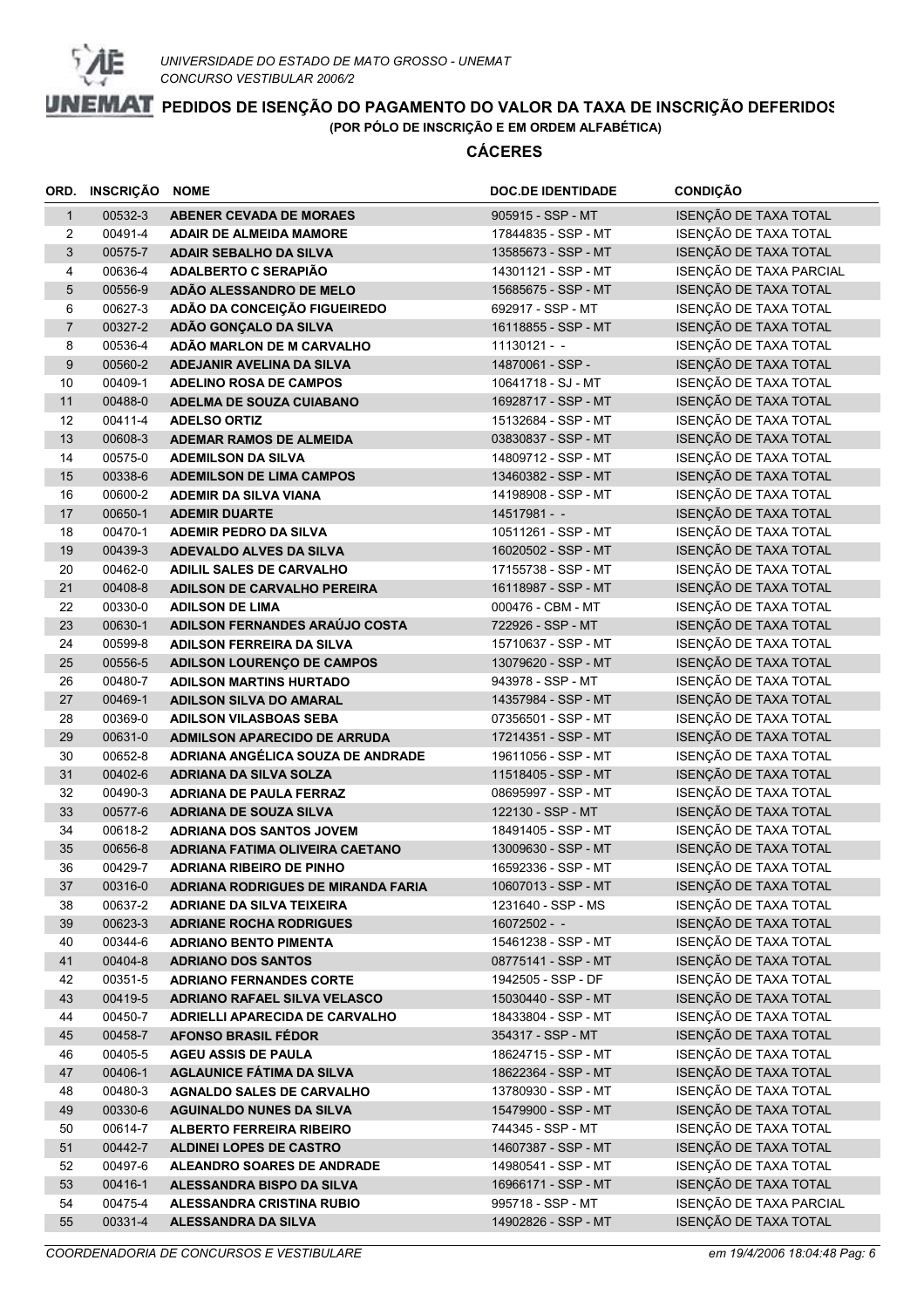

|          | ORD. INSCRIÇÃO     | <b>NOME</b>                                                  | <b>DOC.DE IDENTIDADE</b>                | <b>CONDIÇÃO</b>                                |
|----------|--------------------|--------------------------------------------------------------|-----------------------------------------|------------------------------------------------|
| 56       | 00584-7            | ALESSANDRA DA SILVA SOUSA                                    |                                         | ISENÇÃO DE TAXA TOTAL                          |
| 57       | 00533-4            | ALESSANDRA GOMES DE ARRUDA                                   | 14517019 - SSP - MT                     | ISENÇÃO DE TAXA TOTAL                          |
| 58       | 00490-8            | ALESSANDRA GONÇALINA MORAES SILVA                            | 13734423 - SSP - MT                     | ISENÇÃO DE TAXA TOTAL                          |
| 59       | 00462-2            | ALESSANDRA PARDIM DE SOUZA                                   | 13346830 - SSP - MT                     | ISENÇÃO DE TAXA TOTAL                          |
| 60       | 00429-9            | ALESSANDRA RAMOS GONÇALO                                     | 17475473 - SSP - MT                     | ISENÇÃO DE TAXA TOTAL                          |
| 61       | 00434-0            | ALESSANDRA SANTANA DOS REIS                                  | 20202024 - SSP - MT                     | ISENÇÃO DE TAXA TOTAL                          |
| 62       | 00633-8            | ALESSANDRA SILVA P LEITE                                     | 17308011 - SSP - MT                     | ISENÇÃO DE TAXA TOTAL                          |
| 63       | 00472-0            | ALESSANDRO BATISTA SANTIAGO                                  | 16224108 - SSP - MT                     | ISENÇÃO DE TAXA TOTAL                          |
| 64       | 00345-1            | ALESSANDRO CARVALHO DE MELO                                  | 14775379 - SSP - MT                     | ISENÇÃO DE TAXA TOTAL                          |
| 65       | 00318-6            | <b>ALESSANDRO SURUBI LEITE</b>                               | 15431282 - SSP - MT                     | ISENÇÃO DE TAXA TOTAL                          |
| 66       | 00488-2            | ALESSANDRO WAGNER S DO NASCIMENTO                            | 15137660 - SSP - MT                     | ISENÇÃO DE TAXA TOTAL                          |
| 67       | 00583-7            | <b>ALEX DE PAIVA BARBOSA</b>                                 | 15040178 - SSP - MT                     | ISENÇÃO DE TAXA TOTAL                          |
| 68       | 00316-7            | ALEX SANDRO SANTANA DE OLIVEIRA                              | 19628323 - SSP - MT                     | ISENÇÃO DE TAXA TOTAL                          |
| 69       | 00436-2            | ALEXANDER APARECIDO DOS SANTOS                               | 18162010 - SSP - MT                     | ISENÇÃO DE TAXA TOTAL                          |
| 70       | 00555-0            | ALEXANDRA APARECIDA DA SILVA                                 | 11738243 - SSP - MT                     | ISENÇÃO DE TAXA TOTAL                          |
| 71       | 00581-7            | <b>ALEXANDRA PEREIRA DE MATOS</b>                            | 15526038 - SSP - MT                     | ISENÇÃO DE TAXA TOTAL                          |
| 72       | 00561-6            | <b>ALEXANDRE MARIN</b>                                       | 16873661 - SSP - MT                     | ISENÇÃO DE TAXA TOTAL                          |
| 73       | 00563-1            | <b>ALEXANDRE MENDES MARQUES</b>                              | 15008878 - SSP - MT                     | ISENÇÃO DE TAXA TOTAL                          |
| 74       | 00326-2            | ALEXSSANDRA NOGUEIRA MARTINS                                 | 18235050 - SSP - MT                     | ISENÇÃO DE TAXA TOTAL                          |
| 75       | 00582-9            | <b>ALICE ANTUNES MAGALHAES</b>                               | 07282419 - SSP - MT                     | ISENÇÃO DE TAXA TOTAL                          |
| 76       | 00614-9            | <b>ALICIA ORTEGA LEDESMA DOS SANTOS</b>                      | 112161140 - SSP - MT                    | ISENÇÃO DE TAXA TOTAL                          |
| 77       | 00420-7            | <b>ALINOR DE MORAES</b>                                      | 15078299 - SSP - MT                     | ISENÇÃO DE TAXA TOTAL                          |
| 78       | 00573-4            | <b>ALISSON RIBEIRO DE PINHO</b>                              | 13937138 - -                            | ISENÇÃO DE TAXA TOTAL                          |
| 79       | 00420-5            | <b>ALLYSON FERREIRA ANDRÉ</b>                                | 14562944 - SSP - MT                     | ISENÇÃO DE TAXA TOTAL                          |
| 80       | 00656-3            | <b>ALMIR MIRANDA E FARIA</b>                                 | 14005867 - SSP - MT                     | ISENÇÃO DE TAXA TOTAL                          |
| 81       | 00593-5            | ALOISIO JOSÉ DA SILVA JÚNIOR                                 | 999343 - SSP - MT                       | ISENÇÃO DE TAXA TOTAL                          |
| 82       | 00621-2            | <b>ALTAIR FERREIRA DOS SANTOS</b>                            | 15474682 - SSP - MT                     | ISENÇÃO DE TAXA TOTAL                          |
| 83       | 00546-9            | <b>ALTIENES VILANOVA DOS PASSOS</b>                          | 12914894 - SSP - MT                     | ISENÇÃO DE TAXA TOTAL                          |
| 84       | 00558-1            | <b>AMANDA LEITE PEDROSO</b>                                  | 15567516 - SSP - MT                     | ISENÇÃO DE TAXA TOTAL                          |
| 85       | 00497-4<br>00489-2 | AMARILDA GONÇALINA DE MORAIS SILVA<br><b>AMARILDO CORREA</b> | 16928458 - -                            | ISENÇÃO DE TAXA TOTAL<br>ISENÇÃO DE TAXA TOTAL |
| 86<br>87 | 00562-7            | <b>AMARILDO DIAS DE MOURA</b>                                | 10268430 - SJ - MT<br>557444 - SSP - MT | ISENÇÃO DE TAXA TOTAL                          |
| 88       | 00445-4            | AMARILDO PEDROSO DA SILVA                                    | 13798162 - SSP - MT                     | ISENÇÃO DE TAXA TOTAL                          |
| 89       | 00571-4            | AMARILDO RODRIGUES DE MAGALHÃES                              | 17103851 - SSP - MT                     | ISENÇÃO DE TAXA TOTAL                          |
| 90       | 00413-8            | <b>AMILTON DELUQUE SILVA</b>                                 | 14213826 - SSP - MT                     | ISENÇÃO DE TAXA TOTAL                          |
| 91       | 00582-5            | <b>AMILTON NUNES DA SILVA</b>                                | 13052882 - SSP - MT                     | ISENÇÃO DE TAXA TOTAL                          |
| 92       | 00601-6            | ANA CAROLINA DE MORAES                                       | 17214564 - SSP - MT                     | ISENÇÃO DE TAXA TOTAL                          |
| 93       | 00545-5            | ANA CLÁUDIA FERREIRA                                         | 16837479 - SSP - MT                     | ISENÇÃO DE TAXA TOTAL                          |
| 94       | 00629-0            | ANA DE FÁTIMA PAULA GONÇALVES                                | 15138321 - SSP - MT                     | ISENÇÃO DE TAXA TOTAL                          |
| 95       | 00341-4            | ANA GERALDA DE ANDRADE                                       | 06386512 - SSP - MT                     | ISENÇÃO DE TAXA TOTAL                          |
| 96       | 00337-4            | ANA LUIZA CORREA DE FRANÇA                                   | 726353 - SSP - MT                       | ISENÇÃO DE TAXA TOTAL                          |
| 97       | 00467-4            | ANA LUIZA DE ARAÚJO DA SILVA                                 | 14985691 - SSP - MT                     | ISENÇÃO DE TAXA TOTAL                          |
| 98       | 00569-7            | ANA MARIA DE OLIVEIRA                                        | 12473065 - SSP - MT                     | ISENÇÃO DE TAXA TOTAL                          |
| 99       | 00559-2            | ANA MARIA HURTADO DE OLIVEIRA                                | 11216921 - SSP - MT                     | ISENÇÃO DE TAXA TOTAL                          |
| 100      | 00320-3            | ANA MARIA MIRANDA PANTALEÃO                                  | 07222610 - SSP - MT                     | ISENÇÃO DE TAXA TOTAL                          |
| 101      | 00466-5            | ANA MARIA SVERSUTH SILVA                                     | 17616646 - SSP - MT                     | ISENÇÃO DE TAXA TOTAL                          |
| 102      | 00547-9            | ANA PAULA DE PINHO JUSTINIANO                                | 16292065 - SSP - MT                     | ISENÇÃO DE TAXA TOTAL                          |
| 103      | 00443-0            | ANA PAULA DOS REIS DE SOUZA                                  | 18821022 - SSP - MT                     | ISENÇÃO DE TAXA TOTAL                          |
| 104      | 00595-8            | ANA PAULA ESPERANÇA DA COSTA                                 | 18622720 - SSP - MT                     | ISENÇÃO DE TAXA TOTAL                          |
| 105      | 00346-0            | ANA PAULA INÁCIO DE OLIVEIRA                                 | 19470967 - SSP - MT                     | ISENÇÃO DE TAXA TOTAL                          |
| 106      | 00603-9            | ANA PAULA PEREIRA DOS SANTOS                                 | 001174556 - SSP - MS                    | ISENÇÃO DE TAXA TOTAL                          |
| 107      | 00493-6            | ANA RITA DE SOUZA NEVES                                      | 12922020 - SSP - MT                     | ISENÇÃO DE TAXA TOTAL                          |
| 108      | 00584-0            | ANA RITA PEREIRA DE ARRUDA SILVA                             | 13599488 - SSP - MT                     | ISENÇÃO DE TAXA TOTAL                          |
| 109      | 00570-8            | ANA ROSA CEBALHO DE OLIVEIRA                                 | 726344 - SSP - MT                       | ISENÇÃO DE TAXA TOTAL                          |
| 110      | 00469-5            | ANAILDE DOS SANTOS DE OLIVEIRA                               | 1419938 - SSP - MT                      | ISENÇÃO DE TAXA TOTAL                          |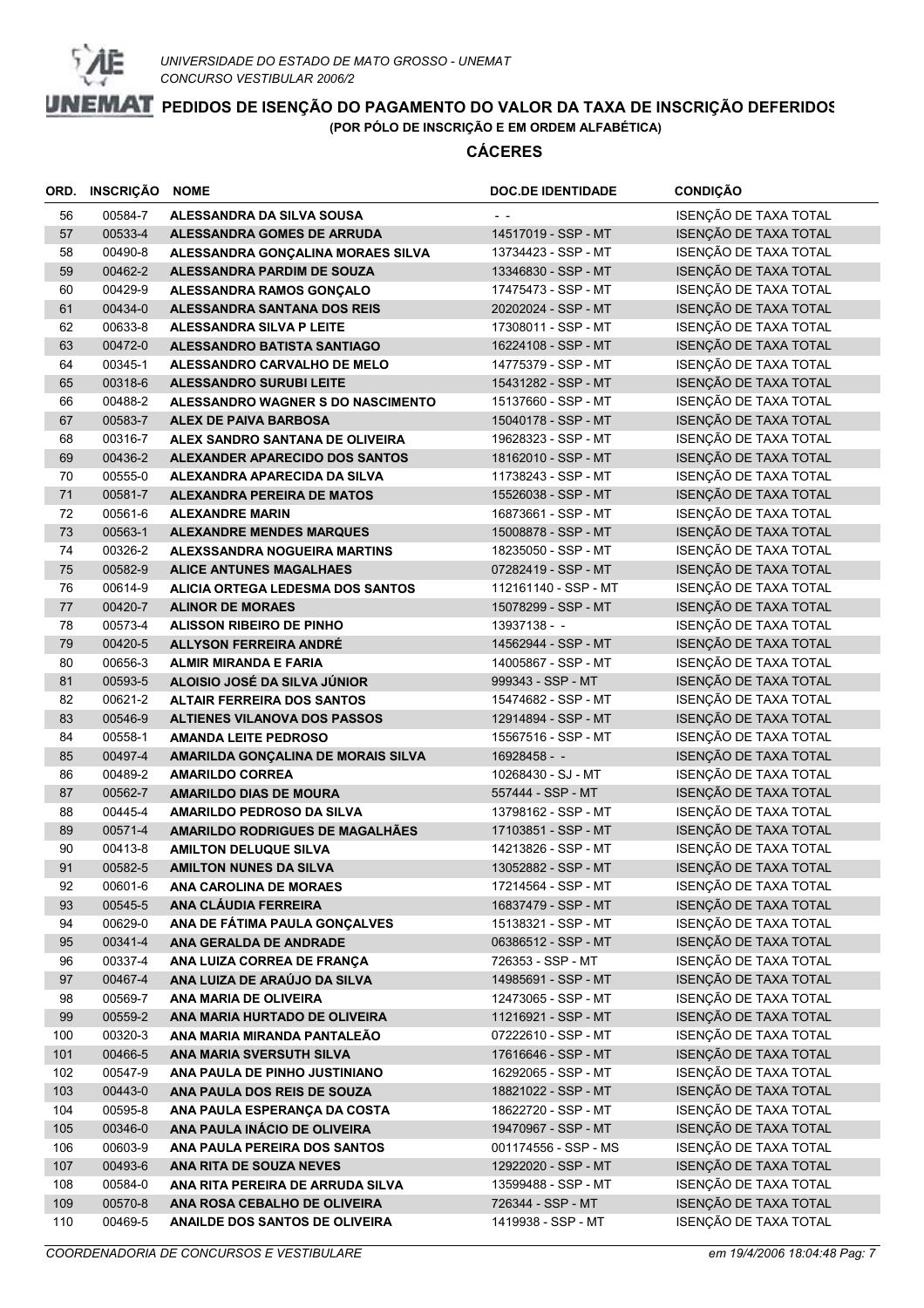

| ORD.       | INSCRIÇÃO          | <b>NOME</b>                                                                  | <b>DOC.DE IDENTIDADE</b>                   | <b>CONDIÇÃO</b>                                |
|------------|--------------------|------------------------------------------------------------------------------|--------------------------------------------|------------------------------------------------|
| 111        | 00530-3            | <b>ANATALIA RODRIGUES MARCELINO</b>                                          | 15855210 - SSP - MT                        | ISENÇÃO DE TAXA TOTAL                          |
| 112        | 00461-4            | ANDERSON ANTONIO DA SILVA                                                    | 18622925 - SSP - MT                        | ISENÇÃO DE TAXA TOTAL                          |
| 113        | 00340-1            | <b>ANDERSON BATISTA REDEZ</b>                                                | 975183 - SSP - MT                          | ISENÇÃO DE TAXA TOTAL                          |
| 114        | 00478-3            | ANDERSON COSTA DA SILVA                                                      | 17483352 - SSP - MT                        | ISENÇÃO DE TAXA TOTAL                          |
| 115        | 00588-5            | <b>ANDERSON DE CAMPOS</b>                                                    | 17483670 - SSP - MT                        | ISENÇÃO DE TAXA TOTAL                          |
| 116        | 00432-8            | ANDERSON DE SOUZA CARNEIRO                                                   | 13080369 - SSP - MT                        | ISENÇÃO DE TAXA TOTAL                          |
| 117        | 00416-6            | ANDERSON DUARTE ARDÉIA                                                       | 15162389 - SSP - MT                        | ISENÇÃO DE TAXA TOTAL                          |
| 118        | 00429-5            | <b>ANDERSON LUIZ CAETANO</b>                                                 | 12853046 - SSP - MT                        | ISENÇÃO DE TAXA TOTAL                          |
| 119        | 00450-8            | ANDERSON MORAES DE ALCANTARA                                                 | 09569642 - SSP - MT                        | ISENÇÃO DE TAXA TOTAL                          |
| 120        | 00473-2            | ANDERSON NAZARENO DE ARAÚJO ARRUDA                                           | 380210940 - SSP - SP                       | ISENÇÃO DE TAXA TOTAL                          |
| 121        | 00408-0            | ANDERSON RIBEIRO DE ALMEIDA                                                  | 15543838 - SSP - MT                        | ISENÇÃO DE TAXA TOTAL                          |
| 122        | 00541-2            | ANDERSON SANTANA DA SILVA GARCIA                                             | 14300257 - SSP - MT                        | ISENÇÃO DE TAXA TOTAL                          |
| 123        | 00628-9            | <b>ANDERSON SOUZA FERREIRA</b>                                               | 13617109 - SSP - MT                        | ISENÇÃO DE TAXA TOTAL                          |
| 124        | 00411-8            | <b>ANDERSON TEODORO BISPO</b>                                                | 12825980 - SSP - MT                        | ISENÇÃO DE TAXA TOTAL                          |
| 125        | 00585-4            | ANDRÉ BENEDITO DA SILVA                                                      | 15409708 - SSP - MT                        | ISENÇÃO DE TAXA TOTAL                          |
| 126        | 00338-5            | ANDRÉ FELIPE DE ARRUDA MOURA                                                 | 14935317 - SSP - MT                        | ISENÇÃO DE TAXA TOTAL                          |
| 127        | 00588-3            | ANDRÉ LUIZ DE NEIRA RODRIGUES                                                | 19720955 - SSP - MT                        | ISENÇÃO DE TAXA TOTAL                          |
| 128        | 00464-9            | ANDRÉA AP VILASBOAS DO ES SANTOS                                             | 1626830-0 - SSP - MT                       | ISENÇÃO DE TAXA TOTAL                          |
| 129        | 00418-1            | <b>ANDRÉA CORRÊA DE JESUS</b>                                                | 15677427 - SSP - MT                        | ISENÇÃO DE TAXA TOTAL                          |
| 130        | 00592-2            | ANDRÉIA DA SILVA RODRIGUES                                                   | 11186470 - SJ - MT                         | ISENÇÃO DE TAXA TOTAL                          |
| 131        | 00426-2            | ANDRÉIA ELIANE DE OLIVEIRA URTADO                                            | 16996399 - SSP - MT                        | ISENÇÃO DE TAXA TOTAL                          |
| 132        | 00476-4            | ANDRÉIA JOSÉ CORRÊA PINTO                                                    | 13174061 - SSP - MT                        | ISENÇÃO DE TAXA TOTAL                          |
| 133        | 00604-1            | <b>ANDRÉIA SILVA CANHETE</b>                                                 | 001540538 - SSP - MS                       | ISENÇÃO DE TAXA TOTAL                          |
| 134        | 00481-6            | ANDRÉIA SOARES DA SILVA                                                      | 15559564 - SSP - MT                        | ISENÇÃO DE TAXA TOTAL                          |
| 135        | 00603-6            | <b>ANELUIZE DE BRITO</b>                                                     | 10591060 - SSP - MT                        | ISENÇÃO DE TAXA TOTAL                          |
| 136        | 00608-8            | <b>ANGELA MARIA RODRIGUES</b>                                                | 17155991 - SSP - MT                        | ISENÇÃO DE TAXA TOTAL                          |
| 137        | 00447-1            | ANIE CAROLINE DE OLIVEIRA                                                    | 2326571 - SSP - DF                         | ISENÇÃO DE TAXA TOTAL                          |
| 138        | 00609-3            | <b>ANILSON RODRIGUES GOMES</b>                                               | 18562531 - SSP - MT                        | ISENÇÃO DE TAXA TOTAL                          |
| 139        | 00315-5            | ANNA KARINA AMARANTE MACEDO                                                  | 18144012 - SSP - MT                        | ISENÇÃO DE TAXA TOTAL                          |
| 140        | 00632-1            | ANNE SHIRLEY GONZAGA SILVA                                                   | 18185215 - SSP - MT                        | ISENÇÃO DE TAXA TOTAL                          |
| 141        | 00540-3            | <b>ANTONIA DE SALES COSTA</b>                                                | 16591976 - SSP - MT                        | ISENÇÃO DE TAXA TOTAL                          |
| 142        | 00416-2            | ANTONIA ERINALDA GONÇALVES MELO                                              | 2000098046064 - SSP - MT                   | ISENÇÃO DE TAXA TOTAL                          |
| 143        | 00496-3            | <b>ANTONIA LUCIANE VIEIRA</b>                                                | 17997739 - SSP - MT                        | ISENÇÃO DE TAXA TOTAL                          |
| 144        | 00594-5            | <b>ANTONIA LUCIENE DOS SANTOS</b>                                            | 729933 - SSP - MT                          | ISENÇÃO DE TAXA TOTAL                          |
| 145        | 00639-5            | <b>ANTONIA MARIA DOURADO MARQUES</b>                                         | 15031616 - SSP - MT                        | ISENÇÃO DE TAXA TOTAL<br>ISENÇÃO DE TAXA TOTAL |
| 146        | 00446-0            | <b>ANTONIELA MARIA FARDIM</b>                                                | 16966716 - SSP - MT                        |                                                |
| 147        | 00618-3            | <b>ANTONIO CANDIA</b>                                                        | 17156211 - SSP - MT                        | ISENÇÃO DE TAXA TOTAL<br>ISENÇÃO DE TAXA TOTAL |
| 148<br>149 | 00444-2<br>00343-0 | <b>ANTONIO CARLOS DE JESUS MENDES</b><br><b>ANTONIO ELIAS DIAS RODRIGUES</b> | 13008005 - SSP - MT<br>19667795 - SSP - MT | ISENÇÃO DE TAXA TOTAL                          |
| 150        | 00489-5            | ANTONIO JOSÉ TOLEDO DA SILVA                                                 | 12472387 - SSP - MT                        | ISENÇÃO DE TAXA TOTAL                          |
| 151        | 00436-4            | <b>ANTONIO LORIVAL DA SILVA SENABIO</b>                                      | 15009068 - SSP - MT                        | ISENÇÃO DE TAXA TOTAL                          |
| 152        | 00385-6            | <b>ANTONIO MANOEL DE AGUIAR</b>                                              | 15117159 - SSP - MT                        | ISENÇÃO DE TAXA TOTAL                          |
| 153        | 00323-8            | <b>APARECIDA CRISTINA DA SILVA</b>                                           | 17547113 - SSP - MT                        | ISENÇÃO DE TAXA TOTAL                          |
| 154        | 00441-9            | <b>APARECIDA DE MELO</b>                                                     | 11306157 - SSP - MT                        | ISENÇÃO DE TAXA TOTAL                          |
| 155        | 00312-7            | APARECIDA LAUDICÉIA DA SILVA                                                 | 718 596 - SSP - MT                         | ISENÇÃO DE TAXA TOTAL                          |
| 156        | 00448-6            | APARECIDA MAMORÉ FERREIRA                                                    | 993512 - SSP - MT                          | ISENÇÃO DE TAXA TOTAL                          |
| 157        | 00480-6            | <b>APARECIDA MARTINS GOMES</b>                                               | 726368 - SSP - MT                          | ISENÇÃO DE TAXA TOTAL                          |
| 158        | 00317-6            | <b>ARDEVAN MORAIS DE CAMPOS</b>                                              | 2450170 - SSP - DF                         | ISENÇÃO DE TAXA TOTAL                          |
| 159        | 00529-8            | ARIÁDINE DE MIRANDA OLIVEIRA                                                 | 829006 - SPS - RO                          | ISENÇÃO DE TAXA TOTAL                          |
| 160        | 00476-8            | ARIADNE FABIOLA ORTEGA DE ARAUJO                                             | 19843780 - SSP - MT                        | ISENÇÃO DE TAXA TOTAL                          |
| 161        | 00437-9            | <b>ARIANE CAMARGO DE MIRANDA</b>                                             | 18432867 - SSP - MT                        | ISENÇÃO DE TAXA TOTAL                          |
| 162        | 00625-6            | ARIANE CRISTINA DIAS DE CARVALHO                                             | 1536423 - SSP - MT                         | ISENÇÃO DE TAXA TOTAL                          |
| 163        | 00312-9            | <b>ARIANE DA SILVA</b>                                                       | 16916166 - SSP - MT                        | ISENÇÃO DE TAXA TOTAL                          |
| 164        | 00611-3            | ARISTIDES DE ARRUDA SILVA                                                    | 03813673 - SSP - MT                        | ISENÇÃO DE TAXA TOTAL                          |
| 165        | 00349-3            | <b>ARLAN MARTINS DA SILVA</b>                                                | 13865870 - SSP - MT                        | ISENÇÃO DE TAXA TOTAL                          |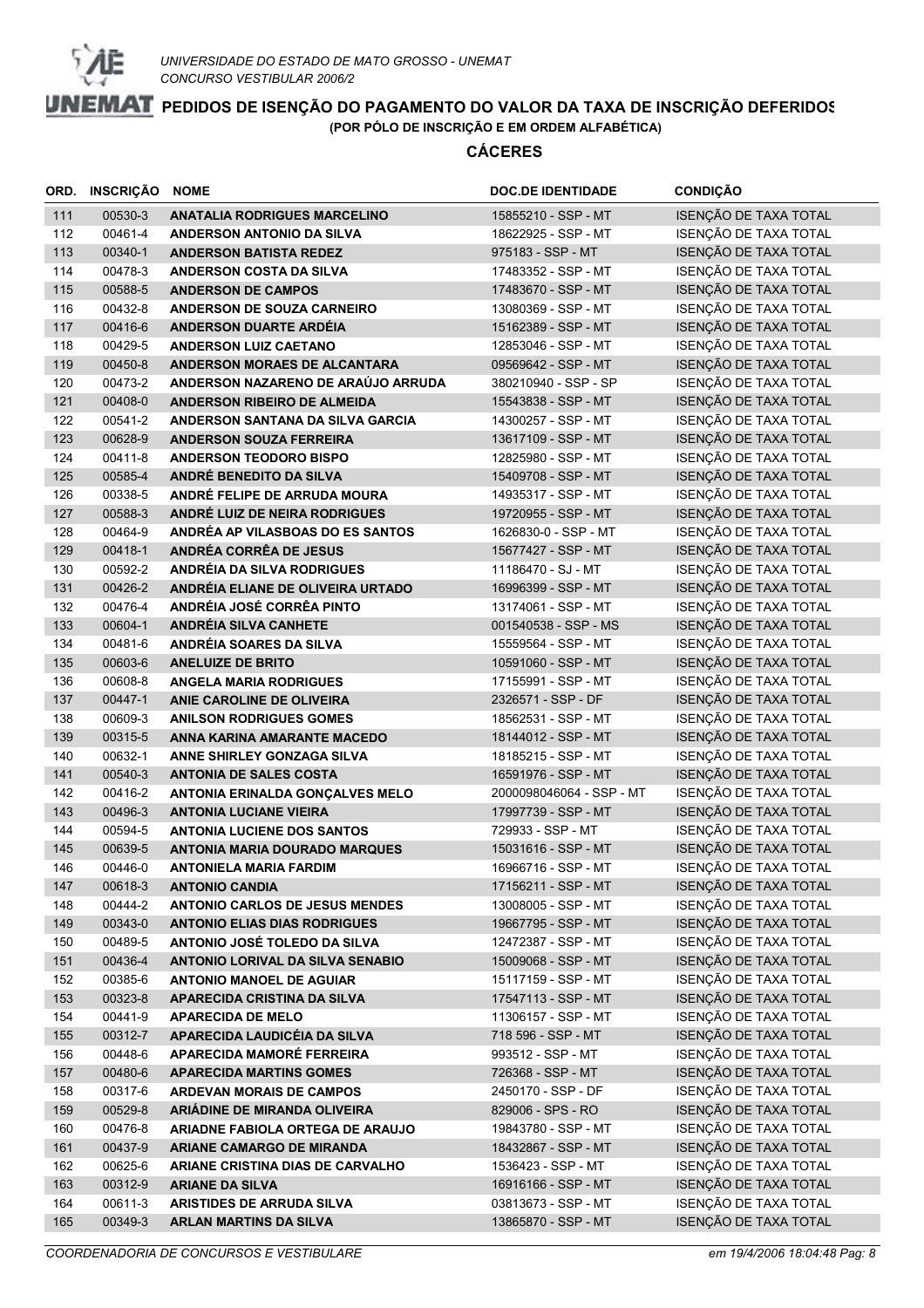

|     | ORD. INSCRIÇÃO | <b>NOME</b>                               | <b>DOC.DE IDENTIDADE</b> | <b>CONDIÇÃO</b>       |
|-----|----------------|-------------------------------------------|--------------------------|-----------------------|
| 166 | 00422-2        | <b>ARLENE RAMOS DA SILVA</b>              | 939970 - SSP - MT        | ISENÇÃO DE TAXA TOTAL |
| 167 | 00533-7        | <b>ARLETE BORROMEU DA SILVA</b>           | 16830431 - SSP - MT      | ISENÇÃO DE TAXA TOTAL |
| 168 | 00572-9        | <b>ARQUIMEDES L M PEDROSO</b>             | 14241935 - SSP - MT      | ISENÇÃO DE TAXA TOTAL |
| 169 | 00596-3        | <b>ATHAIR AGDA DE MOURA</b>               | 14799286 - SSP - MT      | ISENÇÃO DE TAXA TOTAL |
| 170 | 00352-1        | <b>AVELINO SENA SANTIAGO</b>              | 964245 - SSP - MT        | ISENÇÃO DE TAXA TOTAL |
| 171 | 00471-2        | <b>AZIZE FERREIRA DE CAMPOS</b>           | 124141 - SSP - MT        | ISENÇÃO DE TAXA TOTAL |
| 172 | 00469-2        | <b>BARBARA DA SILVA RAMOS</b>             | 14199157 - SSP - MT      | ISENÇÃO DE TAXA TOTAL |
| 173 | 00475-0        | <b>BEATRIZ DA SILVA RAMOS</b>             | 18143679 - SSP - MT      | ISENÇÃO DE TAXA TOTAL |
| 174 | 00360-7        | <b>BENEDITA EDIL DA SILVA</b>             | 10904026 - SSP - MT      | ISENÇÃO DE TAXA TOTAL |
| 175 | 00570-4        | <b>BENEDITA BARTOLINA DA SILVA ALVES</b>  | 477287 - SSP - MT        | ISENÇÃO DE TAXA TOTAL |
| 176 | 00454-1        | <b>BENEDITA DA ROSA BARROS</b>            | 686194 - SSP - MT        | ISENÇÃO DE TAXA TOTAL |
| 177 | 00358-0        | <b>BENEDITA DAMIANA SILVA DO PRADO</b>    | 10511946 - SSP - MT      | ISENÇÃO DE TAXA TOTAL |
| 178 | 00544-6        | <b>BENEDITA LOPES VIANA</b>               | 12916170 - -             | ISENÇÃO DE TAXA TOTAL |
| 179 | 00623-7        | <b>BENEDITO BALBINO DOS REIS</b>          | 13892169 - SSP - MT      | ISENÇÃO DE TAXA TOTAL |
| 180 | 00310-9        | <b>BENEDITO DE JESUS BENEVIDES</b>        | 37234947X - SSP - SP     | ISENÇÃO DE TAXA TOTAL |
| 181 | 00576-9        | <b>BENEDITO GILNEI PEREIRA DO PRADO</b>   | 13616889 - SSP - MT      | ISENÇÃO DE TAXA TOTAL |
| 182 | 00560-3        | <b>BENILSON DA SILVA RAMOS</b>            | 19000626 - SSP - MT      | ISENÇÃO DE TAXA TOTAL |
| 183 | 00600-1        | <b>BENIZIA SILVA DA CRUZ ALMEIDA</b>      | 19997973 - SSP - MT      | ISENÇÃO DE TAXA TOTAL |
| 184 | 00417-5        | <b>BENTA DENISE ALVES DE ABREU</b>        | 718645 - SSP - MT        | ISENÇÃO DE TAXA TOTAL |
| 185 | 00322-4        | <b>BERNADETE FERREIRA DA SILVA</b>        | 13652532 - SSP - MT      | ISENÇÃO DE TAXA TOTAL |
| 186 | 00619-2        | BERNADETE G. FERREIRA DA SILVA            | 14934990 - -             | ISENÇÃO DE TAXA TOTAL |
| 187 | 00427-0        | <b>BERNARDETE DA SILVA RAMOS</b>          | 15525090 - SSP - MT      | ISENÇÃO DE TAXA TOTAL |
| 188 | 00334-5        | <b>BRASILIANA SILVA DE SOUZA</b>          | 17932300 - SSP - MT      | ISENÇÃO DE TAXA TOTAL |
| 189 | 00599-5        | <b>BRUNIELI LEITE DE FREITAS</b>          | 15526348 - SSP - MT      | ISENÇÃO DE TAXA TOTAL |
| 190 | 00619-0        | <b>CAIO RODRIGUES DOS SANTOS</b>          | $\sim$ $\sim$            | ISENÇÃO DE TAXA TOTAL |
| 191 | 00566-2        | <b>CAMILA DE CARVALHO FARIA</b>           | 15017214 - SSP - MT      | ISENÇÃO DE TAXA TOTAL |
| 192 | 00483-5        | <b>CAMILA GONÇALINA DA SILVA</b>          | 14146452 - SSP - MT      | ISENÇÃO DE TAXA TOTAL |
| 193 | 00580-3        | <b>CAMILO DAS NEVES CRUZ</b>              | 11094966 - SSP - MT      | ISENÇÃO DE TAXA TOTAL |
| 194 | 00573-8        | <b>CARLA CRISTINA DA CONCEIÇÃO</b>        | 16446224 - SSP - MT      | ISENÇÃO DE TAXA TOTAL |
| 195 | 00566-4        | <b>CARLA DE FÁTIMA DA SILVA BARROS</b>    | 19071183 - SSP - MT      | ISENÇÃO DE TAXA TOTAL |
| 196 | 00469-9        | <b>CARLOS ALBERTO DA CUNHA OLIVEIRA</b>   | 11574879 - SJ - MT       | ISENÇÃO DE TAXA TOTAL |
| 197 | 00412-7        | <b>CARLOS ALBERTO DA SILVA BRETAS</b>     | 603104 - SSP - MT        | ISENÇÃO DE TAXA TOTAL |
| 198 | 00536-1        | <b>CARLOS ALBERTO TASSEL</b>              | 14225336 - SSP - MT      | ISENÇÃO DE TAXA TOTAL |
| 199 | 00457-5        | <b>CARLOS AUGUSTO DE CAMPOS MAGALHÃES</b> | 000605 - CBM - MT        | ISENÇÃO DE TAXA TOTAL |
| 200 | 00653-4        | <b>CARLOS CESAR DA CONCEIÇÃO</b>          | 15647323 - SSP - MT      | ISENÇÃO DE TAXA TOTAL |
| 201 | 00455-6        | <b>CARLOS EDUARDO DA FONSECA MATHIAS</b>  | 14224828 - SSP - MT      | ISENÇÃO DE TAXA TOTAL |
| 202 | 00485-9        | <b>CARLOS GILBERTO SALES CAVALCANTE</b>   | 10564586 - SSP - MT      | ISENÇÃO DE TAXA TOTAL |
| 203 | 00485-1        | <b>CARLOS GOMES DE SOUZA</b>              | 17474752 - SSP - MT      | ISENÇÃO DE TAXA TOTAL |
| 204 | 00445-8        | <b>CARLOS ROBERTO MENDES DE OLIVEIRA</b>  | 825022 - SSP - MT        | ISENÇÃO DE TAXA TOTAL |
| 205 | 00454-2        | <b>CARMELITA LÚCIA DE ARRUDA</b>          | 13346130 - SSP - MT      | ISENÇÃO DE TAXA TOTAL |
| 206 | 00427-3        | <b>CARMEM LUCI DA SILVA CAMPOS</b>        | 13079808 - SSP - MT      | ISENÇÃO DE TAXA TOTAL |
| 207 | 00405-3        | <b>CARMEM LUCIA DE SOUZA OLIVEIRA</b>     | 17844606 - SSP - MT      | ISENÇÃO DE TAXA TOTAL |
| 208 | 00433-3        | <b>CAROLINNE LUCY AMARANTE E SILVA</b>    | 09930981 - SSP - MT      | ISENÇÃO DE TAXA TOTAL |
| 209 | 00585-0        | <b>CASSANDRA FARIA FREITAS</b>            | 20185685 - SSP - MT      | ISENÇÃO DE TAXA TOTAL |
| 210 | 00572-6        | <b>CATARINA DA SILVA CAMPOS</b>           | 527502 - SSP - MT        | ISENÇÃO DE TAXA TOTAL |
| 211 | 00454-7        | CEILA MARIA DELUQUE DA SILVA              | 17783623 - SSP - MT      | ISENÇÃO DE TAXA TOTAL |
| 212 | 00322-9        | <b>CÉLIA OLIVIA TAVARES</b>               | 11886749 - SJ - MT       | ISENÇÃO DE TAXA TOTAL |
| 213 | 00325-1        | <b>CELINA DA SILVA</b>                    | 14517736 - SSP - MT      | ISENÇÃO DE TAXA TOTAL |
| 214 | 00350-3        | <b>CÉSAR ALVES DE MATOS SILVA</b>         | 127505514 - SSP - MT     | ISENÇÃO DE TAXA TOTAL |
| 215 | 00438-4        | <b>CICERO PEREIRA DIAS</b>                | 12985392 - SSP - MT      | ISENÇÃO DE TAXA TOTAL |
| 216 | 00358-1        | <b>CINTHIA RODRIGUES LEITE</b>            | 15349136 - SSP - MT      | ISENÇÃO DE TAXA TOTAL |
| 217 | 00346-7        | <b>CÍNTIA DE CARVALHO</b>                 | 10100040 - SSJ - MT      | ISENÇÃO DE TAXA TOTAL |
| 218 | 00600-0        | <b>CIPRIANO DE ALMEIDA</b>                | 076246 - SSP - MT        | ISENÇÃO DE TAXA TOTAL |
| 219 | 00438-3        | <b>CLAIRTON DA SILVA FRUTUOSO</b>         | 15647919 - SSP - MT      | ISENÇÃO DE TAXA TOTAL |
| 220 | 00411-3        | <b>CLARICE CONCEIÇÃO BEZERRA MELO</b>     | 10641688 - SSP - MT      | ISENÇÃO DE TAXA TOTAL |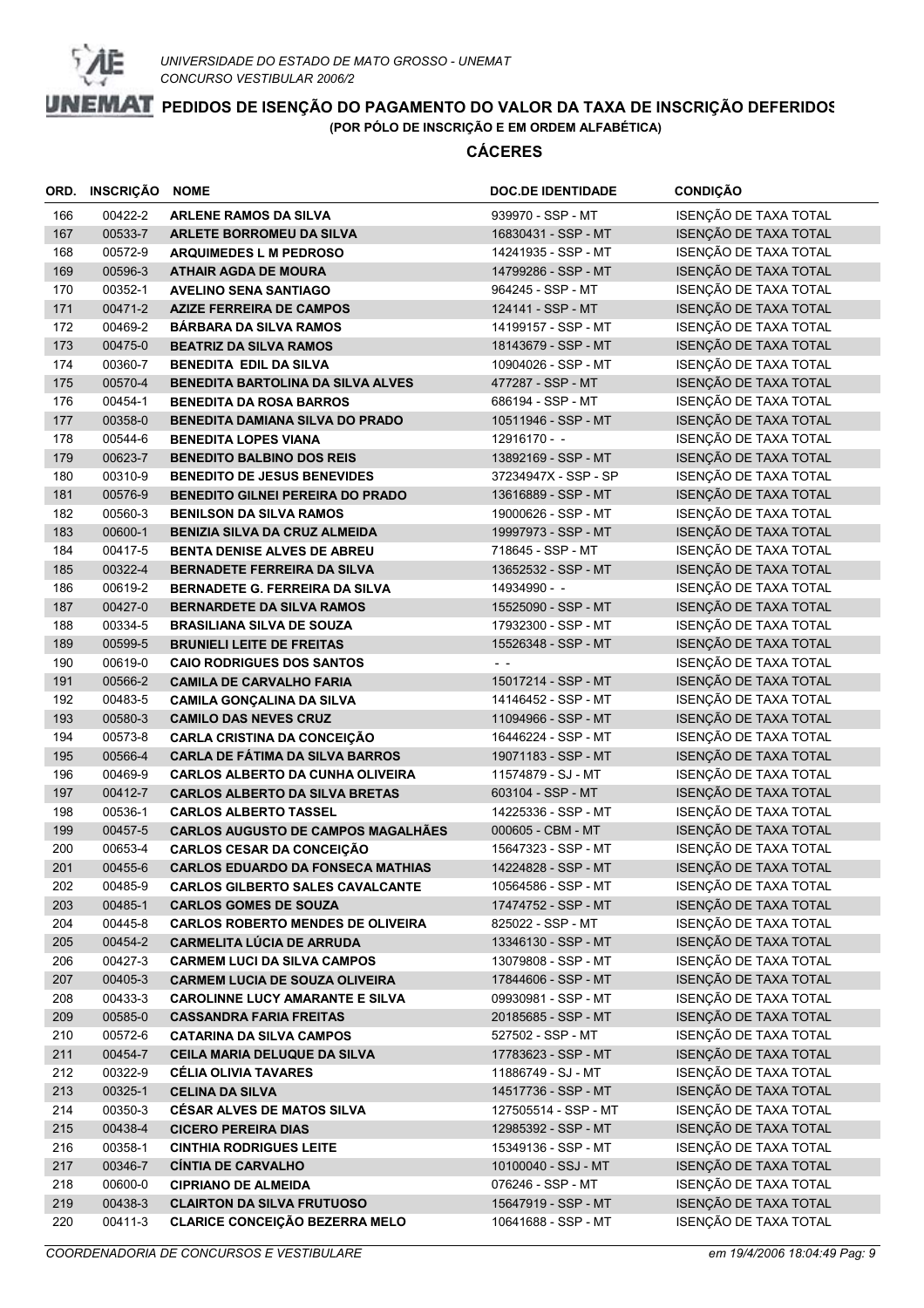

|            | ORD. INSCRIÇÃO     | <b>NOME</b>                                                             | <b>DOC.DE IDENTIDADE</b>                  | <b>CONDIÇÃO</b>                                |
|------------|--------------------|-------------------------------------------------------------------------|-------------------------------------------|------------------------------------------------|
| 221        | 00348-3            | <b>CLARICE MAMEDES GARCIA</b>                                           | 17239117 - SSP - MT                       | ISENÇÃO DE TAXA TOTAL                          |
| 222        | 00492-4            | <b>CLAUDIA DA SILVA BARROS</b>                                          | 16123921 - SSP - MT                       | ISENÇÃO DE TAXA TOTAL                          |
| 223        | 00650-2            | <b>CLAUDIA DE OLIVEIRA SANTANA ROCA</b>                                 | 18740103 - SSP - MT                       | ISENÇÃO DE TAXA TOTAL                          |
| 224        | 00576-7            | <b>CLAUDIA NASCIMENTO DA SILVA</b>                                      | 15465217 - SSP - MT                       | ISENÇÃO DE TAXA TOTAL                          |
| 225        | 00475-6            | <b>CLAUDIA SILVA MIRANDA</b>                                            | 13586840 - SSP - MT                       | ISENÇÃO DE TAXA TOTAL                          |
| 226        | 00473-6            | <b>CLAUDIANE DE ALMEIDA SILVA</b>                                       | 14396653 - SSP - MT                       | ISENÇÃO DE TAXA TOTAL                          |
| 227        | 00499-7            | <b>CLAUDINÉIA DE OLIVEIRA URTADO</b>                                    | 950270 - SSP - MT                         | ISENÇÃO DE TAXA TOTAL                          |
| 228        | 00548-2            | <b>CLAUDINEIA JOVIÓ</b>                                                 | 15505316 - SSP - MT                       | ISENÇÃO DE TAXA TOTAL                          |
| 229        | 00499-1            | <b>CLÁUDIO CAMPOS LEONEL</b>                                            | 17236410 - SSP - MT                       | ISENÇÃO DE TAXA TOTAL                          |
| 230        | 00341-9            | <b>CLAUDIO DA SILVA</b>                                                 | 136200517 - SSP - MT                      | ISENÇÃO DE TAXA TOTAL                          |
| 231        | 00331-5            | <b>CLAUDIO MATOS SERAPIÃO</b>                                           | 961485 - SSP - MT                         | ISENÇÃO DE TAXA TOTAL                          |
| 232        | 00476-0            | <b>CLAYTON RANGEL SOARES</b>                                            | 847646 - SSP - MT                         | ISENÇÃO DE TAXA TOTAL                          |
| 233        | 00433-1            | <b>CLAYTON URBANO PEREIRA</b>                                           | 359316463 - SSP - SP                      | ISENÇÃO DE TAXA TOTAL                          |
| 234        | 00540-4            | <b>CLEBER DE OLIVEIRA CAVALCANTI</b>                                    | 001334475 - SSP - MT                      | ISENÇÃO DE TAXA TOTAL                          |
| 235        | 00350-8            | <b>CLEICIANY MIRANDA DE ARAÚJO</b>                                      | 17238056 - SSP - MT                       | ISENÇÃO DE TAXA TOTAL                          |
| 236        | 00382-8            | <b>CLEIDE EUNICE DOS SANTOS</b>                                         | 833107 - SSP - MT                         | ISENÇÃO DE TAXA TOTAL                          |
| 237        | 00538-4            | <b>CLEIDE SEBASTIANA FARIA BRUNO</b>                                    | 15608573 - SSP - MT                       | ISENÇÃO DE TAXA TOTAL                          |
| 238        | 00483-2            | <b>CLEITON CARDOZO MARQUES</b>                                          | 12426970 - SSP - MT                       | ISENÇÃO DE TAXA TOTAL                          |
| 239        | 00612-0            | <b>CLEITON DE SOUZA DIAS</b>                                            | 17997399 - SSP - MT                       | ISENÇÃO DE TAXA TOTAL                          |
| 240        | 00321-9            | <b>CLEOMAR RIBEIRO DA SILVA</b>                                         | 864666 - SSP - MT                         | ISENÇÃO DE TAXA TOTAL                          |
| 241        | 00582-1            | <b>CLEOMIR SANTOS VARANDA</b>                                           | 15799417 - SSP - MT                       | ISENÇÃO DE TAXA TOTAL                          |
| 242        | 00316-6            | <b>CLEONICE BUCK</b>                                                    | 740009 - SSP - MT                         | ISENÇÃO DE TAXA TOTAL                          |
| 243        | 00328-3            | <b>CLEONICE CEBALHO PASCOAL</b>                                         | 725498 - SSP - MT                         | ISENÇÃO DE TAXA TOTAL                          |
| 244        | 00612-3            | <b>CLEONICE FIRMINA DE JESUS</b>                                        | 744304 - SSP - MT                         | ISENÇÃO DE TAXA TOTAL                          |
| 245        | 00608-9            | <b>CLODOALDO JOSÉ DOS SANTOS</b>                                        | 10693122 - SSP - MT                       | ISENÇÃO DE TAXA TOTAL                          |
| 246        | 00484-4            | <b>CONCEIÇÃO DA SILVA OLIVEIRA</b>                                      | 15765776 - SSP - MT                       | ISENÇÃO DE TAXA TOTAL                          |
| 247        | 00555-2            | <b>CORNÉLIO FERREIRA DIAS</b>                                           | 15030270 - SSP - MT                       | ISENÇÃO DE TAXA TOTAL                          |
| 248        | 00463-5            | <b>CRISLAINE BAZAN ROSA</b>                                             | 18623581 - SSP - MT                       | ISENÇÃO DE TAXA TOTAL                          |
| 249        | 00426-7            | <b>CRISTIAN CELSO DE OLIVEIRA</b>                                       | 17481562 - SSP - MT                       | ISENÇÃO DE TAXA TOTAL                          |
| 250        | 00437-4            | <b>CRISTIANA MOTTA</b>                                                  | 16996666 - SSP - MT                       | ISENÇÃO DE TAXA PARCIAL                        |
| 251<br>252 | 00467-1<br>00312-3 | <b>CRISTIANA NICOMEDIO DA SILVA</b><br><b>CRISTIANA ROCHA DE MORAES</b> | 10850562 - SJ - MT<br>14199068 - SSP - MT | ISENÇÃO DE TAXA TOTAL<br>ISENÇÃO DE TAXA TOTAL |
| 253        | 00357-9            | <b>CRISTIANA XAVIER CASTRO</b>                                          | 000485200 - SSP - RO                      | ISENÇÃO DE TAXA TOTAL                          |
| 254        | 00634-8            | <b>CRISTIANE APARECIDA COSTA DE LARA</b>                                | 13796429 - SSP - MT                       | ISENÇÃO DE TAXA TOTAL                          |
| 255        | 00415-4            | <b>CRISTIANE DOS SANTOS</b>                                             | 910754 - SSP - MT                         | ISENÇÃO DE TAXA TOTAL                          |
| 256        | 00456-8            | <b>CRISTIANE FIALHO DOS SANTOS</b>                                      | 13781154 - SSP - MT                       | ISENÇÃO DE TAXA TOTAL                          |
| 257        | 00484-6            | <b>CRISTIANE JORRA POQUIVIQUI</b>                                       | 18050395 - SSP - MT                       | ISENÇÃO DE TAXA TOTAL                          |
| 258        | 00638-2            | <b>CRISTIANE NEVES SANTANA</b>                                          | 16831462 - SSP - MT                       | ISENÇÃO DE TAXA TOTAL                          |
| 259        | 00312-4            | <b>CRISTIANE ROCHA DE MORAES</b>                                        | 15377113 - SSP - MT                       | ISENÇÃO DE TAXA TOTAL                          |
| 260        | 00607-2            | <b>CRISTIENE APARECIDA DELUQUI PINHO</b>                                | 14200171 - SSP - MT                       | ISENÇÃO DE TAXA TOTAL                          |
| 261        | 00618-0            | <b>CRISTINA RAMALHO DA SILVA</b>                                        | 17498406 - SSP - MT                       | ISENÇÃO DE TAXA TOTAL                          |
| 262        | 00656-5            | DAGMEIRE ANDRADE DA SILVEIRA                                            | 1787816 - SSP - MT                        | ISENÇÃO DE TAXA TOTAL                          |
| 263        | 00361-7            | <b>DAIANA DA SILVA DUARTE</b>                                           | 18968775 - SSP - MT                       | ISENÇÃO DE TAXA TOTAL                          |
| 264        | 00336-4            | <b>DAIANE ANTONIASSI FERREIRA</b>                                       | 18814425 - SSP - MT                       | ISENÇÃO DE TAXA TOTAL                          |
| 265        | 00578-9            | DAIANE LAURENTINO DA SILVA                                              | $18590110 -$                              | ISENÇÃO DE TAXA TOTAL                          |
| 266        | 00319-8            | DANIEL GERALDES DE PAULA                                                | 15685438 - SSP - MT                       | ISENÇÃO DE TAXA TOTAL                          |
| 267        | 00314-0            | DANIEL NASCIMENTO TORTORELLI                                            | 0926494543 - MEX - MS                     | ISENÇÃO DE TAXA TOTAL                          |
| 268        | 00489-9            | DANIELA DO ROCIO DOS SANTOS                                             | 87502066 - SSP - PR                       | ISENÇÃO DE TAXA TOTAL                          |
| 269        | 00421-2            | <b>DANIELA LEITE DOS SANTOS</b>                                         | 17237351 - SSP - MT                       | ISENÇÃO DE TAXA TOTAL                          |
| 270        | 00401-1            | DANIELE APARECIDA DE QUEIROZ E SILVA                                    | 17371040 - SSP - MT                       | ISENÇÃO DE TAXA TOTAL                          |
| 271        | 00387-7            | <b>DANIELE DA SILVA COSTA</b>                                           | 16091442 - SSP - MT                       | ISENÇÃO DE TAXA TOTAL                          |
| 272        | 00435-5            | <b>DANIELE JAIVONES</b>                                                 | 18622755 - SSP - MT                       | ISENÇÃO DE TAXA TOTAL                          |
| 273        | 00618-1            | DANIELLE APARECIDA DE CAMPOS SILVA                                      | 15984699 - SSP - MT                       | ISENÇÃO DE TAXA TOTAL                          |
| 274        | 00426-4            | <b>DANIELLE PAULA PEREIRA</b>                                           | 16873858 - SSP - MT                       | ISENÇÃO DE TAXA TOTAL                          |
| 275        | 00453-7            | <b>DANIELLY MARIA DE OLIVEIRA</b>                                       | 15990133 - SSP - MT                       | ISENÇÃO DE TAXA TOTAL                          |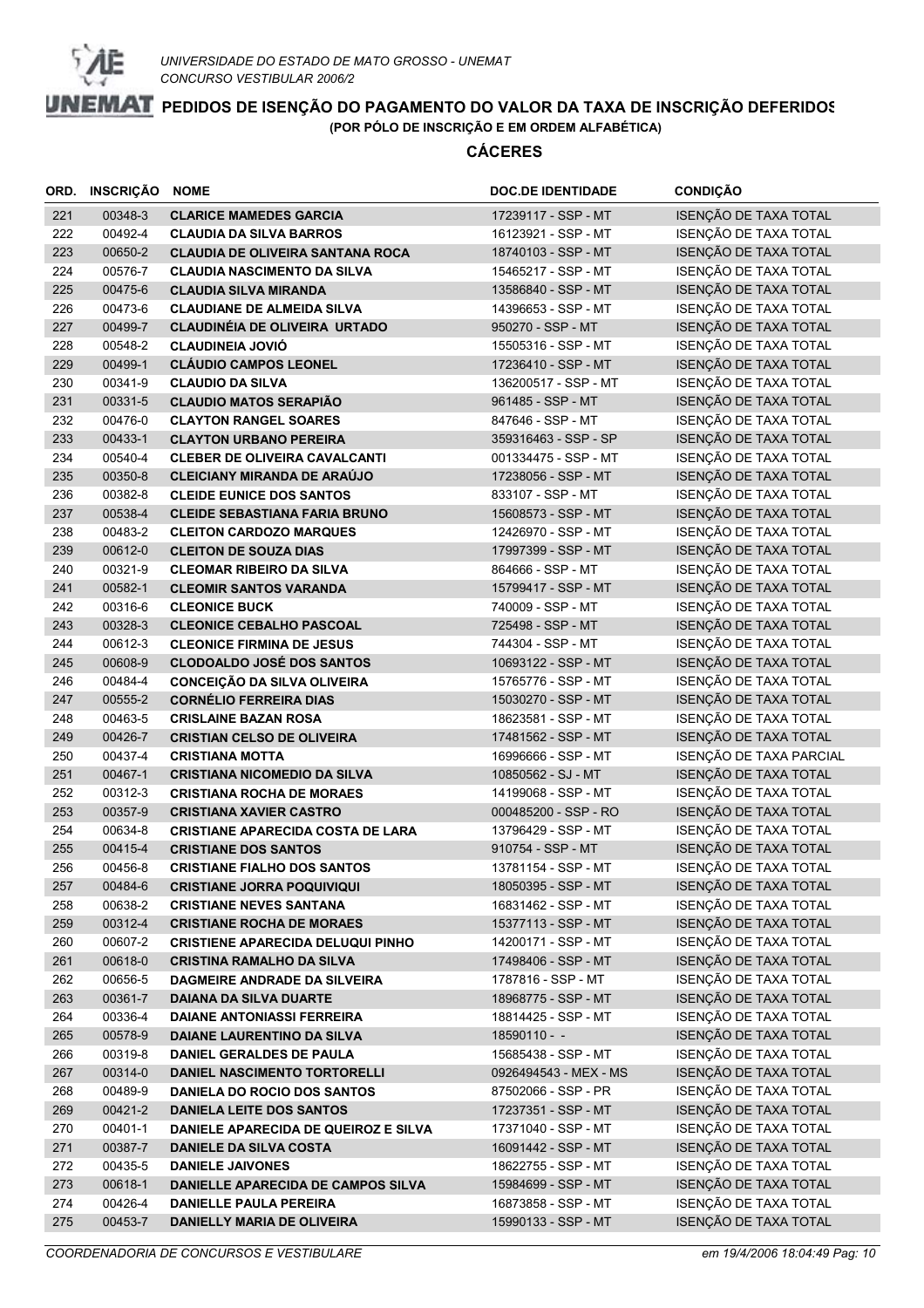

|            | ORD. INSCRIÇÃO NOME |                                                               | <b>DOC.DE IDENTIDADE</b>                   | <b>CONDIÇÃO</b>                                |
|------------|---------------------|---------------------------------------------------------------|--------------------------------------------|------------------------------------------------|
| 276        | 00401-6             | DANYELLE CRISTINA R DE ARRUDA                                 | 14199726 - SSP - MT                        | ISENÇÃO DE TAXA TOTAL                          |
| 277        | 00597-1             | <b>DARCI ALVES PEREIRA JUNIOR</b>                             | 17156734 - SSP - MT                        | ISENÇÃO DE TAXA TOTAL                          |
| 278        | 00584-3             | <b>DAVIANE SILVA PEREIRA</b>                                  | 19179634 - SSP - MT                        | ISENÇÃO DE TAXA TOTAL                          |
| 279        | 00574-5             | <b>DAVID DA COSTA SILVA</b>                                   | 17214769 - SSP - MT                        | ISENÇÃO DE TAXA TOTAL                          |
| 280        | 00347-9             | DAYANE CÂMARA DE SOUZA                                        | 18621694 - SSP - MT                        | ISENÇÃO DE TAXA TOTAL                          |
| 281        | 00413-0             | <b>DAYANE CRISTINA VIEIRA DOS REIS</b>                        | 19625790 - SSP - MT                        | ISENÇÃO DE TAXA TOTAL                          |
| 282        | 00581-2             | DAYANE GOMES DOS SATOS                                        | 16091264 - SSP - MT                        | ISENÇÃO DE TAXA TOTAL                          |
| 283        | 00458-6             | <b>DÉBHORA BELUSSI</b>                                        | 12798983 - SSP - MT                        | ISENÇÃO DE TAXA TOTAL                          |
| 284        | 00401-3             | <b>DEISE PARABAS DE OLIVEIRA</b>                              | 15710825 - SSP - MT                        | ISENÇÃO DE TAXA TOTAL                          |
| 285        | 00562-1             | <b>DEIVIO SULZBACHER FONTES</b>                               | 12759759 - SSP - MT                        | ISENÇÃO DE TAXA TOTAL                          |
| 286        | 00555-1             | DEJANE ANDRÉ SOARES DOS SANTOS                                | 11142154 - SSP - MT                        | ISENÇÃO DE TAXA TOTAL                          |
| 287        | 00335-5             | <b>DEJANIRA AURORA DE JESUS</b>                               | 16489977 - SSP - MT                        | ISENÇÃO DE TAXA TOTAL                          |
| 288        | 00334-7             | <b>DEJANIRA DE SOUZA PEREIRA</b>                              | 16122283 - SSP - MT                        | ISENÇÃO DE TAXA TOTAL                          |
| 289        | 00316-8             | DEJENANE MAQUÉLI FREITAS                                      | 14199890 - SSP - MT                        | ISENÇÃO DE TAXA TOTAL                          |
| 290        | 00310-5             | <b>DENAILZA DA SILVA CAMPOS</b>                               | 16211081 - SSP - MT                        | ISENÇÃO DE TAXA TOTAL                          |
| 291        | 00585-8             | DENAIR GOMES DE ARRUDA JÚNIOR                                 | 08968977 - SSP - MT                        | ISENÇÃO DE TAXA TOTAL                          |
| 292        | 00496-5             | <b>DENISE APARECIDA DE OLIVEIRA</b>                           | 11226412 - SSP - MT                        | ISENÇÃO DE TAXA TOTAL                          |
| 293        | 00653-3             | <b>DENISE DE PAULA SOUZA</b>                                  | 13617389 - SSP - MT                        | ISENÇÃO DE TAXA TOTAL                          |
| 294        | 00498-6             | <b>DERCI ANTONIO DA SILVA</b>                                 | 12326887 - SSP - MT                        | ISENÇÃO DE TAXA TOTAL                          |
| 295        | 00544-8             | <b>DEVANILDO DA SILVA CRISPIM</b>                             | 14870037 - SSP - MT                        | ISENÇÃO DE TAXA TOTAL                          |
| 296        | 00561-1             | <b>DEVILAINE S DE OLIVEIRA</b>                                | 13838326 - SSP - MT                        | ISENÇÃO DE TAXA TOTAL                          |
| 297        | 00476-5             | <b>DEZENIL PEREIRA DE SOUZA</b>                               | 15648036 - SSP - MT                        | ISENÇÃO DE TAXA TOTAL                          |
| 298        | 00562-6             | <b>DIANA CORREIA DE SOUZA</b>                                 | 18762816 - SSP - MT                        | ISENÇÃO DE TAXA TOTAL                          |
| 299        | 00639-7             | <b>DIONE CAETANO SILVA</b>                                    | 15647277 - SSP - MT                        | ISENÇÃO DE TAXA TOTAL                          |
| 300        | 00335-9             | <b>DIONE FARIA MARTINS</b>                                    | 14471639 - -                               | ISENÇÃO DE TAXA TOTAL                          |
| 301        | 00613-1             | <b>DIONES CALASSARA GALACIO</b>                               | 16029941 - SSP - MT                        | ISENÇÃO DE TAXA TOTAL                          |
| 302        | 00484-3             | <b>DIVINA RODRIGUES DA SILVA</b>                              | 11149620 - SJ - MT                         | ISENÇÃO DE TAXA TOTAL                          |
| 303        | 00489-1             | <b>DIVINO DE OLIVEIRA E SOUZA</b>                             | 10407812 - SSP - MT                        | ISENÇÃO DE TAXA TOTAL                          |
| 304        | 00596-4             | <b>DJALMA CAMILO DE GODOI</b>                                 | 10670190 - SSP - MT                        | ISENÇÃO DE TAXA TOTAL                          |
| 305        | 00486-9             | <b>DJANIRA MAURA DA SILVA</b>                                 | 01142518 - SSP - MT                        | ISENÇÃO DE TAXA TOTAL                          |
| 306        | 00484-7             | <b>DONI PIMENTA DOS REIS</b>                                  | 16211502 - SSP - MT                        | ISENÇÃO DE TAXA TOTAL                          |
| 307        | 00589-4             | <b>DORIVAL DE SOUZA DIAS</b>                                  | 14491850 - SSP - MT                        | ISENÇÃO DE TAXA TOTAL                          |
| 308        | 00416-5             | <b>DOUGLAS FOLHIARINI DE ARRUDA</b>                           | 17237041 - SSP - MT                        | ISENÇÃO DE TAXA TOTAL                          |
| 309        | 00429-2             | <b>DURVANECIL DA SILVA ASSIS</b>                              | 14200040 - SSP - MT                        | ISENÇÃO DE TAXA TOTAL                          |
| 310        | 00482-7             | <b>ÉDER BARROS DE SOUZA</b>                                   | 16290470 - SSP - MT                        | ISENÇÃO DE TAXA TOTAL                          |
| 311        | 00579-6             | ÉDER DA SILVA DUARTE                                          | 14440709 - SSP - MT                        | ISENÇÃO DE TAXA TOTAL                          |
| 312        | 00362-3<br>00420-0  | <b>EDER DE OLIVEIRA PINHEIRO</b>                              | 13990543 - SSP - MT<br>16019911 - SSP - MT | ISENÇÃO DE TAXA TOTAL<br>ISENÇÃO DE TAXA TOTAL |
| 313<br>314 | 00555-8             | <b>EDER FERREIRA DE CAMPOS</b><br><b>EDER RAMOS RODRIGUES</b> | 15054454 - SSP - MT                        | ISENÇÃO DE TAXA TOTAL                          |
| 315        | 00359-9             | <b>EDEVANIA BASTOS SANTIAGO</b>                               | 14441594 - SSP - MT                        | ISENÇÃO DE TAXA TOTAL                          |
| 316        | 00528-4             | <b>EDILAINE BENEDITA MENDES DA SILVA</b>                      | 14722828 - SSP - MT                        | ISENÇÃO DE TAXA TOTAL                          |
| 317        | 00484-5             | EDILAINE MACIEL DE BARROS SOUZA                               | 18590560 - SSP - MT                        | ISENÇÃO DE TAXA TOTAL                          |
| 318        | 00559-6             | <b>EDILAINE MINUSSO</b>                                       | 18562019 - SSP - MT                        | ISENÇÃO DE TAXA TOTAL                          |
| 319        | 00606-3             | <b>EDILANIA FERREIRA MACHADO</b>                              | 18898416 - -                               | ISENÇÃO DE TAXA TOTAL                          |
| 320        | 00446-1             | <b>EDILENE SILVA DO NASCIMENTO</b>                            | 17670772 - SSP - MT                        | ISENÇÃO DE TAXA TOTAL                          |
| 321        | 00630-2             | <b>EDILSON DA SILVA RODRIGUES</b>                             | 17442257 - SSP - MT                        | ISENÇÃO DE TAXA TOTAL                          |
| 322        | 00543-1             | EDILSON GONÇALVEZ DIAZ FILHO                                  | 14352931 - SSP - MT                        | ISENÇÃO DE TAXA TOTAL                          |
| 323        | 00348-2             | EDILSON JOSÉ DA SILVA SOUZA                                   | 16875095 - SSP - MT                        | ISENÇÃO DE TAXA TOTAL                          |
| 324        | 00431-8             | EDIMARA APARECIDA SILVA ORTIZ                                 | 19206364 - SSP - MT                        | ISENÇÃO DE TAXA TOTAL                          |
| 325        | 00491-3             | <b>EDIMARA MARQUES LEITE</b>                                  | 16554140 - SJSP - MT                       | ISENÇÃO DE TAXA TOTAL                          |
| 326        | 00439-5             | EDINÉIA MAGALHÃES SANTOS                                      | 13473743 - SSP - MT                        | ISENÇÃO DE TAXA TOTAL                          |
| 327        | 00437-0             | EDIVALDO MONTEIRO DA SILVA                                    | 10637133 - SSP - MT                        | ISENÇÃO DE TAXA TOTAL                          |
| 328        | 00441-8             | <b>EDIVANE NUNES DE SOUZA</b>                                 | 11088109 - SJ - MT                         | ISENÇÃO DE TAXA TOTAL                          |
| 329        | 00624-6             | <b>EDMAR DA SILVA CAMPOS</b>                                  | 14804182 - SSP - MT                        | ISENÇÃO DE TAXA TOTAL                          |
| 330        | 00484-8             | <b>EDMAR RAMOS RODRIGUES</b>                                  | 13940660 - SSP - MT                        | ISENÇÃO DE TAXA TOTAL                          |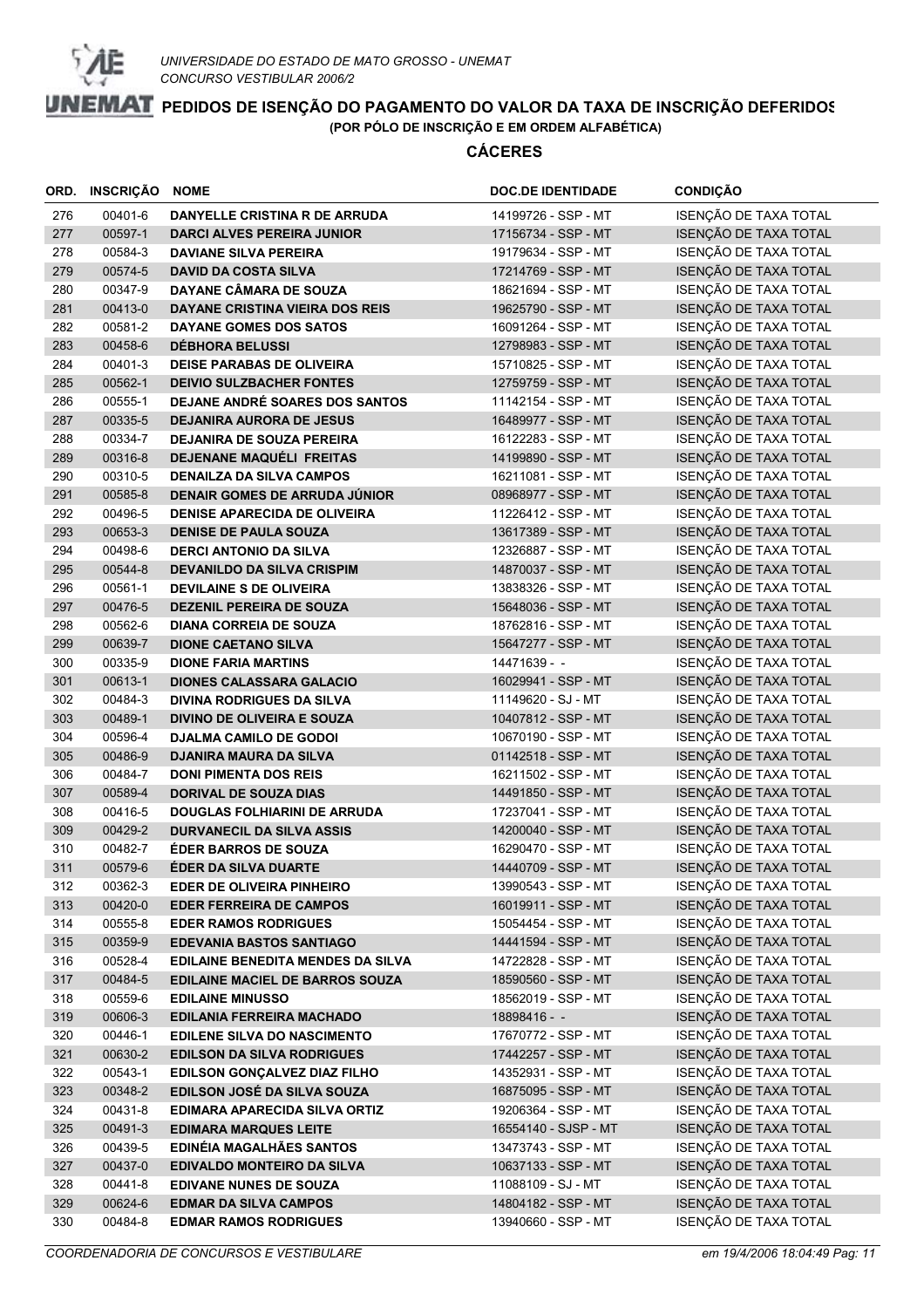

|            | ORD. INSCRIÇÃO     | <b>NOME</b>                                                      | <b>DOC.DE IDENTIDADE</b>                   | <b>CONDIÇÃO</b>                                |
|------------|--------------------|------------------------------------------------------------------|--------------------------------------------|------------------------------------------------|
| 331        | 00549-6            | <b>EDMILSON DA SILVA AZEVEDO</b>                                 | 19085222 - SSP - MT                        | ISENÇÃO DE TAXA TOTAL                          |
| 332        | 00311-1            | EDNA APARECIDA DORVANI                                           | 11485086 - SSP - MT                        | ISENÇÃO DE TAXA TOTAL                          |
| 333        | 00313-5            | <b>EDNA DA SILVA AZEVEDO</b>                                     | 15733530 - SSP - MT                        | ISENÇÃO DE TAXA TOTAL                          |
| 334        | 00339-9            | <b>EDNA LAURA BISPO DOS SANTOS</b>                               | 12692212 - SSP - MT                        | ISENÇÃO DE TAXA TOTAL                          |
| 335        | 00537-0            | <b>EDNALDO VIEIRA DE MELO</b>                                    | 07261535 - SSP - MT                        | ISENÇÃO DE TAXA TOTAL                          |
| 336        | 00541-7            | <b>EDNALVA DE SOUZA BENEVIDES</b>                                | 826801 - SSP - MT                          | ISENÇÃO DE TAXA TOTAL                          |
| 337        | 00383-3            | <b>EDSON BENTO DE ASSIS</b>                                      | 14140624 - SSP - MT                        | ISENÇÃO DE TAXA TOTAL                          |
| 338        | 00573-9            | <b>EDSON CECÍLIO BACA DE ALMEIDA</b>                             | 11150815 - SJ - MT                         | ISENÇÃO DE TAXA TOTAL                          |
| 339        | 00444-1            | <b>EDSON DA COSTA RAMÃO</b>                                      | 14722720 - SSP - MT                        | ISENÇÃO DE TAXA TOTAL                          |
| 340        | 00532-6            | <b>EDSON DA SILVA OLIVEIRA</b>                                   | 12930520 - SSP - MT                        | ISENÇÃO DE TAXA TOTAL                          |
| 341        | 00619-3            | <b>EDSON FRANCISCO DE SOUZA</b>                                  | 11216816 - SSP - MT                        | ISENÇÃO DE TAXA TOTAL                          |
| 342        | 00610-1            | <b>EDUARDO GARCIA DO SACRAMENTO</b>                              | 14563541 - SSP - MT                        | ISENÇÃO DE TAXA TOTAL                          |
| 343        | 00495-6            | <b>EDVALDO ALVES CORREA</b>                                      | 962621 - SSP - MT                          | ISENÇÃO DE TAXA TOTAL                          |
| 344        | 00456-3            | <b>EDVALDO PEREIRA DOS SANTOS</b>                                | 17997631 - SSP - MT                        | ISENÇÃO DE TAXA TOTAL                          |
| 345        | 00442-4            | <b>EDVANE MARIA RODRIGUES</b>                                    | 444222 - SSP - MT                          | ISENÇÃO DE TAXA TOTAL                          |
| 346        | 00617-7            | EITIANE PEDROSO DA SILVA                                         | 19153473 - SSP - MT                        | ISENÇÃO DE TAXA TOTAL                          |
| 347        | 00464-6            | ELAINE APARECIDA RIBEIRO DELUQUI                                 | 11654740 - SSP - MT                        | ISENÇÃO DE TAXA TOTAL                          |
| 348        | 00630-0            | <b>ELAINE CARDOZO CEBALHO</b>                                    | 16828941 - SSP - MT                        | ISENÇÃO DE TAXA TOTAL                          |
| 349        | 00452-3            | <b>ELAINE CRISTINA MASCENA MUNIZ</b>                             | 13921614 - SSP - MT                        | ISENÇÃO DE TAXA TOTAL                          |
| 350        | 00466-7            | <b>ELAINE GLAUCE MARIANO DA COSTA</b>                            | 20498276 - SSP - MT                        | ISENÇÃO DE TAXA TOTAL                          |
| 351        | 00602-5            | <b>ELAINE KARINA DE PAIVA BARBOSA</b>                            | 11413352 - SSP - MT                        | ISENÇÃO DE TAXA TOTAL                          |
| 352        | 00571-1            | <b>ELAINE RODRIGUES DA SILVA</b>                                 | 17944880 - SSP - MT                        | ISENÇÃO DE TAXA TOTAL                          |
| 353        | 00388-3            | <b>ELAINE SENES ALVES</b>                                        | 16290534 - SSP - MT                        | ISENÇÃO DE TAXA TOTAL                          |
| 354        | 00539-5            | <b>ELAINE SILVA FARIA</b>                                        | 16211898 - SSP - MT                        | ISENÇÃO DE TAXA TOTAL                          |
| 355        | 00608-2            | <b>ELAINE VARGAS DA SILVA</b>                                    | 19108311 - SSP - MT                        | ISENÇÃO DE TAXA TOTAL                          |
| 356        | 00426-6            | <b>ELAYNE FABIANA MONTEIRO RODRIGUES</b>                         | 17481066 - SSP - MT                        | ISENÇÃO DE TAXA TOTAL                          |
| 357        | 00447-0            | <b>ÉLDERSON MARIANO DE SOUZA</b>                                 | 16632672 - SSJ - MT                        | ISENÇÃO DE TAXA TOTAL                          |
| 358        | 00426-0            | <b>ELEM CRISTINA BATISTA</b>                                     | 328602085 - -                              | ISENÇÃO DE TAXA TOTAL                          |
| 359        | 00342-0            | <b>ELENIR CRISTIANE CORREA</b>                                   | 735560 - SSP - MT                          | ISENÇÃO DE TAXA TOTAL                          |
| 360        | 00614-6            | <b>ELENIR RAMOS CABRERA</b>                                      | 17712696 - SSP - MT                        | ISENÇÃO DE TAXA TOTAL                          |
| 361        | 00341-8            | <b>ELEOSINA DOS REIS FILHA</b>                                   | 923220 - SSP - MT                          | ISENÇÃO DE TAXA TOTAL                          |
| 362        | 00547-1            | <b>ELIANA RIBEIRO DA SILVA</b>                                   | 15406091 - SSP - MT                        | ISENÇÃO DE TAXA TOTAL                          |
| 363        | 00478-9            | <b>ELIANA ROSA</b>                                               | 14301105 - SSP - MS                        | ISENÇÃO DE TAXA TOTAL                          |
| 364        | 00610-8            | <b>ELIANE APARECIDA RIBEIRO</b>                                  | 16873785 - SSP - MT                        | ISENÇÃO DE TAXA TOTAL                          |
| 365        | 00579-1            | ELIANE BEZERRA HUGA DA SILVA                                     | 12857289 - SSP - MT                        | ISENÇÃO DE TAXA TOTAL                          |
| 366        | 00580-7            | ELIANE CLARISSE DA SILVA                                         | 13079417 - SSP - MT                        | ISENÇÃO DE TAXA TOTAL                          |
| 367        | 00591-4            | ELIANE DA CRUZ SILVA COSTA                                       | 16554671 - SSP - MT                        | ISENÇÃO DE TAXA TOTAL                          |
| 368        | 00562-0            | ELIANE DA SILVA PINHEIRO                                         | 10307729 - SJ - MT                         | ISENÇÃO DE TAXA TOTAL                          |
| 369        | 00467-2            | <b>ELIANE DE OLIVEIRA CAETANO</b>                                | 14934841 - SSP - MT                        | ISENÇÃO DE TAXA TOTAL                          |
| 370        | 00607-9            | <b>ELIANE MASSAI</b>                                             | 14225000 - SSP - MT                        | ISENÇÃO DE TAXA TOTAL                          |
| 371        | 00350-0            | ELIANE SANTOS DE ABREU                                           | 17481155 - SSP - MT                        | ISENÇÃO DE TAXA TOTAL                          |
| 372        | 00334-6            | ELIANE SORIOCO DOS SANTOS VIANA                                  | 599722 - SSP - MT                          | ISENÇÃO DE TAXA TOTAL                          |
| 373        | 00556-6            | <b>ELIAS NUNES DE SANTANA</b>                                    | 14934906 - -                               | ISENÇÃO DE TAXA TOTAL                          |
| 374        | 00409-8<br>00618-6 | ELICE DA SILVA SOUZA                                             | 20138806 - SSP - MT<br>10114831 - SJ - MT  | ISENÇÃO DE TAXA TOTAL<br>ISENÇÃO DE TAXA TOTAL |
| 375        |                    | ELIEL DOMINGUES DA ROCHA                                         |                                            |                                                |
| 376        | 00589-8            | ELIESIO CAMPOS ARCANJO DE DEUS                                   | 12631329 - SSP - MT<br>14804123 - SSP - MT | ISENÇÃO DE TAXA TOTAL<br>ISENÇÃO DE TAXA TOTAL |
| 377<br>378 | 00624-3<br>00631-9 | ELINEIDE APARECIDA DA S CARDOZO<br><b>ELIS APARECIDA CEBALHO</b> | 08361665 - SSP - MT                        | ISENÇÃO DE TAXA TOTAL                          |
|            |                    |                                                                  |                                            |                                                |
| 379        | 00357-5            | <b>ELISA PIRES LEITE</b>                                         | 565525 - SSP - MT                          | ISENÇÃO DE TAXA TOTAL                          |
| 380        | 00490-6            | ELISANGELA DA SILVA FRANÇA                                       | 12326526 - SSP - MT                        | ISENÇÃO DE TAXA TOTAL<br>ISENÇÃO DE TAXA TOTAL |
| 381        | 00479-5            | ELISANGELA GARCIA RIBEIRO                                        | 943968 - SSP - MT                          |                                                |
| 382<br>383 | 00607-4<br>00402-1 | <b>ELISANGELA GONÇALVES FLORES</b>                               | 14198118 - SSP - MT<br>14225115 - SSP - MT | ISENÇÃO DE TAXA TOTAL<br>ISENÇÃO DE TAXA TOTAL |
| 384        | 00350-9            | ELISANGELA HURTADO DE OLIVEIRA<br>ELISANGELA MARIA DOS SANTOS    | $31677 - -$                                | ISENÇÃO DE TAXA TOTAL                          |
| 385        | 00374-0            | ELISANGELA MIGUEL DE OLIVEIRA                                    | 14991900 - SSP - MT                        | ISENÇÃO DE TAXA TOTAL                          |
|            |                    |                                                                  |                                            |                                                |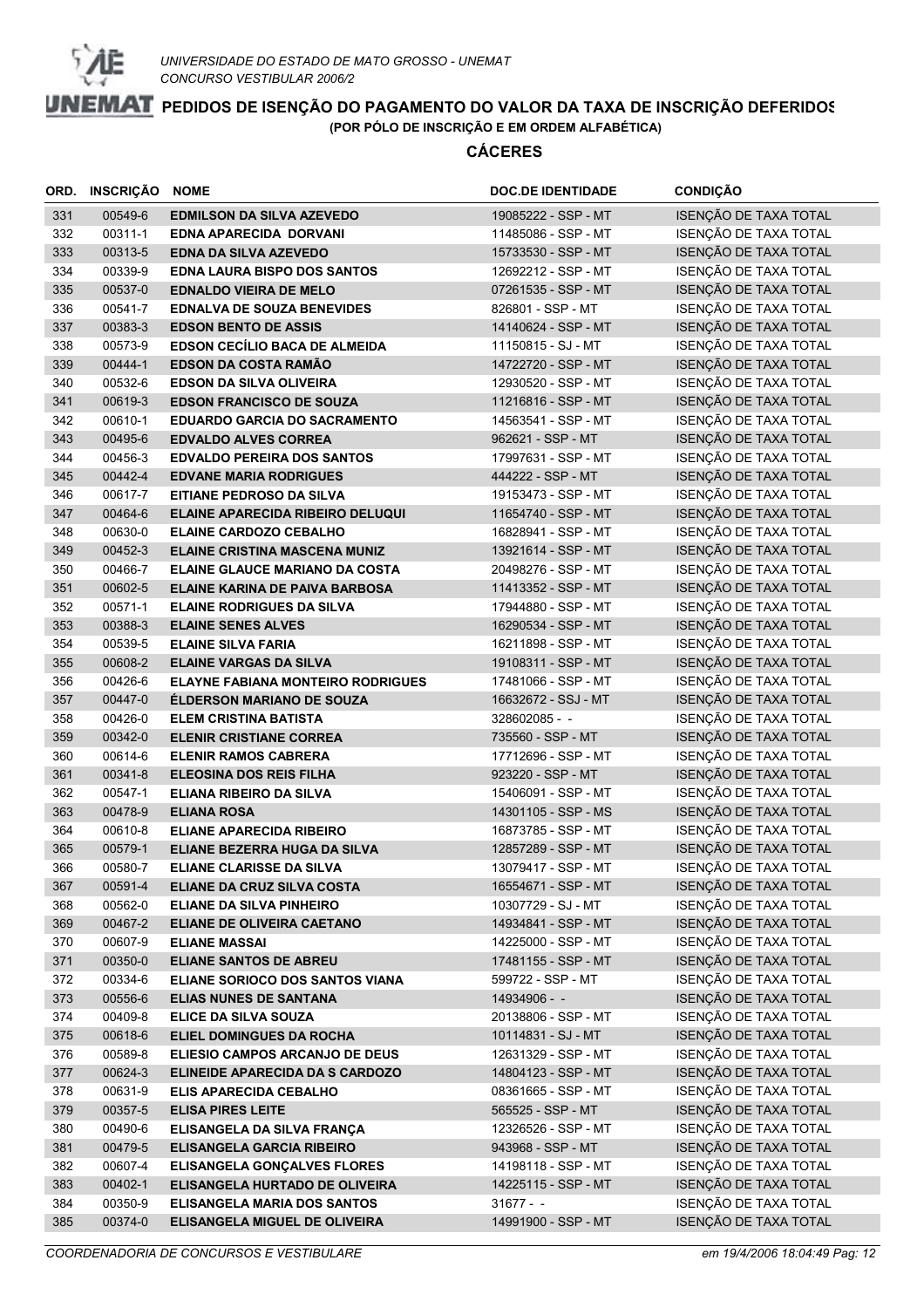

| ORD. | <b>INSCRIÇÃO NOME</b> |                                           | <b>DOC.DE IDENTIDADE</b> | <b>CONDIÇÃO</b>       |
|------|-----------------------|-------------------------------------------|--------------------------|-----------------------|
| 386  | 00562-5               | <b>ELISANGELA PACHORI RODRIGUES</b>       | 17579740 - SSP - MT      | ISENÇÃO DE TAXA TOTAL |
| 387  | 00499-4               | ELISANGELA RIBEIRO DA SILVA               | 12875295 - SSP - MT      | ISENÇÃO DE TAXA TOTAL |
| 388  | 00425-0               | <b>ELISEIA LOPES BORGES</b>               | 13637193 - SSP - MT      | ISENÇÃO DE TAXA TOTAL |
| 389  | 00628-2               | <b>ELISETE DA COSTA VIANA</b>             | 17645492 - SSP - MT      | ISENÇÃO DE TAXA TOTAL |
| 390  | 00545-9               | <b>ELITON DA SILVA</b>                    | 18050590 - SSP - MT      | ISENÇÃO DE TAXA TOTAL |
| 391  | 00486-3               | <b>ELIZABETE DOS SANTOS</b>               | 728247 - SSP - MT        | ISENÇÃO DE TAXA TOTAL |
| 392  | 00330-3               | ELIZABETE FERREIRA DE OLIVEIRA            | 726342 - SSP - MT        | ISENÇÃO DE TAXA TOTAL |
| 393  | 00445-6               | <b>ELIZABETE RODRIGUES</b>                | 15847721 - SSP - MT      | ISENÇÃO DE TAXA TOTAL |
| 394  | 00631-5               | ELIZABETH CRISTINA C ALMEIDA              | 17783488 - SSP - MT      | ISENÇÃO DE TAXA TOTAL |
| 395  | 00322-1               | ELIZABETH DA SILVA MIRANDA                | 722284 - SSP - MT        | ISENÇÃO DE TAXA TOTAL |
| 396  | 00331-6               | <b>ELIZABETH DA SILVA RODRIGUES</b>       | 13936565 - SSP - MT      | ISENÇÃO DE TAXA TOTAL |
| 397  | 00437-8               | ELIZANEIA TRINDADE DA SILVA               | 10851984 - SJ - MT       | ISENÇÃO DE TAXA TOTAL |
| 398  | 00435-9               | <b>ELIZENE PIRES DE PAULA</b>             | 16269357 - SSP - MT      | ISENÇÃO DE TAXA TOTAL |
| 399  | 00411-0               | <b>ELIZETE ALVES CORREA</b>               | 12878596 - SSP - MT      | ISENÇÃO DE TAXA TOTAL |
| 400  | 00324-2               | <b>ELLEN CRISTIANE RODRIGUES TEUCRE</b>   | 19179758 - SSP - MT      | ISENÇÃO DE TAXA TOTAL |
| 401  | 00367-5               | <b>ELMO POUZO COSTALDE</b>                | 558269 - SSP - MT        | ISENÇÃO DE TAXA TOTAL |
| 402  | 00314-5               | <b>ELOI PINTO RIBEIRO</b>                 | 11118865 - SSP - MT      | ISENÇÃO DE TAXA TOTAL |
| 403  | 00429-1               | <b>ELOIZA BASTOS SANTIAGO</b>             | 14020157 - SSP - MT      | ISENÇÃO DE TAXA TOTAL |
| 404  | 00584-5               | <b>ELOIZA FRANCISCA DE A MIRANDA</b>      | 654572 - SSP - MT        | ISENÇÃO DE TAXA TOTAL |
| 405  | 00461-1               | <b>ELSA MEDINA MARCAL</b>                 | 588803 - SSP - MT        | ISENÇÃO DE TAXA TOTAL |
| 406  | 00633-9               | <b>ELTON DELSO DIAS</b>                   | 1502025-8 - SSP - MT     | ISENÇÃO DE TAXA TOTAL |
| 407  | 00331-7               | <b>ELTON RAIMUNDO DA SILVA</b>            | 15619605 - SSP - MT      | ISENÇÃO DE TAXA TOTAL |
| 408  | 00570-9               | ELY OLIVEIRA DA SILVA                     | 10665404 - SJ - MT       | ISENÇÃO DE TAXA TOTAL |
| 409  | 00338-1               | <b>ELZA ROCHA SILVA</b>                   | 07186479 - SSP - MT      | ISENÇÃO DE TAXA TOTAL |
| 410  | 00564-7               | <b>ELZI DE CAMPOS CAETANO</b>             | 14986159 - SSP - MT      | ISENÇÃO DE TAXA TOTAL |
| 411  | 00581-3               | <b>EMERSON DE OLIVEIRA PINHEIRO</b>       | 16838726 - SSP - MT      | ISENÇÃO DE TAXA TOTAL |
| 412  | 00625-3               | <b>EMERSON LUIZ DE CAMPOS RODRIGUES</b>   | 16019997 - SSP - MT      | ISENÇÃO DE TAXA TOTAL |
| 413  | 00342-1               | <b>EMILIO AMTONIO DE CARVALHO</b>         | $ -$                     | ISENÇÃO DE TAXA TOTAL |
| 414  | 00612-6               | <b>ENECIR CORREA PICOLOMINI</b>           | 10059342 - SSP - MT      | ISENÇÃO DE TAXA TOTAL |
| 415  | 00440-0               | <b>ENILTON DA CRUZ DE LARA</b>            | 11902221 - SSP - MT      | ISENÇÃO DE TAXA TOTAL |
| 416  | 00625-2               | <b>ERALVANE DA GUIA OLIVEIRA</b>          | 10529535 - SSP - MT      | ISENÇÃO DE TAXA TOTAL |
| 417  | 00614-1               | <b>ÉRICA CRISTINA DE SOUZA</b>            | 20119259 - SSP - MT      | ISENÇÃO DE TAXA TOTAL |
| 418  | 00315-1               | <b>ÉRICA FATIMA DA SILVA</b>              | 17213100 - SSP - MT      | ISENÇÃO DE TAXA TOTAL |
| 419  | 00544-4               | <b>ERMELINA ORTIZ FIGUEREDO</b>           | 20688522 - SSP - SP      | ISENÇÃO DE TAXA TOTAL |
| 420  | 00312-2               | <b>EROTILDES DA SILVA</b>                 | 15647960 - SSP - MT      | ISENÇÃO DE TAXA TOTAL |
| 421  | 00548-0               | <b>EURICO SÉRGIO LOPES BORGES</b>         | 12533467 - SSP - MT      | ISENÇÃO DE TAXA TOTAL |
| 422  | 00619-9               | <b>EUZANA DE ANDRADE PINHEIRO</b>         | 18624421 - SSP - MT      | ISENÇÃO DE TAXA TOTAL |
| 423  | 00451-0               | <b>EUZIKELLI CARVALHO DOS SANTOS</b>      | 18896219 - -             | ISENÇÃO DE TAXA TOTAL |
| 424  | 00567-9               | <b>EVA APARECIDA DOS SANTOS GONÇALVES</b> | 17214793 - SSP - MT      | ISENÇÃO DE TAXA TOTAL |
| 425  | 00654-3               | <b>EVA JULIA RODRIGUES LEITE</b>          | 08430071 - SJ - MT       | ISENÇÃO DE TAXA TOTAL |
| 426  | 00470-6               | <b>EVA REGINA DA SILVA LEMES</b>          | 11655020 - SSP - MT      | ISENÇÃO DE TAXA TOTAL |
| 427  | 00359-3               | <b>EVANE ANTUNES MAGALHÃES</b>            | 13053442 - SSP - MT      | ISENÇÃO DE TAXA TOTAL |
| 428  | 00484-1               | <b>EVANIL DE PAULA DOS REIS</b>           | 4817460 - SSP - MT       | ISENÇÃO DE TAXA TOTAL |
| 429  | 00330-5               | <b>EVANILDO RAMOS DA CRUZ</b>             | 15970183 - SSP - MT      | ISENÇÃO DE TAXA TOTAL |
| 430  | 00595-0               | <b>EVANIR FERREIRA DA SILVA ROCHA</b>     | 909810 - SSP - MT        | ISENÇÃO DE TAXA TOTAL |
| 431  | 00581-5               | <b>EVERSON DELUQUE VIANA</b>              | 19646046 - SSP - MT      | ISENÇÃO DE TAXA TOTAL |
| 432  | 00326-0               | <b>EVERTON PRADO DE MORAES RODRIGUES</b>  | 20328141 - SSP - MT      | ISENÇÃO DE TAXA TOTAL |
| 433  | 00601-0               | <b>FABIA ARRUDA DE SOUZA</b>              | 18922104 - SSP - MT      | ISENÇÃO DE TAXA TOTAL |
| 434  | 00621-7               | <b>FABIANA CARVALHO DE MEDEIROS</b>       | 13848658 - SSP - MT      | ISENÇÃO DE TAXA TOTAL |
| 435  | 00479-6               | <b>FABIANA DE CARVALHO PEREIRA</b>        | 14199963 - SSP - MT      | ISENÇÃO DE TAXA TOTAL |
| 436  | 00486-2               | <b>FABIANA NICOMÉDIO DA SILVA</b>         | 11300094 - -             | ISENÇÃO DE TAXA TOTAL |
| 437  | 00602-9               | <b>FABIANE ARRUDA DE SOUZA</b>            | 18920934 - SSP - MT      | ISENÇÃO DE TAXA TOTAL |
| 438  | 00451-6               | <b>FABIANE CRISTINA SANTANA GARCIA</b>    | 1849413 - SSP - MT       | ISENÇÃO DE TAXA TOTAL |
| 439  | 00458-9               | <b>FABIANE FARIA DA GUIA</b>              | 16995058 - SSP - MT      | ISENÇÃO DE TAXA TOTAL |
| 440  | 00549-4               | <b>FÁBIO CARLOS DOS SANTOS</b>            | 12327042 - SJ - MT       | ISENÇÃO DE TAXA TOTAL |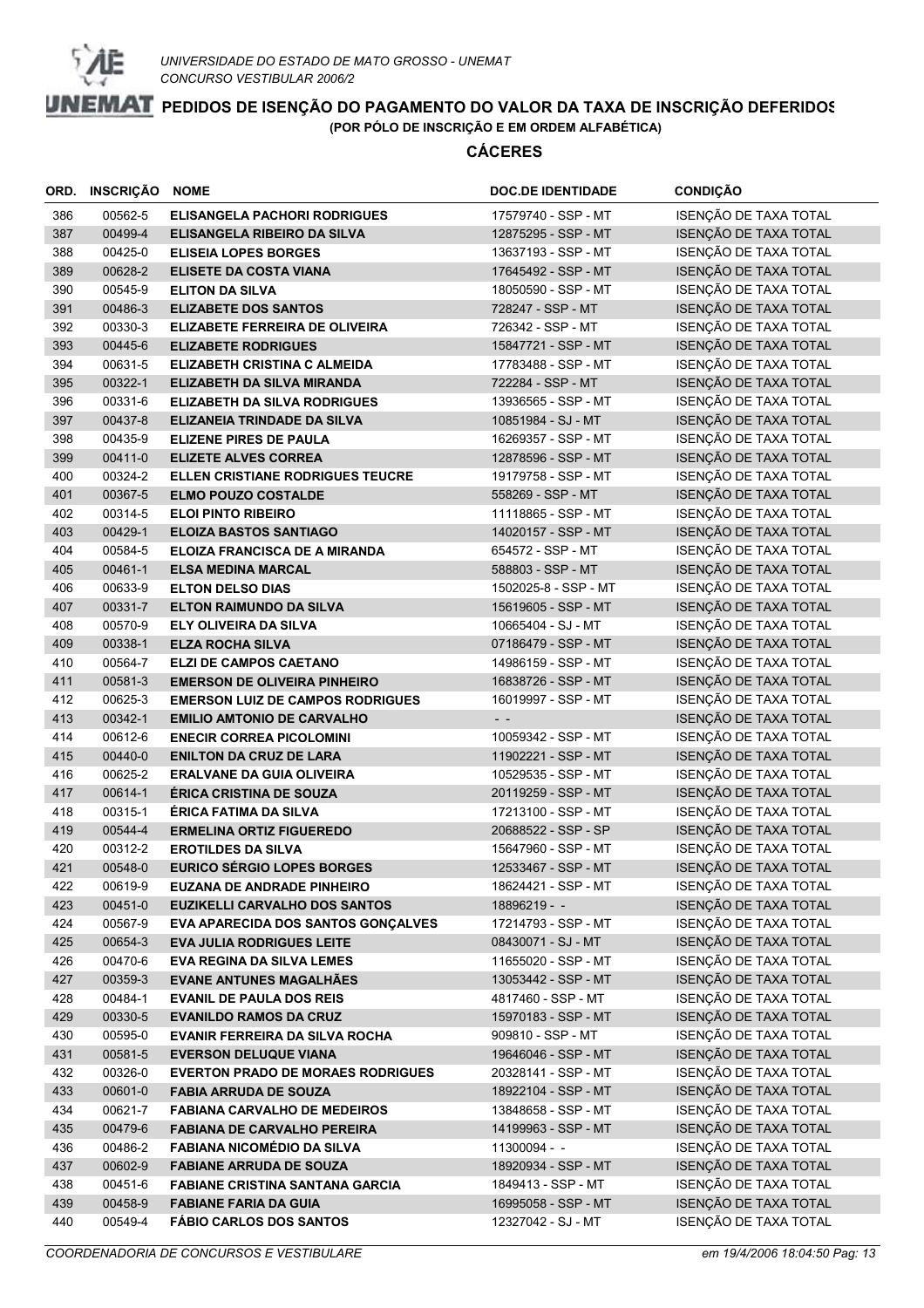

| ORD. | <b>INSCRIÇÃO NOME</b> |                                          | <b>DOC.DE IDENTIDADE</b> | <b>CONDIÇÃO</b>              |
|------|-----------------------|------------------------------------------|--------------------------|------------------------------|
| 441  | 00356-1               | <b>FÁBIO DA ROSA OLIVEIRA</b>            | 12485390 - SSP - MT      | ISENÇÃO DE TAXA TOTAL        |
| 442  | 00333-8               | <b>FÁBIO DE CARVALHO LUZ</b>             | 18248462 - SSP - MT      | ISENÇÃO DE TAXA TOTAL        |
| 443  | 00650-9               | <b>FABIO GLEYCIO FONSECA</b>             | 15007871 - SSP - MT      | ISENÇÃO DE TAXA TOTAL        |
| 444  | 00620-1               | <b>FÁBIO JÚNIOR CANHET SANTOS</b>        | 12472719 - SSP - MT      | ISENÇÃO DE TAXA TOTAL        |
| 445  | 00597-2               | <b>FÁBIO SILVA LEMES</b>                 | 14249758 - SSP - MT      | ISENÇÃO DE TAXA TOTAL        |
| 446  | 00651-2               | <b>FABRÍCIO SCHNEIDER MAXIMIANO</b>      | 18144179 - SSP - MT      | ISENÇÃO DE TAXA TOTAL        |
| 447  | 00497-7               | <b>FÁTIMA APARECIDA DUARTE</b>           | 14934965 - SSP - MT      | ISENÇÃO DE TAXA TOTAL        |
| 448  | 00317-0               | <b>FÁTIMA BATISTA ROSA</b>               | 17129370 - SSP - MT      | ISENÇÃO DE TAXA TOTAL        |
| 449  | 00629-1               | FÁTIMA LAUREANA DA SILVA SENABIO         | 17370868 - SSP - MT      | ISENÇÃO DE TAXA TOTAL        |
| 450  | 00346-9               | FÉLIA OLIMPIA ADALTO                     | 523551 - SSP - MT        | ISENÇÃO DE TAXA TOTAL        |
| 451  | 00495-4               | <b>FELICIANA ALVES DE ABREU</b>          | $772455 - -$             | ISENÇÃO DE TAXA TOTAL        |
| 452  | 00442-3               | <b>FELICÍSSIMO PIRES CORRÊA</b>          | 315775 - SSP - MT        | ISENÇÃO DE TAXA TOTAL        |
| 453  | 00481-0               | FELIX FRANCISCO DA CRUZ JUNIOR           | 17373425 - SSP - MT      | ISENÇÃO DE TAXA TOTAL        |
| 454  | 00384-1               | FERNANDA BENEDITA BASSAN ANTELO          | 16119053 - SSP - MT      | ISENÇÃO DE TAXA TOTAL        |
| 455  | 00538-0               | FERNANDA CRISTINA DE CARVALHO            | 15608093 - SSP - MT      | ISENÇÃO DE TAXA TOTAL        |
| 456  | 00493-5               | <b>FERNANDA DA SILVA</b>                 | 17213053 - SSP - MT      | ISENÇÃO DE TAXA TOTAL        |
| 457  | 00600-8               | <b>FERNANDA DUARTE ARTIAGA</b>           | 0938408648 - MEX - MS    | ISENÇÃO DE TAXA TOTAL        |
| 458  | 00547-8               | <b>FERNANDA ILIEZER SILVA DOS SANTOS</b> | 15982688 - SSP - MT      | ISENÇÃO DE TAXA TOTAL        |
| 459  | 00562-8               | <b>FERNANDA SILVA DE SOUZA</b>           | 17616905 - SSP - MT      | ISENÇÃO DE TAXA TOTAL        |
| 460  | 00496-8               | <b>FERNANDO DE CAMPOS CAETANO</b>        | 10860746 - SJ - MT       | ISENÇÃO DE TAXA TOTAL        |
| 461  | 00329-5               | <b>FERNANDO HIROSHI ABURAYA</b>          | 320476716 - SSP - SP     | ISENÇÃO DE TAXA TOTAL        |
| 462  | 00328-1               | <b>FERNANDO JOSÉ EHLE DIAS</b>           | 1310264-8 - SSP - MT     | ISENÇÃO DE TAXA TOTAL        |
| 463  | 00488-1               | <b>FLAVIA DE MORAES</b>                  | 16824130 - SSP - MT      | ISENÇÃO DE TAXA TOTAL        |
| 464  | 00475-7               | <b>FLÁVIA SILVA MIRANDA</b>              | 16501667 - SSP - MT      | ISENÇÃO DE TAXA TOTAL        |
| 465  | 00424-6               | <b>FLAVIANE ANDRÉZ P DA CRUZ</b>         | 17374049 - SSP - MT      | ISENÇÃO DE TAXA TOTAL        |
| 466  | 00536-3               | <b>FLÁVIO CAMPOS DA SILVA</b>            | 15150534 - SSP - MT      | <b>ISENÇÃO DE TAXA TOTAL</b> |
| 467  | 00438-6               | <b>FLÁVIO DELUQUE RIBEIRO</b>            | 12426903 - SSP - MT      | ISENÇÃO DE TAXA TOTAL        |
| 468  | 00468-1               | <b>FLÁVIO LUIZ LARA</b>                  | 13963414 - SSP - MT      | ISENÇÃO DE TAXA TOTAL        |
| 469  | 00622-6               | <b>FLÁVIO MARCELO MONTEIRO</b>           | 14870207 - SSP - MT      | ISENÇÃO DE TAXA TOTAL        |
| 470  | 00557-0               | <b>FLÁVIO MOREIRA NERES</b>              | 18941761 - SSP - MT      | ISENÇÃO DE TAXA TOTAL        |
| 471  | 00422-1               | FLÁVIO SEBASTIÃO DE BARROS LARA          | 13989910 - SSP - MT      | ISENÇÃO DE TAXA TOTAL        |
| 472  | 00439-1               | <b>FRANCIANA PEREIRA DIAS</b>            | 43737412 - DGPC - GO     | ISENÇÃO DE TAXA TOTAL        |
| 473  | 00629-8               | FRANCIANE CONCEIÇÃO DE OLIVEIRA          | 17171113 - SSP - MT      | ISENÇÃO DE TAXA TOTAL        |
| 474  | 00316-1               | <b>FRANCIANE DA SILVA</b>                | 14398427 - SSP - MT      | ISENÇÃO DE TAXA TOTAL        |
| 475  | 00361-9               | <b>FRANCIANE FERNANDES DA CRUZ</b>       | 16447255 - SJ - MT       | ISENÇÃO DE TAXA TOTAL        |
| 476  | 00062-1               | <b>FRANCIELLY BARROS BORGES</b>          | 16270576 - SSP - MT      | ISENÇÃO DE TAXA TOTAL        |
| 477  | 00530-7               | <b>GEICIANE DA SILVA</b>                 | 19439350 - SSP - MT      | ISENÇÃO DE TAXA TOTAL        |
| 478  | 00449-8               | <b>GEILSON DE SOUZA PESSOA</b>           | 13758160 - SSP - MT      | ISENÇÃO DE TAXA TOTAL        |
| 479  | 00333-9               | <b>GEISEHELLEN NEVES SEONACA</b>         | 19552033 - SSP - MT      | ISENÇÃO DE TAXA TOTAL        |
| 480  | 00576-2               | <b>GEISIANI MIRANDA CEBALHO</b>          | 17537029 - SSP - MT      | ISENÇÃO DE TAXA TOTAL        |
| 481  | 00499-3               | <b>GENÉRIRIS JOSÉ DA SILVA</b>           | 14764032 - SSP - MT      | ISENÇÃO DE TAXA TOTAL        |
| 482  | 00573-0               | <b>GENI DA CRUZ TELES</b>                | 726289 - SSP - MT        | ISENÇÃO DE TAXA TOTAL        |
| 483  | 00421-7               | <b>GENILDA PEREIRA DE SOUZA</b>          | 16607180 - SSP - MT      | ISENÇÃO DE TAXA TOTAL        |
| 484  | 00330-2               | <b>GERALDO MAGELA DE OLIVEIRA</b>        | 318645 - SSP - MT        | ISENÇÃO DE TAXA TOTAL        |
| 485  | 00416-9               | <b>GERSON DA SILVA SALVINO</b>           | 7696582 - SSP - MT       | ISENÇÃO DE TAXA TOTAL        |
| 486  | 00424-7               | <b>GERSON RAMOS DA SILVA</b>             | 17811570 - SSP - MT      | ISENÇÃO DE TAXA TOTAL        |
| 487  | 00331-0               | <b>GICELE CRISTINE ALCANTARA COSTA</b>   | 0937411247 - MEX - MS    | ISENÇÃO DE TAXA TOTAL        |
| 488  | 00383-5               | <b>GIDIONE CHARLI RAMOS TESTONI</b>      | 18612709 - SSP - MT      | ISENÇÃO DE TAXA TOTAL        |
| 489  | 00632-0               | <b>GILBERTO ARAGÃO</b>                   | 13544101 - SSP - MT      | ISENÇÃO DE TAXA TOTAL        |
| 490  | 00592-1               | <b>GILCÉIA DO PRADO BARBOSA</b>          | 12045578 - SSP - MT      | ISENÇÃO DE TAXA TOTAL        |
| 491  | 00538-7               | <b>GILCINEI ALMEIDA DE OLIVEIRA</b>      | 15619230 - SSP - MT      | ISENÇÃO DE TAXA TOTAL        |
| 492  | 00547-4               | <b>GILDETE DE CAMPOS</b>                 | 962637 - SSP - MT        | ISENÇÃO DE TAXA TOTAL        |
| 493  | 00325-7               | <b>GILDO GAMARRA DE MACEDO</b>           | 961480 - SSP - MT        | ISENÇÃO DE TAXA TOTAL        |
| 494  | 00348-4               | <b>GILDO SANTANA</b>                     | 574136 - SSP - MT        | ISENÇÃO DE TAXA TOTAL        |
| 495  | 00325-0               | <b>GILSA JOANA DA SILVA</b>              | 15559300 - SSP - MT      | ISENÇÃO DE TAXA TOTAL        |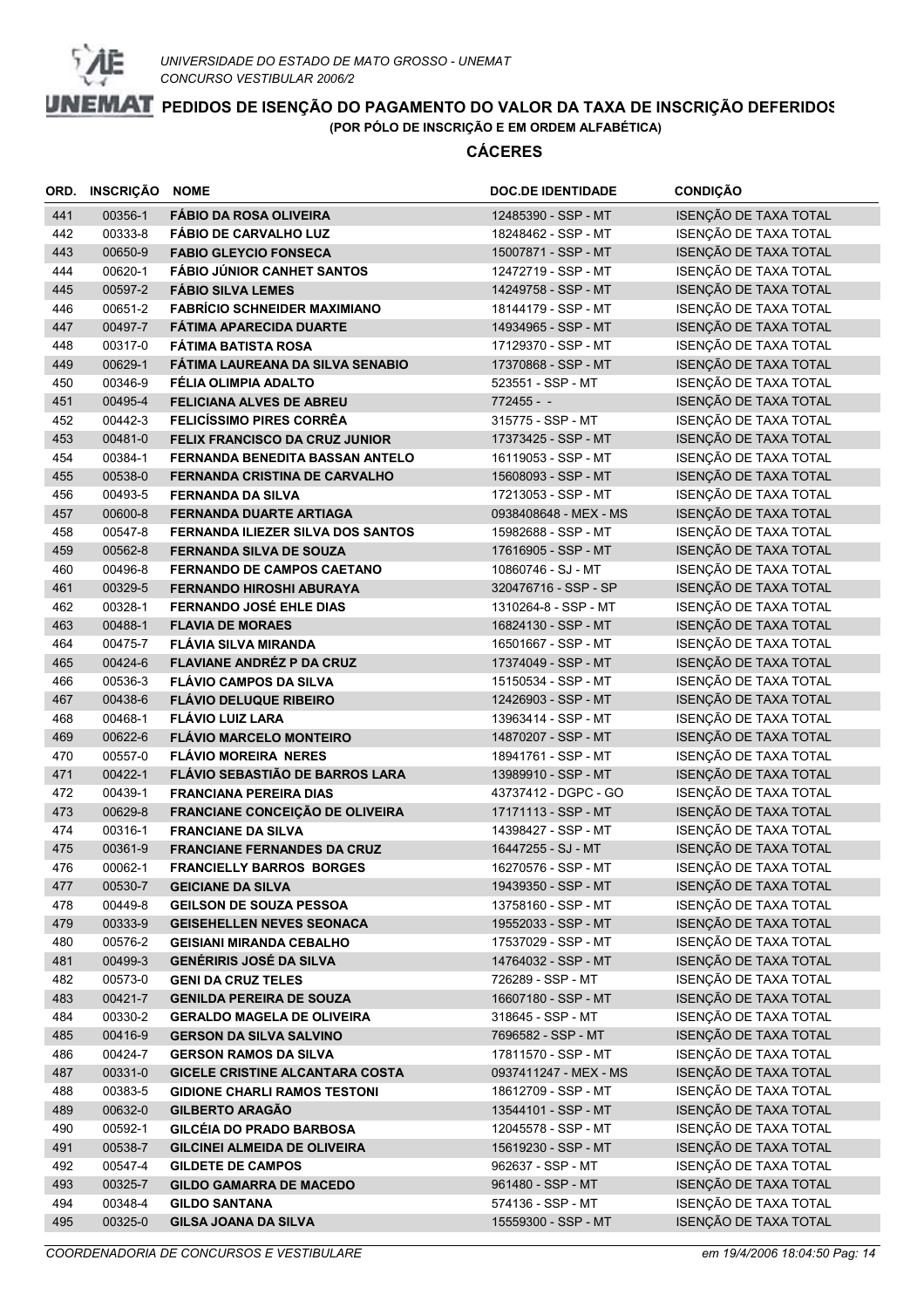

|     | ORD. INSCRIÇÃO | <b>NOME</b>                              | <b>DOC.DE IDENTIDADE</b> | <b>CONDIÇÃO</b>       |
|-----|----------------|------------------------------------------|--------------------------|-----------------------|
| 496 | 00450-1        | <b>GILSON CORREIA DA SILVA</b>           | 608310295 - -            | ISENÇÃO DE TAXA TOTAL |
| 497 | 00615-9        | <b>GILSON RIBEIRO</b>                    | 722766 - SSP - MT        | ISENÇÃO DE TAXA TOTAL |
| 498 | 00593-6        | <b>GIRLANE DOS S SILVA ANTONIASSI</b>    | 13052039 - SSP - MT      | ISENÇÃO DE TAXA TOTAL |
| 499 | 00409-0        | <b>GIRLANE S L SEANDIANI</b>             | 15085953 - SSP - MT      | ISENÇÃO DE TAXA TOTAL |
| 500 | 00434-4        | <b>GIRLANE SILVA FERREIRA</b>            | 13441175 - SSP - MT      | ISENÇÃO DE TAXA TOTAL |
| 501 | 00651-6        | <b>GISELE ANTUNES MAGALHAES</b>          | 15896749 - SSMI - MT     | ISENÇÃO DE TAXA TOTAL |
| 502 | 00590-2        | <b>GISELE COUTINHO HILL</b>              | 15488101 - SSP - MT      | ISENÇÃO DE TAXA TOTAL |
| 503 | 00340-4        | <b>GISELE DE OLIVEIRA VIEIRA</b>         | 16290232 - SSP - MT      | ISENÇÃO DE TAXA TOTAL |
| 504 | 00529-0        | <b>GISELE DO COUTO PEDROSO</b>           | 14487330 - SSP - MT      | ISENÇÃO DE TAXA TOTAL |
| 505 | 00617-8        | <b>GISELE OLVEIRA ALMEIDA</b>            | 16876067 - SSP - MT      | ISENÇÃO DE TAXA TOTAL |
| 506 | 00651-0        | <b>GISELE VIEIRA DE CARVALHO</b>         | 17906369 - SSP - MT      | ISENÇÃO DE TAXA TOTAL |
| 507 | 00411-5        | <b>GISELLE GERALDINE BARROS CARVALHO</b> | 08558698 - SSP - MT      | ISENÇÃO DE TAXA TOTAL |
| 508 | 00359-4        | <b>GISELY GARCIA MARQUES</b>             | 11771720 - SSP - MT      | ISENÇÃO DE TAXA TOTAL |
| 509 | 00621-8        | <b>GISLAINE BORGES DA COSTA</b>          | 18600670 - SSP - MT      | ISENÇÃO DE TAXA TOTAL |
| 510 | 00385-2        | <b>GISLEINE TEREZINHA MATEUS ALVES</b>   | 15811573 - SSP - MT      | ISENÇÃO DE TAXA TOTAL |
| 511 | 00388-0        | <b>GLAUCIAMARIA RAMOS RIBEIRO</b>        | 14199025 - SSP - MT      | ISENÇÃO DE TAXA TOTAL |
| 512 | 00424-9        | <b>GLAUCIANE MONTEIRO DE SOUZA</b>       | 16445422 - SSP - MT      | ISENÇÃO DE TAXA TOTAL |
| 513 | 00461-6        | <b>GLAUCIELE MONTEIRO DE SOUZA</b>       | 16997824 - SSP - MT      | ISENÇÃO DE TAXA TOTAL |
| 514 | 00472-3        | <b>GLAUCILENE SILVA FERREIRA</b>         | 12710792 - SSP - MT      | ISENÇÃO DE TAXA TOTAL |
| 515 | 00338-0        | <b>GLÓRIA DA CRUZ ROCHA</b>              | 15378063 - SSP - MT      | ISENÇÃO DE TAXA TOTAL |
| 516 | 00538-6        | <b>GONÇALINA GONÇALVES DO CARMO</b>      | - SSP - MT               | ISENÇÃO DE TAXA TOTAL |
| 517 | 00342-8        | <b>GONÇALO DE PAULA MENDES</b>           | 11925698 - SJ - MT       | ISENÇÃO DE TAXA TOTAL |
| 518 | 00468-3        | <b>GRACIELA DOS REIS BUZATI CAETANO</b>  | 14321742 - SSP - MT      | ISENÇÃO DE TAXA TOTAL |
| 519 | 00577-3        | <b>GRACIELA LEITE DOS SANTOS</b>         | 18187137 - SSP - MT      | ISENÇÃO DE TAXA TOTAL |
| 520 | 00562-9        | <b>GRACILIETE DA SILVA SOUZA</b>         | 15755436 - SSP - MT      | ISENÇÃO DE TAXA TOTAL |
| 521 | 00634-5        | <b>GRAZIELE CRISTINA DOS ANJOS ALVES</b> | 16607023 - SSP - MT      | ISENÇÃO DE TAXA TOTAL |
| 522 | 00334-4        | <b>GREICE MARIA NERES DE OLIVEIRA</b>    | 610365 - SSP - MT        | ISENÇÃO DE TAXA TOTAL |
| 523 | 00383-1        | <b>GREICIELE VITTORAZZI RIOS</b>         | 18535933 - SSP - MT      | ISENÇÃO DE TAXA TOTAL |
| 524 | 00491-6        | <b>GREYCK DE ARRUDA</b>                  | 11299703 - SSP - MT      | ISENÇÃO DE TAXA TOTAL |
| 525 | 00531-3        | <b>GUILHERME LEITE RIBEIRO</b>           | 13940236 - SSP - MT      | ISENÇÃO DE TAXA TOTAL |
| 526 | 00425-3        | <b>GUIOMAR DE MATOS SEQUEIRA SILVA</b>   | 20080115 - SSP - MT      | ISENÇÃO DE TAXA TOTAL |
| 527 | 00384-9        | <b>GUSTAVO MARTINS COSTA</b>             | 19419716 - SSP - MT      | ISENÇÃO DE TAXA TOTAL |
| 528 | 00580-6        | <b>HEITOR PEREIRA DA SILVA</b>           | 957726 - SSP - MT        | ISENÇÃO DE TAXA TOTAL |
| 529 | 00637-7        | <b>HELEN FLAVIO RAMOS DA SILVA</b>       | 11186267 - SJ - MT       | ISENÇÃO DE TAXA TOTAL |
| 530 | 00548-9        | HELI REGINA MACIEL DE SOUZA              | 762733 - SSP - MT        | ISENÇÃO DE TAXA TOTAL |
| 531 | 00543-7        | <b>HELIO ANTONIO MARQUES VILASBOAS</b>   | 16875150 - SSP - MT      | ISENÇÃO DE TAXA TOTAL |
| 532 | 00385-5        | HELIO BUENO DA CONCEIÇÃO JUNIOR          | 000627 - CBM - MT        | ISENÇÃO DE TAXA TOTAL |
| 533 | 00609-8        | <b>HELIO FERNANDO MACEDO</b>             | 10967532 - SSP - MT      | ISENÇÃO DE TAXA TOTAL |
| 534 | 00655-4        | <b>HELITON FERREIRA ORTIZ</b>            | 07351917 - SJ - MT       | ISENÇÃO DE TAXA TOTAL |
| 535 | 00430-1        | HELLEN DAIANE DA SILVA ESPINOSA          | 15120740 - SSP - MT      | ISENÇÃO DE TAXA TOTAL |
| 536 | 00557-2        | <b>HELLEN IRIS SILVA</b>                 | 17476224 - SSP - MT      | ISENÇÃO DE TAXA TOTAL |
| 537 | 00614-8        | <b>HERMOCINDA BASSÃO SILVA</b>           | 15608042 - SSP - MT      | ISENÇÃO DE TAXA TOTAL |
| 538 | 00335-8        | HURLENE DA COSTA MAGALHÃES               | 17824583 - SSP - MT      | ISENÇÃO DE TAXA TOTAL |
| 539 | 00463-3        | <b>IGOR HENRIQUE RIBEIRO LOPES</b>       | 18589430 - SSP - MT      | ISENÇÃO DE TAXA TOTAL |
| 540 | 00461-0        | <b>ILMA ROSA DOS SANTOS</b>              | $17662516 -$             | ISENÇÃO DE TAXA TOTAL |
| 541 | 00321-7        | <b>INALDO PEDRO DE SOUZA ORTIZ</b>       | 18218369 - SSP - MT      | ISENÇÃO DE TAXA TOTAL |
| 542 | 00625-8        | <b>IRANI DA SILVA FONTE</b>              | 12789291 - SSP - MT      | ISENÇÃO DE TAXA TOTAL |
| 543 | 00343-6        | <b>IRANI OLIVEIRA DELUQUI</b>            | 15377091 - SSP - MT      | ISENÇÃO DE TAXA TOTAL |
| 544 | 00541-4        | <b>IRENILSON SALVATERRA</b>              | 933052 - SSP - MT        | ISENÇÃO DE TAXA TOTAL |
| 545 | 00327-8        | <b>IRINEU FREITAS SANCHES FLORES</b>     | 14198371 - SSP - MT      | ISENÇÃO DE TAXA TOTAL |
| 546 | 00620-9        | <b>IRMA DA SILVA</b>                     | 722796 - SSP - MT        | ISENÇÃO DE TAXA TOTAL |
| 547 | 00331-1        | <b>ISABEL APARECIDA SILVA DOS SANTOS</b> | 924299 - SSP - MT        | ISENÇÃO DE TAXA TOTAL |
| 548 | 00416-3        | <b>ISAURA BATISTA ANGELINO</b>           | 168808 - SSP - MS        | ISENÇÃO DE TAXA TOTAL |
| 549 | 00531-2        | <b>ISRAEL GARCIA NETO</b>                | 458774 - SSP - MT        | ISENÇÃO DE TAXA TOTAL |
| 550 | 00564-0        | <b>ITAMAR AMADEUS DA SILVA</b>           | 18691005 - SSP - MT      | ISENÇÃO DE TAXA TOTAL |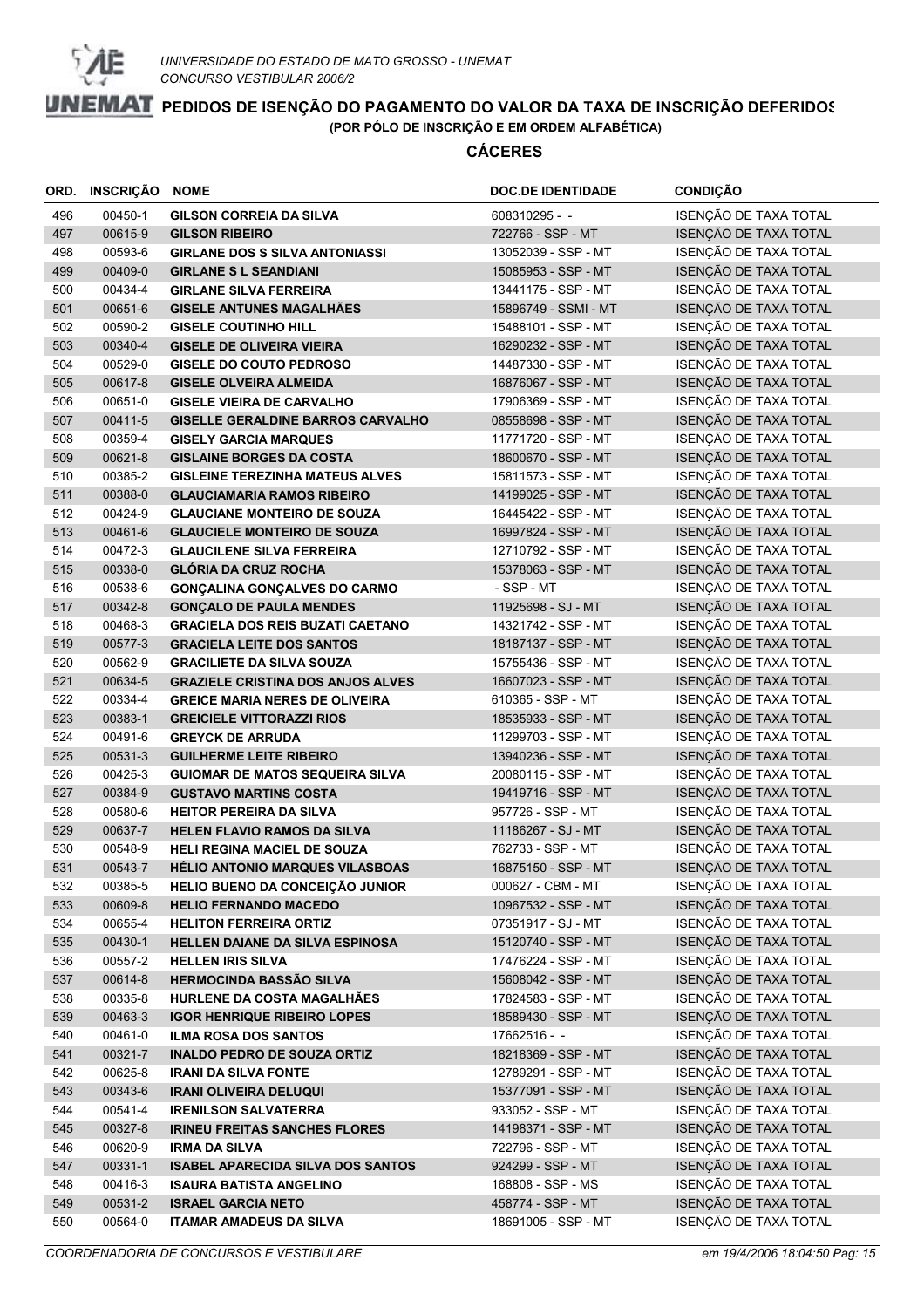

| ISENÇÃO DE TAXA TOTAL<br>551<br>00460-2<br><b>IVAN LARA FERREIRA NEVES</b><br>12373613 - SSP - MT<br>ISENÇÃO DE TAXA TOTAL<br>00495-8<br>552<br><b>IVANI GOMES DE SOUZA</b><br>17019737 - SSP - MT<br>ISENÇÃO DE TAXA TOTAL<br>00560-6<br>18218318 - SSP - MT<br>553<br><b>IVANILCE DE SOUZA ORTIZ</b><br>ISENÇÃO DE TAXA TOTAL<br>00382-6<br>554<br><b>IVANIR VIANA E SILVA</b><br>07357516 - SSP - MT<br>ISENÇÃO DE TAXA TOTAL<br>555<br>00625-4<br><b>IVONEI DA SILVA</b><br>13837176 - SSP - MT<br>ISENÇÃO DE TAXA TOTAL<br>556<br>00481-3<br><b>JACIRA PEREIRA LEITE</b><br>0971343439 - MEX - MS<br>ISENÇÃO DE TAXA TOTAL<br>00498-9<br><b>JACKELINE BENEVIDES COSTA</b><br>13811282 - SSP - MT<br>557<br>ISENÇÃO DE TAXA TOTAL<br>00600-9<br>558<br><b>JACQUELINE BARBOSA DA SILVA</b><br>13918990 - SSP - MT<br>ISENÇÃO DE TAXA TOTAL<br>559<br>00613-7<br><b>JAILTON DE ARRUDA MORAES</b><br>10366890 - SJ - MT<br>ISENÇÃO DE TAXA TOTAL<br>560<br>00431-7<br><b>JANAINA DOS SANTOS CARIOCA</b><br>980221 - SSP - MT<br>ISENÇÃO DE TAXA TOTAL<br>00407-9<br><b>JANAÍNA MORAES DE CAMPOS</b><br>561<br>18690238 - SSP - MT<br>ISENÇÃO DE TAXA TOTAL<br><b>JANAINA RODRIGUES DE ARAÚJO</b><br>562<br>00405-6<br>16831012 - SSP - MT<br>ISENÇÃO DE TAXA TOTAL<br>00460-7<br><b>JANDIRA SANTOS DE CARVALHO</b><br>32299524 - SSP - SE<br>563<br>ISENÇÃO DE TAXA TOTAL<br>00559-8<br>JANE AP RODRIGUES DA SILVA<br>564<br>12879355 - SSP - MT<br>ISENÇÃO DE TAXA TOTAL<br>00599-6<br><b>JANE GUILHERMINA DA COSTA</b><br>565<br>15032965 - SSP - MT<br>ISENÇÃO DE TAXA TOTAL<br>00413-4<br><b>JANE LÉA SOARES</b><br>566<br>993606 - SSP - MT<br>ISENÇÃO DE TAXA TOTAL<br>00485-6<br><b>JANE MÁRCIA DA SILVA</b><br>14318342 - SSP - MT<br>567<br>ISENÇÃO DE TAXA TOTAL<br>JANETH DE FRANÇA FRANCISCO<br>568<br>00557-7<br>19251068 - SSP - MT<br>ISENÇÃO DE TAXA TOTAL<br>569<br>00342-2<br><b>JANIA CEBALHO</b><br>724163 - SSP - MT<br>ISENÇÃO DE TAXA TOTAL<br><b>JANICLÉIA MONTEIRO PARENTE ALVES</b><br>570<br>00657-1<br>13079824 - SSP - MT<br>ISENÇÃO DE TAXA TOTAL<br>571<br>00655-5<br><b>JANINE PEDROSO LABAIG</b><br>993609 - SSP - MT<br>ISENÇÃO DE TAXA TOTAL<br>00461-8<br><b>JÂNIO TIAGO ALVES BRUNO</b><br>572<br>18621139 - SSP - MT<br>ISENÇÃO DE TAXA TOTAL<br>573<br>00347-0<br><b>JAQUELINE ALVES DE G GOMES</b><br>19251181 - SSP - MT<br>ISENÇÃO DE TAXA TOTAL<br>574<br>00435-7<br><b>JAQUELINE BATISTA ALVARES</b><br>13848020 - SSP - MT<br>ISENÇÃO DE TAXA TOTAL<br>575<br>00610-4<br>16007670 - SSP - MT<br><b>JAQUELINE CLAUDINO</b><br>ISENÇÃO DE TAXA PARCIAL<br>576<br>00351-7<br><b>JAQUELINE DA SILVA ALBINO</b><br>9860029 - SJ - MT<br>ISENÇÃO DE TAXA TOTAL<br>00448-5<br>JAQUELINE DE SOUZA PAULA<br>577<br>18455301 - SSP - MT<br>ISENÇÃO DE TAXA TOTAL<br>00403-9<br>578<br><b>JAQUELINE FERRAI CAETANO</b><br>0938439445 - MEX - MS<br>ISENÇÃO DE TAXA TOTAL<br>00535-6<br><b>JAQUELINE RODRIGUES SILVA</b><br>14437465 - SSP - MT<br>579<br>ISENÇÃO DE TAXA TOTAL<br>00616-7<br>580<br><b>JEAN RICARDO DA SILVA COSTA</b><br>13781294 - SSP - MT<br>ISENÇÃO DE TAXA TOTAL<br>581<br>00439-4<br><b>JEFERSON DA SILVA SANCHES</b><br>16623860 - SSP - MT<br>ISENÇÃO DE TAXA TOTAL<br>582<br>00338-4<br><b>JEFFERSON BERNARDINO A LIMA E SILVA</b><br>15410200 - SSP - MT<br>ISENÇÃO DE TAXA TOTAL<br>00528-8<br>583<br><b>JEFFERSON DA SILVA MARQUES</b><br>14100193 - SSP - MT<br>ISENÇÃO DE TAXA TOTAL<br>584<br>00445-0<br>JEFFERSON DA SILVA PAULINO<br>12631361 - SSP - MT<br>ISENÇÃO DE TAXA TOTAL<br>00460-3<br>585<br>JEFFERSON GERALDES PENHA<br>11398418 - SSP - MT<br>ISENÇÃO DE TAXA TOTAL<br>586<br>00412-0<br>14099195 - SSP - MT<br><b>JEFFERSON MARTINS FAGUNDES</b><br>ISENÇÃO DE TAXA TOTAL<br>00400-1<br>000789965 - SSP - RO<br>587<br><b>JENIS FERREIRA DE MOURA</b><br>ISENÇÃO DE TAXA TOTAL<br>00585-3<br>17646561 - SSP - MT<br>588<br><b>JENNIFER BIANCA LEITE DOS SANTOS</b><br>ISENÇÃO DE TAXA TOTAL<br>589<br>00384-4<br>$17064031 - -$<br><b>JERFSON PROFETA SANTOS</b><br>ISENÇÃO DE TAXA TOTAL<br>590<br>00342-7<br>20200617 - SSP - MT<br><b>JÉSSICA NAYARA NEVES CRUZ</b><br>ISENÇÃO DE TAXA TOTAL<br>591<br>00449-2<br>17476127 - SSP - MT<br><b>JESUALDO RUFINO DA VEIGA</b><br>ISENÇÃO DE TAXA TOTAL<br>592<br>00628-1<br>824551 - SSP - MT<br><b>JESUINA DOS SANTOS</b><br>ISENÇÃO DE TAXA TOTAL<br>15898148 - SSP - MT<br>593<br>00582-2<br><b>JESUÍNA MENDES DA SILVA</b><br>ISENÇÃO DE TAXA TOTAL<br>00485-2<br>04600568 - SSP - MT<br>594<br><b>JESUINO DIOGO DA SILVA</b><br>ISENÇÃO DE TAXA TOTAL<br>595<br>00606-1<br><b>JOANA CLAUDINO DE CAMPOS</b><br>13687411 - SSP - SP<br>ISENÇÃO DE TAXA TOTAL<br>00544-1<br>830636 - SSP - MT<br>596<br><b>JOANA DA CRUZ</b><br>ISENÇÃO DE TAXA TOTAL<br>15132102 - SSP - MT<br>597<br>00409-9<br>JOANA DARK DE OLIVEIRA<br>ISENÇÃO DE TAXA TOTAL<br>598<br>00489-3<br>1681977-2 - SSP - MT<br><b>JOANA DIVINA FERREIRA MENDES</b><br>ISENÇÃO DE TAXA TOTAL<br>599<br>00426-3<br>JOANA MARIA DA SILVA<br>$814823 - -$<br>ISENÇÃO DE TAXA TOTAL<br>00338-2<br>JOANA TANIA ANDRÉ SOARES SANTOS<br>05981999 - -<br>600<br>ISENÇÃO DE TAXA TOTAL<br>00336-5<br>601<br><b>JOANES APARECIDO O TEIXEIRA</b><br>14643294 - SSP - MT<br>ISENÇÃO DE TAXA TOTAL<br>00388-8<br>10486755 - SSP - MT<br>602<br><b>JOÃO DOS SANTOS MIRANDA</b><br>ISENÇÃO DE TAXA TOTAL<br>603<br>00624-0<br><b>JOÃO ENELCIDIO DA SILVA</b><br>12581127 - SSP - MT<br>ISENÇÃO DE TAXA TOTAL<br>604<br>00484-2<br>JOÃO MARCELO GONZAGA DE OLIVEIRA<br>11844108 - SSP - MT | ORD. | INSCRIÇÃO | <b>NOME</b>              | <b>DOC.DE IDENTIDADE</b> | <b>CONDIÇÃO</b>       |
|-----------------------------------------------------------------------------------------------------------------------------------------------------------------------------------------------------------------------------------------------------------------------------------------------------------------------------------------------------------------------------------------------------------------------------------------------------------------------------------------------------------------------------------------------------------------------------------------------------------------------------------------------------------------------------------------------------------------------------------------------------------------------------------------------------------------------------------------------------------------------------------------------------------------------------------------------------------------------------------------------------------------------------------------------------------------------------------------------------------------------------------------------------------------------------------------------------------------------------------------------------------------------------------------------------------------------------------------------------------------------------------------------------------------------------------------------------------------------------------------------------------------------------------------------------------------------------------------------------------------------------------------------------------------------------------------------------------------------------------------------------------------------------------------------------------------------------------------------------------------------------------------------------------------------------------------------------------------------------------------------------------------------------------------------------------------------------------------------------------------------------------------------------------------------------------------------------------------------------------------------------------------------------------------------------------------------------------------------------------------------------------------------------------------------------------------------------------------------------------------------------------------------------------------------------------------------------------------------------------------------------------------------------------------------------------------------------------------------------------------------------------------------------------------------------------------------------------------------------------------------------------------------------------------------------------------------------------------------------------------------------------------------------------------------------------------------------------------------------------------------------------------------------------------------------------------------------------------------------------------------------------------------------------------------------------------------------------------------------------------------------------------------------------------------------------------------------------------------------------------------------------------------------------------------------------------------------------------------------------------------------------------------------------------------------------------------------------------------------------------------------------------------------------------------------------------------------------------------------------------------------------------------------------------------------------------------------------------------------------------------------------------------------------------------------------------------------------------------------------------------------------------------------------------------------------------------------------------------------------------------------------------------------------------------------------------------------------------------------------------------------------------------------------------------------------------------------------------------------------------------------------------------------------------------------------------------------------------------------------------------------------------------------------------------------------------------------------------------------------------------------------------------------------------------------------------------------------------------------------------------------------------------------------------------------------------------------------------------------------------------------------------------------------------------------------------------------------------------------------------------------------------------------------------------------------------------------------------------------------------------------------------------------------------------------------------------------------------------------------------------------------------------------------------------------------------------------------------------------------------------------------------------------------------------------------------------------|------|-----------|--------------------------|--------------------------|-----------------------|
|                                                                                                                                                                                                                                                                                                                                                                                                                                                                                                                                                                                                                                                                                                                                                                                                                                                                                                                                                                                                                                                                                                                                                                                                                                                                                                                                                                                                                                                                                                                                                                                                                                                                                                                                                                                                                                                                                                                                                                                                                                                                                                                                                                                                                                                                                                                                                                                                                                                                                                                                                                                                                                                                                                                                                                                                                                                                                                                                                                                                                                                                                                                                                                                                                                                                                                                                                                                                                                                                                                                                                                                                                                                                                                                                                                                                                                                                                                                                                                                                                                                                                                                                                                                                                                                                                                                                                                                                                                                                                                                                                                                                                                                                                                                                                                                                                                                                                                                                                                                                                                                                                                                                                                                                                                                                                                                                                                                                                                                                                                                                                                             |      |           |                          |                          |                       |
|                                                                                                                                                                                                                                                                                                                                                                                                                                                                                                                                                                                                                                                                                                                                                                                                                                                                                                                                                                                                                                                                                                                                                                                                                                                                                                                                                                                                                                                                                                                                                                                                                                                                                                                                                                                                                                                                                                                                                                                                                                                                                                                                                                                                                                                                                                                                                                                                                                                                                                                                                                                                                                                                                                                                                                                                                                                                                                                                                                                                                                                                                                                                                                                                                                                                                                                                                                                                                                                                                                                                                                                                                                                                                                                                                                                                                                                                                                                                                                                                                                                                                                                                                                                                                                                                                                                                                                                                                                                                                                                                                                                                                                                                                                                                                                                                                                                                                                                                                                                                                                                                                                                                                                                                                                                                                                                                                                                                                                                                                                                                                                             |      |           |                          |                          |                       |
|                                                                                                                                                                                                                                                                                                                                                                                                                                                                                                                                                                                                                                                                                                                                                                                                                                                                                                                                                                                                                                                                                                                                                                                                                                                                                                                                                                                                                                                                                                                                                                                                                                                                                                                                                                                                                                                                                                                                                                                                                                                                                                                                                                                                                                                                                                                                                                                                                                                                                                                                                                                                                                                                                                                                                                                                                                                                                                                                                                                                                                                                                                                                                                                                                                                                                                                                                                                                                                                                                                                                                                                                                                                                                                                                                                                                                                                                                                                                                                                                                                                                                                                                                                                                                                                                                                                                                                                                                                                                                                                                                                                                                                                                                                                                                                                                                                                                                                                                                                                                                                                                                                                                                                                                                                                                                                                                                                                                                                                                                                                                                                             |      |           |                          |                          |                       |
|                                                                                                                                                                                                                                                                                                                                                                                                                                                                                                                                                                                                                                                                                                                                                                                                                                                                                                                                                                                                                                                                                                                                                                                                                                                                                                                                                                                                                                                                                                                                                                                                                                                                                                                                                                                                                                                                                                                                                                                                                                                                                                                                                                                                                                                                                                                                                                                                                                                                                                                                                                                                                                                                                                                                                                                                                                                                                                                                                                                                                                                                                                                                                                                                                                                                                                                                                                                                                                                                                                                                                                                                                                                                                                                                                                                                                                                                                                                                                                                                                                                                                                                                                                                                                                                                                                                                                                                                                                                                                                                                                                                                                                                                                                                                                                                                                                                                                                                                                                                                                                                                                                                                                                                                                                                                                                                                                                                                                                                                                                                                                                             |      |           |                          |                          |                       |
|                                                                                                                                                                                                                                                                                                                                                                                                                                                                                                                                                                                                                                                                                                                                                                                                                                                                                                                                                                                                                                                                                                                                                                                                                                                                                                                                                                                                                                                                                                                                                                                                                                                                                                                                                                                                                                                                                                                                                                                                                                                                                                                                                                                                                                                                                                                                                                                                                                                                                                                                                                                                                                                                                                                                                                                                                                                                                                                                                                                                                                                                                                                                                                                                                                                                                                                                                                                                                                                                                                                                                                                                                                                                                                                                                                                                                                                                                                                                                                                                                                                                                                                                                                                                                                                                                                                                                                                                                                                                                                                                                                                                                                                                                                                                                                                                                                                                                                                                                                                                                                                                                                                                                                                                                                                                                                                                                                                                                                                                                                                                                                             |      |           |                          |                          |                       |
|                                                                                                                                                                                                                                                                                                                                                                                                                                                                                                                                                                                                                                                                                                                                                                                                                                                                                                                                                                                                                                                                                                                                                                                                                                                                                                                                                                                                                                                                                                                                                                                                                                                                                                                                                                                                                                                                                                                                                                                                                                                                                                                                                                                                                                                                                                                                                                                                                                                                                                                                                                                                                                                                                                                                                                                                                                                                                                                                                                                                                                                                                                                                                                                                                                                                                                                                                                                                                                                                                                                                                                                                                                                                                                                                                                                                                                                                                                                                                                                                                                                                                                                                                                                                                                                                                                                                                                                                                                                                                                                                                                                                                                                                                                                                                                                                                                                                                                                                                                                                                                                                                                                                                                                                                                                                                                                                                                                                                                                                                                                                                                             |      |           |                          |                          |                       |
|                                                                                                                                                                                                                                                                                                                                                                                                                                                                                                                                                                                                                                                                                                                                                                                                                                                                                                                                                                                                                                                                                                                                                                                                                                                                                                                                                                                                                                                                                                                                                                                                                                                                                                                                                                                                                                                                                                                                                                                                                                                                                                                                                                                                                                                                                                                                                                                                                                                                                                                                                                                                                                                                                                                                                                                                                                                                                                                                                                                                                                                                                                                                                                                                                                                                                                                                                                                                                                                                                                                                                                                                                                                                                                                                                                                                                                                                                                                                                                                                                                                                                                                                                                                                                                                                                                                                                                                                                                                                                                                                                                                                                                                                                                                                                                                                                                                                                                                                                                                                                                                                                                                                                                                                                                                                                                                                                                                                                                                                                                                                                                             |      |           |                          |                          |                       |
|                                                                                                                                                                                                                                                                                                                                                                                                                                                                                                                                                                                                                                                                                                                                                                                                                                                                                                                                                                                                                                                                                                                                                                                                                                                                                                                                                                                                                                                                                                                                                                                                                                                                                                                                                                                                                                                                                                                                                                                                                                                                                                                                                                                                                                                                                                                                                                                                                                                                                                                                                                                                                                                                                                                                                                                                                                                                                                                                                                                                                                                                                                                                                                                                                                                                                                                                                                                                                                                                                                                                                                                                                                                                                                                                                                                                                                                                                                                                                                                                                                                                                                                                                                                                                                                                                                                                                                                                                                                                                                                                                                                                                                                                                                                                                                                                                                                                                                                                                                                                                                                                                                                                                                                                                                                                                                                                                                                                                                                                                                                                                                             |      |           |                          |                          |                       |
|                                                                                                                                                                                                                                                                                                                                                                                                                                                                                                                                                                                                                                                                                                                                                                                                                                                                                                                                                                                                                                                                                                                                                                                                                                                                                                                                                                                                                                                                                                                                                                                                                                                                                                                                                                                                                                                                                                                                                                                                                                                                                                                                                                                                                                                                                                                                                                                                                                                                                                                                                                                                                                                                                                                                                                                                                                                                                                                                                                                                                                                                                                                                                                                                                                                                                                                                                                                                                                                                                                                                                                                                                                                                                                                                                                                                                                                                                                                                                                                                                                                                                                                                                                                                                                                                                                                                                                                                                                                                                                                                                                                                                                                                                                                                                                                                                                                                                                                                                                                                                                                                                                                                                                                                                                                                                                                                                                                                                                                                                                                                                                             |      |           |                          |                          |                       |
|                                                                                                                                                                                                                                                                                                                                                                                                                                                                                                                                                                                                                                                                                                                                                                                                                                                                                                                                                                                                                                                                                                                                                                                                                                                                                                                                                                                                                                                                                                                                                                                                                                                                                                                                                                                                                                                                                                                                                                                                                                                                                                                                                                                                                                                                                                                                                                                                                                                                                                                                                                                                                                                                                                                                                                                                                                                                                                                                                                                                                                                                                                                                                                                                                                                                                                                                                                                                                                                                                                                                                                                                                                                                                                                                                                                                                                                                                                                                                                                                                                                                                                                                                                                                                                                                                                                                                                                                                                                                                                                                                                                                                                                                                                                                                                                                                                                                                                                                                                                                                                                                                                                                                                                                                                                                                                                                                                                                                                                                                                                                                                             |      |           |                          |                          |                       |
|                                                                                                                                                                                                                                                                                                                                                                                                                                                                                                                                                                                                                                                                                                                                                                                                                                                                                                                                                                                                                                                                                                                                                                                                                                                                                                                                                                                                                                                                                                                                                                                                                                                                                                                                                                                                                                                                                                                                                                                                                                                                                                                                                                                                                                                                                                                                                                                                                                                                                                                                                                                                                                                                                                                                                                                                                                                                                                                                                                                                                                                                                                                                                                                                                                                                                                                                                                                                                                                                                                                                                                                                                                                                                                                                                                                                                                                                                                                                                                                                                                                                                                                                                                                                                                                                                                                                                                                                                                                                                                                                                                                                                                                                                                                                                                                                                                                                                                                                                                                                                                                                                                                                                                                                                                                                                                                                                                                                                                                                                                                                                                             |      |           |                          |                          |                       |
|                                                                                                                                                                                                                                                                                                                                                                                                                                                                                                                                                                                                                                                                                                                                                                                                                                                                                                                                                                                                                                                                                                                                                                                                                                                                                                                                                                                                                                                                                                                                                                                                                                                                                                                                                                                                                                                                                                                                                                                                                                                                                                                                                                                                                                                                                                                                                                                                                                                                                                                                                                                                                                                                                                                                                                                                                                                                                                                                                                                                                                                                                                                                                                                                                                                                                                                                                                                                                                                                                                                                                                                                                                                                                                                                                                                                                                                                                                                                                                                                                                                                                                                                                                                                                                                                                                                                                                                                                                                                                                                                                                                                                                                                                                                                                                                                                                                                                                                                                                                                                                                                                                                                                                                                                                                                                                                                                                                                                                                                                                                                                                             |      |           |                          |                          |                       |
|                                                                                                                                                                                                                                                                                                                                                                                                                                                                                                                                                                                                                                                                                                                                                                                                                                                                                                                                                                                                                                                                                                                                                                                                                                                                                                                                                                                                                                                                                                                                                                                                                                                                                                                                                                                                                                                                                                                                                                                                                                                                                                                                                                                                                                                                                                                                                                                                                                                                                                                                                                                                                                                                                                                                                                                                                                                                                                                                                                                                                                                                                                                                                                                                                                                                                                                                                                                                                                                                                                                                                                                                                                                                                                                                                                                                                                                                                                                                                                                                                                                                                                                                                                                                                                                                                                                                                                                                                                                                                                                                                                                                                                                                                                                                                                                                                                                                                                                                                                                                                                                                                                                                                                                                                                                                                                                                                                                                                                                                                                                                                                             |      |           |                          |                          |                       |
|                                                                                                                                                                                                                                                                                                                                                                                                                                                                                                                                                                                                                                                                                                                                                                                                                                                                                                                                                                                                                                                                                                                                                                                                                                                                                                                                                                                                                                                                                                                                                                                                                                                                                                                                                                                                                                                                                                                                                                                                                                                                                                                                                                                                                                                                                                                                                                                                                                                                                                                                                                                                                                                                                                                                                                                                                                                                                                                                                                                                                                                                                                                                                                                                                                                                                                                                                                                                                                                                                                                                                                                                                                                                                                                                                                                                                                                                                                                                                                                                                                                                                                                                                                                                                                                                                                                                                                                                                                                                                                                                                                                                                                                                                                                                                                                                                                                                                                                                                                                                                                                                                                                                                                                                                                                                                                                                                                                                                                                                                                                                                                             |      |           |                          |                          |                       |
|                                                                                                                                                                                                                                                                                                                                                                                                                                                                                                                                                                                                                                                                                                                                                                                                                                                                                                                                                                                                                                                                                                                                                                                                                                                                                                                                                                                                                                                                                                                                                                                                                                                                                                                                                                                                                                                                                                                                                                                                                                                                                                                                                                                                                                                                                                                                                                                                                                                                                                                                                                                                                                                                                                                                                                                                                                                                                                                                                                                                                                                                                                                                                                                                                                                                                                                                                                                                                                                                                                                                                                                                                                                                                                                                                                                                                                                                                                                                                                                                                                                                                                                                                                                                                                                                                                                                                                                                                                                                                                                                                                                                                                                                                                                                                                                                                                                                                                                                                                                                                                                                                                                                                                                                                                                                                                                                                                                                                                                                                                                                                                             |      |           |                          |                          |                       |
|                                                                                                                                                                                                                                                                                                                                                                                                                                                                                                                                                                                                                                                                                                                                                                                                                                                                                                                                                                                                                                                                                                                                                                                                                                                                                                                                                                                                                                                                                                                                                                                                                                                                                                                                                                                                                                                                                                                                                                                                                                                                                                                                                                                                                                                                                                                                                                                                                                                                                                                                                                                                                                                                                                                                                                                                                                                                                                                                                                                                                                                                                                                                                                                                                                                                                                                                                                                                                                                                                                                                                                                                                                                                                                                                                                                                                                                                                                                                                                                                                                                                                                                                                                                                                                                                                                                                                                                                                                                                                                                                                                                                                                                                                                                                                                                                                                                                                                                                                                                                                                                                                                                                                                                                                                                                                                                                                                                                                                                                                                                                                                             |      |           |                          |                          |                       |
|                                                                                                                                                                                                                                                                                                                                                                                                                                                                                                                                                                                                                                                                                                                                                                                                                                                                                                                                                                                                                                                                                                                                                                                                                                                                                                                                                                                                                                                                                                                                                                                                                                                                                                                                                                                                                                                                                                                                                                                                                                                                                                                                                                                                                                                                                                                                                                                                                                                                                                                                                                                                                                                                                                                                                                                                                                                                                                                                                                                                                                                                                                                                                                                                                                                                                                                                                                                                                                                                                                                                                                                                                                                                                                                                                                                                                                                                                                                                                                                                                                                                                                                                                                                                                                                                                                                                                                                                                                                                                                                                                                                                                                                                                                                                                                                                                                                                                                                                                                                                                                                                                                                                                                                                                                                                                                                                                                                                                                                                                                                                                                             |      |           |                          |                          |                       |
|                                                                                                                                                                                                                                                                                                                                                                                                                                                                                                                                                                                                                                                                                                                                                                                                                                                                                                                                                                                                                                                                                                                                                                                                                                                                                                                                                                                                                                                                                                                                                                                                                                                                                                                                                                                                                                                                                                                                                                                                                                                                                                                                                                                                                                                                                                                                                                                                                                                                                                                                                                                                                                                                                                                                                                                                                                                                                                                                                                                                                                                                                                                                                                                                                                                                                                                                                                                                                                                                                                                                                                                                                                                                                                                                                                                                                                                                                                                                                                                                                                                                                                                                                                                                                                                                                                                                                                                                                                                                                                                                                                                                                                                                                                                                                                                                                                                                                                                                                                                                                                                                                                                                                                                                                                                                                                                                                                                                                                                                                                                                                                             |      |           |                          |                          |                       |
|                                                                                                                                                                                                                                                                                                                                                                                                                                                                                                                                                                                                                                                                                                                                                                                                                                                                                                                                                                                                                                                                                                                                                                                                                                                                                                                                                                                                                                                                                                                                                                                                                                                                                                                                                                                                                                                                                                                                                                                                                                                                                                                                                                                                                                                                                                                                                                                                                                                                                                                                                                                                                                                                                                                                                                                                                                                                                                                                                                                                                                                                                                                                                                                                                                                                                                                                                                                                                                                                                                                                                                                                                                                                                                                                                                                                                                                                                                                                                                                                                                                                                                                                                                                                                                                                                                                                                                                                                                                                                                                                                                                                                                                                                                                                                                                                                                                                                                                                                                                                                                                                                                                                                                                                                                                                                                                                                                                                                                                                                                                                                                             |      |           |                          |                          |                       |
|                                                                                                                                                                                                                                                                                                                                                                                                                                                                                                                                                                                                                                                                                                                                                                                                                                                                                                                                                                                                                                                                                                                                                                                                                                                                                                                                                                                                                                                                                                                                                                                                                                                                                                                                                                                                                                                                                                                                                                                                                                                                                                                                                                                                                                                                                                                                                                                                                                                                                                                                                                                                                                                                                                                                                                                                                                                                                                                                                                                                                                                                                                                                                                                                                                                                                                                                                                                                                                                                                                                                                                                                                                                                                                                                                                                                                                                                                                                                                                                                                                                                                                                                                                                                                                                                                                                                                                                                                                                                                                                                                                                                                                                                                                                                                                                                                                                                                                                                                                                                                                                                                                                                                                                                                                                                                                                                                                                                                                                                                                                                                                             |      |           |                          |                          |                       |
|                                                                                                                                                                                                                                                                                                                                                                                                                                                                                                                                                                                                                                                                                                                                                                                                                                                                                                                                                                                                                                                                                                                                                                                                                                                                                                                                                                                                                                                                                                                                                                                                                                                                                                                                                                                                                                                                                                                                                                                                                                                                                                                                                                                                                                                                                                                                                                                                                                                                                                                                                                                                                                                                                                                                                                                                                                                                                                                                                                                                                                                                                                                                                                                                                                                                                                                                                                                                                                                                                                                                                                                                                                                                                                                                                                                                                                                                                                                                                                                                                                                                                                                                                                                                                                                                                                                                                                                                                                                                                                                                                                                                                                                                                                                                                                                                                                                                                                                                                                                                                                                                                                                                                                                                                                                                                                                                                                                                                                                                                                                                                                             |      |           |                          |                          |                       |
|                                                                                                                                                                                                                                                                                                                                                                                                                                                                                                                                                                                                                                                                                                                                                                                                                                                                                                                                                                                                                                                                                                                                                                                                                                                                                                                                                                                                                                                                                                                                                                                                                                                                                                                                                                                                                                                                                                                                                                                                                                                                                                                                                                                                                                                                                                                                                                                                                                                                                                                                                                                                                                                                                                                                                                                                                                                                                                                                                                                                                                                                                                                                                                                                                                                                                                                                                                                                                                                                                                                                                                                                                                                                                                                                                                                                                                                                                                                                                                                                                                                                                                                                                                                                                                                                                                                                                                                                                                                                                                                                                                                                                                                                                                                                                                                                                                                                                                                                                                                                                                                                                                                                                                                                                                                                                                                                                                                                                                                                                                                                                                             |      |           |                          |                          |                       |
|                                                                                                                                                                                                                                                                                                                                                                                                                                                                                                                                                                                                                                                                                                                                                                                                                                                                                                                                                                                                                                                                                                                                                                                                                                                                                                                                                                                                                                                                                                                                                                                                                                                                                                                                                                                                                                                                                                                                                                                                                                                                                                                                                                                                                                                                                                                                                                                                                                                                                                                                                                                                                                                                                                                                                                                                                                                                                                                                                                                                                                                                                                                                                                                                                                                                                                                                                                                                                                                                                                                                                                                                                                                                                                                                                                                                                                                                                                                                                                                                                                                                                                                                                                                                                                                                                                                                                                                                                                                                                                                                                                                                                                                                                                                                                                                                                                                                                                                                                                                                                                                                                                                                                                                                                                                                                                                                                                                                                                                                                                                                                                             |      |           |                          |                          |                       |
|                                                                                                                                                                                                                                                                                                                                                                                                                                                                                                                                                                                                                                                                                                                                                                                                                                                                                                                                                                                                                                                                                                                                                                                                                                                                                                                                                                                                                                                                                                                                                                                                                                                                                                                                                                                                                                                                                                                                                                                                                                                                                                                                                                                                                                                                                                                                                                                                                                                                                                                                                                                                                                                                                                                                                                                                                                                                                                                                                                                                                                                                                                                                                                                                                                                                                                                                                                                                                                                                                                                                                                                                                                                                                                                                                                                                                                                                                                                                                                                                                                                                                                                                                                                                                                                                                                                                                                                                                                                                                                                                                                                                                                                                                                                                                                                                                                                                                                                                                                                                                                                                                                                                                                                                                                                                                                                                                                                                                                                                                                                                                                             |      |           |                          |                          |                       |
|                                                                                                                                                                                                                                                                                                                                                                                                                                                                                                                                                                                                                                                                                                                                                                                                                                                                                                                                                                                                                                                                                                                                                                                                                                                                                                                                                                                                                                                                                                                                                                                                                                                                                                                                                                                                                                                                                                                                                                                                                                                                                                                                                                                                                                                                                                                                                                                                                                                                                                                                                                                                                                                                                                                                                                                                                                                                                                                                                                                                                                                                                                                                                                                                                                                                                                                                                                                                                                                                                                                                                                                                                                                                                                                                                                                                                                                                                                                                                                                                                                                                                                                                                                                                                                                                                                                                                                                                                                                                                                                                                                                                                                                                                                                                                                                                                                                                                                                                                                                                                                                                                                                                                                                                                                                                                                                                                                                                                                                                                                                                                                             |      |           |                          |                          |                       |
|                                                                                                                                                                                                                                                                                                                                                                                                                                                                                                                                                                                                                                                                                                                                                                                                                                                                                                                                                                                                                                                                                                                                                                                                                                                                                                                                                                                                                                                                                                                                                                                                                                                                                                                                                                                                                                                                                                                                                                                                                                                                                                                                                                                                                                                                                                                                                                                                                                                                                                                                                                                                                                                                                                                                                                                                                                                                                                                                                                                                                                                                                                                                                                                                                                                                                                                                                                                                                                                                                                                                                                                                                                                                                                                                                                                                                                                                                                                                                                                                                                                                                                                                                                                                                                                                                                                                                                                                                                                                                                                                                                                                                                                                                                                                                                                                                                                                                                                                                                                                                                                                                                                                                                                                                                                                                                                                                                                                                                                                                                                                                                             |      |           |                          |                          |                       |
|                                                                                                                                                                                                                                                                                                                                                                                                                                                                                                                                                                                                                                                                                                                                                                                                                                                                                                                                                                                                                                                                                                                                                                                                                                                                                                                                                                                                                                                                                                                                                                                                                                                                                                                                                                                                                                                                                                                                                                                                                                                                                                                                                                                                                                                                                                                                                                                                                                                                                                                                                                                                                                                                                                                                                                                                                                                                                                                                                                                                                                                                                                                                                                                                                                                                                                                                                                                                                                                                                                                                                                                                                                                                                                                                                                                                                                                                                                                                                                                                                                                                                                                                                                                                                                                                                                                                                                                                                                                                                                                                                                                                                                                                                                                                                                                                                                                                                                                                                                                                                                                                                                                                                                                                                                                                                                                                                                                                                                                                                                                                                                             |      |           |                          |                          |                       |
|                                                                                                                                                                                                                                                                                                                                                                                                                                                                                                                                                                                                                                                                                                                                                                                                                                                                                                                                                                                                                                                                                                                                                                                                                                                                                                                                                                                                                                                                                                                                                                                                                                                                                                                                                                                                                                                                                                                                                                                                                                                                                                                                                                                                                                                                                                                                                                                                                                                                                                                                                                                                                                                                                                                                                                                                                                                                                                                                                                                                                                                                                                                                                                                                                                                                                                                                                                                                                                                                                                                                                                                                                                                                                                                                                                                                                                                                                                                                                                                                                                                                                                                                                                                                                                                                                                                                                                                                                                                                                                                                                                                                                                                                                                                                                                                                                                                                                                                                                                                                                                                                                                                                                                                                                                                                                                                                                                                                                                                                                                                                                                             |      |           |                          |                          |                       |
|                                                                                                                                                                                                                                                                                                                                                                                                                                                                                                                                                                                                                                                                                                                                                                                                                                                                                                                                                                                                                                                                                                                                                                                                                                                                                                                                                                                                                                                                                                                                                                                                                                                                                                                                                                                                                                                                                                                                                                                                                                                                                                                                                                                                                                                                                                                                                                                                                                                                                                                                                                                                                                                                                                                                                                                                                                                                                                                                                                                                                                                                                                                                                                                                                                                                                                                                                                                                                                                                                                                                                                                                                                                                                                                                                                                                                                                                                                                                                                                                                                                                                                                                                                                                                                                                                                                                                                                                                                                                                                                                                                                                                                                                                                                                                                                                                                                                                                                                                                                                                                                                                                                                                                                                                                                                                                                                                                                                                                                                                                                                                                             |      |           |                          |                          |                       |
|                                                                                                                                                                                                                                                                                                                                                                                                                                                                                                                                                                                                                                                                                                                                                                                                                                                                                                                                                                                                                                                                                                                                                                                                                                                                                                                                                                                                                                                                                                                                                                                                                                                                                                                                                                                                                                                                                                                                                                                                                                                                                                                                                                                                                                                                                                                                                                                                                                                                                                                                                                                                                                                                                                                                                                                                                                                                                                                                                                                                                                                                                                                                                                                                                                                                                                                                                                                                                                                                                                                                                                                                                                                                                                                                                                                                                                                                                                                                                                                                                                                                                                                                                                                                                                                                                                                                                                                                                                                                                                                                                                                                                                                                                                                                                                                                                                                                                                                                                                                                                                                                                                                                                                                                                                                                                                                                                                                                                                                                                                                                                                             |      |           |                          |                          |                       |
|                                                                                                                                                                                                                                                                                                                                                                                                                                                                                                                                                                                                                                                                                                                                                                                                                                                                                                                                                                                                                                                                                                                                                                                                                                                                                                                                                                                                                                                                                                                                                                                                                                                                                                                                                                                                                                                                                                                                                                                                                                                                                                                                                                                                                                                                                                                                                                                                                                                                                                                                                                                                                                                                                                                                                                                                                                                                                                                                                                                                                                                                                                                                                                                                                                                                                                                                                                                                                                                                                                                                                                                                                                                                                                                                                                                                                                                                                                                                                                                                                                                                                                                                                                                                                                                                                                                                                                                                                                                                                                                                                                                                                                                                                                                                                                                                                                                                                                                                                                                                                                                                                                                                                                                                                                                                                                                                                                                                                                                                                                                                                                             |      |           |                          |                          |                       |
|                                                                                                                                                                                                                                                                                                                                                                                                                                                                                                                                                                                                                                                                                                                                                                                                                                                                                                                                                                                                                                                                                                                                                                                                                                                                                                                                                                                                                                                                                                                                                                                                                                                                                                                                                                                                                                                                                                                                                                                                                                                                                                                                                                                                                                                                                                                                                                                                                                                                                                                                                                                                                                                                                                                                                                                                                                                                                                                                                                                                                                                                                                                                                                                                                                                                                                                                                                                                                                                                                                                                                                                                                                                                                                                                                                                                                                                                                                                                                                                                                                                                                                                                                                                                                                                                                                                                                                                                                                                                                                                                                                                                                                                                                                                                                                                                                                                                                                                                                                                                                                                                                                                                                                                                                                                                                                                                                                                                                                                                                                                                                                             |      |           |                          |                          |                       |
|                                                                                                                                                                                                                                                                                                                                                                                                                                                                                                                                                                                                                                                                                                                                                                                                                                                                                                                                                                                                                                                                                                                                                                                                                                                                                                                                                                                                                                                                                                                                                                                                                                                                                                                                                                                                                                                                                                                                                                                                                                                                                                                                                                                                                                                                                                                                                                                                                                                                                                                                                                                                                                                                                                                                                                                                                                                                                                                                                                                                                                                                                                                                                                                                                                                                                                                                                                                                                                                                                                                                                                                                                                                                                                                                                                                                                                                                                                                                                                                                                                                                                                                                                                                                                                                                                                                                                                                                                                                                                                                                                                                                                                                                                                                                                                                                                                                                                                                                                                                                                                                                                                                                                                                                                                                                                                                                                                                                                                                                                                                                                                             |      |           |                          |                          |                       |
|                                                                                                                                                                                                                                                                                                                                                                                                                                                                                                                                                                                                                                                                                                                                                                                                                                                                                                                                                                                                                                                                                                                                                                                                                                                                                                                                                                                                                                                                                                                                                                                                                                                                                                                                                                                                                                                                                                                                                                                                                                                                                                                                                                                                                                                                                                                                                                                                                                                                                                                                                                                                                                                                                                                                                                                                                                                                                                                                                                                                                                                                                                                                                                                                                                                                                                                                                                                                                                                                                                                                                                                                                                                                                                                                                                                                                                                                                                                                                                                                                                                                                                                                                                                                                                                                                                                                                                                                                                                                                                                                                                                                                                                                                                                                                                                                                                                                                                                                                                                                                                                                                                                                                                                                                                                                                                                                                                                                                                                                                                                                                                             |      |           |                          |                          |                       |
|                                                                                                                                                                                                                                                                                                                                                                                                                                                                                                                                                                                                                                                                                                                                                                                                                                                                                                                                                                                                                                                                                                                                                                                                                                                                                                                                                                                                                                                                                                                                                                                                                                                                                                                                                                                                                                                                                                                                                                                                                                                                                                                                                                                                                                                                                                                                                                                                                                                                                                                                                                                                                                                                                                                                                                                                                                                                                                                                                                                                                                                                                                                                                                                                                                                                                                                                                                                                                                                                                                                                                                                                                                                                                                                                                                                                                                                                                                                                                                                                                                                                                                                                                                                                                                                                                                                                                                                                                                                                                                                                                                                                                                                                                                                                                                                                                                                                                                                                                                                                                                                                                                                                                                                                                                                                                                                                                                                                                                                                                                                                                                             |      |           |                          |                          |                       |
|                                                                                                                                                                                                                                                                                                                                                                                                                                                                                                                                                                                                                                                                                                                                                                                                                                                                                                                                                                                                                                                                                                                                                                                                                                                                                                                                                                                                                                                                                                                                                                                                                                                                                                                                                                                                                                                                                                                                                                                                                                                                                                                                                                                                                                                                                                                                                                                                                                                                                                                                                                                                                                                                                                                                                                                                                                                                                                                                                                                                                                                                                                                                                                                                                                                                                                                                                                                                                                                                                                                                                                                                                                                                                                                                                                                                                                                                                                                                                                                                                                                                                                                                                                                                                                                                                                                                                                                                                                                                                                                                                                                                                                                                                                                                                                                                                                                                                                                                                                                                                                                                                                                                                                                                                                                                                                                                                                                                                                                                                                                                                                             |      |           |                          |                          |                       |
|                                                                                                                                                                                                                                                                                                                                                                                                                                                                                                                                                                                                                                                                                                                                                                                                                                                                                                                                                                                                                                                                                                                                                                                                                                                                                                                                                                                                                                                                                                                                                                                                                                                                                                                                                                                                                                                                                                                                                                                                                                                                                                                                                                                                                                                                                                                                                                                                                                                                                                                                                                                                                                                                                                                                                                                                                                                                                                                                                                                                                                                                                                                                                                                                                                                                                                                                                                                                                                                                                                                                                                                                                                                                                                                                                                                                                                                                                                                                                                                                                                                                                                                                                                                                                                                                                                                                                                                                                                                                                                                                                                                                                                                                                                                                                                                                                                                                                                                                                                                                                                                                                                                                                                                                                                                                                                                                                                                                                                                                                                                                                                             |      |           |                          |                          |                       |
|                                                                                                                                                                                                                                                                                                                                                                                                                                                                                                                                                                                                                                                                                                                                                                                                                                                                                                                                                                                                                                                                                                                                                                                                                                                                                                                                                                                                                                                                                                                                                                                                                                                                                                                                                                                                                                                                                                                                                                                                                                                                                                                                                                                                                                                                                                                                                                                                                                                                                                                                                                                                                                                                                                                                                                                                                                                                                                                                                                                                                                                                                                                                                                                                                                                                                                                                                                                                                                                                                                                                                                                                                                                                                                                                                                                                                                                                                                                                                                                                                                                                                                                                                                                                                                                                                                                                                                                                                                                                                                                                                                                                                                                                                                                                                                                                                                                                                                                                                                                                                                                                                                                                                                                                                                                                                                                                                                                                                                                                                                                                                                             |      |           |                          |                          |                       |
|                                                                                                                                                                                                                                                                                                                                                                                                                                                                                                                                                                                                                                                                                                                                                                                                                                                                                                                                                                                                                                                                                                                                                                                                                                                                                                                                                                                                                                                                                                                                                                                                                                                                                                                                                                                                                                                                                                                                                                                                                                                                                                                                                                                                                                                                                                                                                                                                                                                                                                                                                                                                                                                                                                                                                                                                                                                                                                                                                                                                                                                                                                                                                                                                                                                                                                                                                                                                                                                                                                                                                                                                                                                                                                                                                                                                                                                                                                                                                                                                                                                                                                                                                                                                                                                                                                                                                                                                                                                                                                                                                                                                                                                                                                                                                                                                                                                                                                                                                                                                                                                                                                                                                                                                                                                                                                                                                                                                                                                                                                                                                                             |      |           |                          |                          |                       |
|                                                                                                                                                                                                                                                                                                                                                                                                                                                                                                                                                                                                                                                                                                                                                                                                                                                                                                                                                                                                                                                                                                                                                                                                                                                                                                                                                                                                                                                                                                                                                                                                                                                                                                                                                                                                                                                                                                                                                                                                                                                                                                                                                                                                                                                                                                                                                                                                                                                                                                                                                                                                                                                                                                                                                                                                                                                                                                                                                                                                                                                                                                                                                                                                                                                                                                                                                                                                                                                                                                                                                                                                                                                                                                                                                                                                                                                                                                                                                                                                                                                                                                                                                                                                                                                                                                                                                                                                                                                                                                                                                                                                                                                                                                                                                                                                                                                                                                                                                                                                                                                                                                                                                                                                                                                                                                                                                                                                                                                                                                                                                                             |      |           |                          |                          |                       |
|                                                                                                                                                                                                                                                                                                                                                                                                                                                                                                                                                                                                                                                                                                                                                                                                                                                                                                                                                                                                                                                                                                                                                                                                                                                                                                                                                                                                                                                                                                                                                                                                                                                                                                                                                                                                                                                                                                                                                                                                                                                                                                                                                                                                                                                                                                                                                                                                                                                                                                                                                                                                                                                                                                                                                                                                                                                                                                                                                                                                                                                                                                                                                                                                                                                                                                                                                                                                                                                                                                                                                                                                                                                                                                                                                                                                                                                                                                                                                                                                                                                                                                                                                                                                                                                                                                                                                                                                                                                                                                                                                                                                                                                                                                                                                                                                                                                                                                                                                                                                                                                                                                                                                                                                                                                                                                                                                                                                                                                                                                                                                                             |      |           |                          |                          |                       |
|                                                                                                                                                                                                                                                                                                                                                                                                                                                                                                                                                                                                                                                                                                                                                                                                                                                                                                                                                                                                                                                                                                                                                                                                                                                                                                                                                                                                                                                                                                                                                                                                                                                                                                                                                                                                                                                                                                                                                                                                                                                                                                                                                                                                                                                                                                                                                                                                                                                                                                                                                                                                                                                                                                                                                                                                                                                                                                                                                                                                                                                                                                                                                                                                                                                                                                                                                                                                                                                                                                                                                                                                                                                                                                                                                                                                                                                                                                                                                                                                                                                                                                                                                                                                                                                                                                                                                                                                                                                                                                                                                                                                                                                                                                                                                                                                                                                                                                                                                                                                                                                                                                                                                                                                                                                                                                                                                                                                                                                                                                                                                                             |      |           |                          |                          |                       |
|                                                                                                                                                                                                                                                                                                                                                                                                                                                                                                                                                                                                                                                                                                                                                                                                                                                                                                                                                                                                                                                                                                                                                                                                                                                                                                                                                                                                                                                                                                                                                                                                                                                                                                                                                                                                                                                                                                                                                                                                                                                                                                                                                                                                                                                                                                                                                                                                                                                                                                                                                                                                                                                                                                                                                                                                                                                                                                                                                                                                                                                                                                                                                                                                                                                                                                                                                                                                                                                                                                                                                                                                                                                                                                                                                                                                                                                                                                                                                                                                                                                                                                                                                                                                                                                                                                                                                                                                                                                                                                                                                                                                                                                                                                                                                                                                                                                                                                                                                                                                                                                                                                                                                                                                                                                                                                                                                                                                                                                                                                                                                                             |      |           |                          |                          |                       |
|                                                                                                                                                                                                                                                                                                                                                                                                                                                                                                                                                                                                                                                                                                                                                                                                                                                                                                                                                                                                                                                                                                                                                                                                                                                                                                                                                                                                                                                                                                                                                                                                                                                                                                                                                                                                                                                                                                                                                                                                                                                                                                                                                                                                                                                                                                                                                                                                                                                                                                                                                                                                                                                                                                                                                                                                                                                                                                                                                                                                                                                                                                                                                                                                                                                                                                                                                                                                                                                                                                                                                                                                                                                                                                                                                                                                                                                                                                                                                                                                                                                                                                                                                                                                                                                                                                                                                                                                                                                                                                                                                                                                                                                                                                                                                                                                                                                                                                                                                                                                                                                                                                                                                                                                                                                                                                                                                                                                                                                                                                                                                                             |      |           |                          |                          |                       |
|                                                                                                                                                                                                                                                                                                                                                                                                                                                                                                                                                                                                                                                                                                                                                                                                                                                                                                                                                                                                                                                                                                                                                                                                                                                                                                                                                                                                                                                                                                                                                                                                                                                                                                                                                                                                                                                                                                                                                                                                                                                                                                                                                                                                                                                                                                                                                                                                                                                                                                                                                                                                                                                                                                                                                                                                                                                                                                                                                                                                                                                                                                                                                                                                                                                                                                                                                                                                                                                                                                                                                                                                                                                                                                                                                                                                                                                                                                                                                                                                                                                                                                                                                                                                                                                                                                                                                                                                                                                                                                                                                                                                                                                                                                                                                                                                                                                                                                                                                                                                                                                                                                                                                                                                                                                                                                                                                                                                                                                                                                                                                                             |      |           |                          |                          |                       |
|                                                                                                                                                                                                                                                                                                                                                                                                                                                                                                                                                                                                                                                                                                                                                                                                                                                                                                                                                                                                                                                                                                                                                                                                                                                                                                                                                                                                                                                                                                                                                                                                                                                                                                                                                                                                                                                                                                                                                                                                                                                                                                                                                                                                                                                                                                                                                                                                                                                                                                                                                                                                                                                                                                                                                                                                                                                                                                                                                                                                                                                                                                                                                                                                                                                                                                                                                                                                                                                                                                                                                                                                                                                                                                                                                                                                                                                                                                                                                                                                                                                                                                                                                                                                                                                                                                                                                                                                                                                                                                                                                                                                                                                                                                                                                                                                                                                                                                                                                                                                                                                                                                                                                                                                                                                                                                                                                                                                                                                                                                                                                                             |      |           |                          |                          |                       |
|                                                                                                                                                                                                                                                                                                                                                                                                                                                                                                                                                                                                                                                                                                                                                                                                                                                                                                                                                                                                                                                                                                                                                                                                                                                                                                                                                                                                                                                                                                                                                                                                                                                                                                                                                                                                                                                                                                                                                                                                                                                                                                                                                                                                                                                                                                                                                                                                                                                                                                                                                                                                                                                                                                                                                                                                                                                                                                                                                                                                                                                                                                                                                                                                                                                                                                                                                                                                                                                                                                                                                                                                                                                                                                                                                                                                                                                                                                                                                                                                                                                                                                                                                                                                                                                                                                                                                                                                                                                                                                                                                                                                                                                                                                                                                                                                                                                                                                                                                                                                                                                                                                                                                                                                                                                                                                                                                                                                                                                                                                                                                                             |      |           |                          |                          |                       |
|                                                                                                                                                                                                                                                                                                                                                                                                                                                                                                                                                                                                                                                                                                                                                                                                                                                                                                                                                                                                                                                                                                                                                                                                                                                                                                                                                                                                                                                                                                                                                                                                                                                                                                                                                                                                                                                                                                                                                                                                                                                                                                                                                                                                                                                                                                                                                                                                                                                                                                                                                                                                                                                                                                                                                                                                                                                                                                                                                                                                                                                                                                                                                                                                                                                                                                                                                                                                                                                                                                                                                                                                                                                                                                                                                                                                                                                                                                                                                                                                                                                                                                                                                                                                                                                                                                                                                                                                                                                                                                                                                                                                                                                                                                                                                                                                                                                                                                                                                                                                                                                                                                                                                                                                                                                                                                                                                                                                                                                                                                                                                                             |      |           |                          |                          |                       |
|                                                                                                                                                                                                                                                                                                                                                                                                                                                                                                                                                                                                                                                                                                                                                                                                                                                                                                                                                                                                                                                                                                                                                                                                                                                                                                                                                                                                                                                                                                                                                                                                                                                                                                                                                                                                                                                                                                                                                                                                                                                                                                                                                                                                                                                                                                                                                                                                                                                                                                                                                                                                                                                                                                                                                                                                                                                                                                                                                                                                                                                                                                                                                                                                                                                                                                                                                                                                                                                                                                                                                                                                                                                                                                                                                                                                                                                                                                                                                                                                                                                                                                                                                                                                                                                                                                                                                                                                                                                                                                                                                                                                                                                                                                                                                                                                                                                                                                                                                                                                                                                                                                                                                                                                                                                                                                                                                                                                                                                                                                                                                                             |      |           |                          |                          |                       |
|                                                                                                                                                                                                                                                                                                                                                                                                                                                                                                                                                                                                                                                                                                                                                                                                                                                                                                                                                                                                                                                                                                                                                                                                                                                                                                                                                                                                                                                                                                                                                                                                                                                                                                                                                                                                                                                                                                                                                                                                                                                                                                                                                                                                                                                                                                                                                                                                                                                                                                                                                                                                                                                                                                                                                                                                                                                                                                                                                                                                                                                                                                                                                                                                                                                                                                                                                                                                                                                                                                                                                                                                                                                                                                                                                                                                                                                                                                                                                                                                                                                                                                                                                                                                                                                                                                                                                                                                                                                                                                                                                                                                                                                                                                                                                                                                                                                                                                                                                                                                                                                                                                                                                                                                                                                                                                                                                                                                                                                                                                                                                                             |      |           |                          |                          |                       |
|                                                                                                                                                                                                                                                                                                                                                                                                                                                                                                                                                                                                                                                                                                                                                                                                                                                                                                                                                                                                                                                                                                                                                                                                                                                                                                                                                                                                                                                                                                                                                                                                                                                                                                                                                                                                                                                                                                                                                                                                                                                                                                                                                                                                                                                                                                                                                                                                                                                                                                                                                                                                                                                                                                                                                                                                                                                                                                                                                                                                                                                                                                                                                                                                                                                                                                                                                                                                                                                                                                                                                                                                                                                                                                                                                                                                                                                                                                                                                                                                                                                                                                                                                                                                                                                                                                                                                                                                                                                                                                                                                                                                                                                                                                                                                                                                                                                                                                                                                                                                                                                                                                                                                                                                                                                                                                                                                                                                                                                                                                                                                                             |      |           |                          |                          |                       |
|                                                                                                                                                                                                                                                                                                                                                                                                                                                                                                                                                                                                                                                                                                                                                                                                                                                                                                                                                                                                                                                                                                                                                                                                                                                                                                                                                                                                                                                                                                                                                                                                                                                                                                                                                                                                                                                                                                                                                                                                                                                                                                                                                                                                                                                                                                                                                                                                                                                                                                                                                                                                                                                                                                                                                                                                                                                                                                                                                                                                                                                                                                                                                                                                                                                                                                                                                                                                                                                                                                                                                                                                                                                                                                                                                                                                                                                                                                                                                                                                                                                                                                                                                                                                                                                                                                                                                                                                                                                                                                                                                                                                                                                                                                                                                                                                                                                                                                                                                                                                                                                                                                                                                                                                                                                                                                                                                                                                                                                                                                                                                                             |      |           |                          |                          |                       |
|                                                                                                                                                                                                                                                                                                                                                                                                                                                                                                                                                                                                                                                                                                                                                                                                                                                                                                                                                                                                                                                                                                                                                                                                                                                                                                                                                                                                                                                                                                                                                                                                                                                                                                                                                                                                                                                                                                                                                                                                                                                                                                                                                                                                                                                                                                                                                                                                                                                                                                                                                                                                                                                                                                                                                                                                                                                                                                                                                                                                                                                                                                                                                                                                                                                                                                                                                                                                                                                                                                                                                                                                                                                                                                                                                                                                                                                                                                                                                                                                                                                                                                                                                                                                                                                                                                                                                                                                                                                                                                                                                                                                                                                                                                                                                                                                                                                                                                                                                                                                                                                                                                                                                                                                                                                                                                                                                                                                                                                                                                                                                                             |      |           |                          |                          |                       |
|                                                                                                                                                                                                                                                                                                                                                                                                                                                                                                                                                                                                                                                                                                                                                                                                                                                                                                                                                                                                                                                                                                                                                                                                                                                                                                                                                                                                                                                                                                                                                                                                                                                                                                                                                                                                                                                                                                                                                                                                                                                                                                                                                                                                                                                                                                                                                                                                                                                                                                                                                                                                                                                                                                                                                                                                                                                                                                                                                                                                                                                                                                                                                                                                                                                                                                                                                                                                                                                                                                                                                                                                                                                                                                                                                                                                                                                                                                                                                                                                                                                                                                                                                                                                                                                                                                                                                                                                                                                                                                                                                                                                                                                                                                                                                                                                                                                                                                                                                                                                                                                                                                                                                                                                                                                                                                                                                                                                                                                                                                                                                                             | 605  | 00315-9   | JOCIANA DA SILVA MIRANDA | 10352007 - SSJ - MT      | ISENÇÃO DE TAXA TOTAL |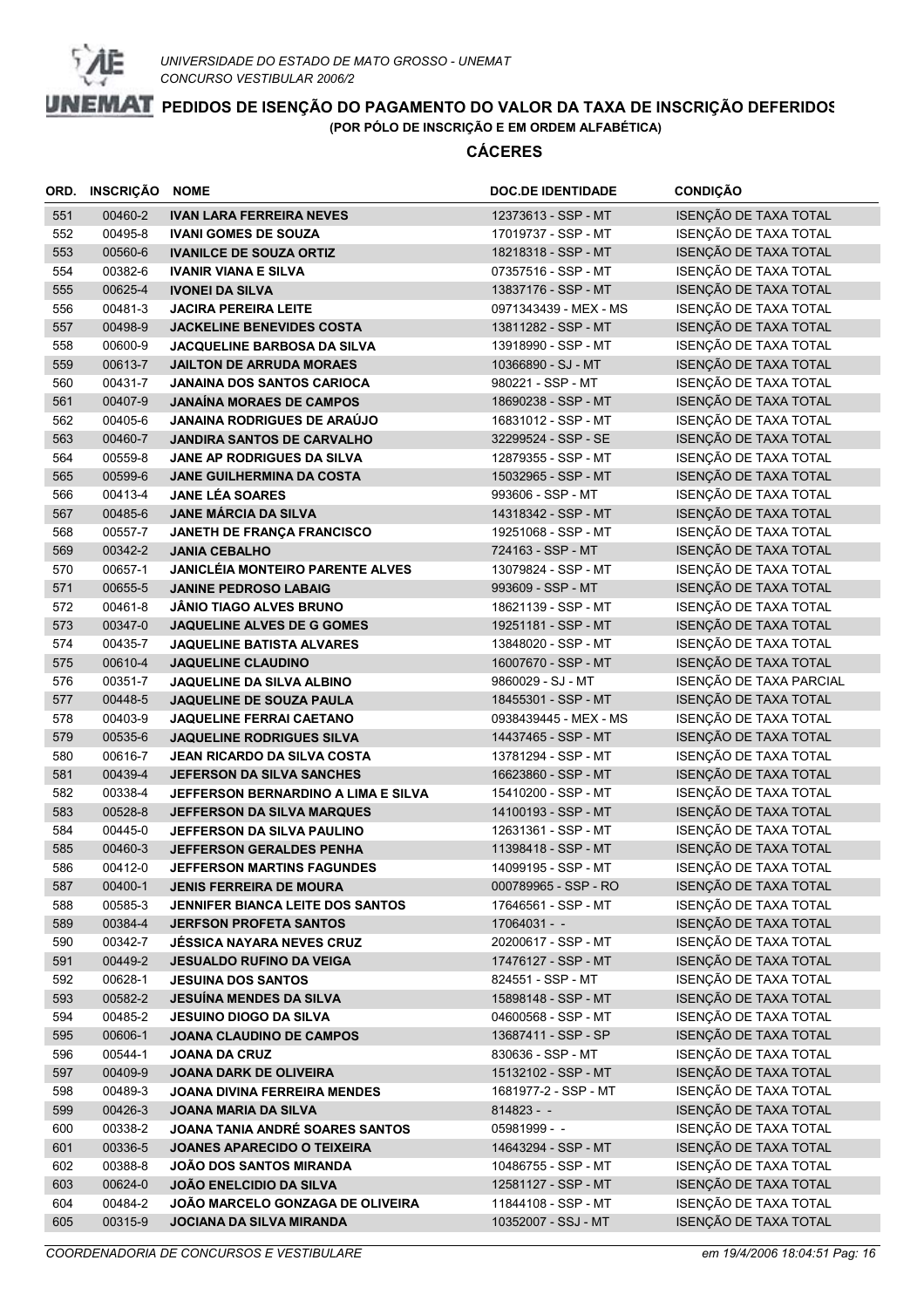

| ORD. | INSCRIÇÃO | <b>NOME</b>                                 | <b>DOC.DE IDENTIDADE</b> | <b>CONDIÇÃO</b>       |
|------|-----------|---------------------------------------------|--------------------------|-----------------------|
| 606  | 00590-9   | JOCIMARA DO NASCIMENTO                      | 07484615 - SSP - MT      | ISENÇÃO DE TAXA TOTAL |
| 607  | 00444-9   | <b>JOCYELY LARA OLIVEIRA</b>                | 14082063 - SSP - MT      | ISENÇÃO DE TAXA TOTAL |
| 608  | 00441-0   | JODIVAL DIAS MARCELINO VALADARES            | 19128738 - SSP - MT      | ISENÇÃO DE TAXA TOTAL |
| 609  | 00605-7   | <b>JOEL CORDEIRO DE SOUZA</b>               | 12247308 - SPS - MT      | ISENÇÃO DE TAXA TOTAL |
| 610  | 00459-4   | <b>JOEL DA SILVA BENEVIDES</b>              | 12429767 - SSP - MT      | ISENÇÃO DE TAXA TOTAL |
| 611  | 00564-8   | <b>JOEL OLIVEIRA DA CUNHA</b>               | 038966 - SSP - MT        | ISENÇÃO DE TAXA TOTAL |
| 612  | 00609-0   | <b>JOELIDE CAMPOS SANTANA</b>               | 13918974 - SSP - MT      | ISENÇÃO DE TAXA TOTAL |
| 613  | 00414-9   | <b>JOICE APARECIDA GUERRA</b>               | 16123620 - SSP - MT      | ISENÇÃO DE TAXA TOTAL |
| 614  | 00474-2   | <b>JOICY CRISTINNE RIBEIRO DE SOUZA</b>     | 16818830 - SSP - MT      | ISENÇÃO DE TAXA TOTAL |
| 615  | 00573-6   | <b>JOILSON ADRIANO RODRIGUES</b>            | 11324007 - SJ - MT       | ISENÇÃO DE TAXA TOTAL |
| 616  | 00338-3   | <b>JOILSON DE AMORIM SILVA</b>              | 12724521 - SSP - MT      | ISENÇÃO DE TAXA TOTAL |
| 617  | 00563-8   | <b>JOILSON DELUQUE RIBEIRO</b>              | 10307192 - SJ - MT       | ISENÇÃO DE TAXA TOTAL |
| 618  | 00367-8   | <b>JOLIENE DA SILVA PEREIRA</b>             | 19267266 - SSP - MT      | ISENÇÃO DE TAXA TOTAL |
| 619  | 00438-1   | <b>JONAS SANTOS DE ARAÚJO</b>               | 3881465 - DGPC - GO      | ISENÇÃO DE TAXA TOTAL |
| 620  | 00594-2   | <b>JONNY SOARES DA SILVA</b>                | 17783216 - SSP - MT      | ISENÇÃO DE TAXA TOTAL |
| 621  | 00343-3   | <b>JORGE DA SILVA PAULA</b>                 | 15799590 - SSP - MT      | ISENÇÃO DE TAXA TOTAL |
| 622  | 00586-6   | <b>JORGE LUIZ DE PAULA CUSIN</b>            | 12424706 - SSP - MT      | ISENÇÃO DE TAXA TOTAL |
| 623  | 00439-8   | <b>JORGE MENDONÇA TACCO</b>                 | 15409724 - SSP - MT      | ISENÇÃO DE TAXA TOTAL |
| 624  | 00461-2   | <b>JORGELINA LEITE PAES DA SILVA</b>        | 14814153 - SSP - MT      | ISENÇÃO DE TAXA TOTAL |
| 625  | 00407-3   | <b>JOSÉ FERNANDES DOS SANTOS</b>            | 246462929 - SSP - SP     | ISENÇÃO DE TAXA TOTAL |
| 626  | 00440-1   | JOSÉ ANTÔNIO DA SILVA LIMA                  | 13473034 - SSP - MT      | ISENÇÃO DE TAXA TOTAL |
| 627  | 00567-2   | <b>JOSÉ ANTONIO MARTINS</b>                 | 14099336 - SSP - MT      | ISENÇÃO DE TAXA TOTAL |
| 628  | 00326-6   | <b>JOSÉ AUGUSTO DA SILVA CRUZ</b>           | 15318079 - SSP - MT      | ISENÇÃO DE TAXA TOTAL |
| 629  | 00414-2   | <b>JOSÉ AUGUSTO PROENÇA DE BARROS</b>       | 18621104 - SSP - MT      | ISENÇÃO DE TAXA TOTAL |
| 630  | 00497-3   | <b>JOSÉ BENILTON LEITE POMPÍLIO</b>         | 945220 - SSP - MT        | ISENÇÃO DE TAXA TOTAL |
| 631  | 00581-6   | <b>JOSÉ BERNARDO DOS SANTOS FILHO</b>       | 11534257 - SSP - MT      | ISENÇÃO DE TAXA TOTAL |
| 632  | 00447-3   | <b>JOSÉ CARLOS DA COSTA OLIVEIRA</b>        | 17104467 - SSP - MT      | ISENÇÃO DE TAXA TOTAL |
| 633  | 00613-9   | <b>JOSÉ CARLOS DE SOUZA VIEIRA</b>          | 961962 - SSP - MT        | ISENÇÃO DE TAXA TOTAL |
| 634  | 00440-7   | <b>JOSÉ CARLOS NUNES</b>                    | 17382556 - SSP - MT      | ISENÇÃO DE TAXA TOTAL |
| 635  | 00457-9   | <b>JOSÉ CLAUMIR DE SOUSA</b>                | 11299479 - SSP - MT      | ISENÇÃO DE TAXA TOTAL |
| 636  | 00564-3   | JOSÉ DA GUIA DAS NEVES CONCEIÇÃO            | 13214519 - SSP - MT      | ISENÇÃO DE TAXA TOTAL |
| 637  | 00381-7   | <b>JOSÉ DE ARIMATÉIA GOMES DOS SANTOS</b>   | 151617703 - SSP - MT     | ISENÇÃO DE TAXA TOTAL |
| 638  | 00493-9   | <b>JOSÉ DIVINO SANTANA</b>                  | 1000200 - SSP - MT       | ISENÇÃO DE TAXA TOTAL |
| 639  | 00649-5   | <b>JOSE DOS SANTOS MORENO</b>               | 12826073 - SSP - MT      | ISENÇÃO DE TAXA TOTAL |
| 640  | 00411-9   | <b>JOSÉ FERNANDO DOS SANTOS CARVALHO</b>    | 16957792 - SSP - MT      | ISENÇÃO DE TAXA TOTAL |
| 641  | 00629-4   | <b>JOSÉ FERREIRA BONFIM</b>                 | 11745797 - SJ - MT       | ISENÇÃO DE TAXA TOTAL |
| 642  | 00594-8   | JOSÉ LUIZ BEZERRA HURTADO                   | 14199955 - SSP - MT      | ISENÇÃO DE TAXA TOTAL |
| 643  | 00472-4   | <b>JOSÉ LUIZ DA SILVA</b>                   | 10989323 - SSP - MT      | ISENÇÃO DE TAXA TOTAL |
| 644  | 00601-4   | <b>JOSÉ LUIZ DE JESUS EGUES DE OLIVEIRA</b> | 11753471 - SJ - MT       | ISENÇÃO DE TAXA TOTAL |
| 645  | 00451-7   | <b>JOSÉ MARIA DE SOUZA</b>                  | 13169637 - SSP - MT      | ISENÇÃO DE TAXA TOTAL |
| 646  | 00439-7   | <b>JOSÉ PAULO CAETANO SA COSTA</b>          | 15525830 - SSP - MT      | ISENÇÃO DE TAXA TOTAL |
| 647  | 00622-4   | <b>JOSÉ ROBERTO MERCADO</b>                 | 09211993 - SJ - MT       | ISENÇÃO DE TAXA TOTAL |
| 648  | 00611-1   | <b>JOSÉ VANDERLEI DA S. CAMPOS</b>          | 13304470 - SSP - MT      | ISENÇÃO DE TAXA TOTAL |
| 649  | 00532-4   | <b>JOSÉ WILLIAN DE CAMPOS</b>               | 18858643 - SSP - MT      | ISENÇÃO DE TAXA TOTAL |
| 650  | 00579-3   | <b>JOSEANE F COSTA DUARTE</b>               | 16292472 - SSP - MT      | ISENÇÃO DE TAXA TOTAL |
| 651  | 00615-8   | JOSECLER KLEILTON MORAES MESIAS             | 18185419 - SSP - MT      | ISENÇÃO DE TAXA TOTAL |
| 652  | 00563-7   | <b>JOSEFA BATISTA DA ROSA</b>               | 989387 - SSP - MT        | ISENÇÃO DE TAXA TOTAL |
| 653  | 00485-7   | JOSEFA GLORIA DE CAMPOS SILVA               | 599975 - SSP - MT        | ISENÇÃO DE TAXA TOTAL |
| 654  | 00318-5   | <b>JOSEFA PEREIRA LEITE</b>                 | 10546928 - SSP - MT      | ISENÇÃO DE TAXA TOTAL |
| 655  | 00572-4   | <b>JOSEFA SOUZA DA SILVA</b>                | 726221 - SSP - MT        | ISENÇÃO DE TAXA TOTAL |
| 656  | 00651-4   | JOSELAINE BELISARIO DA S NASCIMENTO         | 17905478 - SSP - MT      | ISENÇÃO DE TAXA TOTAL |
| 657  | 00570-3   | JOSELAINE DA SILVA POUSO                    | 19020392 - SSP - MT      | ISENÇÃO DE TAXA TOTAL |
| 658  | 00313-2   | JOSELAINE DE OLIVEIRA BERGMANN              | 168520 - SSP - MT        | ISENÇÃO DE TAXA TOTAL |
| 659  | 00322-7   | JOSIANE ARAUJO DE VASCONCELOS               | 340231166 - SSP - SP     | ISENÇÃO DE TAXA TOTAL |
| 660  | 00607-8   | JOSIANE CRISTINA DE PINHO                   | 17237408 - SSP - MT      | ISENÇÃO DE TAXA TOTAL |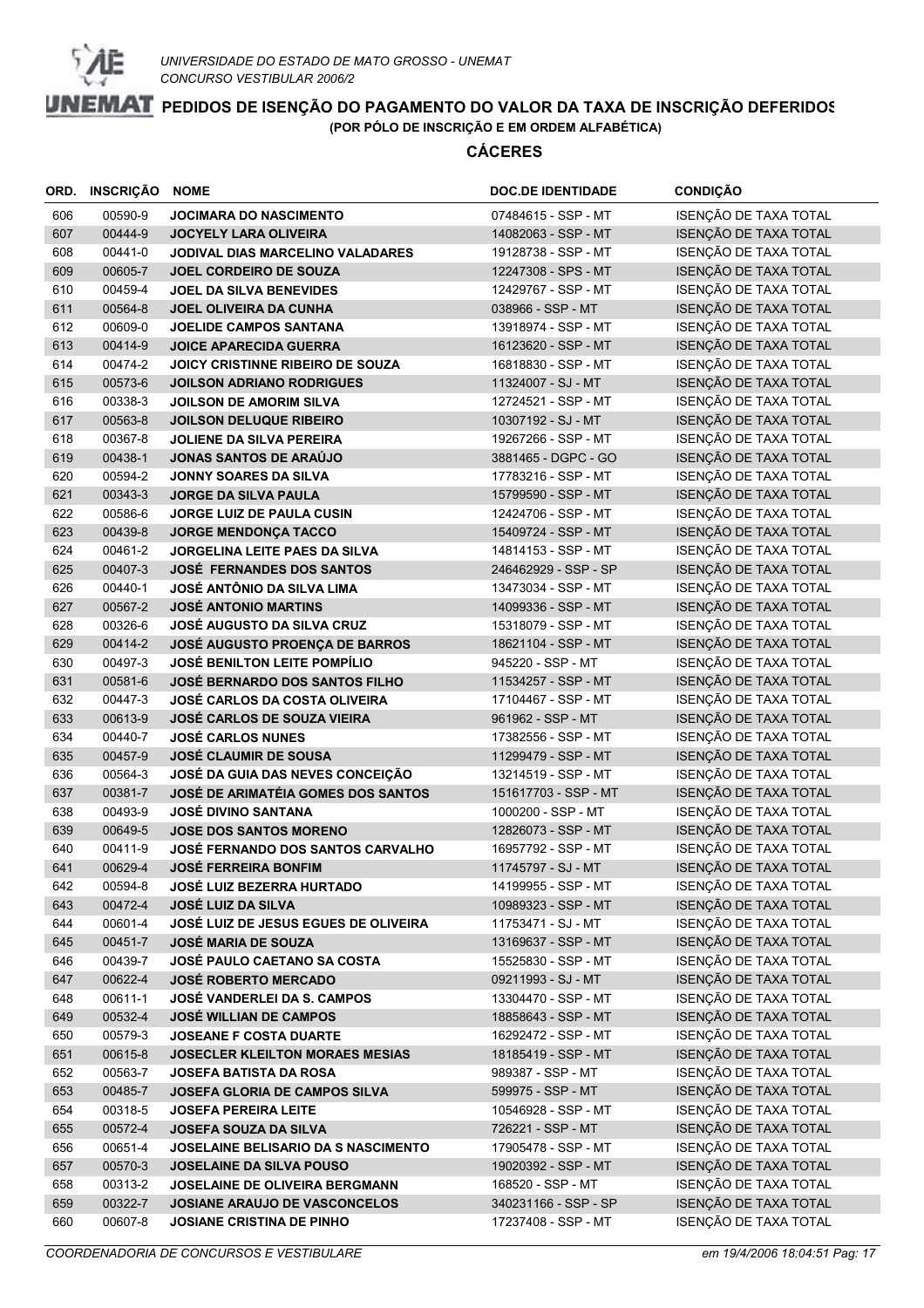

| ORD. | <b>INSCRIÇÃO</b> | <b>NOME</b>                              | <b>DOC.DE IDENTIDADE</b> | <b>CONDIÇÃO</b>       |
|------|------------------|------------------------------------------|--------------------------|-----------------------|
| 661  | 00571-7          | <b>JOSIANE DA SILVA DANTAS</b>           | 16837991 - SSP - MT      | ISENÇÃO DE TAXA TOTAL |
| 662  | 00495-1          | <b>JOSIANE DE SOUZA RIBEIRO</b>          | 19840535 - SSP - MT      | ISENÇÃO DE TAXA TOTAL |
| 663  | 00424-1          | JOSIANE INÊS DE SOUZA                    | 15318575 - SSP - MT      | ISENÇÃO DE TAXA TOTAL |
| 664  | 00558-7          | <b>JOSIAS GUTIERREZ DO AMARAL</b>        | 14146690 - SSP - MT      | ISENÇÃO DE TAXA TOTAL |
| 665  | 00453-9          | <b>JOSICELI MARTINS CASTILHO PEREIRA</b> | 16552512 - SSP - MT      | ISENÇÃO DE TAXA TOTAL |
| 666  | 00592-9          | <b>JOSIMAR DIAS DE OLIVEIRA</b>          | 11142120 - SSP - MT      | ISENÇÃO DE TAXA TOTAL |
| 667  | 00473-5          | <b>JOSUÉ DA SILVA MAGALHÃES</b>          | 13709658 - SSP - MT      | ISENÇÃO DE TAXA TOTAL |
| 668  | 00563-2          | <b>JOVILINA PEDROSA SANTOS OLIVEIRA</b>  | 03960994 - SJ - MT       | ISENÇÃO DE TAXA TOTAL |
| 669  | 00556-8          | JOYCE DE OLIVEIRA SANTOS                 | 15806642 - SSP - MT      | ISENÇÃO DE TAXA TOTAL |
| 670  | 00634-6          | <b>JOZAIR SEBASTIÃO DE CAMPOS</b>        | 0852496 - -              | ISENÇÃO DE TAXA TOTAL |
| 671  | 00427-5          | <b>JUCILENE FERREIRA DE ARRUDA</b>       | 16019504 - SSP - MT      | ISENÇÃO DE TAXA TOTAL |
| 672  | 00412-1          | JUCINÉIA FERREIRA DE ARRUDA              | 16019423 - SSP - MT      | ISENÇÃO DE TAXA TOTAL |
| 673  | 00318-0          | <b>JUCIVANDO MONTEIRO PONHÉ</b>          | 15821196 - SSP - MT      | ISENÇÃO DE TAXA TOTAL |
| 674  | 00528-9          | <b>JULIANA DE SOUZA SILVA</b>            | 18815391 - SSP - MT      | ISENÇÃO DE TAXA TOTAL |
| 675  | 00473-1          | <b>JULIANA MARTINS AGUILHERA</b>         | 16490720 - SJ - MT       | ISENÇÃO DE TAXA TOTAL |
| 676  | 00385-0          | <b>JULIANA ORTIZ VELASCO</b>             | 18949606 - SSP - MT      | ISENÇÃO DE TAXA TOTAL |
| 677  | 00485-4          | <b>JULIANDERSON DA SILVA LOPES</b>       | 14945231 - SSP - MT      | ISENÇÃO DE TAXA TOTAL |
| 678  | 00451-4          | <b>JULIANE LEITE BATISTA</b>             | 15858413 - SSP - MT      | ISENÇÃO DE TAXA TOTAL |
| 679  | 00468-6          | <b>JULIANE MACEDO</b>                    | 000612322 - SSP - MT     | ISENÇÃO DE TAXA TOTAL |
| 680  | 00558-6          | <b>JULIANO APARECIDO DE A ARRUDA</b>     | 15471829 - SSP - MT      | ISENÇÃO DE TAXA TOTAL |
| 681  | 00439-0          | <b>JULIANO RAMOS DURAN</b>               | 19842406 - SSP - MT      | ISENÇÃO DE TAXA TOTAL |
| 682  | 00530-6          | <b>JULIANY ARTIAGO OLIVEIRA</b>          | 13930427 - SSP - MT      | ISENÇÃO DE TAXA TOTAL |
| 683  | 00425-4          | JULIENE CARVALHO DA SILVA                | 18878415 - SSP - MT      | ISENÇÃO DE TAXA TOTAL |
| 684  | 00457-3          | JÚLIO CÉSAR DA CRUZ LARA                 | 14607565 - SSP - MT      | ISENÇÃO DE TAXA TOTAL |
| 685  | 00357-4          | JULYANO DA SILVA OLIVEIRA                | 10629306 - SSP - MT      | ISENÇÃO DE TAXA TOTAL |
| 686  | 00562-3          | <b>JUNIOR MARTINS DA SILVA</b>           | 17481643 - SSP - MT      | ISENÇÃO DE TAXA TOTAL |
| 687  | 00630-4          | <b>JURACI DA SILVA OLIVEIRA</b>          | 15567192 - SSP - MT      | ISENÇÃO DE TAXA TOTAL |
| 688  | 00479-8          | <b>JURANDIR ALVES DA SILVA</b>           | 18589774 - SSP - MT      | ISENÇÃO DE TAXA TOTAL |
| 689  | 00556-7          | <b>JURANDIR DE OLIVEIRA SANTOS</b>       | 13619535 - SSP - MT      | ISENÇÃO DE TAXA TOTAL |
| 690  | 00529-2          | JUSSANDRO CORREA DE SOUZA                | 18952097 - SSP - MT      | ISENÇÃO DE TAXA TOTAL |
| 691  | 00384-3          | <b>JUSSARA MIRANDA DO CARMO</b>          | 378418579 - SSP - SP     | ISENÇÃO DE TAXA TOTAL |
| 692  | 00655-1          | <b>KALLEN CRISTINA ROCHA RAMOS</b>       | 18311946 - SSP - MT      | ISENÇÃO DE TAXA TOTAL |
| 693  | 00627-9          | <b>KARINA JÓICE RODRIGUÊS</b>            | 20115547 - SSP - MT      | ISENÇÃO DE TAXA TOTAL |
| 694  | 00415-5          | <b>KARITON CELIO FONSECA</b>             | 15480640 - SSP - MT      | ISENÇÃO DE TAXA TOTAL |
| 695  | 00548-4          | <b>KARLA CRISTIANE PARABA</b>            | 10407219 - SJ - MT       | ISENÇÃO DE TAXA TOTAL |
| 696  | 00574-6          | <b>KARLA LIMA DO BRASIL</b>              | 12370215 - SSP - MT      | ISENÇÃO DE TAXA TOTAL |
| 697  | 00639-0          | KÁSSIA CRISTINA AYRES DA LUZ             | 17442516 - SSP - MT      | ISENÇÃO DE TAXA TOTAL |
| 698  | 00606-5          | <b>KATIA IRACEMA DA SILVA</b>            | 08862427 - SSP - MT      | ISENÇÃO DE TAXA TOTAL |
| 699  | 00346-1          | KATIA MARIA IVONETE CLAUDINO             | 15143490 - SSP - MT      | ISENÇÃO DE TAXA TOTAL |
| 700  | 00541-9          | KÁTIA WALQUIRIA VEIGA DE ALMEIDA         | 16369033 - SSJ - MT      | ISENÇÃO DE TAXA TOTAL |
| 701  | 00383-2          | KELLY FÁTIMA HURTADO F. DE OLIVEIRA      | 14198479 - SSP - MT      | ISENÇÃO DE TAXA TOTAL |
| 702  | 00656-2          | KELLY CRISTINA DE CARVALHO PEREIRA       | 17103720 - SSP - MT      | ISENÇÃO DE TAXA TOTAL |
| 703  | 00497-1          | <b>KELLY CRISTINA FIALHO DOS SANTOS</b>  | 16892011 - SSP - MT      | ISENÇÃO DE TAXA TOTAL |
| 704  | 00459-3          | <b>KELLY CRISTINE FERRAI DE LARA</b>     | 18535097 - -             | ISENÇÃO DE TAXA TOTAL |
| 705  | 00592-8          | <b>KELLY RODRIGUES LEITE</b>             | 18247547 - SSP - MT      | ISENÇÃO DE TAXA TOTAL |
| 706  | 00325-5          | <b>KELMA JOSELINE DA CRUZ RIBEIRO</b>    | 14197910 - SSP - MT      | ISENÇÃO DE TAXA TOTAL |
| 707  | 00441-5          | KÉLVIA REGINA DE OLIVEIRA PINTO          | 16140664 - SSP - MT      | ISENÇÃO DE TAXA TOTAL |
| 708  | 00472-8          | <b>KELY CRISTINA MAMORÉ</b>              | 17472440 - SSP - MT      | ISENÇÃO DE TAXA TOTAL |
| 709  | 00492-5          | <b>KELY CRISTINA TASSEO</b>              | 18590012 - SSP - MT      | ISENÇÃO DE TAXA TOTAL |
| 710  | 00620-5          | <b>KENIA APARECIDA SILVA DE MORAES</b>   | 15649210 - SSP - MT      | ISENÇÃO DE TAXA TOTAL |
| 711  | 00533-8          | <b>KENIA BORROMEU DA SILVA</b>           | 17582172 - SSP - MT      | ISENÇÃO DE TAXA TOTAL |
| 712  | 00476-3          | KENNY CHRISTIAN DE ASSUNÇÃO              | 11048174 - SJ - MT       | ISENÇÃO DE TAXA TOTAL |
| 713  | 00453-1          | <b>KETHELLIN CRISTINA MENDES SEBA</b>    | 18590250 - SSP - MT      | ISENÇÃO DE TAXA TOTAL |
| 714  | 00407-7          | <b>KEYTH MICHELLY G DE OLIVEIRA</b>      | 18679790 - SSP - MT      | ISENÇÃO DE TAXA TOTAL |
| 715  | 00620-3          | <b>KÉZIA MOREIRA SALES</b>               | 353685550 - SSP - SP     | ISENÇÃO DE TAXA TOTAL |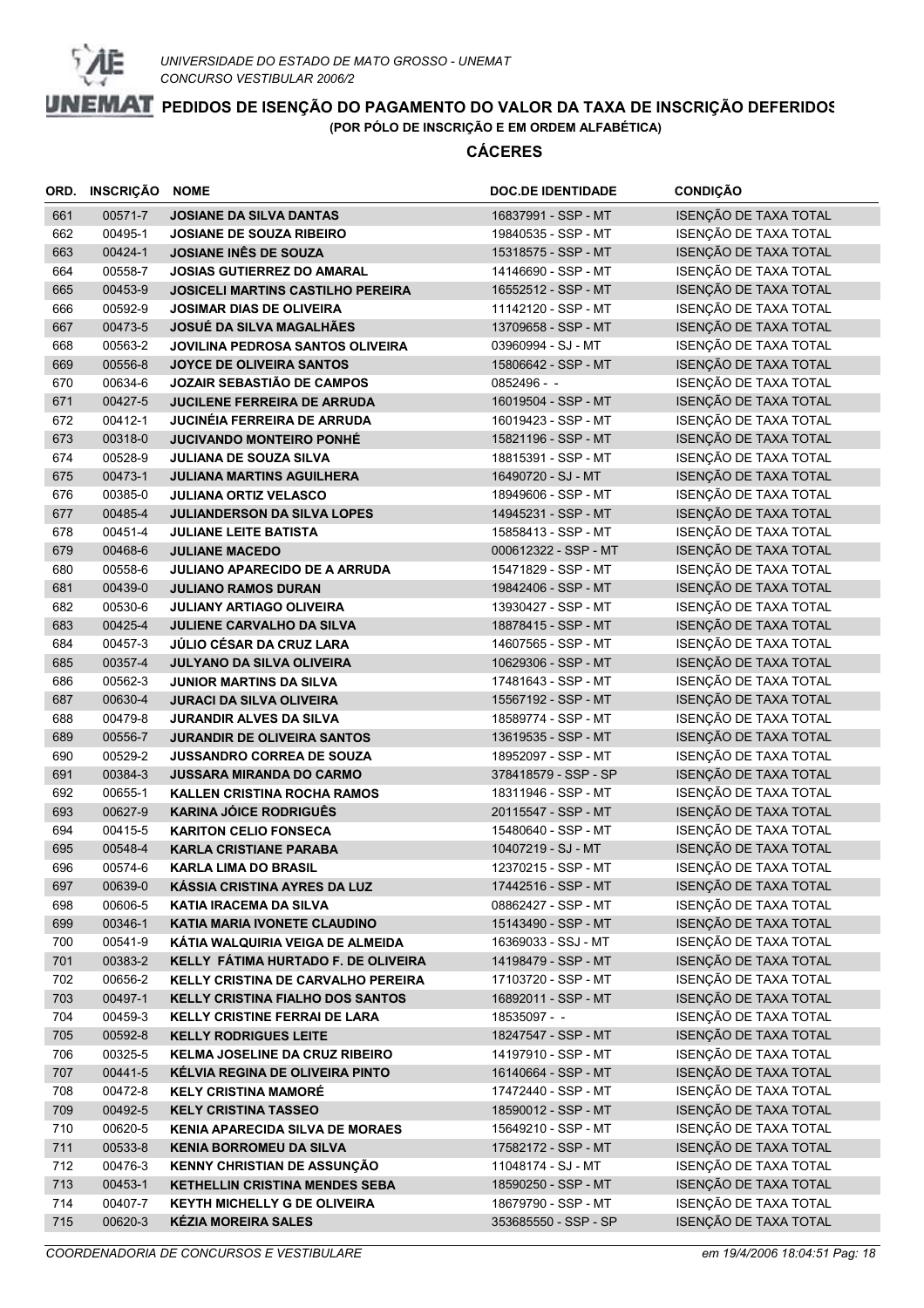

|            | ORD. INSCRIÇÃO     | <b>NOME</b>                                                  | <b>DOC.DE IDENTIDADE</b>                  | <b>CONDIÇÃO</b>                                |
|------------|--------------------|--------------------------------------------------------------|-------------------------------------------|------------------------------------------------|
| 716        | 00587-2            | <b>KLEBER GARCIA BÁRBARA</b>                                 | 14301148 - SSP - MT                       | ISENÇÃO DE TAXA TOTAL                          |
| 717        | 00460-6            | <b>KLEBER GONÇALVES DA ROCHA</b>                             | 13043412 - SSP - MT                       | ISENÇÃO DE TAXA TOTAL                          |
| 718        | 00625-5            | KLEBER MAGALHÃES FERREIRA                                    | 10492356 - SJ - MT                        | ISENÇÃO DE TAXA TOTAL                          |
| 719        | 00339-7            | LAÉRCIO SANTANA DA SILVA                                     | 10629017 - SSP - MT                       | ISENÇÃO DE TAXA TOTAL                          |
| 720        | 00445-3            | <b>LAIS DA SILVA MIRANDA</b>                                 | 20199589 - SSP - MT                       | ISENÇÃO DE TAXA TOTAL                          |
| 721        | 00373-7            | <b>LANDERSON ROBERTO CHAVES DE FRANÇA</b>                    | 14225727 - SSP - MT                       | ISENÇÃO DE TAXA TOTAL                          |
| 722        | 00638-0            | <b>LARISSA LOPES YUNG</b>                                    | 19459823 - -                              | ISENÇÃO DE TAXA TOTAL                          |
| 723        | 00474-4            | <b>LAUCIDIO PINTO RIBEIRO</b>                                | 686113 - SSP - MT                         | ISENÇÃO DE TAXA TOTAL                          |
| 724        | 00407-0            | <b>LAURA HELENA DE JESUS</b>                                 | 681532 - SSP - MT                         | ISENÇÃO DE TAXA TOTAL                          |
| 725        | 00536-2            | <b>LAURECI ANDRÉ</b>                                         | 740233 - SSP - MT                         | ISENÇÃO DE TAXA TOTAL                          |
| 726        | 00382-7            | LÁZARO TEODORO FERREIRA DE OLIVEIRA                          | 13796232 - SSP - MT                       | ISENÇÃO DE TAXA TOTAL                          |
| 727        | 00415-8            | <b>LEANDRO SOUZA MESSIAS</b>                                 | 17363921 - SSP - MT                       | ISENÇÃO DE TAXA TOTAL                          |
| 728        | 00577-2            | <b>LECI MARTINS DE OLIVEIRA</b>                              | 0201946449 - SSP - RJ                     | ISENÇÃO DE TAXA TOTAL                          |
| 729        | 00316-4            | <b>LEIA DA SILVA FERNANDES</b>                               | 18057110 - SSP - MT                       | ISENÇÃO DE TAXA TOTAL                          |
| 730        | 00474-9            | <b>LEIA ROSA BARROS</b>                                      | 10954376 - SSP - MT                       | ISENÇÃO DE TAXA TOTAL                          |
| 731        | 00557-6            | <b>LEIDINEIA DOS SANTOS AMBROSIO</b>                         | 14198509 - SSP - MT                       | ISENÇÃO DE TAXA TOTAL                          |
| 732        | 00418-6            | <b>LEILA APARECIDA BISPO</b>                                 | 14378299 - SSP - MT                       | ISENÇÃO DE TAXA TOTAL                          |
| 733        | 00576-4            | LEILA CONCEIÇÃO ANTUNES DA CRUZ                              | 7536933 - SSP - MT                        | ISENÇÃO DE TAXA TOTAL                          |
| 734        | 00545-7            | LELIA GRACIA PINHEIRO RAMOS                                  | 15173151 - SSP - MT                       | ISENÇÃO DE TAXA TOTAL                          |
| 735        | 00338-8            | <b>LELIANA CEBALHO</b>                                       | 560365 - SSP - MT                         | ISENÇÃO DE TAXA TOTAL                          |
| 736        | 00606-9            | LENI SOBRINHA RAMOS DE SOUZA                                 | 10968300 - SJ - MT                        | ISENÇÃO DE TAXA TOTAL                          |
| 737        | 00541-3            | <b>LENILDA DA SILVA</b>                                      | 917512 - SSP - MT                         | ISENÇÃO DE TAXA TOTAL                          |
| 738        | 00626-3            | <b>LEONILCE PEREIRA DA SILVA</b>                             | 14326280 - SSP - MT                       | ISENÇÃO DE TAXA TOTAL                          |
| 739        | 00425-8            | LEYDE MARIANA FREITAS DE OLIVEIRA                            | 13081314 - SSP - MT                       | ISENÇÃO DE TAXA TOTAL                          |
| 740        | 00321-4            | LIAN HELENA SILVA SERAPIÃO                                   | 17308089 - SSP - MT                       | ISENÇÃO DE TAXA TOTAL                          |
| 741        | 00636-0            | LIDIANE CRISTINA DO C E SILVA                                | $13705555 - -$                            | ISENÇÃO DE TAXA TOTAL                          |
| 742        | 00493-1            | LIDIO ORTIZ HURTADO                                          | 12852996 - SSP - MT                       | ISENÇÃO DE TAXA TOTAL                          |
| 743        | 00311-4            | LILLYANNE CAVALCANTE ROCHA                                   | 13223461 - SSP - MT                       | ISENÇÃO DE TAXA TOTAL                          |
| 744        | 00595-9            | <b>LIMOEL ESPINOZA</b>                                       | 17748151 - SSP - MT                       | ISENÇÃO DE TAXA TOTAL                          |
| 745        | 00555-6            | LINDALVA FRANCISCA DE OLIVEIRA                               | 17307996 - SSP - MT                       | ISENÇÃO DE TAXA TOTAL                          |
| 746        | 00448-4            | LINDOMAR JACINTO DA SILVA                                    | 14898071 - SSP - MT                       | ISENÇÃO DE TAXA TOTAL                          |
| 747        | 00545-3            | <b>LIZIANE MARIA ARAUJO COSTA</b>                            | 459125 - SSP - MT                         | ISENÇÃO DE TAXA TOTAL<br>ISENÇÃO DE TAXA TOTAL |
| 748<br>749 | 00495-7<br>00495-2 | <b>LORIANA RODRIGUES DE OLIVEIRA</b>                         | 12710695 - SSP - MT<br>07230621 - SJ - MT | ISENÇÃO DE TAXA TOTAL                          |
| 750        | 00652-7            | <b>LOURDES PINTO DE MIRANDA</b><br><b>LOURENA DAENE DIAS</b> | 15430154 - SSP - MT                       | ISENÇÃO DE TAXA TOTAL                          |
| 751        | 00334-9            | <b>LOURENÇA MARIA NUNES MENDES</b>                           | 12916617 - SSP - MT                       | ISENÇÃO DE TAXA TOTAL                          |
| 752        | 00439-2            | <b>LOURIVAL RICARDO DA SILVA</b>                             | 13080733 - SSP - MT                       | ISENÇÃO DE TAXA TOTAL                          |
| 753        | 00541-0            | <b>LOUSILENE COUTO DA COSTA</b>                              | 112047 - SSP - MT                         | ISENÇÃO DE TAXA TOTAL                          |
| 754        | 00362-4            | <b>LUANA DE OLIVEIRA PINHEIRO</b>                            | 19552408 - SSP - MT                       | ISENÇÃO DE TAXA TOTAL                          |
| 755        | 00443-5            | <b>LUCI GOMES DA SILVA</b>                                   | 10329005 - SSP - MT                       | ISENÇÃO DE TAXA TOTAL                          |
| 756        | 00428-9            | <b>LUCIA DA SILVA BATISTA</b>                                | 731167 - SSP - MT                         | ISENÇÃO DE TAXA TOTAL                          |
| 757        | 00482-8            | <b>LUCIANA BRUM DA SILVA</b>                                 | 13107259 - SSP - MT                       | ISENÇÃO DE TAXA TOTAL                          |
| 758        | 00459-6            | LUCIANA DE MAGALHÃES ARTIAGA                                 | 16820762 - SSP - MT                       | ISENÇÃO DE TAXA TOTAL                          |
| 759        | 00622-9            | LUCIANA DOS SANTOS DE AQUINO                                 | 17823200 - SSP - MT                       | ISENÇÃO DE TAXA TOTAL                          |
| 760        | 00368-8            | LUCIANA MARIA RIBEIRO DA SILVA                               | 904574 - SPS - MT                         | ISENÇÃO DE TAXA TOTAL                          |
| 761        | 00532-8            | LUCIANE CÂNDIDA DA SILVA                                     | 14226359 - SSP - MT                       | ISENÇÃO DE TAXA TOTAL                          |
| 762        | 00361-5            | <b>LUCIANE DO PRADO</b>                                      | 10564829 - SSP - MT                       | ISENÇÃO DE TAXA TOTAL                          |
| 763        | 00469-0            | <b>LUCIANE DOS SANTOS SILVA</b>                              | 14643880 - SSP - MT                       | ISENÇÃO DE TAXA TOTAL                          |
| 764        | 00420-2            | <b>LUCIANO BENEDITO DA CRUZ</b>                              | 18161723 - SSP - MT                       | ISENÇÃO DE TAXA TOTAL                          |
| 765        | 00499-9            | <b>LUCIANO CARLOS PALOCIA</b>                                | 10170227 - SJ - MT                        | ISENÇÃO DE TAXA TOTAL                          |
| 766        | 00627-0            | <b>LUCIDAY DE SOUZA OLIVEIRA</b>                             | 602358 - SSP - MT                         | ISENÇÃO DE TAXA TOTAL                          |
| 767        | 00585-6            | <b>LUCIENE ALMEIDA</b>                                       | 17944627 - SSP - MT                       | ISENÇÃO DE TAXA TOTAL                          |
| 768        | 00588-9            | <b>LUCIENE APARECIDA RIBEIRO</b>                             | 12019496 - SJ - MT                        | ISENÇÃO DE TAXA TOTAL                          |
| 769        | 00567-7            | <b>LUCIENE DE FATIMA GOMES ESPINOSA</b>                      | 758358 - SSP - MT                         | ISENÇÃO DE TAXA TOTAL                          |
| 770        | 00361-8            | <b>LUCIENE DE FÁTIMA MENDES</b>                              | 735216 - -                                | ISENÇÃO DE TAXA TOTAL                          |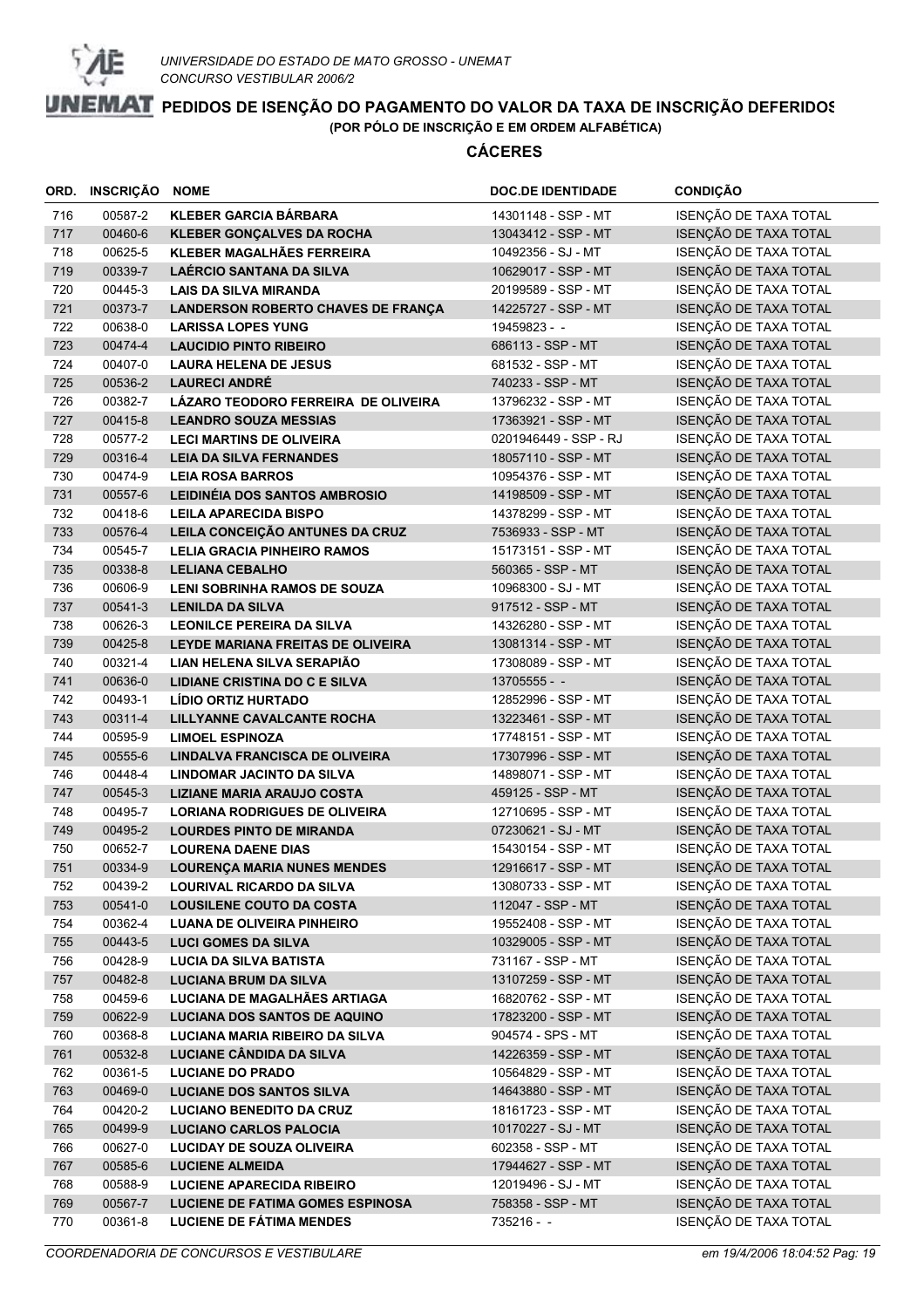

|            | ORD. INSCRIÇÃO NOME |                                                               | <b>DOC.DE IDENTIDADE</b>                | <b>CONDIÇÃO</b>                                |
|------------|---------------------|---------------------------------------------------------------|-----------------------------------------|------------------------------------------------|
| 771        | 00432-7             | LUCILDA DE JESUS SILVA MAGALHÃES                              | 976066 - SSP - MT                       | ISENÇÃO DE TAXA TOTAL                          |
| 772        | 00629-7             | LUCILENE JUSTINA DA SILVA                                     | 17029872 - SSP - MT                     | ISENÇÃO DE TAXA TOTAL                          |
| 773        | 00359-8             | <b>LUCIMAR APARECIDA PALOCIA</b>                              | 13933418 - SSP - MT                     | ISENÇÃO DE TAXA TOTAL                          |
| 774        | 00566-1             | <b>LUCIMAR DA SILVA SOUZA</b>                                 | 13848232 - SSP - MT                     | ISENÇÃO DE TAXA TOTAL                          |
| 775        | 00592-6             | <b>LUCIMARA CORRÊA</b>                                        | 13781910 - SSP - MT                     | ISENÇÃO DE TAXA TOTAL                          |
| 776        | 00312-6             | <b>LUCIMARA RIBEIRO SILVA</b>                                 | 15410420 - SSP - MT                     | ISENÇÃO DE TAXA TOTAL                          |
| 777        | 00539-8             | <b>LUCINAITH MARIA CRISTO</b>                                 | 15619109 - SSP - MT                     | ISENÇÃO DE TAXA TOTAL                          |
| 778        | 00559-9             | LUCINÉIA DOS REIS JOSÉ                                        | 15649164 - SSP - MT                     | ISENÇÃO DE TAXA TOTAL                          |
| 779        | 00627-7             | <b>LUCINEIA ISA DOS SANTOS</b>                                | 16966830 - SSP - MT                     | ISENÇÃO DE TAXA TOTAL                          |
| 780        | 00416-4             | LUCINÉIA RAMOS DA SILVA                                       | 14318288 - SSP - MT                     | ISENÇÃO DE TAXA TOTAL                          |
| 781        | 00477-3             | <b>LUCINEIA SILVA DOS SANTOS</b>                              | 19424736 - SSP - MT                     | ISENÇÃO DE TAXA TOTAL                          |
| 782        | 00491-5             | <b>LUCINETE LEITE DA SILVA</b>                                | 12875260 - SSP - MT                     | ISENÇÃO DE TAXA TOTAL                          |
| 783        | 00560-0             | LUCYANO SEBASTIÃO DA SILVA                                    | 13929461 - SSP - MT                     | ISENÇÃO DE TAXA TOTAL                          |
| 784        | 00602-1             | LUIS ANDRÉ DA SILVA                                           | 14273870 - SSP - MT                     | ISENÇÃO DE TAXA TOTAL                          |
| 785        | 00571-9             | <b>LUIZ APARECIDO RAMOS</b>                                   | 145806558 - SSP - SP                    | ISENÇÃO DE TAXA TOTAL                          |
| 786        | 00638-1             | LUIZ AUGUSTO DE OLIVEIRA SOUZA                                | 13175149 - SSP - MT                     | ISENÇÃO DE TAXA TOTAL                          |
| 787        | 00423-0             | <b>LUIZ AUGUSTO MARTINS AGUILHERA</b>                         | 13044222 - SSP - MT                     | ISENÇÃO DE TAXA TOTAL                          |
| 788        | 00568-6             | <b>LUIZ BATISTA FRANÇA RIBEIRO</b>                            | 130432126 - SSP - MT                    | ISENÇÃO DE TAXA TOTAL                          |
| 789        | 00362-8             | <b>LUIZ CABRAL DE CARVALHO</b>                                | 13603809 - SSP - MT                     | ISENÇÃO DE TAXA TOTAL                          |
| 790        | 00318-4             | LUIZ CARLOS DOS PASSOS VELOZO                                 | 921248 - SSP - MT                       | ISENÇÃO DE TAXA TOTAL                          |
| 791        | 00613-2             | <b>LUIZ CARLOS PEREIRA LEITE</b>                              | 13081217 - SSP - MT                     | ISENÇÃO DE TAXA TOTAL                          |
| 792        | 00649-1             | <b>LUIZ CARLOS PEREIRA LEITE</b><br><b>LUIZ CLAUDIO PONHÉ</b> | 15662543 - SSP - MT                     | ISENÇÃO DE TAXA TOTAL                          |
| 793        | 00493-4             |                                                               | 11380705 - SSP - MT                     | ISENÇÃO DE TAXA TOTAL<br>ISENÇÃO DE TAXA TOTAL |
| 794        | 00455-9<br>00469-6  | <b>LUIZ DA GUIA CINTRA MENDES</b>                             | 17713331 - SSP - MT                     | ISENÇÃO DE TAXA TOTAL                          |
| 795<br>796 | 00624-1             | LUIZ PAULO OLANDA SOUZA<br><b>LUIZA GONÇALVES VELOSO</b>      | 16123581 - SSP -<br>18160190 - SSP - MT | ISENÇÃO DE TAXA TOTAL                          |
| 797        | 00593-3             | <b>LUIZITO SALES DA COSTA</b>                                 | 08347344 - SSP - MT                     | ISENÇÃO DE TAXA TOTAL                          |
| 798        | 00450-5             | LURDES DA CONCEIÇÃO C MARTINS                                 | 557470 - SSP - MT                       | ISENÇÃO DE TAXA TOTAL                          |
| 799        | 00415-3             | <b>LUZENI DE OLIVEIRA PINHEIRO</b>                            | 812740 - SSP - MT                       | ISENÇÃO DE TAXA TOTAL                          |
| 800        | 00611-7             | <b>LUZIA DE OLIVEIRA</b>                                      | 14763923 - SSP - MT                     | ISENÇÃO DE TAXA TOTAL                          |
| 801        | 00320-1             | <b>LUZIA GONÇALVES VELOSO</b>                                 | 18049850 - SSP - MT                     | ISENÇÃO DE TAXA TOTAL                          |
| 802        | 00363-0             | <b>LUZIA HURTADO GARCIA</b>                                   | 14274922 - SSP - MT                     | ISENÇÃO DE TAXA TOTAL                          |
| 803        | 00490-5             | LUZIA MAGALHÃES DA SILVA                                      | 14102102 - SSP - MT                     | ISENÇÃO DE TAXA TOTAL                          |
| 804        | 00565-9             | <b>LUZIMAR PENHA DA SILVA</b>                                 | 8158908 - SSP - MT                      | ISENÇÃO DE TAXA TOTAL                          |
| 805        | 00404-9             | <b>MACDONE RAMOS NEVES</b>                                    | 11639032 - SJ - MT                      | ISENÇÃO DE TAXA TOTAL                          |
| 806        | 00315-7             | <b>MADALENA SALES DE OLIVEIRA</b>                             | 17042933 - SSP - MT                     | ISENÇÃO DE TAXA TOTAL                          |
| 807        | 00603-5             | <b>MAGALI VIANA DA SILVA</b>                                  | 19014759 - SSP - MT                     | ISENÇÃO DE TAXA TOTAL                          |
| 808        | 00384-6             | <b>MAGNA DE PAULA FARIA</b>                                   | 16666348 - SSP - MT                     | ISENÇÃO DE TAXA TOTAL                          |
| 809        | 00580-2             | <b>MAGNO RODRIGUES LEITE</b>                                  | 685963 - SSP - MT                       | ISENÇÃO DE TAXA TOTAL                          |
| 810        | 00326-8             | <b>MAILSON ELBE DA ROSA</b>                                   | 14487713 - SSP - MT                     | ISENÇÃO DE TAXA TOTAL                          |
| 811        | 00565-1             | <b>MALETH DA SILVA PLAQUI</b>                                 | 15203549 - SSP - MT                     | ISENÇÃO DE TAXA TOTAL                          |
| 812        | 00475-3             | <b>MALVINA RODRIGUES DE OLIVEIRA</b>                          | 14935350 - SSP - MT                     | ISENÇÃO DE TAXA TOTAL                          |
| 813        | 00634-1             | <b>MANOEL BENEDITO ALVES</b>                                  | 20573740 - SSP - MT                     | ISENÇÃO DE TAXA TOTAL                          |
| 814        | 00624-2             | <b>MANOEL JOSÉ DA SILVA</b>                                   | 14058898 - SSP - MT                     | ISENÇÃO DE TAXA TOTAL                          |
| 815        | 00548-6             | <b>MANOEL SURUBI</b>                                          | 13617710 - SSP - MT                     | ISENÇÃO DE TAXA TOTAL                          |
| 816        | 00610-9             | <b>MARCEL DO ESPIRITO SANTO</b>                               | 15885348 - SSP - MT                     | ISENÇÃO DE TAXA TOTAL                          |
| 817        | 00361-2             | <b>MARCELA CRISTINA OLANDA SILVA</b>                          | 18620914 - SSP - MT                     | ISENÇÃO DE TAXA TOTAL                          |
| 818        | 00586-3             | <b>MARCELA DE ALMEIDA SILVA</b>                               | 16489799 - SSP - MT                     | ISENÇÃO DE TAXA TOTAL                          |
| 819        | 00572-5             | <b>MARCELA DE FÁTIMA PERES</b>                                | 13639366 - SSP - MT                     | ISENÇÃO DE TAXA TOTAL                          |
| 820        | 00587-3             | <b>MARCELO CASTRILLON CEBALHO</b>                             | 09992162 - SSP - MT                     | ISENÇÃO DE TAXA TOTAL                          |
| 821        | 00338-9             | <b>MARCELO CEBALHO DE QUEIROZ</b>                             | 11122145 - SSP - MT                     | ISENÇÃO DE TAXA TOTAL                          |
| 822        | 00538-1             | <b>MARCELO DIAS DE CARVALHO</b>                               | 12840580 - SSP - MT                     | ISENÇÃO DE TAXA TOTAL                          |
| 823        | 00636-3             | <b>MARCELO PEREIRA DANTAS DA SILVA</b>                        | 13709399 - SSP - MT                     | ISENÇÃO DE TAXA TOTAL                          |
| 824        | 00579-4             | <b>MARCELO SÉRGIO BASTOS</b>                                  | 11653850 - SSP - MT                     | ISENÇÃO DE TAXA TOTAL                          |
| 825        | 00626-5             | <b>MARCELO SIRÃO PINTO NAVARROS</b>                           | 001421211 - SSP - MS                    | ISENÇÃO DE TAXA TOTAL                          |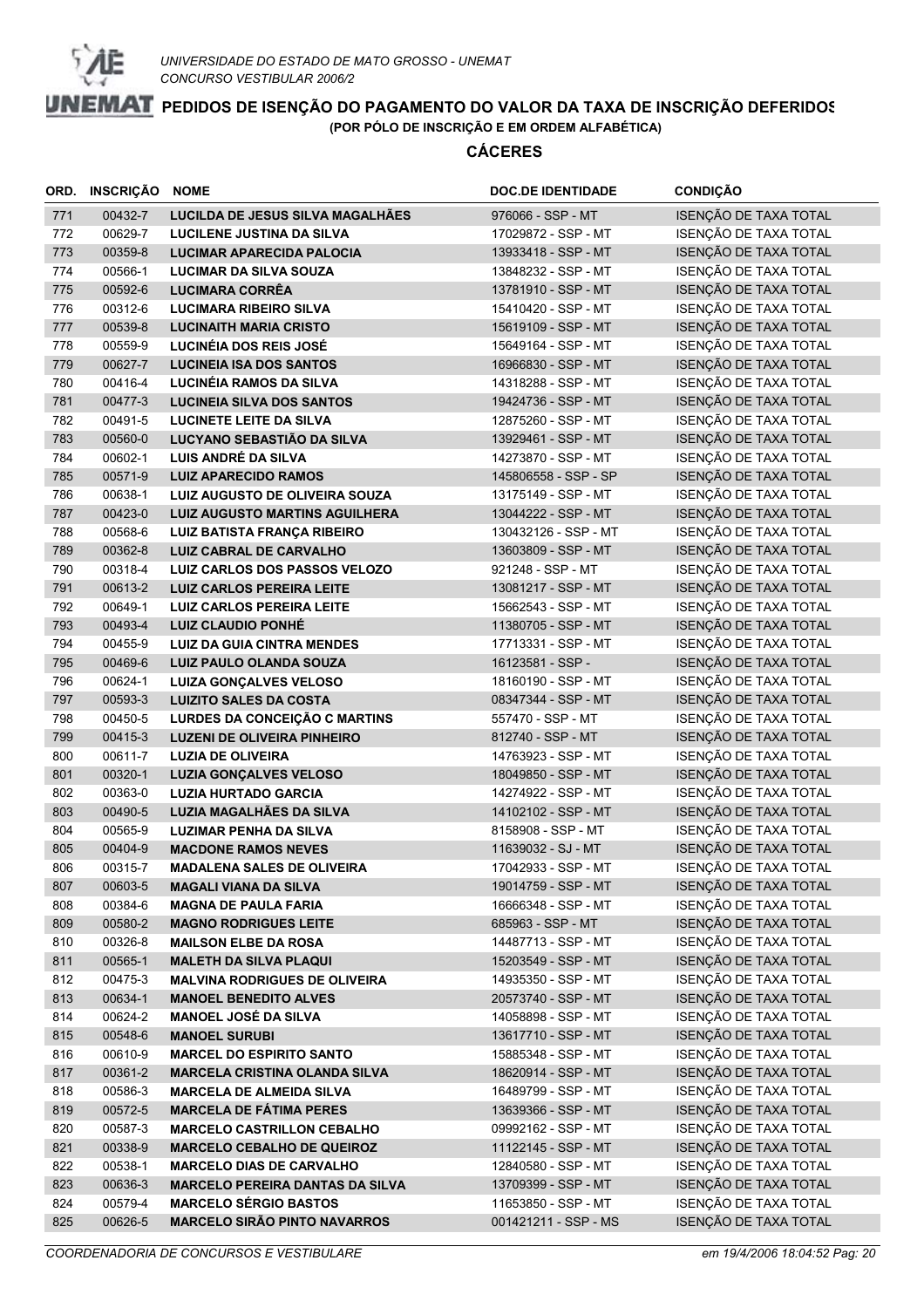

| ORD. | INSCRIÇÃO | <b>NOME</b>                              | <b>DOC.DE IDENTIDADE</b> | <b>CONDIÇÃO</b>       |
|------|-----------|------------------------------------------|--------------------------|-----------------------|
| 826  | 00635-3   | <b>MARCELO TOMAZ DA SILVA</b>            | 06842992 - SSP - MT      | ISENÇÃO DE TAXA TOTAL |
| 827  | 00365-7   | <b>MARCI DE ALMEIDA LARA</b>             | 18682111 - SSP - MT      | ISENÇÃO DE TAXA TOTAL |
| 828  | 00327-7   | <b>MARCIA ALMEIDA DE OLIVEIRA</b>        | 14318008 - SSP - MT      | ISENÇÃO DE TAXA TOTAL |
| 829  | 00592-3   | <b>MARCIA APARECIDA ALVES DE ABREU</b>   | 16929420 - SSP - MT      | ISENÇÃO DE TAXA TOTAL |
| 830  | 00631-4   | <b>MARCIA APARECIDA C DE ARRUDA</b>      | 14898357 - SSP - MT      | ISENÇÃO DE TAXA TOTAL |
| 831  | 00533-1   | <b>MARCIA APARECIDA DA COSTA</b>         | 14813823 - SSP - MT      | ISENÇÃO DE TAXA TOTAL |
| 832  | 00630-5   | <b>MARCIA APARECIDA DESTACIO</b>         | 11638834 - SSP - MT      | ISENÇÃO DE TAXA TOTAL |
| 833  | 00549-7   | <b>MARCIA APARECIDA SILVA ALMEIDA</b>    | 15668550 - SSP - MT      | ISENÇÃO DE TAXA TOTAL |
| 834  | 00581-8   | <b>MARCIA CRISTINA DA SILVA</b>          | 11871245 - SJ - MT       | ISENÇÃO DE TAXA TOTAL |
| 835  | 00627-2   | <b>MÁRCIA DA SILVA QUEIROZ</b>           | 10590994 - SJ - MT       | ISENÇÃO DE TAXA TOTAL |
| 836  | 00337-1   | <b>MÁRCIA FIRMINO DE OLIVEIRA</b>        | 1585588 - SSP - MT       | ISENÇÃO DE TAXA TOTAL |
| 837  | 00652-3   | <b>MÁRCIA MARIA DA SILVA RIBEIRO</b>     | 16607716 - SSP - MT      | ISENÇÃO DE TAXA TOTAL |
| 838  | 00455-3   | <b>MARCIANA ANGELINA PARABÁ</b>          | 19841523 - SSP - MT      | ISENÇÃO DE TAXA TOTAL |
| 839  | 00340-6   | MARCIANO JUVENAL DA CONCEIÇÃO            | 13617788 - SSP - MT      | ISENÇÃO DE TAXA TOTAL |
| 840  | 00459-8   | <b>MARCIELA MAGALHÃES SILVA</b>          | 15410676 - SSP - MT      | ISENÇÃO DE TAXA TOTAL |
| 841  | 00491-0   | <b>MARCILEI OLIMPIA DA CUNHA</b>         | 17441560 - SSP - MT      | ISENÇÃO DE TAXA TOTAL |
| 842  | 00655-3   | <b>MARCILENE ALVES ELIZIÁRIO</b>         | 11760699 - SSP - MT      | ISENÇÃO DE TAXA TOTAL |
| 843  | 00532-1   | <b>MARCILENE COSTA DA SILVA</b>          | 10903402 - SJ - MT       | ISENÇÃO DE TAXA TOTAL |
| 844  | 00611-4   | <b>MARCILENE PIRES DE MORAES</b>         | 14101840 - SSP - MT      | ISENÇÃO DE TAXA TOTAL |
| 845  | 00464-4   | <b>MARCIO GARCIA LOBATO DO P LOPES</b>   | 18589510 - SSP - MT      | ISENÇÃO DE TAXA TOTAL |
| 846  | 00460-0   | <b>MARCIO HURTADO DE OLIVEIRA</b>        | 10132430 - SSP - MT      | ISENÇÃO DE TAXA TOTAL |
| 847  | 00623-9   | <b>MARCIO MARIO FRANÇA DE CAMARGO</b>    | 506228 - SSP - MT        | ISENÇÃO DE TAXA TOTAL |
| 848  | 00584-6   | <b>MARCO ANTONIO CAMPOS LEONEL</b>       | 989408 - SSP - MT        | ISENÇÃO DE TAXA TOTAL |
| 849  | 00416-7   | <b>MARCO ANTÔNIO FARIAS</b>              | 14101696 - SSP - MT      | ISENÇÃO DE TAXA TOTAL |
| 850  | 00360-1   | <b>MARCONDES GONÇALVES MENDES</b>        | 911739 - SSP - MT        | ISENÇÃO DE TAXA TOTAL |
| 851  | 00589-7   | <b>MARCOS CÉSAR CARLINDO</b>             | 07650795 - SSP - MT      | ISENÇÃO DE TAXA TOTAL |
| 852  | 00616-0   | <b>MARCOS COELHO PARÉ</b>                | 1001654 - SSP - MT       | ISENÇÃO DE TAXA TOTAL |
| 853  | 00312-8   | <b>MARCOS JULIANO RODRIGUES</b>          | 18432514 - SSP - MT      | ISENÇÃO DE TAXA TOTAL |
| 854  | 00590-0   | <b>MARCOS KLEBER DA SILVA</b>            | 11380438 - SSP - MT      | ISENÇÃO DE TAXA TOTAL |
| 855  | 00415-9   | <b>MARCOS LEIZ DE OLIVEIRA NERY</b>      | 12601411 - SSP - MT      | ISENÇÃO DE TAXA TOTAL |
| 856  | 00543-5   | <b>MARCOS ROBERT ANDRADE GONZAGA</b>     | 14618508 - SSP - MT      | ISENÇÃO DE TAXA TOTAL |
| 857  | 00317-1   | <b>MARCUS VINICIUS DA SILVA</b>          | 17970903 - SSP - MT      | ISENÇÃO DE TAXA TOTAL |
| 858  | 00474-7   | <b>MARGARETE ANTUNES MAGALHÃES</b>       | 16997883 - SSP - MT      | ISENÇÃO DE TAXA TOTAL |
| 859  | 00602-7   | <b>MARGARETE DA COSTA DE BRITO</b>       | 728245 - SSP - MT        | ISENÇÃO DE TAXA TOTAL |
| 860  | 00591-3   | <b>MARGARETE PINTO RIBEIRO</b>           | 722929 - SSP - MT        | ISENÇÃO DE TAXA TOTAL |
| 861  | 00384-8   | <b>MARGARETE SOUZA DA SILVA</b>          | 12545996 - SSP - MT      | ISENÇÃO DE TAXA TOTAL |
| 862  | 00459-9   | <b>MARIA ALBINA DE ARAUJO</b>            | 03896510 - SSP - MT      | ISENÇÃO DE TAXA TOTAL |
| 863  | 00417-3   | <b>MARIA APARECIDA CARLINO</b>           | 13806220 - SSP - MT      | ISENÇÃO DE TAXA TOTAL |
| 864  | 00349-2   | <b>MARIA APARECIDA DA SILVA</b>          | 19016964 - SSP - MT      | ISENÇÃO DE TAXA TOTAL |
| 865  | 00605-0   | <b>MARIA APARECIDA DE OLIVEIRA</b>       | 13781987 - SSP - MT      | ISENÇÃO DE TAXA TOTAL |
| 866  | 00540-1   | <b>MARIA APARECIDA DOS SANTOS</b>        | 777057 - SSP - MT        | ISENÇÃO DE TAXA TOTAL |
| 867  | 00426-8   | <b>MARIA APARECIDA RAMOS DE OLIVEIRA</b> | 14278618 - SSP - MT      | ISENÇÃO DE TAXA TOTAL |
| 868  | 00347-5   | <b>MARIA APARECIDA TEIXEIRA DA SILVA</b> | 12576441 - SSP - MT      | ISENÇÃO DE TAXA TOTAL |
| 869  | 00334-1   | <b>MARIA AUXILIADORA CEBALHO SILVA</b>   | 15461645 - SSP - MT      | ISENÇÃO DE TAXA TOTAL |
| 870  | 00578-8   | <b>MARIA AUXILIADORA RAMOS</b>           | 10172181 - SSP - MT      | ISENÇÃO DE TAXA TOTAL |
| 871  | 00653-1   | <b>MARIA CRISTINA PINHEIRO DA SILVA</b>  | 15753778 - SSP - MT      | ISENÇÃO DE TAXA TOTAL |
| 872  | 00528-0   | <b>MARIA CRISTINA SOARES DE BARROS</b>   | 12955973 - SSP - MT      | ISENÇÃO DE TAXA TOTAL |
| 873  | 00489-0   | <b>MARIA DA CONCEIÇÃO DE PAULA</b>       | 11037520 - SSP - MT      | ISENÇÃO DE TAXA TOTAL |
| 874  | 00406-2   | <b>MARIA DA GUIA SOUZA DE PAULA</b>      | 14980878 - SSP - MT      | ISENÇÃO DE TAXA TOTAL |
| 875  | 00447-2   | <b>MARIA DE FÁTIMA ALMEIDA</b>           | 13080172 - SSP - MT      | ISENÇÃO DE TAXA TOTAL |
| 876  | 00619-1   | <b>MARIA DE FATIMA AUGUSTA DA SILVA</b>  | 20237219 - SSP - MT      | ISENÇÃO DE TAXA TOTAL |
| 877  | 00605-8   | <b>MARIA DE FATIMA BELTRAN REDEZ</b>     | 10797025 - SSP - MT      | ISENÇÃO DE TAXA TOTAL |
| 878  | 00607-1   | <b>MARIA DE FATIMA DELUQUI PINHO</b>     | 14199130 - SSP - MT      | ISENÇÃO DE TAXA TOTAL |
| 879  | 00349-7   | <b>MARIA DE FATIMA FERREIRA</b>          | 990559 - SSP - MT        | ISENÇÃO DE TAXA TOTAL |
| 880  | 00429-0   | <b>MARIA DE FATIMA G ROSA CARDOSO</b>    | 14543354 - SSP - MT      | ISENÇÃO DE TAXA TOTAL |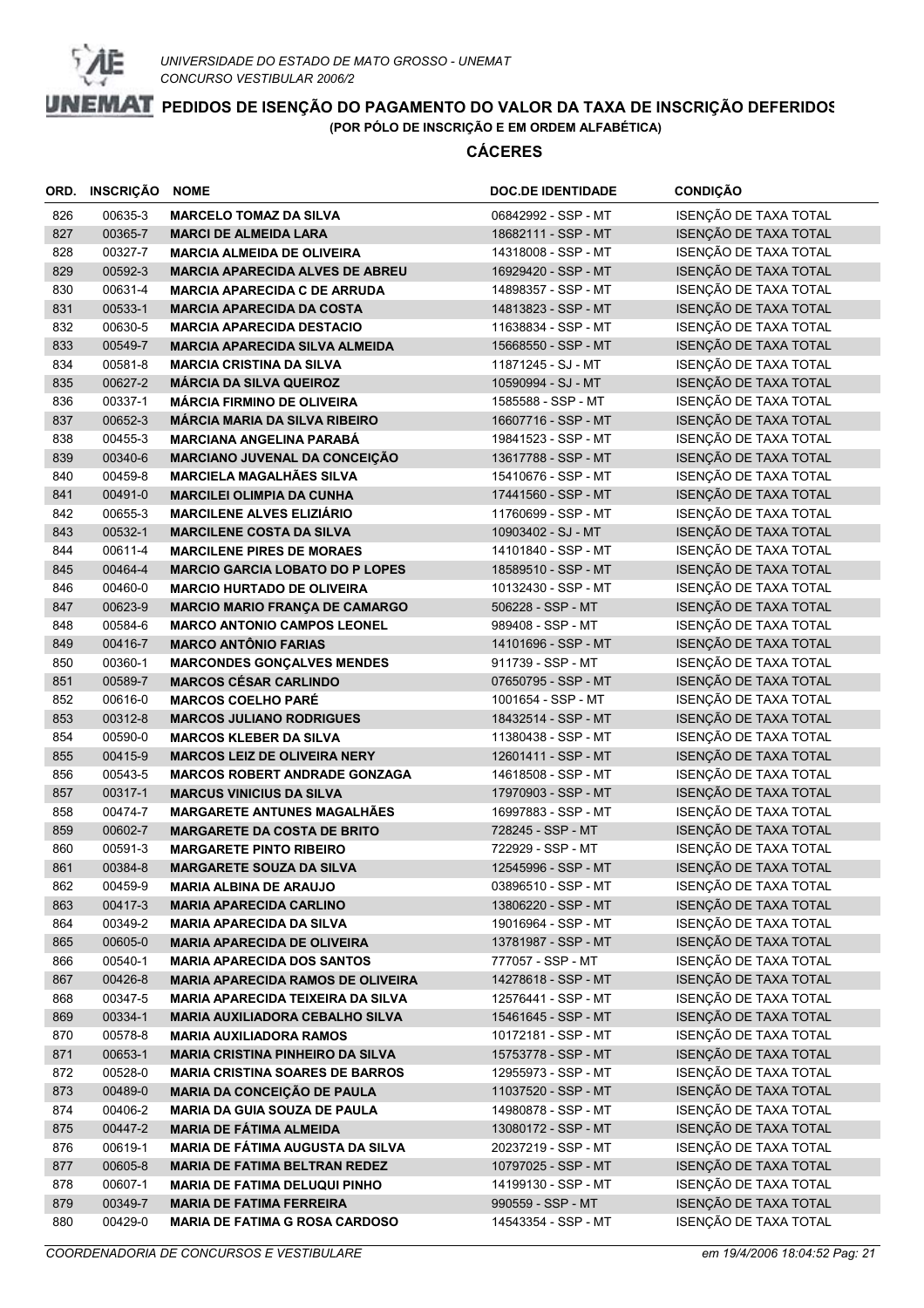

| ORD.       | <b>INSCRIÇÃO</b>   | <b>NOME</b>                                                   | <b>DOC.DE IDENTIDADE</b>                   | <b>CONDIÇÃO</b>                                |
|------------|--------------------|---------------------------------------------------------------|--------------------------------------------|------------------------------------------------|
| 881        | 00464-0            | <b>MARIA DE FATIMA MÉDIS</b>                                  | 893194 - SSP - MT                          | ISENÇÃO DE TAXA TOTAL                          |
| 882        | 00327-3            | <b>MARIA DE FÁTIMA RODRIGUES</b>                              | 558255 - SSP - MT                          | ISENÇÃO DE TAXA TOTAL                          |
| 883        | 00483-3            | MARIA DE LOURDES ALVES FRANÇA                                 | 893812 - SSP - MT                          | ISENÇÃO DE TAXA TOTAL                          |
| 884        | 00356-5            | <b>MARIA DE LOURDES C FERREIRA</b>                            | 19768915 - SSP - MT                        | ISENÇÃO DE TAXA TOTAL                          |
| 885        | 00459-5            | <b>MARIA DE NAZARÉ DA SILVA PAULA</b>                         | 14225255 - SSP - MT                        | ISENÇÃO DE TAXA TOTAL                          |
| 886        | 00339-1            | <b>MARIA DIRCE DE OLIVEIRA SILVA</b>                          | 13780956 - SSP - MT                        | ISENÇÃO DE TAXA TOTAL                          |
| 887        | 00464-8            | <b>MARIA DO CARMO SILVA CRUZ</b>                              | 04503821 - SSP - MT                        | ISENÇÃO DE TAXA TOTAL                          |
| 888        | 00358-9            | <b>MARIA EDIL DOS SANTOS SILVA</b>                            | 11048107 - SSP - MT                        | ISENÇÃO DE TAXA TOTAL                          |
| 889        | 00327-1            | <b>MARIA EDNETE ARRUDA DA SILVA</b>                           | 13796356 - SSP - MT                        | ISENÇÃO DE TAXA TOTAL                          |
| 890        | 00497-8            | <b>MARIA ELIANE PAIVA DA SILVA</b>                            | 59366483 - SSP - CE                        | ISENÇÃO DE TAXA TOTAL                          |
| 891        | 00329-6            | <b>MARIA ERENILDA DA SILVA</b>                                | 13796992 - SSP - MT                        | ISENÇÃO DE TAXA TOTAL                          |
| 892        | 00447-7            | <b>MARIA EVA JAIVONES</b>                                     | 735640 - SSP - MT                          | ISENÇÃO DE TAXA TOTAL                          |
| 893        | 00318-3            | <b>MARIA GRACIELA DE JESUS</b>                                | 172391176 - SSP - MT                       | ISENÇÃO DE TAXA TOTAL                          |
| 894        | 00456-4            | <b>MARIA IZABEL FERNANDES</b>                                 | 998897 - SSP - MT                          | ISENÇÃO DE TAXA TOTAL                          |
| 895        | 00463-1            | <b>MARIA IZABEL RODRIGUES</b>                                 | 19250630 - SSP - MT                        | ISENÇÃO DE TAXA TOTAL                          |
| 896        | 00530-2            | <b>MARIA JOANA LEITE DA SILVA</b>                             | $1095440 -$                                | ISENÇÃO DE TAXA TOTAL                          |
| 897        | 00591-1            | <b>MARIA JOANIL DE OLIVEIRA</b>                               | 306048 - SSP - MT                          | ISENÇÃO DE TAXA TOTAL                          |
| 898        | 00360-0            | <b>MARIA JOSÉ ALVES TRINDADE</b>                              | 3208427 - SSP - BA                         | ISENÇÃO DE TAXA TOTAL                          |
| 899        | 00639-1            | MARIA JOSÉ DA SILVA OLIVEIRA                                  | 14835657 - SSP - MT                        | ISENÇÃO DE TAXA TOTAL                          |
| 900        | 00490-7            | <b>MARIA JOSÉ DANTAS SOUZA</b>                                | 2762756 - SSP - PB                         | ISENÇÃO DE TAXA TOTAL                          |
| 901        | 00310-3            | <b>MARIA JOSÉ RAMOS DE OLIVEIRA</b>                           | 17805384 - -                               | ISENÇÃO DE TAXA TOTAL                          |
| 902        | 00352-0            | <b>MARIA LIBERATA CAMPOS ROSA</b>                             | 141755 - SSP - MT                          | ISENÇÃO DE TAXA TOTAL                          |
| 903        | 00590-5            | <b>MARIA LUCIA DA SILVA</b>                                   | 14655829 - SSP - MT                        | ISENÇÃO DE TAXA TOTAL                          |
| 904        | 00603-7            | <b>MARIA LUCIANA CARVALHO RODRIGUES</b>                       | 16851889 - SPS - MT                        | ISENÇÃO DE TAXA TOTAL                          |
| 905        | 00447-5            | <b>MARIA MARGARETH MENDONÇA</b>                               | 13487353 - SSP - MT                        | ISENÇÃO DE TAXA TOTAL                          |
| 906        | 00407-2            | <b>MARIA NADIR DE SOUZA OLIVEIRA</b>                          | 542377 - SSP - MT                          | ISENÇÃO DE TAXA TOTAL                          |
| 907        | 00605-4            | <b>MARIA PEREIRA DA SILVA</b>                                 | 422135 - SSP - MT                          | ISENÇÃO DE TAXA TOTAL                          |
| 908        | 00561-8            | <b>MARIA RAMONA AIRES DE OLIVEIRA</b>                         | 10457992 - SJ - MT                         | ISENÇÃO DE TAXA TOTAL                          |
| 909        | 00561-2            | <b>MARIA SALETE DE MORAES</b>                                 | 223411 - SSP - MT                          | ISENÇÃO DE TAXA TOTAL                          |
| 910        | 00577-5            | <b>MARIA SOLANGE MATIAS DOS SANTOS</b>                        | 881600 - SSP - MT                          | ISENÇÃO DE TAXA TOTAL                          |
| 911        | 00571-5            | <b>MARIA SUZANA DOS SANTOS</b>                                | 17645670 - SSP - MT                        | ISENÇÃO DE TAXA TOTAL                          |
| 912        | 00496-2            | <b>MARILCE MARQUES DA SILVA</b>                               | 812777 - SSP - MT                          | ISENÇÃO DE TAXA TOTAL                          |
| 913        | 00320-6            | <b>MARILDA JOSÉ DA SILVA MARIA</b>                            | 12539732 - SSP - MT                        | ISENÇÃO DE TAXA TOTAL                          |
| 914        | 00494-1            | <b>MARILEIDE LIBERALINO SILVA</b>                             | 000478883 - SSP - RO                       | ISENÇÃO DE TAXA TOTAL                          |
| 915        | 00545-2            | <b>MARILENE ANTUNES MAGALHÃES</b>                             | 10642277 - SJ - MT                         | ISENÇÃO DE TAXA TOTAL                          |
| 916        | 00549-2            | <b>MARILENE MONTEIRO LEITE</b>                                | 15172937 - SSP - MT                        | ISENÇÃO DE TAXA TOTAL                          |
| 917        | 00453-4            | <b>MARILENE RUFINO DA SILVA</b>                               | 15821404 - SSP - MT<br>17472466 - SSP - MT | ISENÇÃO DE TAXA TOTAL                          |
| 918<br>919 | 00622-5<br>00538-2 | <b>MARILENE SILVA CASTRO</b>                                  | 17385172 - SSP - MT                        | ISENÇÃO DE TAXA TOTAL<br>ISENÇÃO DE TAXA TOTAL |
| 920        | 00340-0            | <b>MARÍLIA FERREIRA LIMA</b><br><b>MARILZA DA CRUZ MENDES</b> | 19322003 - SSP - MT                        | ISENÇÃO DE TAXA TOTAL                          |
| 921        | 00567-6            | <b>MARILZA DUARTE DOS REIS</b>                                | 989046 - SSP - MT                          | ISENÇÃO DE TAXA TOTAL                          |
| 922        | 00638-8            | <b>MARILZA RIBEIRO DE AGUIAR</b>                              | 725857 - SSP - MT                          | ISENÇÃO DE TAXA TOTAL                          |
| 923        | 00628-8            | <b>MARILZA RODRIGUES LEMES</b>                                | 16211294 - SSP - MT                        | ISENÇÃO DE TAXA TOTAL                          |
| 924        | 00605-9            | <b>MARINA DA CRUZ MENDES</b>                                  | 16876296 - SSP - MT                        | ISENÇÃO DE TAXA TOTAL                          |
| 925        | 00563-3            | <b>MARINA DE FATIMA SOUZA</b>                                 | 20220545 - SSP - MT                        | ISENÇÃO DE TAXA TOTAL                          |
| 926        | 00618-5            | <b>MARINALVA DA SILVA SANTOS</b>                              | 16491459 - SSP - MT                        | ISENÇÃO DE TAXA TOTAL                          |
| 927        | 00593-4            | <b>MARINALVA JOSEFA DA SILVA</b>                              | 16894375 - SSP - MT                        | ISENÇÃO DE TAXA TOTAL                          |
| 928        | 00456-0            | <b>MARINEIDE TOLEDO DA SILVA</b>                              | 000815792 - SSP - MS                       | ISENÇÃO DE TAXA TOTAL                          |
| 929        | 00347-6            | <b>MARIO CEZAR FERRI</b>                                      | 07254805 - SSP - MT                        | ISENÇÃO DE TAXA TOTAL                          |
| 930        | 00465-8            | <b>MARIO MARCIO AMBROSIO CURVO</b>                            | 565568 - SSP - MT                          | ISENÇÃO DE TAXA TOTAL                          |
| 931        | 00466-9            | <b>MÁRIO MÁRCIO DA SILVA LIMA</b>                             | 882326 - PM - MT                           | ISENÇÃO DE TAXA TOTAL                          |
| 932        | 00549-8            | <b>MARISILVA TOLEDO</b>                                       | 726383 - SSP - MT                          | ISENÇÃO DE TAXA TOTAL                          |
| 933        | 00629-9            | <b>MARIVANIA DE OLIVEIRA MENDES</b>                           | 17302706 - SSP - MT                        | ISENÇÃO DE TAXA TOTAL                          |
| 934        | 00403-5            | <b>MARIZETE CEBALHO DOS SANTOS</b>                            | 14198991 - SSP - MT                        | ISENÇÃO DE TAXA TOTAL                          |
| 935        | 00530-8            | <b>MARIZETE DA SILVA RODRIGUES</b>                            | 12539295 - SSP - MT                        | ISENÇÃO DE TAXA TOTAL                          |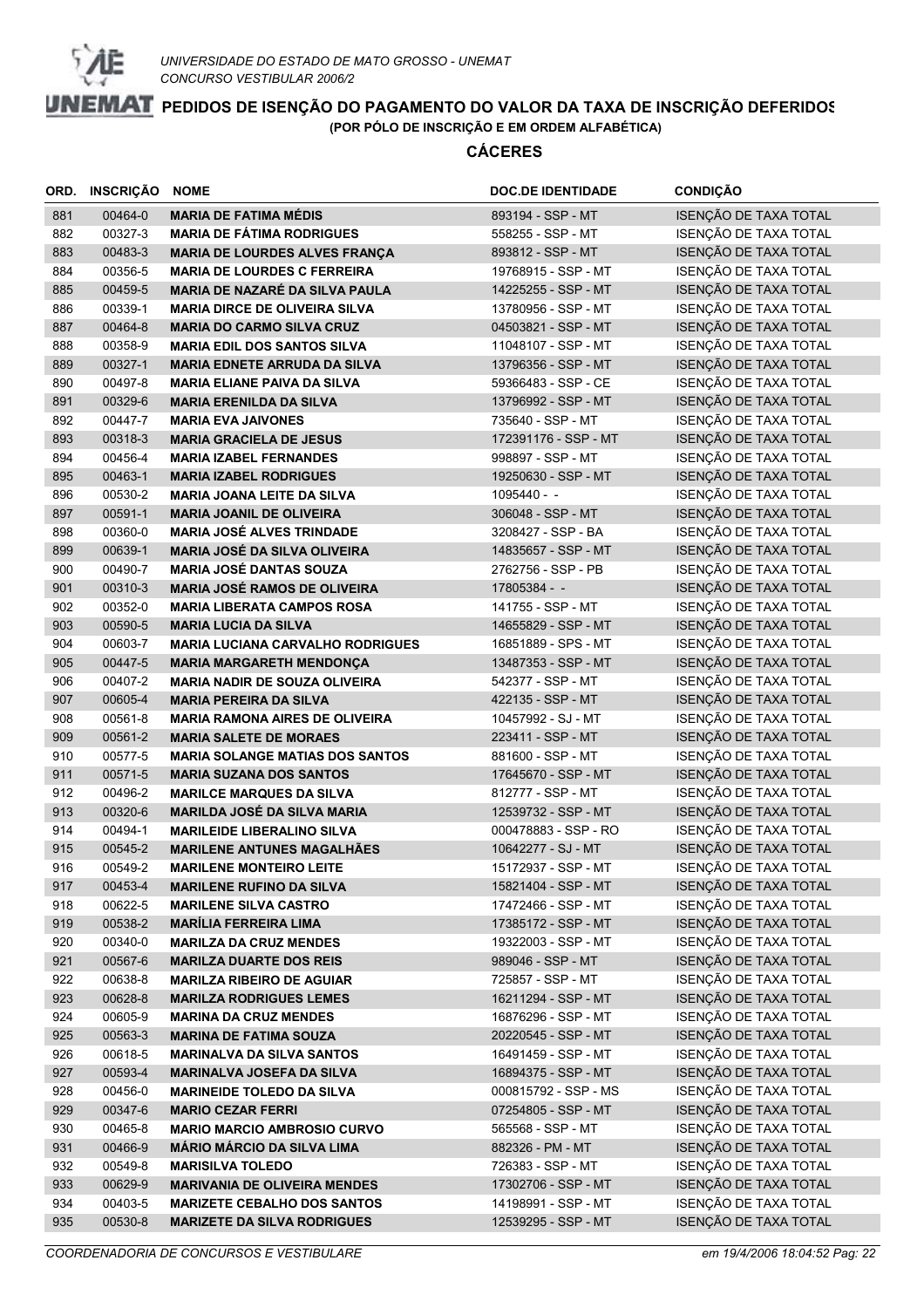

|            | ORD. INSCRIÇÃO     | <b>NOME</b>                                                 | <b>DOC.DE IDENTIDADE</b>                 | <b>CONDIÇÃO</b>                                |
|------------|--------------------|-------------------------------------------------------------|------------------------------------------|------------------------------------------------|
| 936        | 00574-1            | <b>MARLENE ALVES MOURA</b>                                  | 12872121 - SSP - MT                      | ISENÇÃO DE TAXA TOTAL                          |
| 937        | 00581-0            | <b>MARLENE DA CONCEIÇÃO SILVA MEIRA</b>                     | 13007858 - SSP - MT                      | ISENÇÃO DE TAXA TOTAL                          |
| 938        | 00478-2            | <b>MARLENE DIAS DE MOURA</b>                                | 12759201 - SSP - MT                      | ISENÇÃO DE TAXA TOTAL                          |
| 939        | 00446-5            | <b>MARLENE SILVA DO NASCIMENTO</b>                          | 11186143 - SJ - MT                       | ISENÇÃO DE TAXA TOTAL                          |
| 940        | 00432-5            | <b>MARLI DOS SANTOS GONÇALVES</b>                           | 21054116 - SSP - RJ                      | ISENÇÃO DE TAXA TOTAL                          |
| 941        | 00618-7            | <b>MARLI GONÇALVES SILVA RIBEIRO</b>                        | 10951750 - SSP - MT                      | ISENÇÃO DE TAXA TOTAL                          |
| 942        | 00598-4            | <b>MARLON APARECIDO LUZ</b>                                 | 17308461 - SSP - MT                      | ISENÇÃO DE TAXA TOTAL                          |
| 943        | 00587-8            | <b>MARLY DA SILVA</b>                                       | 17978017 - SSP - MT                      | ISENÇÃO DE TAXA TOTAL                          |
| 944        | 00482-3            | <b>MARTA APARECIDA FERREIRA</b>                             | 15075451 - SSP - MT                      | ISENÇÃO DE TAXA TOTAL                          |
| 945        | 00556-4            | <b>MARTA DA SILVA MENDES</b>                                | 17042321 - SSP - MT                      | ISENÇÃO DE TAXA TOTAL                          |
| 946        | 00433-4            | <b>MATEUS SOARES DE ANDRADE</b>                             | 12515418 - SSP - MT                      | ISENÇÃO DE TAXA TOTAL                          |
| 947        | 00576-0            | <b>MAURIZETE ALVES VIEIRA</b>                               | 12971650 - SSP - MT                      | ISENÇÃO DE TAXA TOTAL                          |
| 948        | 00602-3            | <b>MAURIZON GOMES DOS SANTOS</b>                            | 14750546 - SSP - MT                      | ISENÇÃO DE TAXA TOTAL                          |
| 949        | 00425-2            | <b>MAURO SILVIO GALVÃO VASCONCELOS</b>                      | 5339332 - SSP - MT                       | ISENÇÃO DE TAXA TOTAL                          |
| 950        | 00468-7            | <b>MAVILY APARECIDA DA SILVA SANT'ANNA</b>                  | 16837010 - SSP - MT                      | ISENÇÃO DE TAXA TOTAL                          |
| 951        | 00531-8            | <b>MAYCON FABIANO RAMOS CABRERA</b>                         | 15668150 - SSP - MT                      | ISENÇÃO DE TAXA TOTAL                          |
| 952        | 00335-1            | <b>MAYZA DA SILVA THOMAZ</b>                                | 13929585 - SSP - MT                      | ISENÇÃO DE TAXA TOTAL                          |
| 953        | 00546-7            | <b>MEIRE DE CAMPOS PESSOA</b>                               | 04133110 - SSP - MT                      | ISENÇÃO DE TAXA TOTAL                          |
| 954        | 00626-6            | <b>MEIRES CANDIDA RAMALHO</b>                               | 15104893 - SSP - MT                      | ISENÇÃO DE TAXA TOTAL                          |
| 955        | 00417-1            | <b>MERLE ARRUDA SILVA</b>                                   | 14199416 - SSP - MT                      | ISENÇÃO DE TAXA TOTAL                          |
| 956        | 00457-6            | <b>MESSIAS ALVES DA SILVA</b>                               | 12648990 - SSP - MT                      | ISENÇÃO DE TAXA TOTAL                          |
| 957        | 00582-3            | <b>MICHELE RODRIGUES DA COSTA</b>                           | 19611285 - SSP - MT                      | ISENÇÃO DE TAXA TOTAL                          |
| 958        | 00368-9            | <b>MICHELE RODRIGUES LEITE</b>                              | 19288786 - SSP - MT                      | ISENÇÃO DE TAXA TOTAL                          |
| 959        | 00410-7            | <b>MICHELI DO COUTO REIS</b>                                | 15647978 - SSP - MT                      | ISENÇÃO DE TAXA TOTAL                          |
| 960        | 00541-5            | <b>MICHELLE MIRIAM DA SILVA</b>                             | 18620795 - SSP - MT                      | ISENÇÃO DE TAXA TOTAL                          |
| 961        | 00541-8            | <b>MICHELLE VEIGA DE ALMEIDA</b>                            | 10980512 - SSJ - MT                      | ISENÇÃO DE TAXA TOTAL                          |
| 962        | 00545-4            | <b>MIDIÃ MARIANO BERNARDO</b>                               | 17237203 - SSP - MT                      | ISENÇÃO DE TAXA TOTAL                          |
| 963        | 00482-9            | <b>MIGUEL SALES DA COSTA</b>                                | 14935023 - SSP - MT                      | ISENÇÃO DE TAXA TOTAL                          |
| 964        | 00546-0            | <b>MIGUELINA JOCILENE DA SILVA</b>                          | 973699 - SSP - MT                        | ISENÇÃO DE TAXA TOTAL                          |
| 965        | 00635-4            | <b>MIGUELINA RAMOS JOPIE</b>                                | 869613 - SSP - MT                        | ISENÇÃO DE TAXA TOTAL                          |
| 966        | 00332-1            | MILCELENA CONCEIÇÃO PEREIRA                                 | 15451054 - SSP - MT                      | ISENÇÃO DE TAXA TOTAL                          |
| 967        | 00575-5            | <b>MILENE APARECIDA REDEZ</b>                               | 16829948 - -                             | ISENÇÃO DE TAXA TOTAL                          |
| 968        | 00586-4            | <b>MILENE APARECIDA SILVA</b>                               | 14123126 - SSP - MT                      | ISENÇÃO DE TAXA TOTAL                          |
| 969        | 00367-2            | <b>MILTON FERREIRA DA SILVA</b>                             | 695896 - SSP - MT                        | ISENÇÃO DE TAXA TOTAL                          |
| 970        | 00367-4            | <b>MILTON LACERDA DA SILVA CAMPOS</b>                       | 893828 - SSP - MT                        | ISENÇÃO DE TAXA TOTAL                          |
| 971        | 00574-9            | <b>MILTON RODRIGUES PAIVA</b>                               | 87864 - PM - MT                          | ISENÇÃO DE TAXA TOTAL                          |
| 972        | 00540-9            | <b>MILTON SILVA DE SOUZA</b>                                | 861101 - SSP - MT                        | ISENÇÃO DE TAXA TOTAL                          |
| 973        | 00314-7            | <b>MIRIAM DA SILVA MENDONÇA</b>                             | 15618730 - SSP - MT                      | ISENÇÃO DE TAXA TOTAL                          |
| 974        | 00425-1            | MIRLLAINNY C LOURENÇO JANUÁRIO                              | 11390913 - SSP - MT                      | ISENÇÃO DE TAXA TOTAL                          |
| 975        | 00598-0            | <b>MIRTES DE JESUS DA GAMA COSTA</b>                        | 726279 - SSP - MT                        | ISENÇÃO DE TAXA TOTAL                          |
| 976        | 00612-4            | <b>MOISÉS PEREIRA MENDES</b>                                | 09962174 - SSP - MT                      | ISENÇÃO DE TAXA TOTAL                          |
| 977        | 00570-6            | <b>MONICIA PEREIRA DE ARAUJO</b>                            | 15505332 - SSP - MT                      | ISENÇÃO DE TAXA TOTAL<br>ISENÇÃO DE TAXA TOTAL |
| 978        | 00543-3            | NATANAEL SOUZA DE OLIVEIRA                                  | 950266 - SSP - MT<br>08897794 - SSP - MT | ISENÇÃO DE TAXA TOTAL                          |
| 979        | 00470-8            | <b>NAUDETE DE SOUZA</b>                                     |                                          | ISENÇÃO DE TAXA TOTAL                          |
| 980        | 00606-0<br>00418-5 | <b>NEI RAMÃO DE SENA SANTOS</b>                             | 000703 - CBM - MT<br>$730300 - -$        | ISENÇÃO DE TAXA TOTAL                          |
| 981<br>982 | 00450-0            | <b>NEIDE AMADA DA SILVA</b><br><b>NEIVA ALVES GARCIA</b>    | 001102248 - SSP - MS                     | ISENÇÃO DE TAXA TOTAL                          |
| 983        | 00475-5            | <b>NELZABETE SILVINO DA SILVA LIMA</b>                      | 11094788 - SJ - MT                       | ISENÇÃO DE TAXA PARCIAL                        |
| 984        |                    |                                                             | 16029925 - SSP - MT                      | ISENÇÃO DE TAXA TOTAL                          |
| 985        | 00472-5<br>00337-9 | NEULIZIANE APARECIDA PRADO<br><b>NEUZA DA CRUZ ROCHA</b>    | 07356056 - SSP - MT                      | ISENÇÃO DE TAXA TOTAL                          |
| 986        |                    |                                                             | 10903259 - SJ - MT                       | ISENÇÃO DE TAXA TOTAL                          |
| 987        | 00408-1<br>00479-9 | <b>NEUZELI DAS DORES LIRA</b><br><b>NEUZI LUIZ DE JESUS</b> | 455953 - SSP - MT                        | ISENÇÃO DE TAXA TOTAL                          |
| 988        | 00418-3            | NILMA APARECIDA DA SILVA                                    | 13007904 - SSP - MT                      | ISENÇÃO DE TAXA TOTAL                          |
| 989        | 00309-6            | <b>NILSON BALBINO LEITE RIBEIRO</b>                         | 4850620 - -                              | ISENÇÃO DE TAXA TOTAL                          |
| 990        | 00578-4            | <b>NILSON MARCELINO LOPES</b>                               | 12429082 - SSP - MT                      | ISENÇÃO DE TAXA TOTAL                          |
|            |                    |                                                             |                                          |                                                |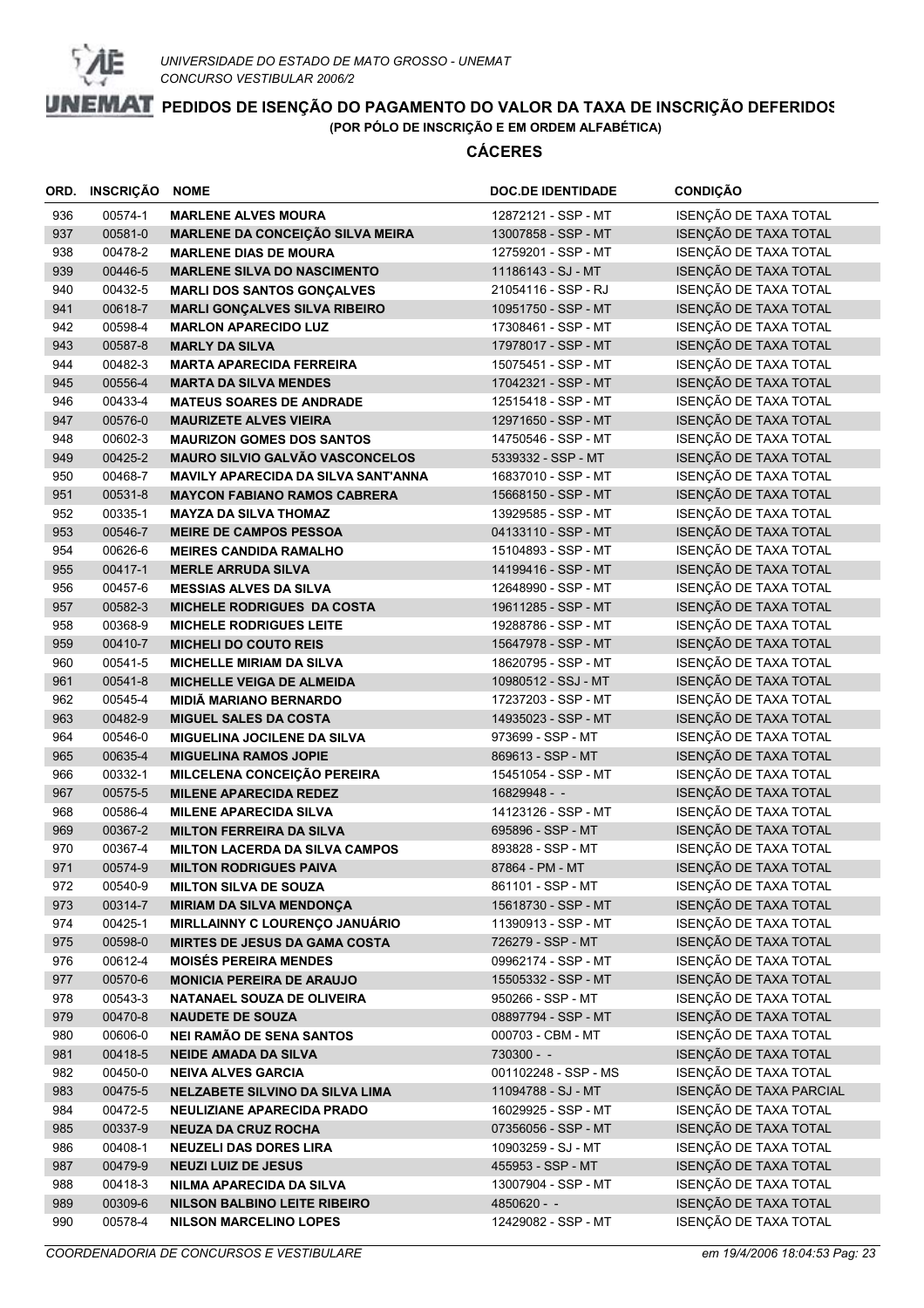

|              | ORD. INSCRIÇÃO NOME |                                                              | <b>DOC.DE IDENTIDADE</b>                   | <b>CONDIÇÃO</b>                                |
|--------------|---------------------|--------------------------------------------------------------|--------------------------------------------|------------------------------------------------|
| 991          | 00560-1             | <b>NILTON CARLOS SILVA DE SOUZA</b>                          | 13990667 - SSP - MT                        | ISENÇÃO DE TAXA TOTAL                          |
| 992          | 00627-4             | NILVA APARECIDA DOS S TRINDADE                               | 735687 - SSP - MT                          | ISENÇÃO DE TAXA TOTAL                          |
| 993          | 00309-2             | <b>NILVA SANTOS DO CARMO ZANETE</b>                          | 15733483 - SSP - MT                        | ISENÇÃO DE TAXA TOTAL                          |
| 994          | 00420-8             | <b>NOELMA APARECIDA GONÇALVES</b>                            | 17214190 - SSP - MT                        | ISENÇÃO DE TAXA TOTAL                          |
| 995          | 00425-9             | <b>NOEMI CEBALHO PASCOAL</b>                                 | 14199041 - SSP - MT                        | ISENÇÃO DE TAXA TOTAL                          |
| 996          | 00319-7             | <b>ODAIR CORRÊA DE CARVALHO</b>                              | 13304984 - SSP - MT                        | ISENÇÃO DE TAXA TOTAL                          |
| 997          | 00638-4             | <b>ODAIR DA SILVA</b>                                        | 15085074 - SSP - MT                        | ISENÇÃO DE TAXA TOTAL                          |
| 998          | 00413-7             | <b>ODENILSON DA GAMA FIGUEIREDO</b>                          | 14224518 - SSP - MT                        | ISENÇÃO DE TAXA TOTAL                          |
| 999          | 00486-1             | <b>ODIMAR DE SOUZA FRANÇA</b>                                | 14352885 - SSP - MT                        | ISENÇÃO DE TAXA TOTAL                          |
| 1000         | 00456-1             | <b>ODINEIDA TELES TORRES</b>                                 | 18098509 - SSP - MT                        | ISENÇÃO DE TAXA TOTAL                          |
| 1001         | 00551-4             | <b>ODINEY APARECIDO DOS SANTOS</b>                           | 13937316 - SSP - MT                        | ISENÇÃO DE TAXA TOTAL                          |
| 1002         | 00462-5             | <b>OLGA MARIA DE CARVALHO</b>                                | 08000948 - SSP - MT                        | ISENÇÃO DE TAXA TOTAL                          |
| 1003         | 00341-6             | <b>OSCAR PEREIRA DE MORAES JUNIOR</b>                        | 20260121 - SSP - MT                        | ISENÇÃO DE TAXA TOTAL                          |
| 1004         | 00428-2             | <b>OSVALDO DE SOUZA FRANÇA</b>                               | 865357 - SSP - MT                          | ISENÇÃO DE TAXA TOTAL                          |
| 1005         | 00471-1             | <b>OSVALINA MARIA DA SILVA</b>                               | 886246 - SSP - MT                          | ISENÇÃO DE TAXA TOTAL                          |
| 1006         | 00589-5             | PATRICIA BORGES DE ARRUDA                                    | 19514220 - SSP - MT                        | ISENÇÃO DE TAXA TOTAL                          |
| 1007         | 00542-4             | <b>PATRICIA CAMPOS SILVA</b>                                 | 15578720 - SSP - MT                        | ISENÇÃO DE TAXA TOTAL                          |
| 1008         | 00616-3             | <b>PATRICIA DE LIMA SILVA</b>                                | 20165463 - SSP - MT                        | ISENÇÃO DE TAXA TOTAL                          |
| 1009         | 00593-1             | PATRICIA V SILVA MAGALHÃES                                   | 13933256 - SPS - MT                        | ISENÇÃO DE TAXA TOTAL                          |
| 1010         | 00625-0             | <b>PAULA DOMINGAS DE A JESUS</b>                             | 11036400 - SJ -                            | ISENÇÃO DE TAXA TOTAL                          |
| 1011         | 00585-7             | <b>PAULINO MAMEDES PEREIRA GARCIA</b>                        | 985353 - SSP - MT                          | ISENÇÃO DE TAXA TOTAL                          |
| 1012         | 00451-9             | <b>PAULO CÉSAR DE SOUZA</b>                                  | 946349 - SSP - MT                          | ISENÇÃO DE TAXA TOTAL                          |
| 1013         | 00468-8             | PAULO HENRIQUE DA SILVA                                      | 14225263 - SSP - MT                        | ISENÇÃO DE TAXA TOTAL                          |
| 1014         | 00606-4             | <b>PAULO PEREIRA DE LIMA</b>                                 | 18941893 - SSP - MT                        | ISENÇÃO DE TAXA TOTAL                          |
| 1015         | 00493-0             | <b>PAULO ROBERTO DA SILVA ALEXANDRE</b>                      | 15405397 - SSP - MT                        | ISENÇÃO DE TAXA TOTAL                          |
| 1016         | 00572-0             | <b>PAULO RONEY CRISTO</b>                                    | 09107183 - SSP - MT                        | ISENÇÃO DE TAXA TOTAL                          |
| 1017         | 00410-9             | <b>PAULO VINICIUS EGUES</b>                                  | 10645179 - SJ - MT                         | ISENÇÃO DE TAXA TOTAL                          |
| 1018         | 00472-6<br>00611-0  | PEDRO HURTADO GARCIA                                         | 18489826 - SSP - MT                        | ISENÇÃO DE TAXA TOTAL<br>ISENÇÃO DE TAXA TOTAL |
| 1019<br>1020 | 00418-0             | PETERSON FIALHO DA SILVA<br>POLIANA APARECIDA GOMES DA SILVA | 16268148 - SSP - MT<br>16447417 - SSP - MT | ISENÇÃO DE TAXA TOTAL                          |
| 1021         | 00595-4             | POLIANA FÁTIMA PEREIRA                                       | 17953537 - SSP - MT                        | ISENÇÃO DE TAXA TOTAL                          |
| 1022         | 00551-8             | <b>PRUDENCIO CHARMO LEITE</b>                                | 12326160 - SJ - MT                         | ISENÇÃO DE TAXA TOTAL                          |
| 1023         | 00529-7             | <b>RACHEL DE CARVALHO NEVES</b>                              | 14562480 - SSP - MT                        | ISENÇÃO DE TAXA TOTAL                          |
| 1024         | 00341-1             | RAFAEL DO ESPIRITO SANTO OLIVEIRA                            | 14904101 - SSP - MT                        | ISENÇÃO DE TAXA TOTAL                          |
| 1025         | 00414-0             | <b>RAFAEL GARCIA</b>                                         | 14099845 - SSP - MT                        | ISENÇÃO DE TAXA TOTAL                          |
| 1026         | 00346-2             | <b>RAIANI TIRELLI ACOSTA</b>                                 | 11923326 - SSP - MT                        | ISENÇÃO DE TAXA TOTAL                          |
| 1027         | 00407-1             | RAIMUNDA LUZÍA DOS SANTOS                                    | 575974 - SSP - MT                          | ISENÇÃO DE TAXA TOTAL                          |
| 1028         | 00574-8             | REGIANE DA COSTA AUGUSTO                                     | 16613287 - SJSP - MT                       | ISENÇÃO DE TAXA TOTAL                          |
| 1029         | 00561-0             | <b>REGIANE DA SILVA ORTIZ</b>                                | 19597240 - SSP - MT                        | ISENÇÃO DE TAXA TOTAL                          |
| 1030         | 00331-8             | <b>REGIANE FERNANDES DE ARRUDA</b>                           | 19843542 - SSP - MT                        | ISENÇÃO DE TAXA TOTAL                          |
| 1031         | 00417-4             | <b>REGIANO MARCELO LARA FLORES</b>                           | 1002180 - SSP - MT                         | ISENÇÃO DE TAXA TOTAL                          |
| 1032         | 00479-7             | <b>REGIMEIRE APARECIDA DE PAULA</b>                          | 16021002 - SSP - MT                        | ISENÇÃO DE TAXA TOTAL                          |
| 1033         | 00331-3             | <b>REGINA GUIA DA SILVA</b>                                  | 17495709 - SSP - MT                        | ISENÇÃO DE TAXA TOTAL                          |
| 1034         | 00624-7             | <b>REGINA SALES DE CARVALHO</b>                              | 17581842 - SSP - MT                        | ISENÇÃO DE TAXA TOTAL                          |
| 1035         | 00556-3             | REGINALDO ALBERTO NASCIMENTO                                 | 12201413 - SSP - MT                        | ISENÇÃO DE TAXA TOTAL                          |
| 1036         | 00337-7             | <b>REGINALDO EGUES</b>                                       | 951201 - SSP - MT                          | ISENÇÃO DE TAXA TOTAL                          |
| 1037         | 00493-3             | <b>REGINALDO PONHE RUFINO</b>                                | 17645999 - -                               | ISENÇÃO DE TAXA TOTAL                          |
| 1038         | 00420-4             | <b>REGINALDO ROSA DE PAULA</b>                               | 14224860 - SSP - MT                        | ISENÇÃO DE TAXA TOTAL                          |
| 1039         | 00313-6             | <b>REGINALDO SALES RIBEIRO</b>                               | 17580110 - SSP - MT                        | ISENÇÃO DE TAXA TOTAL                          |
| 1040         | 00537-7             | <b>REGINALDO TAVARES DA SILVA</b>                            | 16874935 - SSP - MT                        | ISENÇÃO DE TAXA TOTAL                          |
| 1041         | 00581-1             | <b>REINALDO FARIAS PEREIRA</b>                               | 16092600 - SSP - MT                        | ISENÇÃO DE TAXA TOTAL                          |
| 1042         | 00564-4             | <b>REINALDO LEITE PONHÉ</b>                                  | 18049842 - SSP - MT                        | ISENÇÃO DE TAXA TOTAL                          |
| 1043         | 00622-7             | <b>REJANE SIRLEI DA SILVA</b>                                | 13821580 - SSP - MT                        | ISENÇÃO DE TAXA TOTAL                          |
| 1044         | 00487-1             | <b>RENATA CRISTINA OLIMPIO</b>                               | 17387370 - SSP - MT                        | ISENÇÃO DE TAXA TOTAL                          |
| 1045         | 00610-2             | RENATA CUSTÓDIO GONÇALVES DE SÁ                              | 13932098 - SSP - MT                        | ISENÇÃO DE TAXA TOTAL                          |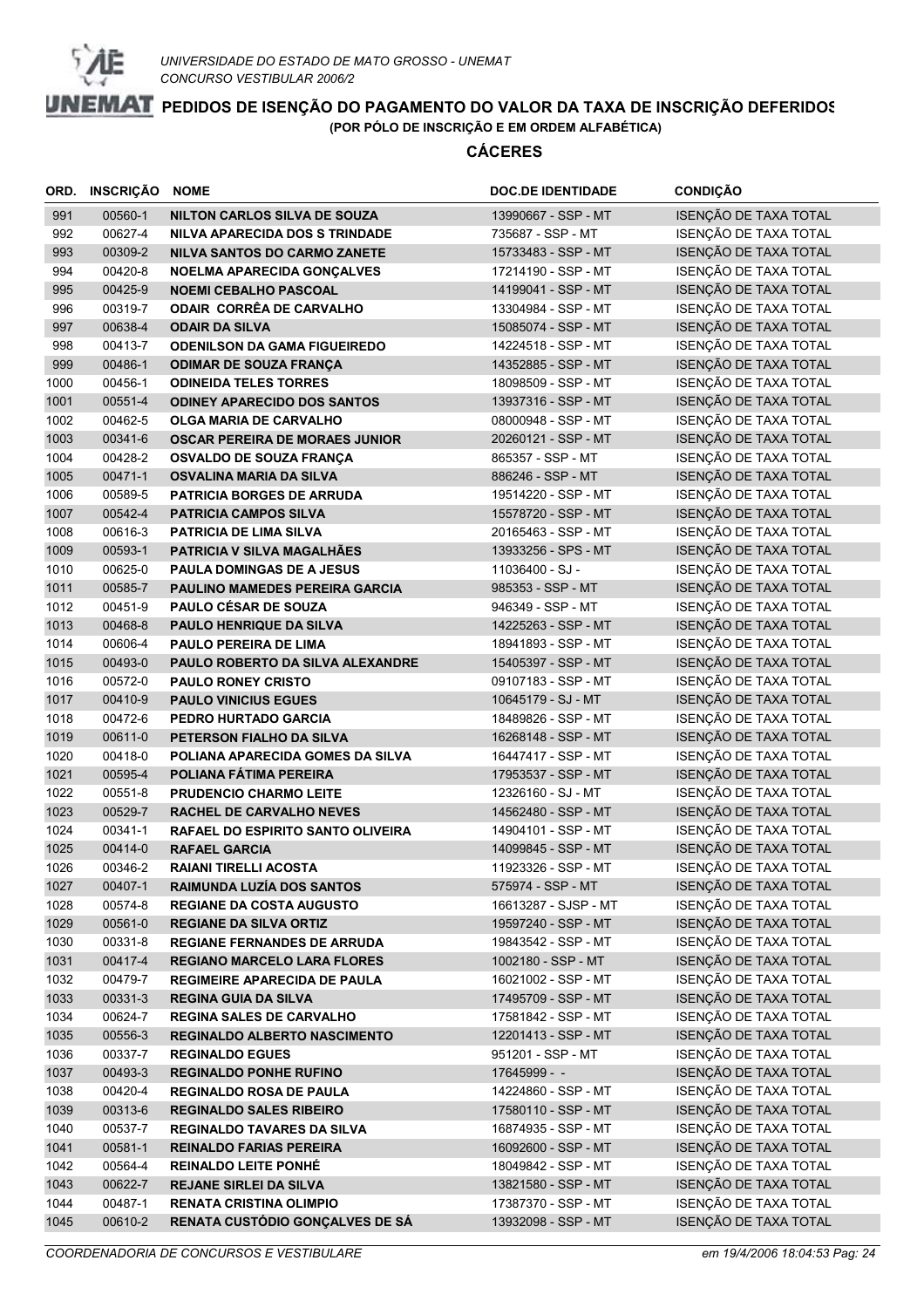

| ORD. | <b>INSCRIÇÃO</b> | <b>NOME</b>                             | <b>DOC.DE IDENTIDADE</b> | <b>CONDIÇÃO</b>       |
|------|------------------|-----------------------------------------|--------------------------|-----------------------|
| 1046 | 00490-9          | <b>RENATO FONSECA DE ARRUDA</b>         | 17646545 - SSP - MT      | ISENÇÃO DE TAXA TOTAL |
| 1047 | 00635-8          | <b>RENATO SANTANA DA SILVA</b>          | 20518617 - SSP -         | ISENÇÃO DE TAXA TOTAL |
| 1048 | 00357-7          | <b>RICHARDSON LACERDA DIAS</b>          | 12759406 - SSP - MT      | ISENÇÃO DE TAXA TOTAL |
| 1049 | 00475-8          | <b>RIELLY RANZANI DE MATOS</b>          | 17094305 - SSP - MT      | ISENÇÃO DE TAXA TOTAL |
| 1050 | 00635-9          | RITA DE CACIA DA SILVA MAGALHÃES        | 13546546 - SSP - MT      | ISENÇÃO DE TAXA TOTAL |
| 1051 | 00629-5          | <b>RIVALDO DELCARO</b>                  | 10545727 - SSP - MT      | ISENÇÃO DE TAXA TOTAL |
| 1052 | 00540-5          | <b>ROBERTO DA SILVA MOREIRA</b>         | 001261018 - SSP - MT     | ISENÇÃO DE TAXA TOTAL |
| 1053 | 00475-9          | <b>ROBERTO DE JESUS OLIVEIRA</b>        | 14200350 - SSP - MT      | ISENÇÃO DE TAXA TOTAL |
| 1054 | 00617-9          | <b>ROBSON ALVARENGA DE CAMPOS</b>       | 17030137 - -             | ISENÇÃO DE TAXA TOTAL |
| 1055 | 00495-5          | <b>ROBSON COSTA DE OLIVEIRA</b>         | 300242256853 - -         | ISENÇÃO DE TAXA TOTAL |
| 1056 | 00414-4          | <b>ROBSON DA SILVA TORRES</b>           | 16269420 - SSP - MT      | ISENÇÃO DE TAXA TOTAL |
| 1057 | 00326-7          | <b>RODNEY ENOY MOTTA</b>                | 796273 - SSP - MT        | ISENÇÃO DE TAXA TOTAL |
| 1058 | 00317-3          | <b>RODRIGO DA CRUZ MENDES</b>           | 14643731 - SSP - MT      | ISENÇÃO DE TAXA TOTAL |
| 1059 | 00428-0          | <b>RODRIGO DE CAMPOS ARRUDA</b>         | 17859417 - SSP - MT      | ISENÇÃO DE TAXA TOTAL |
| 1060 | 00335-6          | <b>RODRIGO DE CASTILHO M LEITE</b>      | 10167757 - SJ - MT       | ISENÇÃO DE TAXA TOTAL |
| 1061 | 00653-5          | <b>RODRIGO FELIX DA SILVA</b>           | 14738490 - SSP - MT      | ISENÇÃO DE TAXA TOTAL |
| 1062 | 00384-0          | RODRIGO FERREIRA DE PÁDUA               | 13568787 - SSP - MT      | ISENÇÃO DE TAXA TOTAL |
| 1063 | 00493-8          | <b>RODRIGO RINALDI BARRETOS</b>         | 16873823 - SSP - MT      | ISENÇÃO DE TAXA TOTAL |
| 1064 | 00387-8          | <b>ROGÉRIO BARROS CANDIDO</b>           | 18143946 - SSP - MT      | ISENÇÃO DE TAXA TOTAL |
| 1065 | 00310-6          | ROGÉRIO DE ALMEIDA ESPINOSA             | 17103274 - SSP - MT      | ISENÇÃO DE TAXA TOTAL |
| 1066 | 00446-3          | ROGÉRIO JOSÉ DE SOUZA                   | 13796968 - SSP - MT      | ISENÇÃO DE TAXA TOTAL |
| 1067 | 00412-3          | ROGERIO PERDIGÃO JUNIOR                 | 000812 - CBM - MT        | ISENÇÃO DE TAXA TOTAL |
| 1068 | 00487-0          | ROMOLITA ARRUDA TOLEDO                  | 10733213 - SSP - MT      | ISENÇÃO DE TAXA TOTAL |
| 1069 | 00531-6          | <b>ROMULO DOS SANTOS ARRUDA</b>         | 17645956 - SSP - MT      | ISENÇÃO DE TAXA TOTAL |
| 1070 | 00363-4          | <b>RONALDO DE JESUS MOTTA</b>           | 13821547 - SSP - MT      | ISENÇÃO DE TAXA TOTAL |
| 1071 | 00362-0          | <b>RONI MARCIO DE BRITO BRAGA</b>       | 18433111 - SSP - MT      | ISENÇÃO DE TAXA TOTAL |
| 1072 | 00403-7          | <b>RONICLEIA AIRES BELLA</b>            | 18416543 - SSP - MT      | ISENÇÃO DE TAXA TOTAL |
| 1073 | 00358-5          | <b>RONILSON SANTANA DE JESUS MOTTA</b>  | 13932039 - SSP - MT      | ISENÇÃO DE TAXA TOTAL |
| 1074 | 00598-2          | <b>RONIRA DELUQUE LEITE</b>             | 11805382 - SSP - MT      | ISENÇÃO DE TAXA TOTAL |
| 1075 | 00413-9          | <b>RONIVON DE FREITAS CLEMENTES</b>     | 18410861 - SSP - MT      | ISENÇÃO DE TAXA TOTAL |
| 1076 | 00491-7          | <b>RONNIE VON MARQUES DE ARRUDA</b>     | 858563 - SSP - MT        | ISENÇÃO DE TAXA TOTAL |
| 1077 | 00480-2          | <b>ROOSEVELT DA SILVA</b>               | 10472452 - SJ - MT       | ISENÇÃO DE TAXA TOTAL |
| 1078 | 00328-8          | <b>ROSA APARECIDA DE CAMPOS RIBEIRO</b> | 14671522 - SSP - MT      | ISENÇÃO DE TAXA TOTAL |
| 1079 | 00386-2          | <b>ROSA AUGUSTA DA SILVA</b>            | 17824710 - SSP - MT      | ISENÇÃO DE TAXA TOTAL |
| 1080 | 00649-7          | <b>ROSA PAULINA DA SILVA</b>            | 979250 - SSP - MT        | ISENÇÃO DE TAXA TOTAL |
| 1081 | 00620-2          | <b>ROSALI DA SILVA</b>                  | 06031960 - SSP - MT      | ISENÇÃO DE TAXA TOTAL |
| 1082 | 00585-2          | <b>ROSALINO DA SILVA</b>                | 800385 - SSP - MT        | ISENÇÃO DE TAXA TOTAL |
| 1083 | 00616-4          | <b>ROSANA A DO N DA SILVA</b>           | 1212380 - SJ - MT        | ISENÇÃO DE TAXA TOTAL |
| 1084 | 00650-6          | <b>ROSANE MASJIONE FERREIRA</b>         | 18417221 - SSP - MT      | ISENÇÃO DE TAXA TOTAL |
| 1085 | 00417-6          | ROSANGELA APARECIDA DE OLIVEIRA CEBALHO | 17029759 - SSP - MT      | ISENÇÃO DE TAXA TOTAL |
| 1086 | 00342-3          | ROSANGELA AUGUSTA DA COSTA              | 14315963 - SSP - MT      | ISENÇÃO DE TAXA TOTAL |
| 1087 | 00559-7          | ROSÂNGELA CASTRO AP DE SOUSA COELHO     | 1439203 - SSP - MT       | ISENÇÃO DE TAXA TOTAL |
| 1088 | 00536-9          | ROSANGELA DA SILVA CONCEIÇÃO            | 07157304 - SSP - MT      | ISENÇÃO DE TAXA TOTAL |
| 1089 | 00318-7          | <b>ROSANGELA DA SILVA FERNANDES</b>     | 14180073 - SSP - MT      | ISENÇÃO DE TAXA TOTAL |
| 1090 | 00448-7          | ROSANGELA MARIA DA SILVA FERREIRA       | 14225344 - SSP - MT      | ISENÇÃO DE TAXA TOTAL |
| 1091 | 00447-9          | ROSE TATIANE CAVALCANTI BARLETA         | 17536987 - SJ - MT       | ISENÇÃO DE TAXA TOTAL |
| 1092 | 00594-1          | ROSEANE DOS SANTOS SILVA                | 728260 - SSP - MT        | ISENÇÃO DE TAXA TOTAL |
| 1093 | 00407-8          | ROSELAINE CARVALHO DE MELO              | 19128282 - SSP - MT      | ISENÇÃO DE TAXA TOTAL |
| 1094 | 00547-2          | <b>ROSELI DA CRUZ SANTOS</b>            | 15409813 - SSP - MT      | ISENÇÃO DE TAXA TOTAL |
| 1095 | 00412-2          | <b>ROSELI DA SILVA CAMPOS</b>           | 12239950 - SJ - MT       | ISENÇÃO DE TAXA TOTAL |
| 1096 | 00331-2          | <b>ROSELI MARIA CRUZ COELHO</b>         | 13797476 - SSP - MT      | ISENÇÃO DE TAXA TOTAL |
| 1097 | 00445-5          | <b>ROSELI MARIA DA SILVA ALVES</b>      | 12529818 - SSP - MT      | ISENÇÃO DE TAXA TOTAL |
| 1098 | 00404-7          | <b>ROSEMAR FATIMA LIMA</b>              | 11186291 - SSP - MT      | ISENÇÃO DE TAXA TOTAL |
| 1099 | 00400-2          | ROSEMARA MORAES DA SILVA                | 15350746 - SSP - MT      | ISENÇÃO DE TAXA TOTAL |
| 1100 | 00412-5          | ROSEMEIRE SANTA ANTUNES MAGALHÃES       | 11086912 - SSP - MT      | ISENÇÃO DE TAXA TOTAL |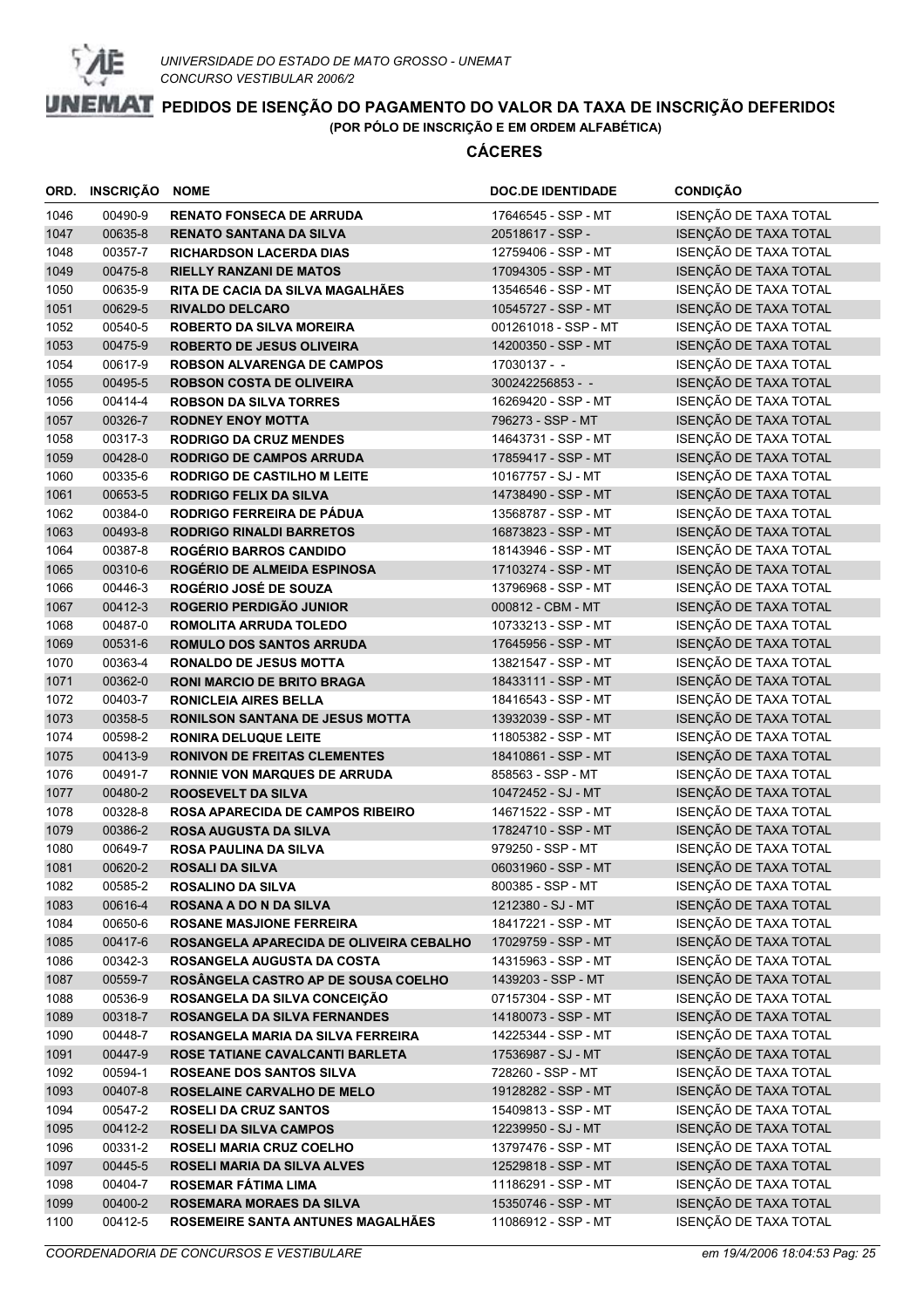

| ORD.         | INSCRIÇÃO          | <b>NOME</b>                                                         | <b>DOC.DE IDENTIDADE</b>                   | <b>CONDIÇÃO</b>                                |
|--------------|--------------------|---------------------------------------------------------------------|--------------------------------------------|------------------------------------------------|
| 1101         | 00444-5            | <b>ROSENIL RODRIGUES RAMOS</b>                                      | 1410229 - SSP - MT                         | ISENÇÃO DE TAXA TOTAL                          |
| 1102         | 00482-1            | <b>ROSENILDO VENANCIO</b>                                           | 15754650 - SSP - MT                        | ISENÇÃO DE TAXA TOTAL                          |
| 1103         | 00344-9            | <b>ROSIANE BOLONHEZE</b>                                            | 10171843 - SJ - MT                         | ISENÇÃO DE TAXA TOTAL                          |
| 1104         | 00462-7            | <b>ROSIANE DA SILVA AMANCIO</b>                                     | 17581028 - SSP - MT                        | ISENÇÃO DE TAXA TOTAL                          |
| 1105         | 00595-2            | <b>ROSIANE MENDES ANASTÁCIO</b>                                     | 16490444 - SSP - MT                        | ISENÇÃO DE TAXA TOTAL                          |
| 1106         | 00578-5            | <b>ROSIANE RAMIRES DA SILVA</b>                                     | 18432930 - SSP - MT                        | ISENÇÃO DE TAXA TOTAL                          |
| 1107         | 00360-8            | <b>ROSILDA ANTERO DE SOUZA</b>                                      | 31369891 - SSP - MT                        | ISENÇÃO DE TAXA TOTAL                          |
| 1108         | 00569-8            | <b>ROSILDA HOLANDA DOS SANTOS</b>                                   | 866184 - SSP - MT                          | ISENÇÃO DE TAXA TOTAL                          |
| 1109         | 00323-2            | <b>ROSILDA SIQUEIRA DE OLIVEIRA</b>                                 | 17824702 - SSP - MT                        | ISENÇÃO DE TAXA TOTAL                          |
| 1110         | 00328-4            | <b>ROSILENE DA SILVA AMANCIO</b>                                    | 17581320 - SSP - MT                        | ISENÇÃO DE TAXA TOTAL                          |
| 1111         | 00576-1            | <b>ROSILENE DA SILVA CAMPOS</b>                                     | 17823170 - SSP - MT                        | ISENÇÃO DE TAXA TOTAL                          |
| 1112         | 00570-7            | <b>ROSILENE DO NASCIMENTO</b>                                       | 12613517 - SSP - MT                        | ISENÇÃO DE TAXA TOTAL                          |
| 1113         | 00314-3            | <b>ROSILENE LOPES</b>                                               | 15450554 - SSP - MT                        | ISENÇÃO DE TAXA TOTAL                          |
| 1114         | 00589-1            | <b>ROSIMAR MACEDO DA SILVA</b>                                      | 14163799 - SSP - MT                        | ISENÇÃO DE TAXA TOTAL                          |
| 1115         | 00440-8            | <b>ROSIMARA DOS SANTOS</b>                                          | 19611234 - SSP - MT                        | ISENÇÃO DE TAXA TOTAL                          |
| 1116         | 00440-9            | <b>ROSIMEIRE APARECIDA DOS SANTOS</b>                               | 19611218 - SSP - MT                        | ISENÇÃO DE TAXA TOTAL                          |
| 1117         | 00623-2            | <b>ROSIMEIRE CHRISTO</b>                                            | 830633 - SSP - MT                          | ISENÇÃO DE TAXA TOTAL                          |
| 1118         | 00498-5            | <b>ROSIMEIRE DOS REIS</b>                                           | 13603450 - SSP - MT                        | ISENÇÃO DE TAXA TOTAL                          |
| 1119         | 00424-5            | <b>ROSINALDO DA SILVA AMANCIO</b>                                   | 13989715 - SSP - MT                        | ISENÇÃO DE TAXA TOTAL                          |
| 1120         | 00402-2            | <b>ROSINEI PACHORI RODRIGUES</b>                                    | 13174991 - SSP - MT                        | ISENÇÃO DE TAXA TOTAL                          |
| 1121         | 00656-9            | <b>ROSINEIA DE OLIVEIRA ASSIS</b>                                   | 15765733 - SSP - MT                        | ISENÇÃO DE TAXA TOTAL                          |
| 1122         | 00474-8            | <b>ROSINÉIA FERREIRA MENDES</b>                                     | 12600342 - SSP - MT                        | ISENÇÃO DE TAXA TOTAL                          |
| 1123         | 00403-4            | ROSINÉIA GOMES DE OLIVEIRA SODRÉ                                    | 10969273 - SSP - MT                        | ISENÇÃO DE TAXA TOTAL                          |
| 1124         | 00627-8            | <b>ROSINERI ELENÍ DOS SANTOS</b>                                    | 18030190 - -                               | ISENÇÃO DE TAXA TOTAL                          |
| 1125         | 00462-8            | <b>ROSINETE DA SILVA AMANCIO</b>                                    | 14163365 - SSP -                           | ISENÇÃO DE TAXA TOTAL                          |
| 1126         | 00537-8            | <b>ROSINETE DA SILVA CAMPOS</b><br><b>ROSIVALDO FERREIRA MENDES</b> | 10811249 - SSP - MT                        | ISENÇÃO DE TAXA TOTAL                          |
| 1127<br>1128 | 00406-3<br>00614-2 | ROZIANE FERREIRA DO NASCIMENTO                                      | 14442574 - SSP - MT<br>15897605 - SSP - MT | ISENÇÃO DE TAXA TOTAL<br>ISENÇÃO DE TAXA TOTAL |
| 1129         | 00408-6            | <b>RUBENS PEREIRA DE OLIVEIRA</b>                                   | 10670840 - SSP - MT                        | ISENÇÃO DE TAXA TOTAL                          |
| 1130         | 00481-4            | <b>RUTILEIA RODRIGUES DE OLIVEIRA</b>                               | 000793289 - -                              | ISENÇÃO DE TAXA TOTAL                          |
| 1131         | 00595-3            | <b>SABRINA DE MOURA MACEDO</b>                                      | 16694627 - SSP - MT                        | ISENÇÃO DE TAXA TOTAL                          |
| 1132         | 00311-2            | <b>SAMARA DE PAULA TEIXEIRA</b>                                     | 14203235 - SSP - MT                        | ISENÇÃO DE TAXA TOTAL                          |
| 1133         | 00574-7            | <b>SAMDER DA SILVA LEMES</b>                                        | 13821342 - SSP - MT                        | ISENÇÃO DE TAXA TOTAL                          |
| 1134         | 00419-9            | <b>SAMUEL ROSA GARCIA</b>                                           | 12930644 - SSP - MT                        | ISENÇÃO DE TAXA TOTAL                          |
| 1135         | 00634-3            | <b>SANDOVAL ALMEIDA CAMILO FILHO</b>                                | 11216395 - SJ - MT                         | ISENÇÃO DE TAXA TOTAL                          |
| 1136         | 00592-4            | SANDRA DA COSTA ANTÔNIO                                             | 18623395 - SSP - MT                        | ISENÇÃO DE TAXA TOTAL                          |
| 1137         | 00615-0            | <b>SANDRA LUZIA GONSALVES</b>                                       | 11837845 - SJ - MT                         | ISENÇÃO DE TAXA TOTAL                          |
| 1138         | 00406-8            | <b>SANDRA REGINA DE CARVALHO</b>                                    | 883888 - SSP - MT                          | ISENÇÃO DE TAXA TOTAL                          |
| 1139         | 00566-9            | <b>SANDRA RIBEIRO SALOMÉ</b>                                        | 17067995 - SSP - MT                        | ISENÇÃO DE TAXA TOTAL                          |
| 1140         | 00471-9            | <b>SANDRO BISPO DA SILVA</b>                                        | 16965388 - SSP - MT                        | ISENÇÃO DE TAXA TOTAL                          |
| 1141         | 00635-0            | <b>SANDRO CUIABANO RAMOS</b>                                        | 14441632 - SSP - MT                        | ISENÇÃO DE TAXA TOTAL                          |
| 1142         | 00603-1            | <b>SANDRO SALES DE BARROS</b>                                       | 16211740 - SSP - MT                        | ISENÇÃO DE TAXA TOTAL                          |
| 1143         | 00417-7            | <b>SARA RAIMUNDO GONÇALVES</b>                                      | 12193216 - SJ - MT                         | ISENÇÃO DE TAXA TOTAL                          |
| 1144         | 00565-4            | SEBASTIANA ALVES DE ABREU SÁ                                        | 354318 - SSP - MT                          | ISENÇÃO DE TAXA TOTAL                          |
| 1145         | 00473-4            | SEBASTIANA APARECIDA SOUZA NUNES                                    | 15849694 - SSP - MT                        | ISENÇÃO DE TAXA TOTAL                          |
| 1146         | 00327-9            | <b>SEBASTIANA QUIRINA DE OLIVEIRA</b>                               | 12265560 - SSP - MT                        | ISENÇÃO DE TAXA TOTAL                          |
| 1147         | 00464-7            | <b>SEBASTIÃO NATALICIO LAIA</b>                                     | 685330 - SSP - MT                          | ISENÇÃO DE TAXA TOTAL                          |
| 1148         | 00449-3            | SEBASTIÃO SURUBI DA SILVA                                           | 14197367 - SSP - MT                        | ISENÇÃO DE TAXA TOTAL                          |
| 1149         | 00653-2            | SEILA PAULA DE SOUZA                                                | 930521 - SSP - MT                          | ISENÇÃO DE TAXA TOTAL                          |
| 1150         | 00588-8            | <b>SELMA DA SILVA TEIXEIRA</b>                                      | 11654619 - SJ - MT                         | ISENÇÃO DE TAXA TOTAL                          |
| 1151         | 00634-0            | SELMA DE ALMEIDA CARVALHO ALVES                                     | 508956 - SSP - MT                          | ISENÇÃO DE TAXA TOTAL                          |
| 1152         | 00471-5            | <b>SELMA LEITE DA SILVA</b>                                         | 13616560 - SSP - MT                        | ISENÇÃO DE TAXA TOTAL                          |
| 1153         | 00311-7            | <b>SELMA MENDES DE SOUSA</b>                                        | 11823453 - SJ - MT                         | ISENÇÃO DE TAXA TOTAL                          |
| 1154         | 00449-6            | <b>SELMA VIEIRA DE ALMEIDA</b>                                      | 724218 - SSP - MT                          | ISENÇÃO DE TAXA TOTAL                          |
| 1155         | 00451-8            | <b>SERGIO SILVA MARIANO</b>                                         | 15967255 - SSP - MT                        | ISENÇÃO DE TAXA TOTAL                          |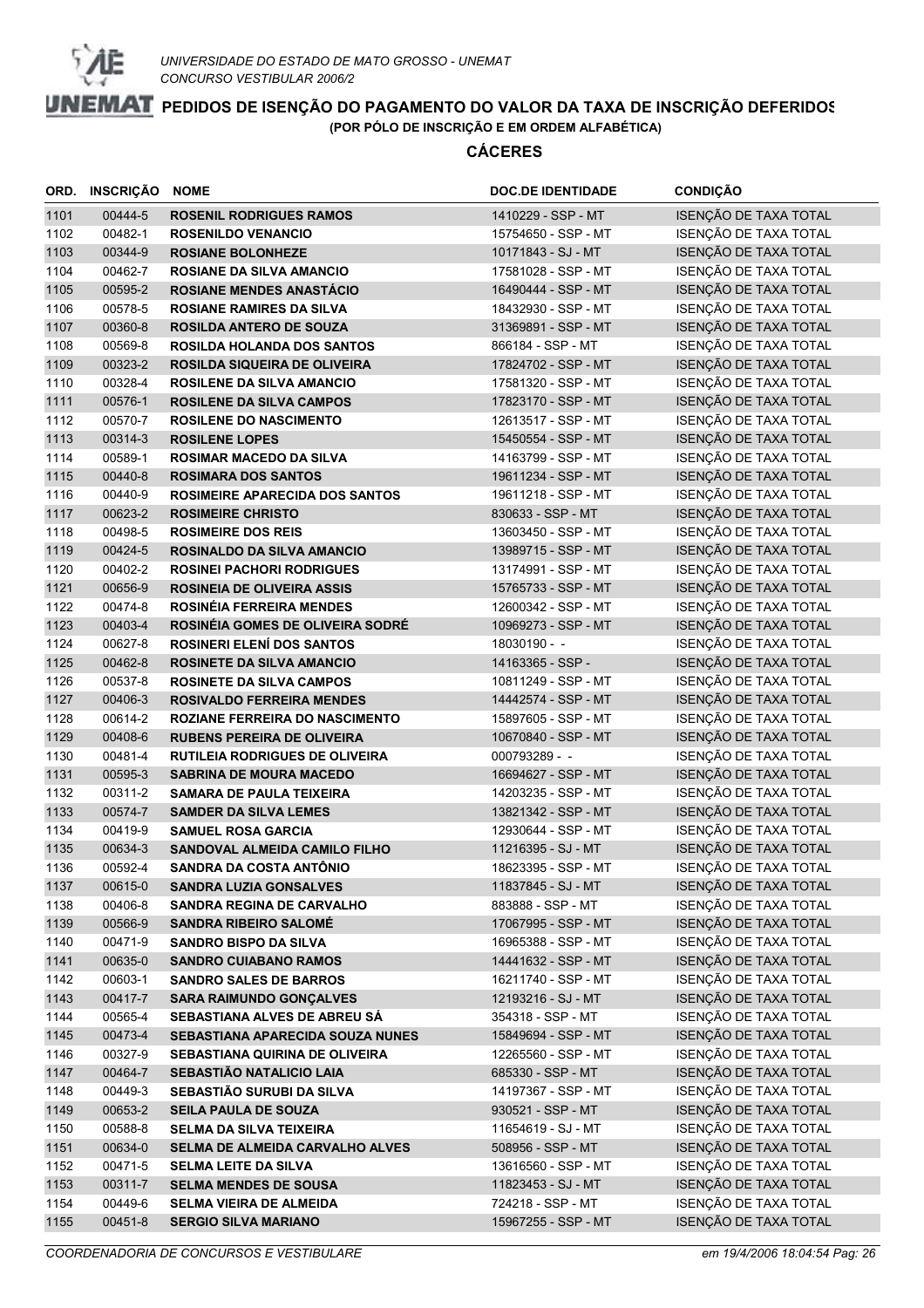

|      | ORD. INSCRIÇÃO NOME |                                         | <b>DOC.DE IDENTIDADE</b> | <b>CONDIÇÃO</b>       |
|------|---------------------|-----------------------------------------|--------------------------|-----------------------|
| 1156 | 00628-5             | SHEILA GIOVANA C SANTOS                 | 750127 - SSP - MT        | ISENÇÃO DE TAXA TOTAL |
| 1157 | 00578-7             | <b>SHIRLEI REGINA DA SILVA PEREIRA</b>  | 15409740 - SSP - MT      | ISENÇÃO DE TAXA TOTAL |
| 1158 | 00611-5             | <b>SHIRLENE OLIVEIRA DUARTE</b>         | 16996771 - SSP - MT      | ISENÇÃO DE TAXA TOTAL |
| 1159 | 00587-9             | SIDROMAR CIRQUEIRA DA SILVA             | 17749894 - SSP - MT      | ISENÇÃO DE TAXA TOTAL |
| 1160 | 11549-7             | <b>SILMARA SILVESTRE DOS SANTOS</b>     | 07357486 - SSP - MT      | ISENÇÃO DE TAXA TOTAL |
| 1161 | 00403-6             | <b>SILVAN FERREIRA DA SILVA</b>         | 16091914 - SSP - MT      | ISENÇÃO DE TAXA TOTAL |
| 1162 | 00351-6             | <b>SILVANA DE MORAIS</b>                | 18536301 - SSP - MT      | ISENÇÃO DE TAXA TOTAL |
| 1163 | 00652-1             | SILVANA SANTOS DA SILVA                 | 14934817 - SSP - MT      | ISENÇÃO DE TAXA TOTAL |
| 1164 | 00545-6             | <b>SILVANI DA GUIA FERREIRA</b>         | 15578402 - SSP - MT      | ISENÇÃO DE TAXA TOTAL |
| 1165 | 00361-4             | <b>SILVIA DA SILVA</b>                  | 0969368-8 - SSP - MT     | ISENÇÃO DE TAXA TOTAL |
| 1166 | 00580-9             | <b>SILVIANE DA SILVA RODRIGUES</b>      | 15479790 - SSP - MT      | ISENÇÃO DE TAXA TOTAL |
| 1167 | 00599-4             | SIMONE APARECIDA DA S ASSUMPÇÃO         | 14526921 - SSP - MT      | ISENÇÃO DE TAXA TOTAL |
| 1168 | 00483-8             | <b>SIMONE CRISTINA R RODRIGUES</b>      | 11224924 - SSP - MT      | ISENÇÃO DE TAXA TOTAL |
| 1169 | 00611-8             | <b>SIMONE CRISTINE OLIVEIRA</b>         | 11253940 - SPJ -         | ISENÇÃO DE TAXA TOTAL |
| 1170 | 00532-7             | <b>SIMONE DO NASCIMENTO NUNES</b>       | 18595189 - SSP - MT      | ISENÇÃO DE TAXA TOTAL |
| 1171 | 00409-4             | <b>SIMONE FEITOSA PEREIRA</b>           | 17721148 - SSP - MT      | ISENÇÃO DE TAXA TOTAL |
| 1172 | 00490-2             | <b>SIMONE MARILENE ALVES</b>            | MG10458521 - SSP - MG    | ISENÇÃO DE TAXA TOTAL |
| 1173 | 00363-3             | <b>SIMONE PEREIRA DA SILVA</b>          | 1303759187 - SSP - BA    | ISENÇÃO DE TAXA TOTAL |
| 1174 | 00494-8             | SIMONE RODRIGUES DA SILVA               | 17905354 - SSP - MT      | ISENÇÃO DE TAXA TOTAL |
| 1175 | 00446-6             | <b>SIMONE SILVA DO NASCIMENTO</b>       | 19305885 - SSP - MT      | ISENÇÃO DE TAXA TOTAL |
| 1176 | 00387-5             | SINAMARA APARECIDA FERREIRA MORAES      | 14102854 - SSP - MT      | ISENÇÃO DE TAXA TOTAL |
| 1177 | 00427-8             | <b>SIRLEIDE RODRIGUES GOMES</b>         | 14656140 - SSP - MT      | ISENÇÃO DE TAXA TOTAL |
| 1178 | 00477-7             | SIRLENE DA G S LARA TORIBE              | 17844886 - SSP - MT      | ISENÇÃO DE TAXA TOTAL |
| 1179 | 00454-8             | <b>SIRLENE FEITOSA PEREIRA</b>          | 17611426 - SSP - MT      | ISENÇÃO DE TAXA TOTAL |
| 1180 | 00464-2             | <b>SIRLENE MARIA DE SOUZA</b>           | 13692623 - SSP - MT      | ISENÇÃO DE TAXA TOTAL |
| 1181 | 00577-0             | <b>SOLANGE ALVES CHAGAS</b>             | 16926811 - SSP - MT      | ISENÇÃO DE TAXA TOTAL |
| 1182 | 00611-9             | <b>SOLANGE REGINA DE OLIVEIRA</b>       | 13488724 - SSP - MT      | ISENÇÃO DE TAXA TOTAL |
| 1183 | 00593-7             | SÔNIA NUNES SANTANA                     | 17442737 - SSP - MT      | ISENÇÃO DE TAXA TOTAL |
| 1184 | 00566-6             | SUELEN CAROLINE DA SILVA                | 20237197 - SSP - MT      | ISENÇÃO DE TAXA TOTAL |
| 1185 | 00540-2             | <b>SUELENA SANTOS DA SILVA</b>          | 16929357 - SSP - MT      | ISENÇÃO DE TAXA TOTAL |
| 1186 | 00615-7             | <b>SUELI BATISTA DA ROSA</b>            | 358199 - SSP - MT        | ISENÇÃO DE TAXA TOTAL |
| 1187 | 00311-0             | <b>SUELLEN CAROLINE FERREIRA</b>        | 15155641 - SSP - MT      | ISENÇÃO DE TAXA TOTAL |
| 1188 | 00450-4             | <b>SUELLEN CARVALHO MARTINS</b>         | 16490398 - SSP - MT      | ISENÇÃO DE TAXA TOTAL |
| 1189 | 00588-2             | SUELLEN CRISTINNE SEONACA NEVES         | 16830717 - SSP - MT      | ISENÇÃO DE TAXA TOTAL |
| 1190 | 00330-9             | <b>SUELLEN CRISTINY LEITE</b>           | 16829387 - SSP - MT      | ISENÇÃO DE TAXA TOTAL |
| 1191 | 00583-6             | <b>SUELLEN MARIANO ANICETO</b>          | 15405354 - SSP - MT      | ISENÇÃO DE TAXA TOTAL |
| 1192 | 00455-1             | <b>SUELY CRISTINA DOS SANTOS</b>        | 18626742 - SSP - MT      | ISENÇÃO DE TAXA TOTAL |
| 1193 | 00496-0             | <b>SULENY DURAN</b>                     | 19828713 - SSP - MT      | ISENÇÃO DE TAXA TOTAL |
| 1194 | 00610-7             | <b>SUZAN TEIXEIRA</b>                   | 18622399 - SSP - MT      | ISENÇÃO DE TAXA TOTAL |
| 1195 | 00355-9             | SUZELI MARA SOUZA DE OLIVEIRA           | 18690785 - SSP - MT      | ISENÇÃO DE TAXA TOTAL |
| 1196 | 00636-5             | SUZIANE APARECIDA RIBAS HURTADO         | 16892267 - SSP - MT      | ISENÇÃO DE TAXA TOTAL |
| 1197 | 00474-1             | <b>SUZIELEN APARECIDA C MARTINS</b>     | 16491211 - SSP - MT      | ISENÇÃO DE TAXA TOTAL |
| 1198 | 00601-5             | SUZILEIDE APARECIDA CARDOSO DE MORAES   | 20199694 - SSP - MT      | ISENÇÃO DE TAXA TOTAL |
| 1199 | 00580-8             | <b>TACIANE DE ALMEIDA RAMOS</b>         | 18493831 - SSP - MT      | ISENÇÃO DE TAXA TOTAL |
| 1200 | 00597-4             | TAGIANA MARIA DA SILVA BANDEIRA         | 5136767 - SSP - PA       | ISENÇÃO DE TAXA TOTAL |
| 1201 | 00590-6             | <b>TAIS APARECIDA ZATTAR</b>            | 14198290 - SSP - MT      | ISENÇÃO DE TAXA TOTAL |
| 1202 | 00581-4             | <b>TAISA APARECIDA ZATTAR</b>           | 14198339 - SSP - MT      | ISENÇÃO DE TAXA TOTAL |
| 1203 | 00309-4             | <b>TAIZA PEREIRA DE SOUZA</b>           | 14326477 - SSP - MT      | ISENÇÃO DE TAXA TOTAL |
| 1204 | 00318-2             | <b>TANIA FÁTIMA OLIVEIRA</b>            | 14225670 - SSP - MT      | ISENÇÃO DE TAXA TOTAL |
| 1205 | 00557-3             | <b>TANIA MARA NOGUEIRA</b>              | 13106600 - SSP - MT      | ISENÇÃO DE TAXA TOTAL |
| 1206 | 00361-3             | <b>TASSIANE APARECIDA MORAES PASSOS</b> | 18619347 - SSP - MT      | ISENÇÃO DE TAXA TOTAL |
| 1207 | 00463-4             | <b>TATIANE CAMPOS</b>                   | 16124006 - SSP - MT      | ISENÇÃO DE TAXA TOTAL |
| 1208 | 00496-6             | <b>TATIANE DA SILVA PAULINO</b>         | 14587726 - SSP - MT      | ISENÇÃO DE TAXA TOTAL |
| 1209 | 00620-7             | <b>TATIANE MARTINS ASSIS</b>            | 20199406 - SSP - MT      | ISENÇÃO DE TAXA TOTAL |
| 1210 | 00574-4             | <b>TATIANE SANTOS SOUZA</b>             | 18492673 - SSP - MT      | ISENÇÃO DE TAXA TOTAL |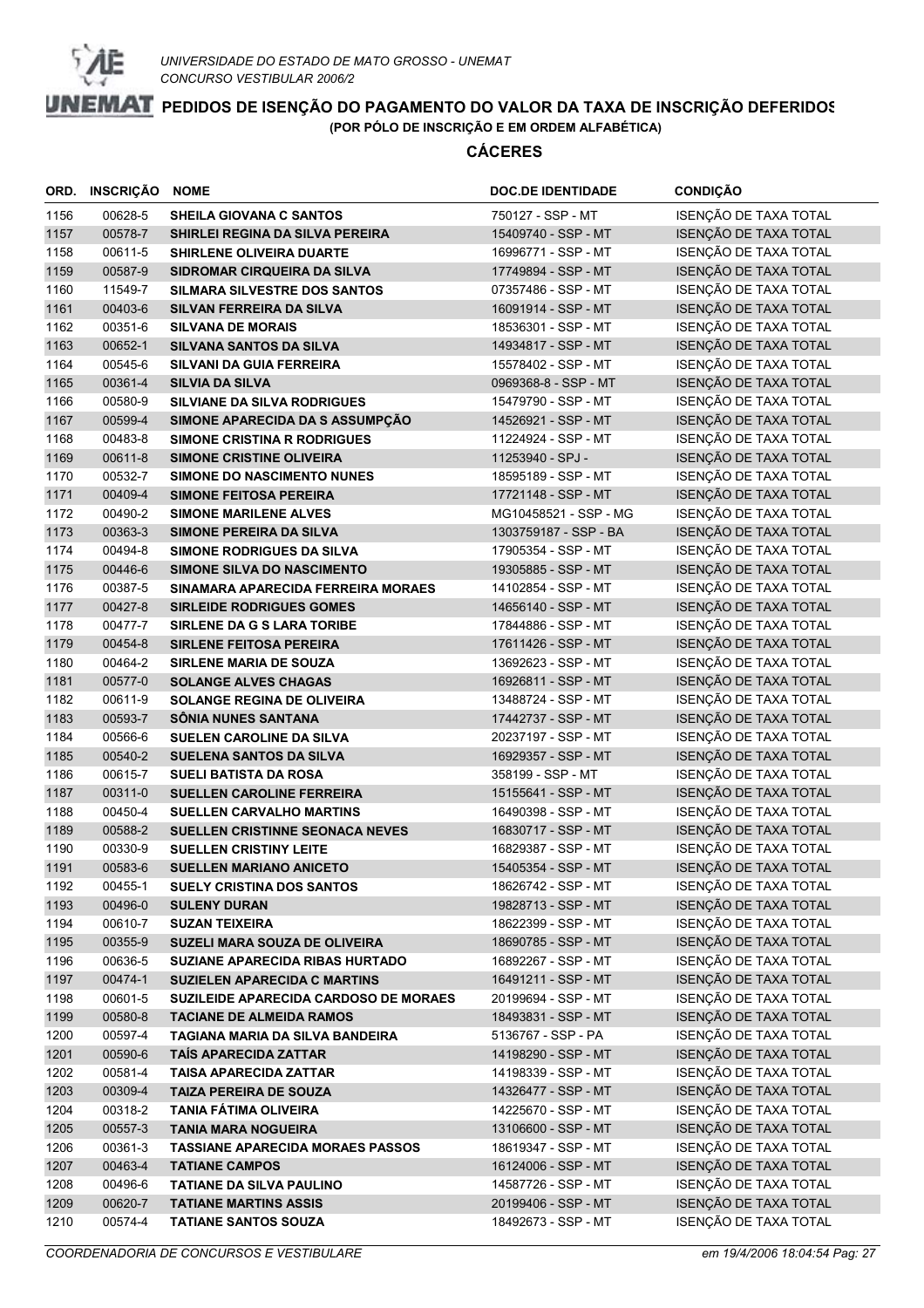

| ORD.         | INSCRIÇÃO          | <b>NOME</b>                                                         | <b>DOC.DE IDENTIDADE</b>                  | <b>CONDIÇÃO</b>                                |
|--------------|--------------------|---------------------------------------------------------------------|-------------------------------------------|------------------------------------------------|
| 1211         | 00400-5            | <b>TAYSLLAN IVINA PIRES DA SILVA</b>                                | 19842171 - SSP - MT                       | ISENÇÃO DE TAXA TOTAL                          |
| 1212         | 00357-6            | TELMA SIQUEIRA OLIVEIRA DE ARAÚJO                                   | 20120826 - SSP - MT                       | ISENÇÃO DE TAXA TOTAL                          |
| 1213         | 00591-5            | <b>TEODOMIRO GONÇALVES S FILHO</b>                                  | 20075251 - SSP - MT                       | ISENÇÃO DE TAXA TOTAL                          |
| 1214         | 00656-4            | <b>TEREZINHA CHAVES AGUIAR</b>                                      | 208805 - SSP - MT                         | <b>ISENÇÃO DE TAXA TOTAL</b>                   |
| 1215         | 00409-7            | <b>TEREZINHA DA SILVA OLIVEIRA</b>                                  | 14869837 - SSP - MT                       | ISENÇÃO DE TAXA TOTAL                          |
| 1216         | 00314-9            | <b>TEREZINHA DE OLIVEIRA SILVA</b>                                  | 1851692 - SSP - GO                        | ISENÇÃO DE TAXA TOTAL                          |
| 1217         | 00586-0            | THATIANE MARIA ALMEIDA DE SOUZA                                     | 12875384 - SSP - MT                       | ISENÇÃO DE TAXA TOTAL                          |
| 1218         | 00428-5            | <b>THELMA PIRES GERONIMO</b>                                        | 13277308 - SSP - MT                       | ISENÇÃO DE TAXA TOTAL                          |
| 1219         | 00401-4            | THIAGO CLAUDIO DA SILVA E SOUZA                                     | 15544982 - SSP - MT                       | ISENÇÃO DE TAXA TOTAL                          |
| 1220         | 00634-7            | THIAGO DE CARVALHO                                                  | 12978817 - SSP - MT                       | ISENÇÃO DE TAXA TOTAL                          |
| 1221         | 00414-6            | <b>THIAGO DELUQUE RODRIGUES</b>                                     | 16554256 - SSP - MT                       | ISENÇÃO DE TAXA TOTAL                          |
| 1222         | 00616-6            | <b>THIAGO FABIANO BELOTI</b>                                        | 17224624 - SSP - MT                       | ISENÇÃO DE TAXA TOTAL                          |
| 1223         | 00363-2            | THIAGO MANOEL DOS PASSOS                                            | 364823082 - SSP - SP                      | ISENÇÃO DE TAXA TOTAL                          |
| 1224         | 00635-1            | <b>TIANE SILVA LEMES</b>                                            | 15887987 - SSP - MT                       | ISENÇÃO DE TAXA TOTAL                          |
| 1225         | 00612-9            | TIMÓTEO DA SILVA CASTRO                                             | 12759724 - SSP - MT                       | ISENÇÃO DE TAXA TOTAL                          |
| 1226         | 00381-6            | <b>VAGNER CEBALHO BARBOZA</b>                                       | 18951139 - SSP - MT                       | ISENÇÃO DE TAXA TOTAL                          |
| 1227         | 00347-4            | <b>VAGNER LOPES MACEDO</b>                                          | 16021061 - SSP - MT                       | ISENÇÃO DE TAXA TOTAL                          |
| 1228         | 00362-6            | <b>VAGNER LUIZ MONTEIRO DE SOUZA</b>                                | 14378140 - SSP - MT                       | ISENÇÃO DE TAXA TOTAL                          |
| 1229         | 00579-5            | <b>VAGNER SOUZA DE PAULA</b>                                        | 18968708 - SSP - MT                       | ISENÇÃO DE TAXA TOTAL                          |
| 1230         | 00325-9            | <b>VALDECIR DA SILVA BARBOSA</b>                                    | 836408 - SSP - MT                         | ISENÇÃO DE TAXA TOTAL                          |
| 1231         | 00485-3            | VALDECIR JOSÉ MENDES DE OLIVEIRA                                    | 14396378 - SSP - MT                       | ISENÇÃO DE TAXA TOTAL                          |
| 1232         | 00382-3            | <b>VALDEMIRA DA CRUZ CAMPOS</b>                                     | 13053230 - SSP - MT                       | ISENÇÃO DE TAXA TOTAL                          |
| 1233         | 00613-3            | <b>VALDENIRA FIRMINO MARIANO</b>                                    | 10351744 - SJ - MT                        | ISENÇÃO DE TAXA TOTAL                          |
| 1234         | 00314-2            | <b>VALDETE PEREIRA DA SILVA</b>                                     | 14488728 - SSP - MT                       | ISENÇÃO DE TAXA TOTAL                          |
| 1235         | 00579-2<br>00452-7 | <b>VALDEVINO INOCÊNCIO DA SILVA</b><br>VALDILÉA NASCIMENTO DA SILVA | 11796138 - SJ - MT<br>16997247 - SSP - MT | ISENÇÃO DE TAXA TOTAL<br>ISENÇÃO DE TAXA TOTAL |
| 1236<br>1237 | 00492-7            | <b>VALDILENE DE OLIVEIRA</b>                                        | 17615275 - SSP - MT                       | ISENÇÃO DE TAXA TOTAL                          |
| 1238         | 00315-0            | <b>VALDINE VIANA BALDUINO</b>                                       | 11190230 - SSP - MT                       | ISENÇÃO DE TAXA TOTAL                          |
| 1239         | 00578-2            | <b>VALDINEI FLAUVIANO ORTIZ</b>                                     | 897962 - SSP - MT                         | ISENÇÃO DE TAXA TOTAL                          |
| 1240         | 00344-5            | <b>VALDINEI MARTINS DE SOUZA</b>                                    | 243872008 - SSP - SP                      | ISENÇÃO DE TAXA TOTAL                          |
| 1241         | 00453-2            | <b>VALDINÉIA ALVES MOREIRA</b>                                      | 15969924 - SSP - MT                       | ISENÇÃO DE TAXA TOTAL                          |
| 1242         | 00385-7            | <b>VALDINÉIA DOS SANTOS GONÇALVES</b>                               | 15798828 - SSP - MT                       | ISENÇÃO DE TAXA TOTAL                          |
| 1243         | 00632-9            | <b>VALDINEY DA SILVA VIANA</b>                                      | 15619818 - SSP - MT                       | ISENÇÃO DE TAXA TOTAL                          |
| 1244         | 00545-0            | <b>VALDNEI MONTEIRO LEITE</b>                                       | 17128390 - SSP - MT                       | ISENÇÃO DE TAXA TOTAL                          |
| 1245         | 00614-0            | <b>VALÉRIA DE MORAIS</b>                                            | 1853710 - SSP - MT                        | ISENÇÃO DE TAXA TOTAL                          |
| 1246         | 00635-6            | VALÉRIA EVANGELISTA MIRANDA                                         | 12875430 - SSP - MT                       | ISENÇÃO DE TAXA TOTAL                          |
| 1247         | 00418-4            | <b>VALÉRIA SILVA MARIANO</b>                                        | 16890868 - SSP - MT                       | ISENÇÃO DE TAXA TOTAL                          |
| 1248         | 00423-5            | VANDA CARLINDO DA SILVA                                             | 15716554 - SSP - MT                       | ISENÇÃO DE TAXA TOTAL                          |
| 1249         | 00362-9            | <b>VANDERLEI BÜNDCHEN</b>                                           | 12819786 - SSP - MT                       | ISENÇÃO DE TAXA TOTAL                          |
| 1250         | 00402-4            | <b>VANDERLEIA BATISTA PEREIRA</b>                                   | 14689406 - SSP - MT                       | ISENÇÃO DE TAXA TOTAL                          |
| 1251         | 00459-2            | <b>VANDERLÉIA CINTRA MENDES</b>                                     | 14160617 - SSP - MT                       | ISENÇÃO DE TAXA TOTAL                          |
| 1252         | 00569-6            | <b>VANDERLEIA CUIABANO DA SILVA</b>                                 | 17105005 - SSP - MT                       | ISENÇÃO DE TAXA TOTAL                          |
| 1253         | 00573-1            | <b>VANDIRLENE VIANA BALDUINO</b>                                    | 11190280 - SJ - MT                        | ISENÇÃO DE TAXA TOTAL                          |
| 1254         | 00540-6            | <b>VANDUIR DA SILVA SOUZA</b>                                       | 17931720 - SSP - MT                       | ISENÇÃO DE TAXA TOTAL                          |
| 1255         | 00615-5            | <b>VANESSA DE JESUS FERREIRA</b>                                    | 17102499 - -                              | ISENÇÃO DE TAXA TOTAL                          |
| 1256         | 00618-8            | <b>VANESSA FERNANDES SALOMÉ</b>                                     | 16123395 - SSP - MT                       | ISENÇÃO DE TAXA TOTAL                          |
| 1257         | 00477-1            | <b>VANESSA IRACEMA BONFÁ RIBEIRO</b>                                | 15969550 - SSP - MT                       | ISENÇÃO DE TAXA TOTAL                          |
| 1258         | 00427-9            | VANESSA TEREZINHA GONÇALVES DE ARRUDA                               | 15626920 - SSP - MT                       | ISENÇÃO DE TAXA TOTAL                          |
| 1259         | 00430-9            | <b>VANI SOUZA</b>                                                   | 17932718 - SSP - MT                       | ISENÇÃO DE TAXA TOTAL                          |
| 1260         | 00535-2            | VÂNIA CRISTINA DA SILVA SOUZA                                       | 18097782 - SSP - MT                       | ISENÇÃO DE TAXA TOTAL                          |
| 1261         | 00566-7            | <b>VANIA CRISTINY OLIVEIRA LEITE</b>                                | 18536174 - SSP - MT                       | ISENÇÃO DE TAXA TOTAL                          |
| 1262         | 00341-3            | <b>VANIA MARIA DA CRUZ MENDES</b>                                   | 14031817 - SSP - MT                       | ISENÇÃO DE TAXA TOTAL                          |
| 1263         | 00404-1            | <b>VANIA SOUZA</b>                                                  | 17932831 - SSP - MT                       | ISENÇÃO DE TAXA TOTAL                          |
| 1264         | 00405-8            | VANILDA DE BARROS ARAÚJO                                            | $10641653 -$                              | ISENÇÃO DE TAXA TOTAL                          |
| 1265         | 00367-0            | <b>VANILDO LEITE DA SILVA</b>                                       | 14902710 - SSP - MT                       | ISENÇÃO DE TAXA TOTAL                          |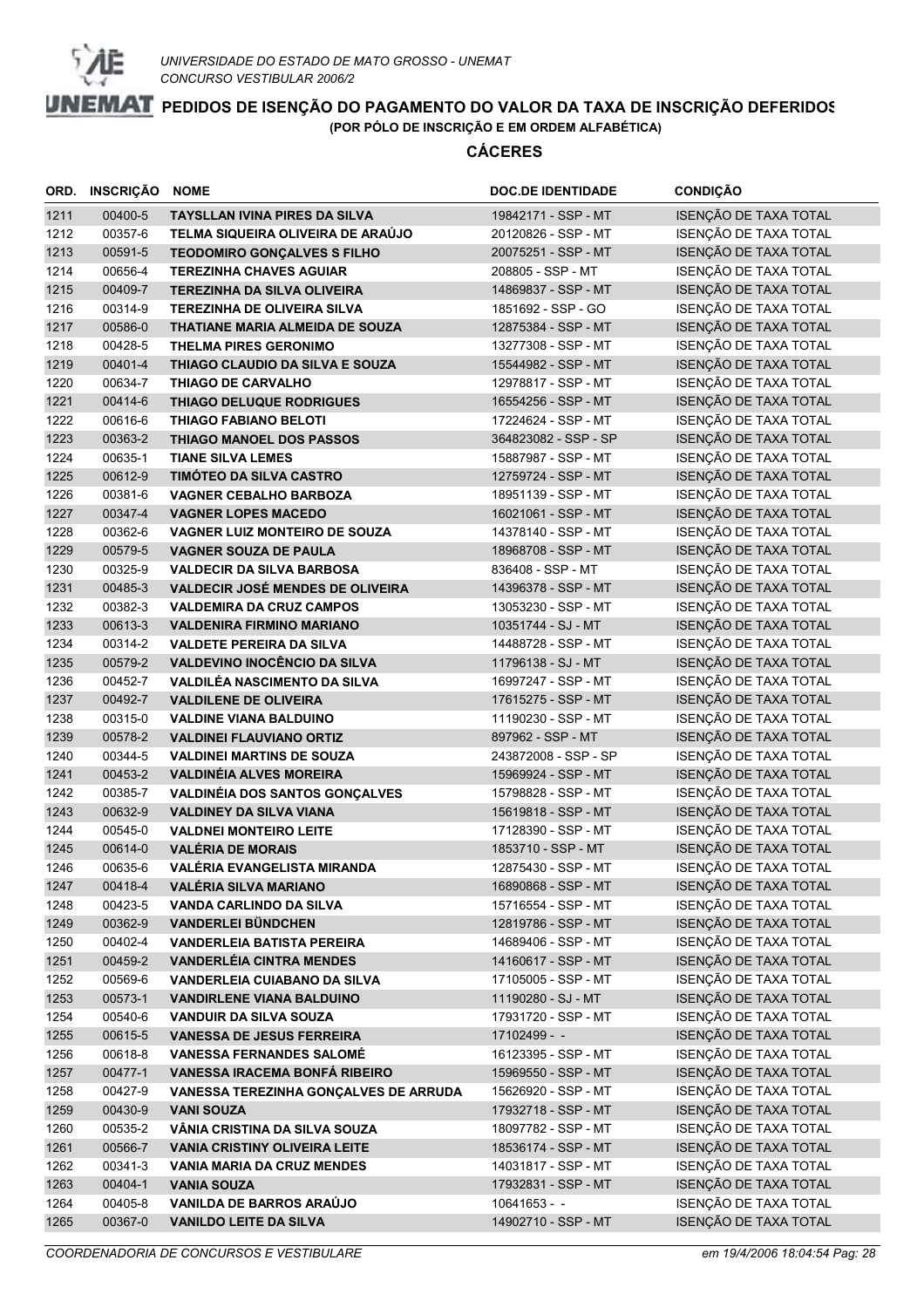

|      | ORD. INSCRIÇÃO NOME |                                          | <b>DOC.DE IDENTIDADE</b> | <b>CONDIÇÃO</b>              |
|------|---------------------|------------------------------------------|--------------------------|------------------------------|
| 1266 | 00418-2             | <b>VANILDO SILVA CAMPOS</b>              | 18621090 - SSP - MT      | ISENÇÃO DE TAXA TOTAL        |
| 1267 | 00434-8             | <b>VANUSA BRUNA OLIVEIRA LEITE</b>       | 20199856 - SSP - MT      | ISENÇÃO DE TAXA TOTAL        |
| 1268 | 00538-5             | <b>VERA LÚCIA AIRES DOS SANTOS</b>       | 16594169 - SSP - MT      | ISENÇÃO DE TAXA TOTAL        |
| 1269 | 00491-2             | <b>VERA LÚCIA DE CAMPOS</b>              | 08002711 - SSP - MT      | ISENÇÃO DE TAXA TOTAL        |
| 1270 | 00569-1             | <b>VERA OLIVEIRA DELUQUI</b>             | 14461374 - SSP - MT      | ISENÇÃO DE TAXA TOTAL        |
| 1271 | 00315-4             | <b>VERGILIO SALES DE OLIVEIRA</b>        | 14764130 - SSP - MT      | ISENÇÃO DE TAXA TOTAL        |
| 1272 | 00418-9             | <b>VERUSCA MESSIAS PINHA</b>             | 11401893 - SSP - MT      | ISENÇÃO DE TAXA TOTAL        |
| 1273 | 00325-2             | <b>VICENTE RODRIGUES DOS SANTOS</b>      | 14607646 - SSP - MT      | ISENÇÃO DE TAXA TOTAL        |
| 1274 | 00445-1             | <b>VICTOR PHELLIPE DE CASTRO PEREIRA</b> | 15041964 - SSP - MT      | ISENÇÃO DE TAXA TOTAL        |
| 1275 | 00434-1             | <b>VILMA APARECIDA RODRIGUES LEITE</b>   | 18739784 - SSP - MT      | ISENÇÃO DE TAXA TOTAL        |
| 1276 | 00329-1             | VILMA AUXILIADORA SILVA ESPIRITO SANTO   | 15008517 - SSP - MT      | ISENÇÃO DE TAXA TOTAL        |
| 1277 | 00335-4             | <b>VILMA DE FATIMA MENDES RIBEIROS</b>   | 09204148 - SSP - MT      | ISENÇÃO DE TAXA TOTAL        |
| 1278 | 00452-6             | <b>VILMA DE OLIVEIRA</b>                 | 995682 - SSP - MT        | ISENÇÃO DE TAXA TOTAL        |
| 1279 | 00329-4             | VILMA FERREIRA MENDES ALCÂNTARA          | 11225130 - SJ - MT       | ISENÇÃO DE TAXA TOTAL        |
| 1280 | 00441-3             | <b>VITOR LUIZ DUARTE DE OLIVEIRA</b>     | 11124067 - SJ - MT       | ISENÇÃO DE TAXA TOTAL        |
| 1281 | 00412-8             | <b>WAGNER OLIVEIRA BORGES</b>            | 14985268 - SSP - MT      | ISENÇÃO DE TAXA TOTAL        |
| 1282 | 00327-4             | <b>WALDELIS DAMASCENO ALVES</b>          | 08955573 - SSP - MT      | ISENÇÃO DE TAXA TOTAL        |
| 1283 | 00579-0             | <b>WALTER DA SILVA</b>                   | 15578577 - SPS - MT      | ISENÇÃO DE TAXA TOTAL        |
| 1284 | 00648-9             | <b>WALTER MARQUES LEITE</b>              | 289784 - SSP - MT        | ISENÇÃO DE TAXA TOTAL        |
| 1285 | 00481-2             | <b>WANDERLEIA ALVES CANDIDO DALTO</b>    | 455271 - SSP - MT        | ISENÇÃO DE TAXA TOTAL        |
| 1286 | 00481-1             | <b>WANDERSON CANDIDO DALTO</b>           | 16893573 - SSP - MT      | ISENÇÃO DE TAXA TOTAL        |
| 1287 | 00590-1             | <b>WANDERSON DE MORAES TELES</b>         | 18491278 - SSP - MT      | ISENÇÃO DE TAXA TOTAL        |
| 1288 | 00308-9             | <b>WANILDO ZANETE FERRARI</b>            | 11855282 - SJ - MT       | ISENÇÃO DE TAXA TOTAL        |
| 1289 | 00629-2             | <b>WANILSON GENÉZIO R FRANÇA</b>         | 477313 - SSP - MT        | ISENÇÃO DE TAXA TOTAL        |
| 1290 | 00559-4             | <b>WASHINGTON DE JESUS FREITAS</b>       | 13865358 - SSP - MT      | ISENÇÃO DE TAXA TOTAL        |
| 1291 | 00332-2             | <b>WELDER VAILLANT MARTINS</b>           | 17029830 - SSP - MT      | ISENÇÃO DE TAXA TOTAL        |
| 1292 | 00583-4             | <b>WELITON ALVES DOS SANTOS</b>          | 15138550 - SSP - MT      | ISENÇÃO DE TAXA TOTAL        |
| 1293 | 00568-1             | <b>WELLINGTON CORREIA CLEMENTE</b>       | 03243511389 - CNH - MT   | ISENÇÃO DE TAXA TOTAL        |
| 1294 | 00327-5             | <b>WELLINGTON MATIAS</b>                 | 18143288 - SSP - MT      | ISENÇÃO DE TAXA TOTAL        |
| 1295 | 00467-7             | <b>WELVITON DE OLIVEIRA PINHO</b>        | 14589931 - SSP - MT      | ISENÇÃO DE TAXA TOTAL        |
| 1296 | 00492-2             | <b>WESLAINNE DE PAULA DOS R VIEIRA</b>   | 15430049 - SSP - MT      | ISENÇÃO DE TAXA TOTAL        |
| 1297 | 00361-6             | <b>WEVERSON MARCIO MORAES DOS PASSOS</b> | 15983706 - SSP - MT      | ISENÇÃO DE TAXA TOTAL        |
| 1298 | 00620-6             | <b>WILLIAM MACEDO FRANÇA</b>             | 18922260 - SSP - MT      | ISENÇÃO DE TAXA TOTAL        |
| 1299 | 00587-0             | <b>WILLIAM SOARES NETO</b>               | 14488949 - SSP - MT      | ISENÇÃO DE TAXA TOTAL        |
| 1300 | 00537-1             | <b>WILMA DE CAMPOS SANTOS PLAQUI</b>     | 10167692 - SSP - MT      | ISENÇÃO DE TAXA TOTAL        |
| 1301 | 00528-1             | <b>WILSON TEODORO BISPO</b>              | 14100029 - SSP - MT      | ISENÇÃO DE TAXA TOTAL        |
| 1302 | 00401-5             | ZENI DA CONCEIÇÃO MENDES                 | 12801895 - SSP - MT      | ISENÇÃO DE TAXA TOTAL        |
| 1303 | 00340-7             | <b>ZENILDO PINTO DE ARRUDA</b>           | 04729862 - SSP - MT      | ISENÇÃO DE TAXA TOTAL        |
| 1304 | 00594-6             | <b>ZILMA SILVA RAMOS</b>                 | 19399006 - SSP - MT      | ISENÇÃO DE TAXA TOTAL        |
| 1305 | 00437-6             | <b>ZILMARA APARECIDA DA SILVA MENDES</b> | 14607751 - SSP - MT      | ISENÇÃO DE TAXA TOTAL        |
| 1306 | 00452-0             | <b>ZULEIDE GAMA DA COSTA</b>             | 18739210 - SSP - MT      | ISENÇÃO DE TAXA TOTAL        |
| 1307 | 00636-7             | <b>ZULMIRA MARIA DE CAMPOS</b>           | 718632 - SSP - MT        | <b>ISENÇÃO DE TAXA TOTAL</b> |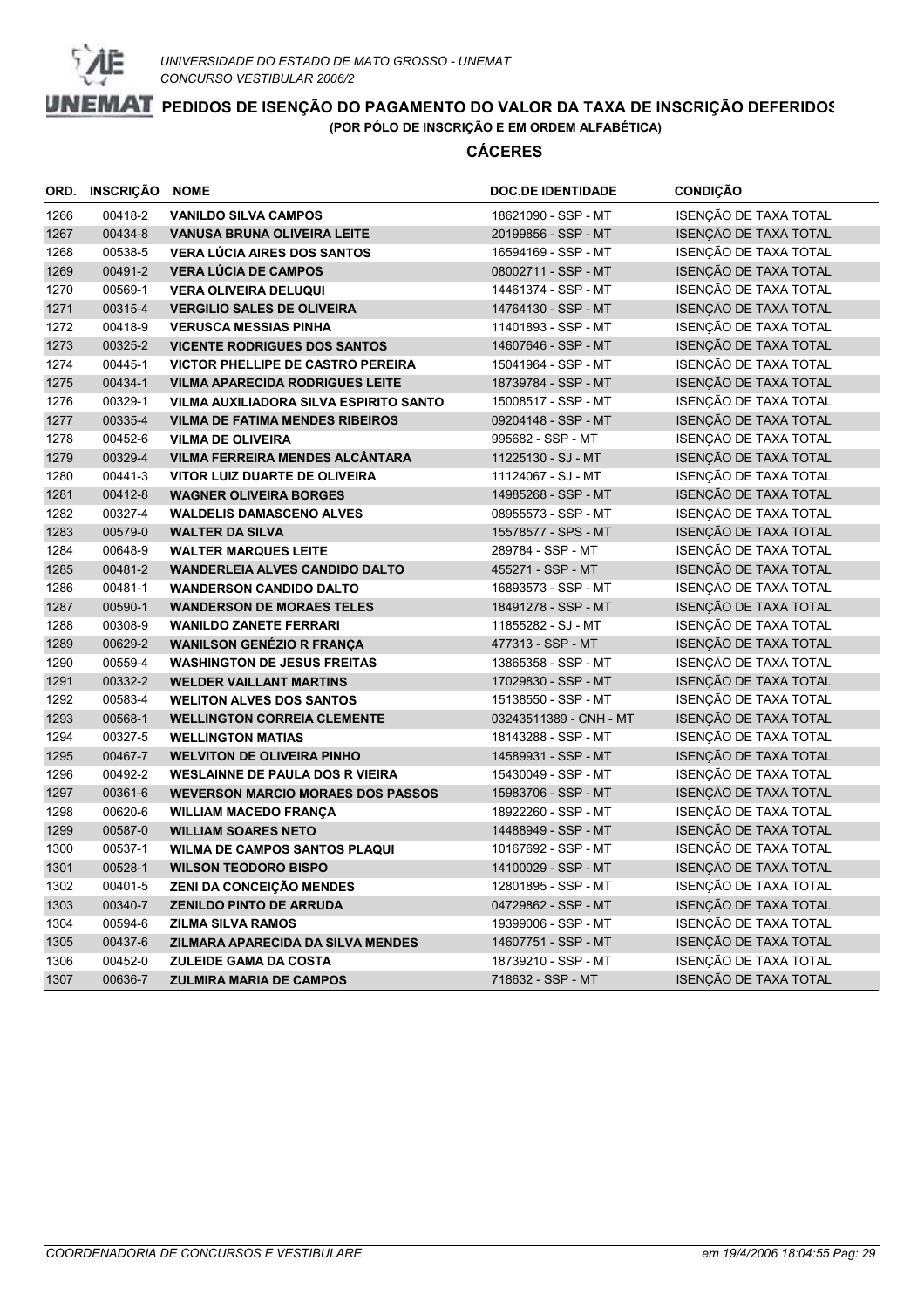

### **CAMPO NOVO DO PARECIS**

| ORD. INSCRIÇÃO NOME |                                     | <b>DOC.DE IDENTIDADE</b> | <b>CONDIÇÃO</b>       |
|---------------------|-------------------------------------|--------------------------|-----------------------|
| 00244-1             | <b>ESCAVINO MARQUES DA COSTA</b>    | 12877948 - SSP - MT      | ISENÇÃO DE TAXA TOTAL |
| 00244-4             | <b>LUCIENE GONCALVES DOS SANTOS</b> | 4494111 - DGPC - GO      | ISENCÃO DE TAXA TOTAL |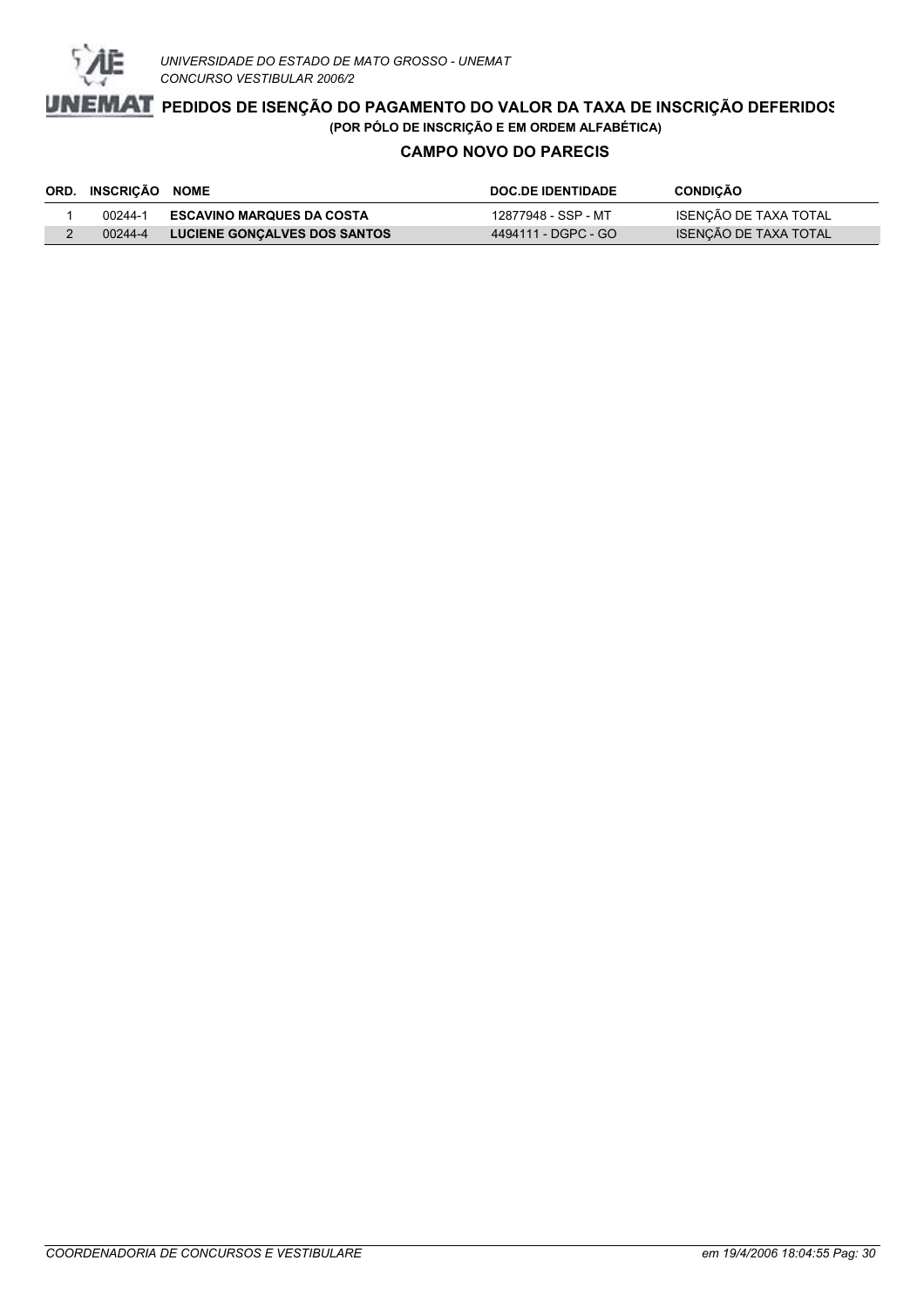

#### **COLÍDER**

|                | ORD. INSCRIÇÃO NOME |                                        | <b>DOC.DE IDENTIDADE</b> | <b>CONDIÇÃO</b>              |
|----------------|---------------------|----------------------------------------|--------------------------|------------------------------|
| $\mathbf{1}$   | 00081-4             | <b>ALEXANDRE DE FREITAS CONSONE</b>    | 14550652 - SSP - MT      | ISENÇÃO DE TAXA TOTAL        |
| 2              | 00084-2             | ALEXANDRO APARECIDO DA SILVA           | 15250539 - SSP - MT      | ISENÇÃO DE TAXA TOTAL        |
| 3              | 00083-2             | ANA PAULA NOQUELE DE ALMEIDA           | 14007258 - SSP - MT      | ISENÇÃO DE TAXA TOTAL        |
| $\overline{4}$ | 00081-3             | <b>ANTONIO DA SILVA VIANA</b>          | 803916 - SSP - MT        | ISENÇÃO DE TAXA TOTAL        |
| 5              | 00080-4             | <b>APARECIDA DA SILVA ROCHA</b>        | 18983502 - SSP - MT      | ISENÇÃO DE TAXA TOTAL        |
| $6\phantom{1}$ | 01083-5             | <b>APARECIDA GOMES DE OLIVEIRA</b>     | 14284146 - SSP - MT      | ISENÇÃO DE TAXA TOTAL        |
| $\overline{7}$ | 00080-0             | <b>BASILIO CELSO PLENS</b>             | 35753664 - SSP - PR      | ISENÇÃO DE TAXA TOTAL        |
| 8              | 01083-4             | <b>CARMEN LUCIA GERALDINO MANHEZZO</b> | 254631939 - SSP - SP     | <b>ISENÇÃO DE TAXA TOTAL</b> |
| 9              | 00083-0             | <b>CLAULÉA REGINA GOUVÊA RODRIGUES</b> | 47577667 - SSP - PR      | ISENÇÃO DE TAXA TOTAL        |
| 10             | 00082-8             | <b>CRISTIANE RODRIGUES REIS</b>        | 16615190 - SSP - MT      | ISENÇÃO DE TAXA TOTAL        |
| 11             | 00082-4             | DEVAIR JOSÉ DA SILVA                   | 16862490 - -             | ISENÇÃO DE TAXA TOTAL        |
| 12             | 01085-0             | <b>ELAINE APARECIDA SANTOS</b>         | 19052634 - SSP - MT      | ISENÇÃO DE TAXA TOTAL        |
| 13             | 00081-5             | <b>EMERSON MOREIRA DA SILVA</b>        | 706120 - SSP - MT        | ISENÇÃO DE TAXA TOTAL        |
| 14             | 00080-2             | <b>ERIDAN SOARES DA SILVA</b>          | 14693135 - SSP - MT      | ISENÇÃO DE TAXA TOTAL        |
| 15             | 00080-1             | <b>FABIO JUNIOR DE MELO DIAS</b>       | 15123383 - SSP - MT      | ISENÇÃO DE TAXA TOTAL        |
| 16             | 01084-0             | <b>FELIPE VIEIRA DOS SANTOS</b>        | 14256797 - SSP - MT      | ISENÇÃO DE TAXA TOTAL        |
| 17             | 00083-9             | <b>GEISSE DAIANE DA SILVA</b>          | 16297784 - SSP - MT      | ISENÇÃO DE TAXA TOTAL        |
| 18             | 01084-8             | <b>HELLEN DA SILVA SOUZA</b>           | 13963350 - SSP - MT      | ISENÇÃO DE TAXA TOTAL        |
| 19             | 01084-7             | <b>ISABEL CRISTINA COMES</b>           | 10299599 - SSP - MT      | ISENÇÃO DE TAXA TOTAL        |
| 20             | 00081-2             | <b>ISMENA OLIVEIRA DOS SANTOS CAON</b> | 10224173 - SSP - MT      | ISENÇÃO DE TAXA TOTAL        |
| 21             | 01084-6             | <b>JAIR GOMES ALDAVE</b>               | 678855 - SSP - MT        | ISENÇÃO DE TAXA TOTAL        |
| 22             | 01083-3             | <b>JOÃO CARLOS DOS SANTOS</b>          | 742304 - SSP - MT        | ISENÇÃO DE TAXA TOTAL        |
| 23             | 00080-8             | <b>JOEL MARTINS DE FREITAS</b>         | 50979784 - SSP - PR      | ISENÇÃO DE TAXA TOTAL        |
| 24             | 00081-6             | <b>LUCIANO OLIVEIRA DOS SANTOS</b>     | 11915528 - SJ - MT       | ISENÇÃO DE TAXA TOTAL        |
| 25             | 01084-3             | <b>LUIZ LOPES CONSONE JUNIOR</b>       | 14550776 - SSP - MT      | ISENÇÃO DE TAXA TOTAL        |
| 26             | 00082-9             | <b>MARIA LUCIA CIDRAM LAZARO</b>       | 15205975 - SSP - MT      | ISENÇÃO DE TAXA TOTAL        |
| 27             | 01083-8             | <b>OVEBIO DA SILVA</b>                 | 16109465 - SSP - MT      | ISENÇÃO DE TAXA TOTAL        |
| 28             | 00083-1             | <b>REGINALDO RUEDA</b>                 | 10931260 - SJ - MT       | ISENÇÃO DE TAXA TOTAL        |
| 29             | 00080-3             | <b>REJAINE RODRIGUES MELO</b>          | 13472070 - -             | ISENÇÃO DE TAXA TOTAL        |
| 30             | 01084-9             | <b>ROGERIO PERES BANDEIRA</b>          | 11503157 - SSP - MT      | ISENÇÃO DE TAXA TOTAL        |
| 31             | 01084-1             | <b>RONE PETERSON DE ALMEIDA</b>        | 15446557 - SSP - MT      | ISENÇÃO DE TAXA TOTAL        |
| 32             | 00082-2             | <b>ROSA CRISTINA MARINELLI</b>         | 15930980 - SSP - MT      | ISENÇÃO DE TAXA TOTAL        |
| 33             | 00081-1             | <b>ROSEMIRA ALVES DA SILVA</b>         | 10590595 - SJ - MT       | ISENÇÃO DE TAXA TOTAL        |
| 34             | 01083-6             | <b>ROSENIR FRANCISCO PARANHAS</b>      | 15332373 - SSP - MT      | ISENÇÃO DE TAXA TOTAL        |
| 35             | 00082-6             | <b>SHEILA BITTENCOURT</b>              | 647412 - SSP - MT        | ISENÇÃO DE TAXA TOTAL        |
| 36             | 01085-1             | <b>SHIRLEY BITTENCOURT</b>             | 271276 - SSP - PA        | ISENÇÃO DE TAXA TOTAL        |
| 37             | 00081-0             | <b>SILVANA APARECIDA RODRIGUES</b>     | 14432943 - -             | ISENÇÃO DE TAXA TOTAL        |
| 38             | 00080-7             | <b>SIMÃO ROCHA DE SOUZA</b>            | 10454039 - SSP - MT      | ISENÇÃO DE TAXA TOTAL        |
| 39             | 00081-7             | <b>TIAGO MARTINS DA SILVA</b>          | 17839033 - SSP - MT      | ISENÇÃO DE TAXA TOTAL        |
| 40             | 01084-4             | <b>VALMIR MENDES AMARAL</b>            | 10813071 - SJ - MT       | ISENÇÃO DE TAXA TOTAL        |
| 41             | 00082-3             | <b>VILMA FEITOSA</b>                   | 16568109 - SPS - MT      | ISENÇÃO DE TAXA TOTAL        |
| 42             | 00080-9             | <b>WALBER DE OLIVEIRA</b>              | 57616563 - SSP - PR      | ISENÇÃO DE TAXA TOTAL        |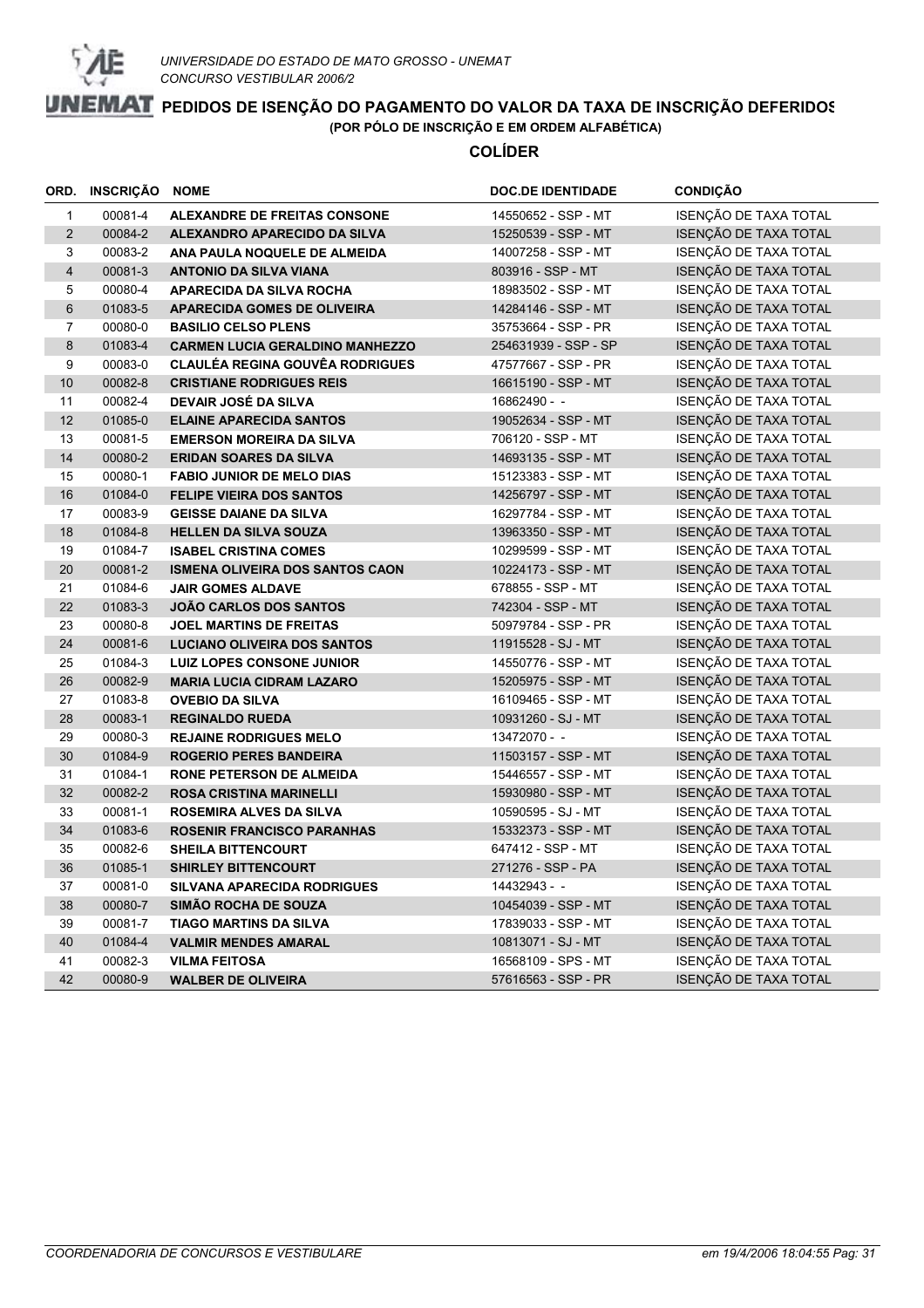

**CUIABÁ**

|                         | ORD. INSCRIÇÃO | <b>NOME</b>                              | <b>DOC.DE IDENTIDADE</b> | <b>CONDIÇÃO</b>       |
|-------------------------|----------------|------------------------------------------|--------------------------|-----------------------|
| $\mathbf{1}$            | 00235-2        | ACELENE SILVANA GOMES DA SILVA           | 11312017 - SJ - MT       | ISENÇÃO DE TAXA TOTAL |
| $\overline{2}$          | 00232-7        | ADRIANO NOQUELE DE ALMEIDA               | 14008203 - SSP - MT      | ISENÇÃO DE TAXA TOTAL |
| 3                       | 00232-1        | AKMA ROBERTA DE SOUZA NEVES              | 12241997 - SJ - MT       | ISENÇÃO DE TAXA TOTAL |
| $\overline{\mathbf{4}}$ | 00225-8        | ALEXANDRE DE SOUZA CARDOSO               | 11081180 - SSP - MT      | ISENÇÃO DE TAXA TOTAL |
| 5                       | 00231-3        | <b>ANDERSON DA COSTA BARRETO</b>         | 15969525 - SSP - MT      | ISENÇÃO DE TAXA TOTAL |
| 6                       | 00233-0        | ANDRESSA KAROLINE ATAYDE FERREIRA        | 19536003 - SSP - MT      | ISENÇÃO DE TAXA TOTAL |
| 7                       | 00225-3        | <b>ANGELICA LEITE PECORA</b>             | 12845582 - SSP - MT      | ISENÇÃO DE TAXA TOTAL |
| 8                       | 00228-1        | APARECIDA RODRIGUES DA SILVA             | 661112 - SSP - MT        | ISENÇÃO DE TAXA TOTAL |
| 9                       | 00229-0        | <b>CASSIA LEITE PECORA</b>               | 13428691 - SSP - MT      | ISENÇÃO DE TAXA TOTAL |
| $10$                    | 00235-1        | <b>CLAUDIA GUIA DA SILVA</b>             | 08223343 - SJ - MT       | ISENÇÃO DE TAXA TOTAL |
| 11                      | 00234-0        | <b>CLAYTON CÉSAR PEREIRA NUNES</b>       | 15498620 - SSP - MT      | ISENÇÃO DE TAXA TOTAL |
| 12                      | 00228-0        | <b>CLENIA PATRICIA RIBEIRO BONFIM</b>    | 15511910 - SSP - MT      | ISENÇÃO DE TAXA TOTAL |
| 13                      | 00227-1        | <b>CRISLAINE MONIK CAMPOS DA SILVA</b>   | 18811868 - SSP - MT      | ISENÇÃO DE TAXA TOTAL |
| 14                      | 00229-3        | <b>CRISLAINE RODRIGUES DA SILVA</b>      | 18726828 - SSP - MT      | ISENÇÃO DE TAXA TOTAL |
| 15                      | 00229-6        | <b>DEBORA C M L MEIRELES DOS SANTOS</b>  | 10783423 - SSP - MT      | ISENÇÃO DE TAXA TOTAL |
| 16                      | 00226-5        | <b>EDEZIO RODRIGUES DE SOUZA</b>         | 14625806 - SSP - MT      | ISENÇÃO DE TAXA TOTAL |
| 17                      | 00231-5        | <b>ELENICE CRISTINA DO CARMO</b>         | 15296393 - SSP - MT      | ISENÇÃO DE TAXA TOTAL |
| 18                      | 00234-9        | <b>ELIANE QUEIROZ DE SOUZA,</b>          | 11047887 - SSP - MT      | ISENÇÃO DE TAXA TOTAL |
| 19                      | 00229-4        | <b>GEISIANY RODRIGUES DA SILVA</b>       | 16862775 - SSP - MT      | ISENÇÃO DE TAXA TOTAL |
| 20                      | 00230-0        | <b>GILDA MARIA DE OLIVEIRA</b>           | 15771717 - SSP - MT      | ISENÇÃO DE TAXA TOTAL |
| 21                      | 00226-3        | <b>HEBER JONAS MENDES LUCAS</b>          | 10791868 - SJ - MT       | ISENÇÃO DE TAXA TOTAL |
| 22                      | 00234-5        | <b>HILTON GONÇALVES RODRIGUES</b>        | 16487974 - SSP - MT      | ISENÇÃO DE TAXA TOTAL |
| 23                      | 00227-3        | <b>JACKELINE PATRICIA SANTANA SILVA</b>  | 20075910 - SSP - MT      | ISENÇÃO DE TAXA TOTAL |
| 24                      | 00227-6        | <b>JAIRO BENEDITO DE ALMEIDA</b>         | 11593172 - SJ - MT       | ISENÇÃO DE TAXA TOTAL |
| 25                      | 00227-2        | <b>JEFERSON DE SOUZA</b>                 | 13091441 - SSP - MT      | ISENÇÃO DE TAXA TOTAL |
| 26                      | 00228-4        | JOALUZE GLAZIANE SANTANA DA SILVA        | 13379518 - SSP - MT      | ISENÇÃO DE TAXA TOTAL |
| 27                      | 00227-4        | <b>JOÃO MARCOS CASTRO DE OLIVEIRA</b>    | 13740342 - SSP - MT      | ISENÇÃO DE TAXA TOTAL |
| 28                      | 00231-7        | <b>JONATAS CRUS REIS SILVA</b>           | 15917649 - SSP - MT      | ISENÇÃO DE TAXA TOTAL |
| 29                      | 00234-1        | <b>JULIENIO FRANÇA SANTANA</b>           | 12302155 - SJ - MT       | ISENÇÃO DE TAXA TOTAL |
| 30                      | 00232-8        | <b>KEILA RODRIGUES DO NASCIMENTO</b>     | 16487052 - SSP - MT      | ISENÇÃO DE TAXA TOTAL |
| 31                      | 00230-2        | LEIDIANE REZENDE OLIVEIRA                | 16701976 - SSP - MT      | ISENÇÃO DE TAXA TOTAL |
| 32                      | 00227-7        | <b>LEONILZA BENEDITA DE SIQUEIRA</b>     | 14126850 - SSP - MT      | ISENÇÃO DE TAXA TOTAL |
| 33                      | 00230-5        | LIDIANA CASTRO DE OLIVEIRA               | 12179051 - SJ - MT       | ISENÇÃO DE TAXA TOTAL |
| 34                      | 00226-0        | <b>LOANA LONGO</b>                       | 11127570 - SJ - MT       | ISENÇÃO DE TAXA TOTAL |
| 35                      | 00227-0        | <b>LOIL MARTINS GONÇALVES</b>            | 16895800 - SSP - MT      | ISENÇÃO DE TAXA TOTAL |
| 36                      | 00228-7        | <b>LUCIANA DE SOUZA BOMFIM</b>           | 2506727 - SSP - DF       | ISENÇÃO DE TAXA TOTAL |
| 37                      | 00226-1        | <b>LUCIANO DE FARIA</b>                  | 402072698 - SSP - SP     | ISENÇÃO DE TAXA TOTAL |
| 38                      | 00232-3        | <b>MARCILENE CORREA DE ARRUDA</b>        | 16166884 - SSP - MT      | ISENÇÃO DE TAXA TOTAL |
| 39                      | 00227-8        | <b>MARIA HENRIQUETA DOS SANTOS GOMES</b> | 16166450 - SSP - MT      | ISENÇÃO DE TAXA TOTAL |
| 40                      | 00226-6        | <b>MARINALVA RODRIGUES DE SOUZA</b>      | 18705928 - SSP - MT      | ISENÇÃO DE TAXA TOTAL |
| 41                      | 00234-7        | <b>MAX ROOSEWELT YULE JUNIOR</b>         | 14348101 - SSP - MT      | ISENÇÃO DE TAXA TOTAL |
| 42                      | 00229-1        | POLLYANNA FERREIRA DE MORAIS             | 16960270 - SSP - MT      | ISENÇÃO DE TAXA TOTAL |
| 43                      | 00229-5        | RAQUEL SOARES CÍCERO DE SÁ               | 14037300 - SSP - MT      | ISENÇÃO DE TAXA TOTAL |
| 44                      | 00229-8        | <b>REGIANE ALCIONE DANIEL</b>            | 16993233 - SSP - MT      | ISENÇÃO DE TAXA TOTAL |
| 45                      | 00227-9        | <b>RODRIGO PAES DO NASCIMENTO</b>        | 11227001 - SSP - MT      | ISENÇÃO DE TAXA TOTAL |
| 46                      | 00233-8        | ROSANGELA DOS SANTOS PEREIRA             | 15496970 - SSP - MT      | ISENÇÃO DE TAXA TOTAL |
| 47                      | 00232-6        | ROSIANE ALEXANDRE PENA                   | 17251605 - SSP - MT      | ISENÇÃO DE TAXA TOTAL |
| 48                      | 00231-6        | SUELY APARECIDA DE SENA COSTA            | 12194441 - SJ - MT       | ISENÇÃO DE TAXA TOTAL |
| 49                      | 00233-7        | <b>THAYNARA SANTOS BARROS</b>            | 18173250 - SSP - MT      | ISENÇÃO DE TAXA TOTAL |
| 50                      | 00226-8        | <b>VIVIAN FERREIRA GRANDIZOLLI</b>       | 14867966 - SSP - MT      | ISENÇÃO DE TAXA TOTAL |
| 51                      | 00232-4        | ZENILDA MARTINS DE ALMEIDA               | 16857526 - SSP - MT      | ISENÇÃO DE TAXA TOTAL |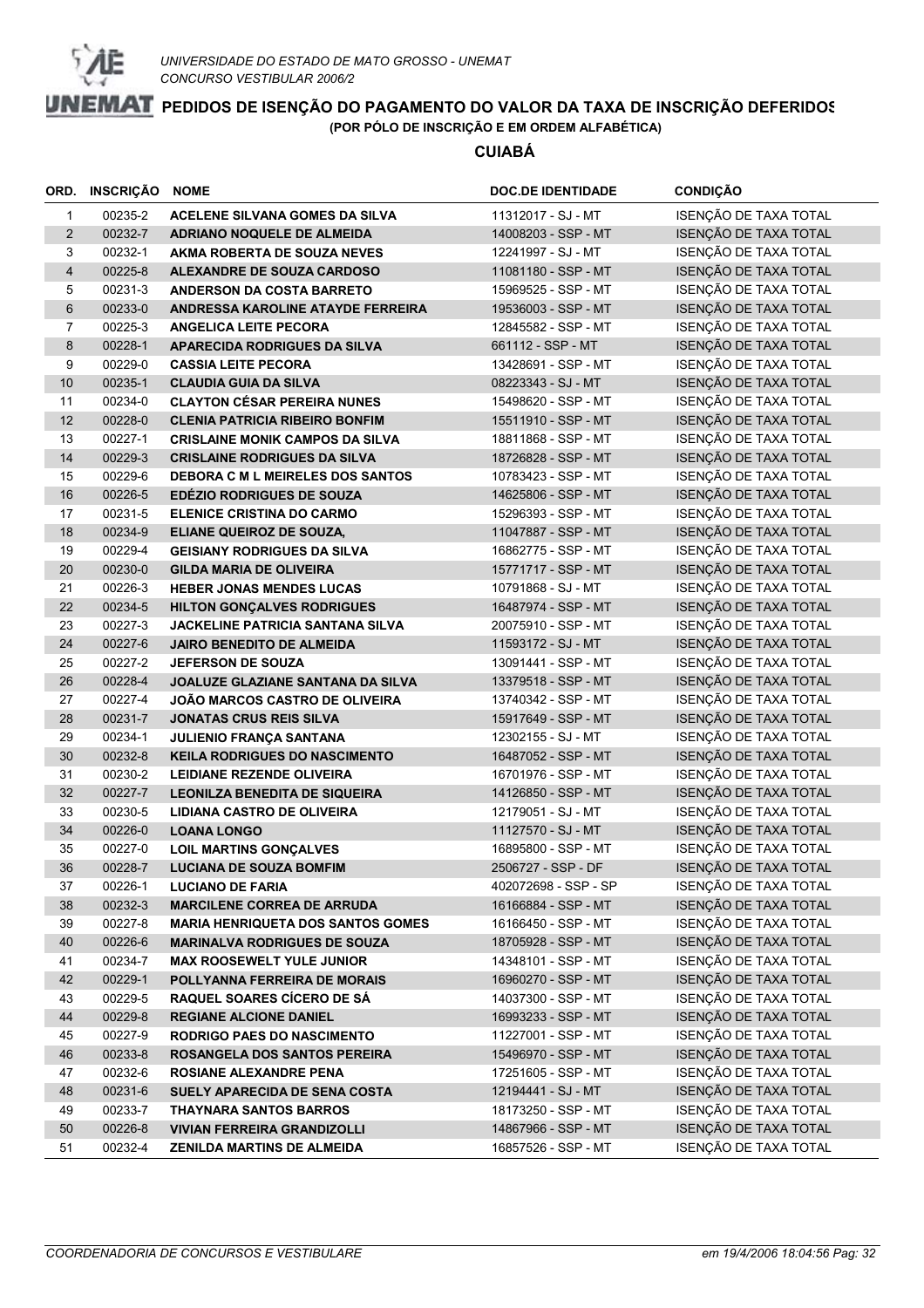

#### **IV MARCOS**

|                | ORD. INSCRIÇÃO | <b>NOME</b>                           | <b>DOC.DE IDENTIDADE</b> | <b>CONDIÇÃO</b>       |
|----------------|----------------|---------------------------------------|--------------------------|-----------------------|
| $\mathbf{1}$   | 00215-5        | ALESSANDRA MOREIRA DE SOUZA           | $14615231 - -$           | ISENÇÃO DE TAXA TOTAL |
| 2              | 00213-7        | ANA PAULA QUEIROZ GONÇALVES           | 15825485 - SSP - MT      | ISENÇÃO DE TAXA TOTAL |
| 3              | 00218-4        | ANDREIA REGINA ANANIAS DO PRADO       | 16638697 - SSP - MT      | ISENÇÃO DE TAXA TOTAL |
| 4              | 00213-8        | ANGELICA CRISTINA F BIANCHINI         | 17064414 - SSP - MT      | ISENÇÃO DE TAXA TOTAL |
| 5              | 00313-8        | <b>ANGELITA CARMO PEREIRA</b>         | 19749244 - SSP - MT      | ISENÇÃO DE TAXA TOTAL |
| 6              | 00217-3        | <b>ANUBIA MARIA ROSA</b>              | 16638557 - SSP - MT      | ISENÇÃO DE TAXA TOTAL |
| $\overline{7}$ | 00214-4        | <b>CAMILA PRAXEDES BASTOS</b>         | 16718550 - SSP - MT      | ISENÇÃO DE TAXA TOTAL |
| 8              | 00213-2        | <b>CARLOS EDUARDO CONCEIÇÃO</b>       | 11301783 - SJ - MT       | ISENÇÃO DE TAXA TOTAL |
| 9              | 00214-8        | <b>CLAUDIA REGINA DE QUEIROZ</b>      | 576419 - SSP - MS        | ISENÇÃO DE TAXA TOTAL |
| 10             | 00217-6        | <b>CLEIDILENE NUNES DA SILVA</b>      | 14798980 - SSP - MT      | ISENÇÃO DE TAXA TOTAL |
| 11             | 00214-5        | <b>DANILO LEITE SOUTA</b>             | 15996964 - SSP - MT      | ISENÇÃO DE TAXA TOTAL |
| 12             | 00218-7        | <b>DEJAIR AZAMBUJA MARTINS</b>        | 362586 - SSP - MT        | ISENÇÃO DE TAXA TOTAL |
| 13             | 00216-8        | <b>DELZENI ROSA PIMENTA</b>           | 4540670 - DGPC - GO      | ISENÇÃO DE TAXA TOTAL |
| 14             | 00217-4        | <b>DEVAIR LORENTE FAGUNDES</b>        | 19137303 - SSP - MT      | ISENÇÃO DE TAXA TOTAL |
| 15             | 00213-9        | <b>EDILSON RIBEIRO DE SOUZA</b>       | 14218712 - SSP - MT      | ISENÇÃO DE TAXA TOTAL |
| 16             | 00215-9        | ELIETE GOMES DE ARAÚJO                | 19659610 - SSP - MT      | ISENÇÃO DE TAXA TOTAL |
| 17             | 00218-8        | ELIZÂNGELA APARECIDA COCAL            | 16035062 - SSP - MT      | ISENÇÃO DE TAXA TOTAL |
| 18             | 00215-8        | <b>ÉRICA DOLORES DE SOUZA REMEDIS</b> | 15527611 - SSP - MT      | ISENÇÃO DE TAXA TOTAL |
| 19             | 00217-8        | <b>FABIA DUARTE DOS SANTOS</b>        | 18671357 - SSP - MT      | ISENÇÃO DE TAXA TOTAL |
| 20             | 00215-7        | <b>FABIO DE JESUS QUINTILIANO</b>     | 19904711 - SSP - MT      | ISENÇÃO DE TAXA TOTAL |
| 21             | 00218-5        | <b>KEILA DE PAULA GASPARINI</b>       | 17986079 - SSP - MT      | ISENÇÃO DE TAXA TOTAL |
| 22             | 00215-4        | LUCIANA LOURENÇAO ALVES DE ALMEIDA    | 17599938 - SSP - MT      | ISENÇÃO DE TAXA TOTAL |
| 23             | 00213-1        | <b>ROBERJANI MEIRE ROSA</b>           | 15516261 - SSP - MT      | ISENÇÃO DE TAXA TOTAL |
| 24             | 00218-6        | <b>RONY PETERSON ELIAS VIEIRA</b>     | 14920727 - SSP - MT      | ISENÇÃO DE TAXA TOTAL |
| 25             | 00214-6        | <b>TAMIRIS GIROTI MOREIRA LEITE</b>   | 15586251 - SSP - MT      | ISENÇÃO DE TAXA TOTAL |
| 26             | 00217-2        | <b>VIVIANE FERRARI DOS SANTOS</b>     | 18641385 - SSP - MT      | ISENÇÃO DE TAXA TOTAL |
| 27             | 00213-0        | <b>WELINGTON BIANCHINI MOLINA</b>     | 17064333 - SSP - MT      | ISENÇÃO DE TAXA TOTAL |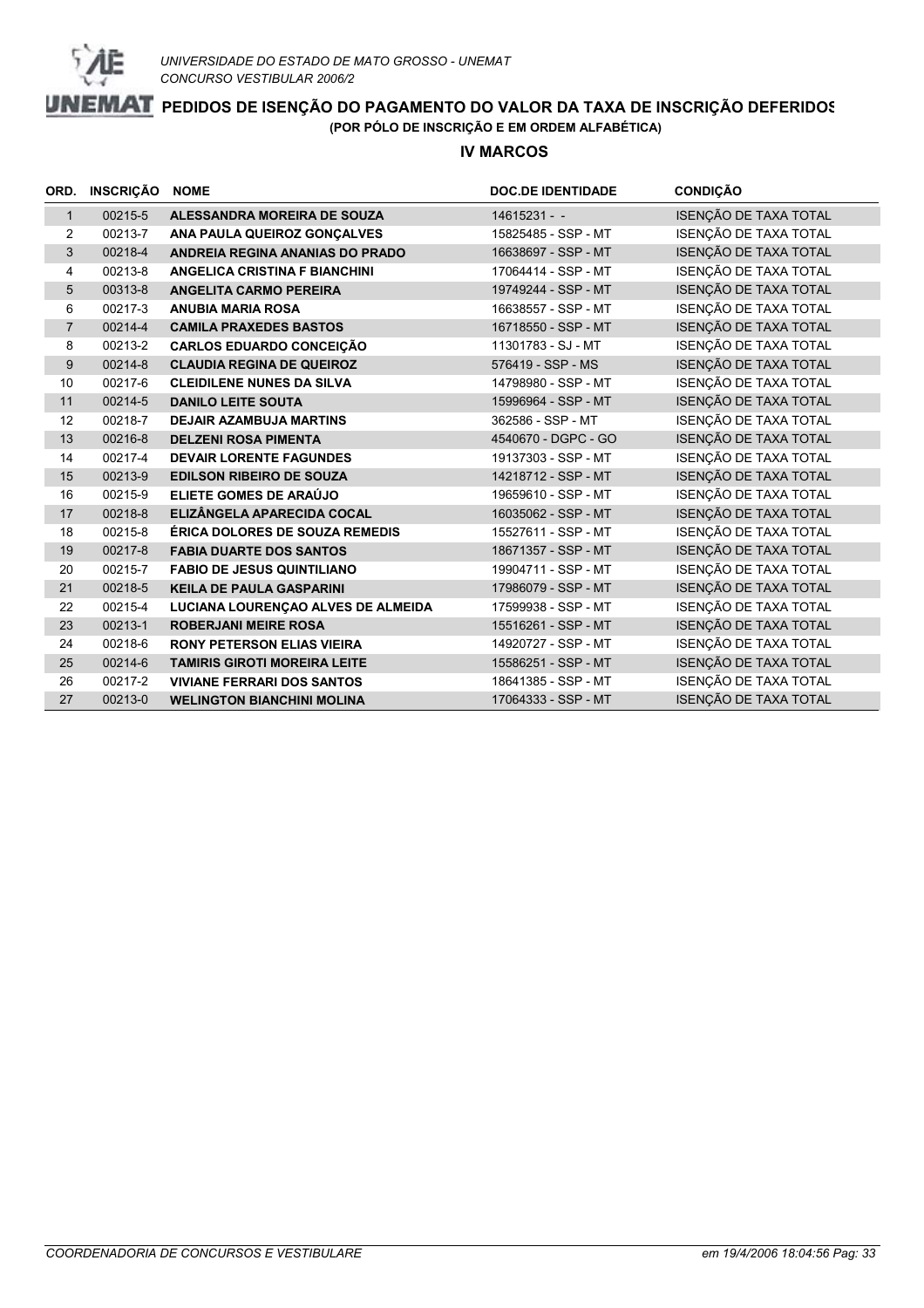

**JUARA**

| ORD.           | INSCRIÇÃO | <b>NOME</b>                              | <b>DOC.DE IDENTIDADE</b> | <b>CONDIÇÃO</b>       |
|----------------|-----------|------------------------------------------|--------------------------|-----------------------|
| $\mathbf 1$    | 00057-6   | <b>ANAZA TANIELY OLIVEIRA COSTA</b>      | 14647311 - SSP - MT      | ISENÇÃO DE TAXA TOTAL |
| 2              | 00058-3   | <b>DANIELI LEANDRA S DA SILVA</b>        | 18575943 - SSP - MT      | ISENÇÃO DE TAXA TOTAL |
| 3              | 00058-8   | <b>EDINEUZA JOSE DA SILVA SANTOS</b>     | 14475049 - SSP - MT      | ISENÇÃO DE TAXA TOTAL |
| $\overline{4}$ | 00057-3   | <b>ELION RODRIGUES MARTINS</b>           | 910305 - SSP - MT        | ISENÇÃO DE TAXA TOTAL |
| 5              | 00055-5   | <b>FRANCINEIDE DE CASTRO MESSIAS</b>     | 16660412 - SSP - MT      | ISENÇÃO DE TAXA TOTAL |
| 6              | 00056-6   | <b>IVAN DA SILVA COSTA</b>               | 11208635 - SJ - MT       | ISENÇÃO DE TAXA TOTAL |
| $\overline{7}$ | 00059-0   | <b>LEILA CIBELI DA SILVAS</b>            | 14170752 - SSP - MT      | ISENÇÃO DE TAXA TOTAL |
| 8              | 00057-4   | <b>LILIAN PATRICIA DE FREITAS</b>        | 14840979 - SSP - MT      | ISENÇÃO DE TAXA TOTAL |
| 9              | 00056-7   | <b>LUCILENE RIBEIRO COSTA</b>            | 763492 - SSP - MT        | ISENÇÃO DE TAXA TOTAL |
| 10             | 00058-1   | <b>MARCIELI VENANCIO PINHEIRO</b>        | 16803450 - SSP - MT      | ISENÇÃO DE TAXA TOTAL |
| 11             | 00058-2   | <b>MARIA APARECIDA DA SILVA</b>          | 491924 - SSP - MT        | ISENÇÃO DE TAXA TOTAL |
| 12             | 00058-4   | <b>MARIA CLEITIANE VEDOVETTO LEANDRO</b> | 1715772 - SSP - MT       | ISENÇÃO DE TAXA TOTAL |
| 13             | 00055-7   | <b>MARIA GISLAINE DA SILVA</b>           | 14598370 - SSP - MT      | ISENÇÃO DE TAXA TOTAL |
| 14             | 00056-2   | <b>MARIA NUNES DA CONCEIÇÃO</b>          | 000803494 - SSP - MS     | ISENÇÃO DE TAXA TOTAL |
| 15             | 00055-4   | <b>NEUZA APARECIDA DA SILVA</b>          | 16660846 - SSP - MT      | ISENÇÃO DE TAXA TOTAL |
| 16             | 00057-9   | <b>NEWTON SOARES DE LIMA</b>             | 10399812 - SSP - SP      | ISENÇÃO DE TAXA TOTAL |
| 17             | 00058-0   | <b>ODAIR JOSÉ DA SILVA</b>               | 19053282 - SSP - MT      | ISENÇÃO DE TAXA TOTAL |
| 18             | 00056-0   | PRISCILA OLIVEIRA TOMÉ                   | $15361268 - -$           | ISENÇÃO DE TAXA TOTAL |
| 19             | 00057-2   | <b>QUEILA SILVA DO CARMO</b>             | 18891659 - SSP - MT      | ISENÇÃO DE TAXA TOTAL |
| 20             | 00056-1   | <b>ROSANE LOURENÇO ALVES</b>             | 19736444 - SSP - MT      | ISENÇÃO DE TAXA TOTAL |
| 21             | 00057-8   | <b>TANIA FERNANDES</b>                   | 12600997 - SSP - MT      | ISENÇÃO DE TAXA TOTAL |
| 22             | 00055-2   | <b>VALDESON PAULA PORTELA</b>            | 12503657 - SSP - MT      | ISENÇÃO DE TAXA TOTAL |
| 23             | 00058-5   | <b>VANDERLEI GONÇALVES LEITE</b>         | 13108023 - SSP - MT      | ISENÇÃO DE TAXA TOTAL |
| 24             | 00055-6   | <b>VERANICE ADELIS MESSIAS</b>           | 16453158 - SSP - MT      | ISENÇÃO DE TAXA TOTAL |
| 25             | 00058-7   | <b>VONEI PEREIRA DA SILVA</b>            | 13862014 - SSP - MT      | ISENÇÃO DE TAXA TOTAL |
| 26             | 00056-8   | <b>WALDECI LAERCIO DA SILVA</b>          | 13623559 - SSP - MT      | ISENÇÃO DE TAXA TOTAL |
| 27             | 00057-7   | <b>WELTEMAN LOPES NEVES</b>              | 975043 - SSP - MT        | ISENÇÃO DE TAXA TOTAL |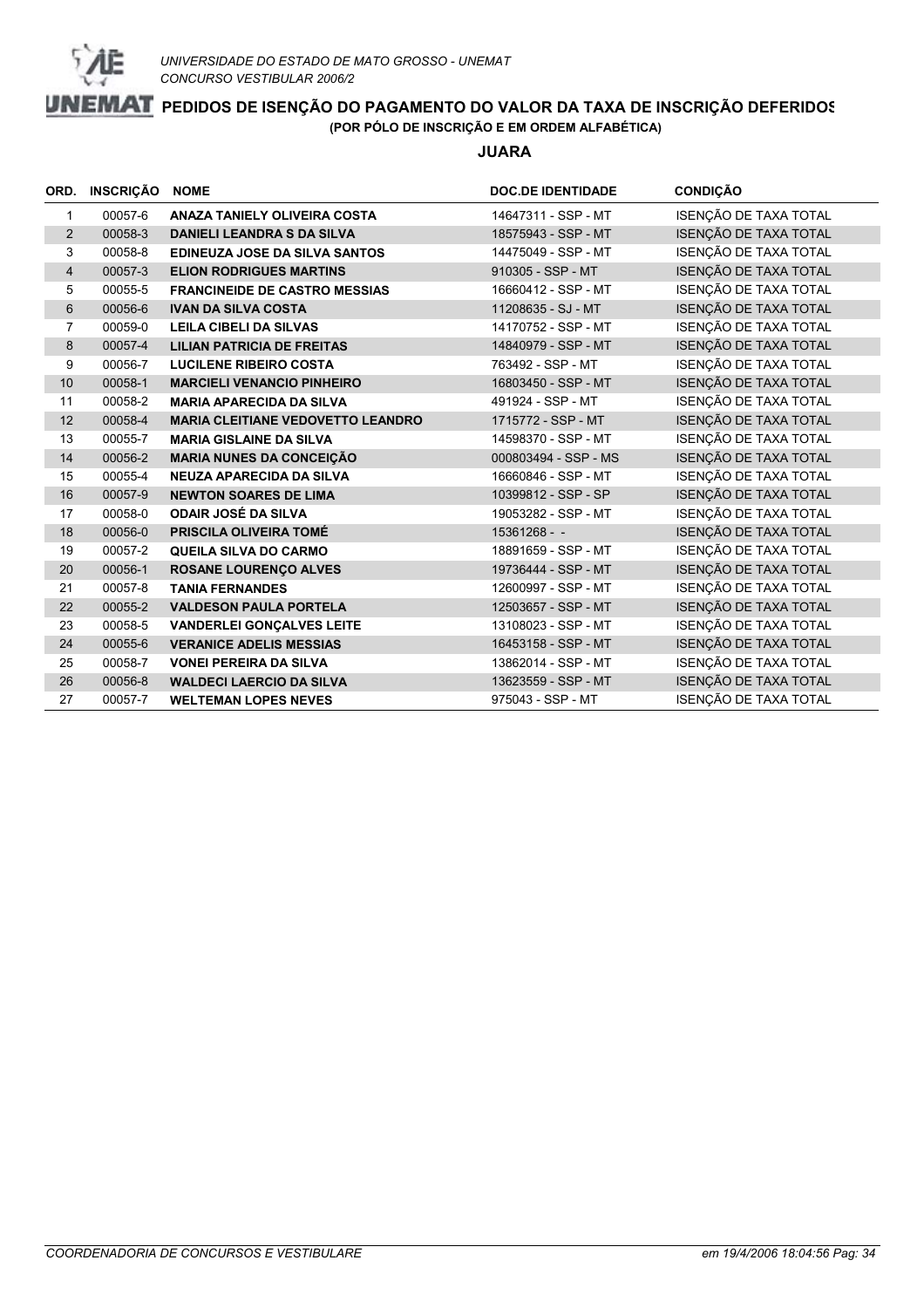

#### **MIRASSOL DOESTE**

|                | ORD. INSCRIÇÃO | <b>NOME</b>                             | <b>DOC.DE IDENTIDADE</b> | <b>CONDIÇÃO</b>       |
|----------------|----------------|-----------------------------------------|--------------------------|-----------------------|
| $\mathbf{1}$   | 00207-2        | <b>ALDENI DE JESUS</b>                  | $10757457 -$             | ISENÇÃO DE TAXA TOTAL |
| 2              | 00199-2        | ANA CLAUDIA ALONSO RIBEIRO              | 14605015 - SSP - MT      | ISENÇÃO DE TAXA TOTAL |
| 3              | 00206-3        | <b>ANA LUCIA DA SILVA</b>               | 08450064 - SSP - MT      | ISENÇÃO DE TAXA TOTAL |
| 4              | 00199-8        | <b>CARLOS EDUARDO TOLON</b>             | 10365290 - SJ - MT       | ISENÇÃO DE TAXA TOTAL |
| 5              | 00207-9        | <b>CLÉZIA ALVES DOS SANTOS</b>          | 16570259 - SSP - MT      | ISENÇÃO DE TAXA TOTAL |
| 6              | 00199-6        | <b>CRISTIANE DA SILVA GOMES</b>         | 14984520 - SSP - MT      | ISENÇÃO DE TAXA TOTAL |
| $\overline{7}$ | 00205-6        | <b>CRISTINA APARECIDA FELIX SOUZA</b>   | 15602729 - SSP - MT      | ISENÇÃO DE TAXA TOTAL |
| 8              | 00205-7        | <b>DANIELLY ALINE DA SILVA LUCAS</b>    | 18938024 - SSP - MT      | ISENÇÃO DE TAXA TOTAL |
| 9              | 00206-0        | <b>EDUARDO HENRIQUE DOS SANTOS MAIA</b> | 19104081 - SSP - MT      | ISENÇÃO DE TAXA TOTAL |
| 10             | 00206-6        | <b>ELAINE APARECIDA BERNARDO</b>        | 15985652 - SSP - MT      | ISENÇÃO DE TAXA TOTAL |
| 11             | 00205-8        | <b>ELAINE FERREIRA SIMÃO</b>            | 16241339 - SSP - MT      | ISENÇÃO DE TAXA TOTAL |
| 12             | 00206-8        | <b>ELENIR FELIX PEREIRA</b>             | 10963480 - -             | ISENÇÃO DE TAXA TOTAL |
| 13             | 00206-4        | <b>FABIANA FERNANDES DOS SANTOS</b>     | 17236916 - SSP - MT      | ISENÇÃO DE TAXA TOTAL |
| 14             | 00207-1        | INÊS UPP LOIOLA                         | 14357062 - SSP - MT      | ISENÇÃO DE TAXA TOTAL |
| 15             | 00207-0        | <b>MÁRCIO MALDONADO FERREIRA</b>        | 12762245 - SSP - MT      | ISENÇÃO DE TAXA TOTAL |
| 16             | 00199-3        | <b>MARIA DIVINA MARTINS DA SILVA</b>    | 14921839 - SSP - MT      | ISENÇÃO DE TAXA TOTAL |
| 17             | 00208-8        | <b>REGINALDO DE SOUZA NEVES</b>         | 14346036 - SSP - MT      | ISENÇÃO DE TAXA TOTAL |
| 18             | 00205-2        | <b>ROBSON DOS REIS SILVA</b>            | 16837223 - SSP - MT      | ISENÇÃO DE TAXA TOTAL |
| 19             | 00199-5        | <b>SANDRA DOS SANTOS LEITE</b>          | 17508568 - SSP - MT      | ISENÇÃO DE TAXA TOTAL |
| 20             | 00210-4        | SIMONI MONTEIRO LANDIVAR                | 18437966 - SSP - MT      | ISENÇÃO DE TAXA TOTAL |
| 21             | 00208-0        | <b>SUELI DOS SANTOS</b>                 | 929413 - SSP - MT        | ISENÇÃO DE TAXA TOTAL |
| 22             | 00207-6        | <b>VERONICA ELIOMAR DE SOUZA</b>        | 17979153 - SSP - MT      | ISENÇÃO DE TAXA TOTAL |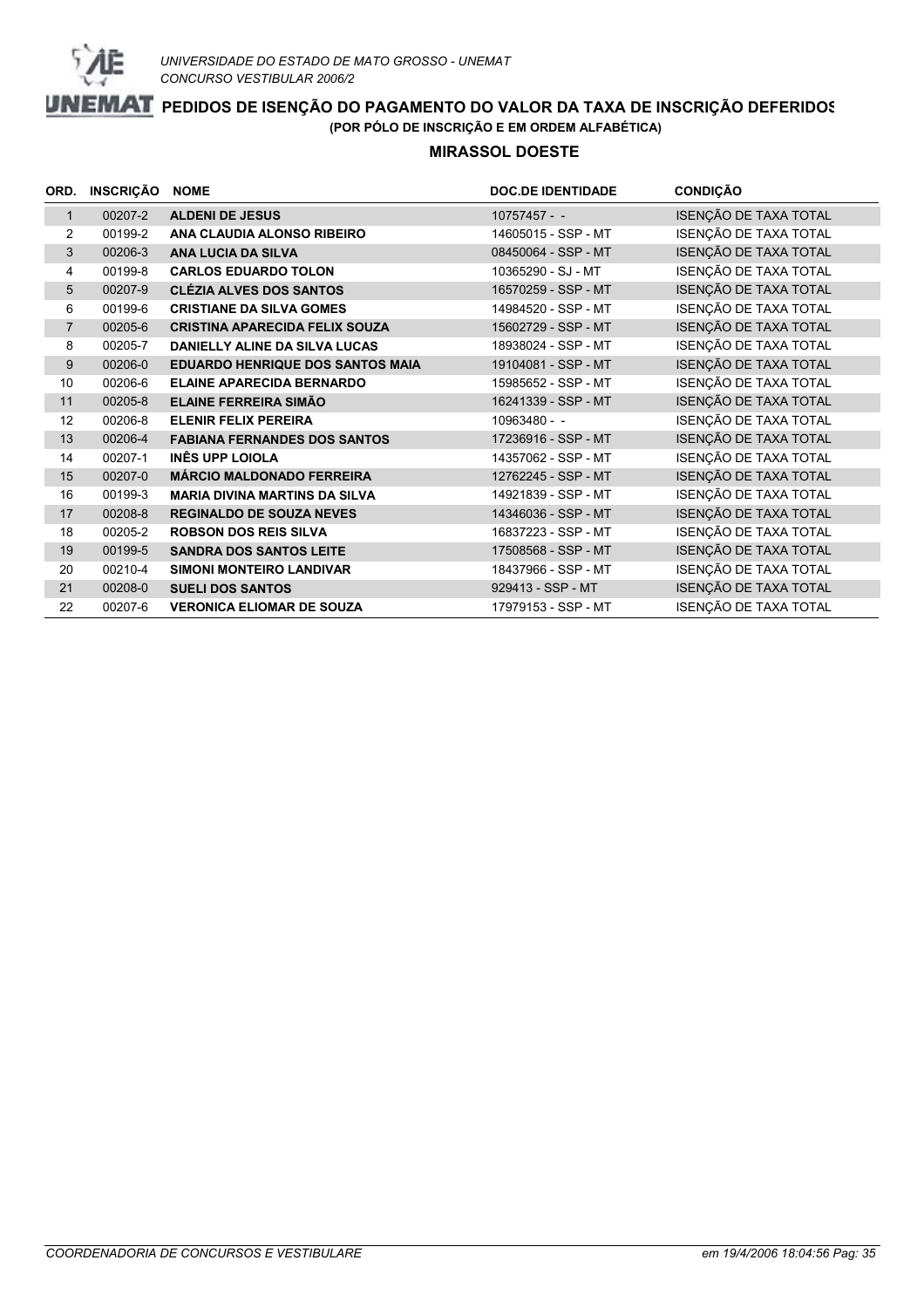

#### **NOVA XAVANTINA**

|                | ORD. INSCRIÇÃO NOME |                                        | <b>DOC.DE IDENTIDADE</b> | <b>CONDIÇÃO</b>       |
|----------------|---------------------|----------------------------------------|--------------------------|-----------------------|
| $\mathbf{1}$   | 00003-8             | <b>ADRIANA BATISTA JESUS</b>           | 14648253 - SSP - MT      | ISENÇÃO DE TAXA TOTAL |
| 2              | 00004-8             | <b>AILTON FERREIRA DE CAMPOS</b>       | 13611496 - SSP - MT      | ISENÇÃO DE TAXA TOTAL |
| 3              | 00003-2             | ANA PAULA GOMES DE SOUZA               | 18689256 - SSP - MT      | ISENÇÃO DE TAXA TOTAL |
| $\overline{4}$ | 00002-9             | <b>CARLOS ALBERTO LANGE</b>            | 13114069 - SSP - MT      | ISENÇÃO DE TAXA TOTAL |
| 5              | 00003-0             | <b>CLEUDESON SOUZA E SILVA</b>         | 07440146 - SSP - MT      | ISENÇÃO DE TAXA TOTAL |
| 6              | 00000-5             | <b>DALVA F DA SILVA DIAS</b>           | 14954095 - SSP - MT      | ISENÇÃO DE TAXA TOTAL |
| $\overline{7}$ | 00005-0             | <b>DELIANE COUTRINS SILVA</b>          | 16677463 - SJSP - MT     | ISENÇÃO DE TAXA TOTAL |
| 8              | 00006-5             | <b>EDIVANIA LEANDRA ALVES MOREIRA</b>  | 937925 - SSP - MT        | ISENÇÃO DE TAXA TOTAL |
| 9              | 00003-4             | <b>EDSON FRANCISCO FARIAS</b>          | 744004 - SSP - MT        | ISENÇÃO DE TAXA TOTAL |
| 10             | 00004-1             | <b>ELIANO PIRES FERREIRA</b>           | 10795014 - SJ - MT       | ISENÇÃO DE TAXA TOTAL |
| 11             | 00003-1             | <b>ELIZABETE ARDEN MENDES DA SILVA</b> | 20319306 - SSP - MT      | ISENÇÃO DE TAXA TOTAL |
| 12             | 00004-0             | <b>EVANDRO J L PIMENTEL</b>            | 16639421 - SSP - MT      | ISENÇÃO DE TAXA TOTAL |
| 13             | 00004-5             | <b>FABIO RODRIGUES ROSA</b>            | 02240899541 - CTPS - MT  | ISENÇÃO DE TAXA TOTAL |
| 14             | 00005-3             | <b>FAGNER OLIVEIRA VIANA</b>           | 11354194 - SSP - MT      | ISENÇÃO DE TAXA TOTAL |
| 15             | 00004-9             | <b>FRANCISCO PEREIRA DA SILVA</b>      | 695525 - SSP - MT        | ISENÇÃO DE TAXA TOTAL |
| 16             | 00000-4             | <b>GECELY ALVES DA SILVA</b>           | 17117259 - SSP - MT      | ISENÇÃO DE TAXA TOTAL |
| 17             | 00006-8             | <b>GISELE FERREIRA LIMA</b>            | 11276118 - SJ - MT       | ISENÇÃO DE TAXA TOTAL |
| 18             | 00000-3             | <b>GLORIA DONIZETH DE ANDRADE</b>      | 3572803 - DGPC - GO      | ISENÇÃO DE TAXA TOTAL |
| 19             | 00002-2             | <b>IRIS FERREIRA DA CRUZ</b>           | 12606669 - SSP - MT      | ISENÇÃO DE TAXA TOTAL |
| 20             | 00002-0             | <b>IVONE GONÇALVES DA SILVA</b>        | 147666159 - SSP - MT     | ISENÇÃO DE TAXA TOTAL |
| 21             | 00002-3             | JOBE JUNIOR KLEIN FALCÃO               | 13947737 - SSP - MT      | ISENÇÃO DE TAXA TOTAL |
| 22             | 00003-9             | <b>JUNIOR MOREIRA DE SOUZA</b>         | 4139721 - DGPC - GO      | ISENÇÃO DE TAXA TOTAL |
| 23             | 00005-7             | <b>LEANDRA LIMA COELHO</b>             | 16381343 - SJSP - MT     | ISENÇÃO DE TAXA TOTAL |
| 24             | 00002-8             | <b>LUCIANA DO NASCIMENTO MELCHIOR</b>  | 16204956 - SSP - MT      | ISENÇÃO DE TAXA TOTAL |
| 25             | 00007-3             | <b>LUIS EUSEBIO DA SILVA</b>           | 11607610 - SJ - MT       | ISENÇÃO DE TAXA TOTAL |
| 26             | 00003-5             | <b>MARCIELLY LIRA DA SILVA</b>         | 0782800019 - CTPS - MT   | ISENÇÃO DE TAXA TOTAL |
| 27             | 00000-1             | <b>MARIA ROSILENE LUIZ BRANDÃO</b>     | 1552045 - SSP - MT       | ISENÇÃO DE TAXA TOTAL |
| 28             | 00002-4             | <b>MARILDA ROSA DOS REIS</b>           | 4013522 - SSP - GO       | ISENÇÃO DE TAXA TOTAL |
| 29             | 00001-8             | <b>MARLI PEREIRA DA SILVA</b>          | 20715919 - SSP - SP      | ISENÇÃO DE TAXA TOTAL |
| 30             | 00001-1             | <b>ONEILTON GONÇALVES DE CASTRO</b>    | 13568710 - SSP - MT      | ISENÇÃO DE TAXA TOTAL |
| 31             | 00006-2             | ROSA MARIA MENDES DA SILVA             | 10002944 - SSP - MT      | ISENÇÃO DE TAXA TOTAL |
| 32             | 00000-6             | ROSÂNGELA MORAES SILVA                 | 16290747 - SSP - MT      | ISENÇÃO DE TAXA TOTAL |
| 33             | 00001-9             | <b>SHEILA PEREIRA COSTA</b>            | 17836700 - SSP - MT      | ISENÇÃO DE TAXA TOTAL |
| 34             | 00006-1             | SOUZENI MARTINS DE SOUZA ROSA          | 1408740 - SSP - MT       | ISENÇÃO DE TAXA TOTAL |
| 35             | 00006-9             | <b>WEZELEY RODRIGUES DA SILVA</b>      | 16290445 - SSP - MT      | ISENÇÃO DE TAXA TOTAL |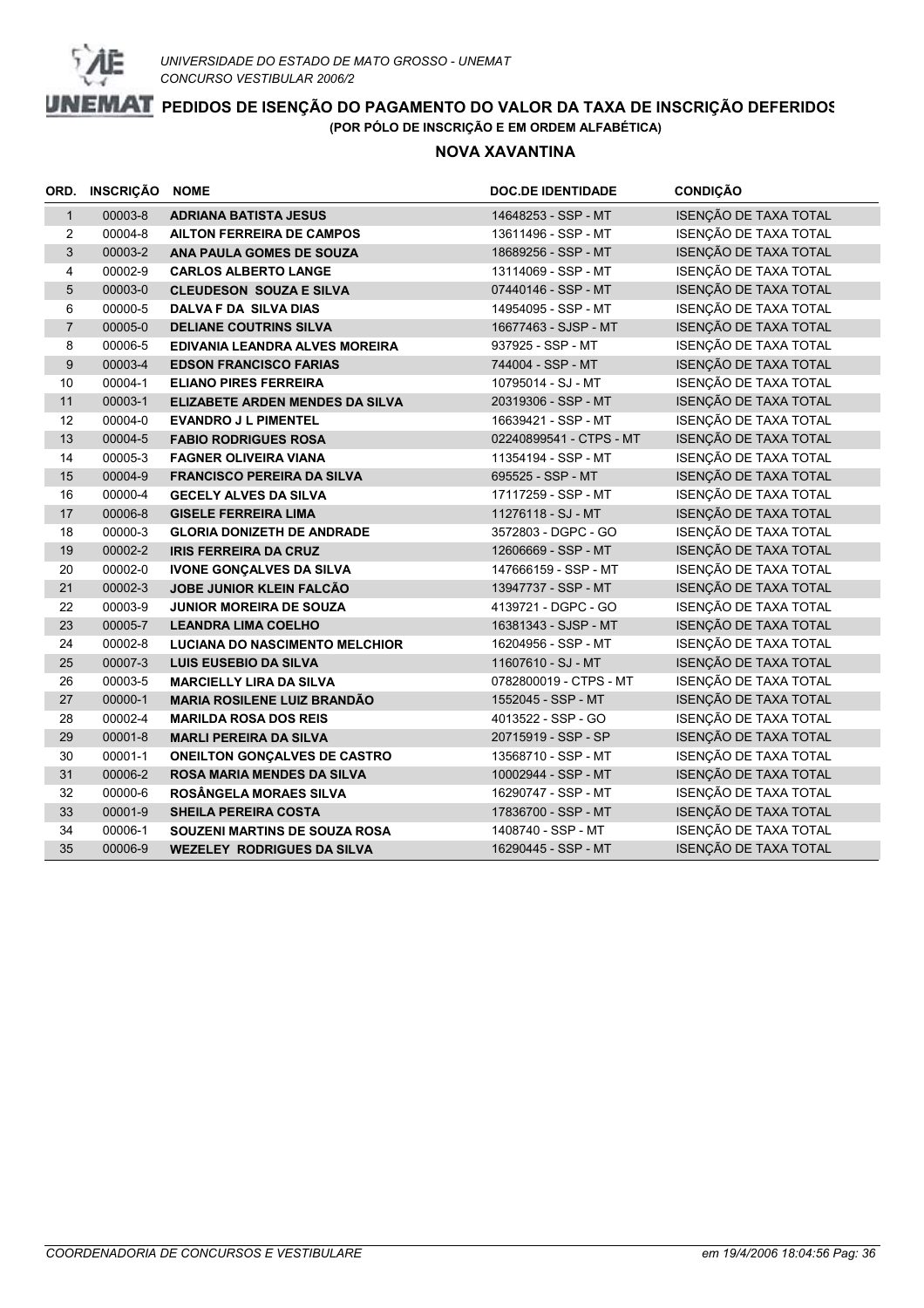

#### **PONTES E LACERDA**

|                | ORD. INSCRIÇÃO | <b>NOME</b>                                    | <b>DOC.DE IDENTIDADE</b> | <b>CONDIÇÃO</b>         |
|----------------|----------------|------------------------------------------------|--------------------------|-------------------------|
| $\mathbf{1}$   | 00144-5        | <b>BENEDITO FERNANDO DA SILVA</b>              | 007824 - SSP - MT        | ISENÇÃO DE TAXA TOTAL   |
| $\overline{2}$ | 00143-5        | <b>CLAUDINEI DA SILVA LARA</b>                 | 12982857 - SSP - MT      | ISENÇÃO DE TAXA PARCIAL |
| 3              | 00142-8        | <b>CLEBER DE SOUZA MOREIRA</b>                 | 11721600 - SSP - MT      | ISENÇÃO DE TAXA TOTAL   |
| $\overline{4}$ | 00144-1        | ELIS REGINA M C R CARVALHO                     | $53537 - -$              | ISENÇÃO DE TAXA TOTAL   |
| 5              | 00146-4        | <b>ELIZANGELA BATISTA SILVA</b>                | 16550951 - SSP - MT      | ISENÇÃO DE TAXA TOTAL   |
| 6              | 00146-5        | <b>ELIZEU ALMEIDA DOS SANTOS</b>               | 14469758 - SSP - MT      | ISENÇÃO DE TAXA TOTAL   |
| $\overline{7}$ | 00142-2        | <b>ERICA RODRIGUES PIVA</b>                    | 20097948 - SSP - MT      | ISENÇÃO DE TAXA TOTAL   |
| 8              | 00147-2        | <b>FERNANDO MACEDO DE OLIVEIRA</b>             | 17156718 - SSP - MT      | ISENÇÃO DE TAXA TOTAL   |
| 9              | 00143-1        | <b>GASPAR FERREIRA LIMA</b>                    | 14205360 - SSP - MT      | ISENÇÃO DE TAXA TOTAL   |
| $10$           | 00142-6        | <b>GILDENE MARIA MARTINS BOLOGNONI</b>         | $15575861 - -$           | ISENÇÃO DE TAXA TOTAL   |
| 11             | 00142-5        | JESUÉ LEI DE LIMA                              | $16971175 - -$           | ISENÇÃO DE TAXA TOTAL   |
| 12             | 00144-0        | <b>JONILSON PINTO DE MIRANDA</b>               | 09832386 - SSP - MT      | ISENÇÃO DE TAXA TOTAL   |
| 13             | 00145-0        | <b>JUCILENE PEREIRA BATISTA</b>                | 17237599 - SSP - MT      | ISENÇÃO DE TAXA TOTAL   |
| 14             | 00141-7        | <b>LACIMAR JACINTO BARCELOS</b>                | 15473090 - SSP - MT      | ISENÇÃO DE TAXA TOTAL   |
| 15             | 00147-3        | <b>LEANDRO ADRIANO RODRIGUES DO NASCIMENTO</b> | 16550374 - SSP - MT      | ISENÇÃO DE TAXA TOTAL   |
| 16             | 00147-1        | <b>LEANDRO CRUZ BARROS</b>                     | 53551036 - SSP - SC      | ISENÇÃO DE TAXA TOTAL   |
| 17             | 00144-7        | <b>LEANDRO MARQUES MENEZES</b>                 | 13364499 - SSP - MT      | ISENÇÃO DE TAXA TOTAL   |
| 18             | 00143-3        | <b>LUISMAR LOURENÇO DE FREITAS</b>             | 16143973 - SSP - MT      | ISENÇÃO DE TAXA TOTAL   |
| 19             | 00145-4        | <b>LUZIA APARECIDA DOS SANTOS</b>              | 12109045 - SSP - MT      | ISENÇÃO DE TAXA TOTAL   |
| 20             | 00151-7        | <b>MARCELO ALVES MACHADO</b>                   | 14704811 - SSP - MT      | ISENÇÃO DE TAXA TOTAL   |
| 21             | 00144-4        | <b>MARCIA AP DE OLIVEIRA SILVA</b>             | 12991716 - SSP - MT      | ISENÇÃO DE TAXA TOTAL   |
| 22             | 00144-3        | <b>MARIA DA PENHA SEVERINO CHUBE</b>           | 14910225 - SSP - MT      | ISENÇÃO DE TAXA TOTAL   |
| 23             | 00145-9        | <b>MARIA DE LURDES GOMES MACHADO</b>           | 14221012 - SSP - MT      | ISENÇÃO DE TAXA TOTAL   |
| 24             | 00145-5        | <b>MARIA VANDERLEIA FAGUNDES ANACLETO</b>      | 11100605 - SSP - MT      | ISENÇÃO DE TAXA TOTAL   |
| 25             | 00147-6        | <b>NILVA CAETANO CHAVES</b>                    | 16342550 - SSP - MT      | ISENÇÃO DE TAXA TOTAL   |
| 26             | 00144-6        | <b>REGIANE BARBOSA GOMIDES DA COSTA</b>        | 17475678 - SSP - MT      | ISENÇÃO DE TAXA TOTAL   |
| 27             | 00146-6        | <b>ROSELI ALMEIDA PALL</b>                     | 10247696 - SSP - MT      | ISENÇÃO DE TAXA TOTAL   |
| 28             | 00145-3        | <b>SANDRA VIEIRA RODRIGUES</b>                 | 16459318 - SSP - MT      | ISENÇÃO DE TAXA TOTAL   |
| 29             | 00146-8        | <b>SILVANA SOARES RIBEIRO</b>                  | 935129 - SSP - MT        | ISENÇÃO DE TAXA TOTAL   |
| 30             | 00146-1        | <b>SUZANA CARDOSO FERRARI</b>                  | 18481000 - SSP - MT      | ISENÇÃO DE TAXA TOTAL   |
| 31             | 00145-8        | <b>VANESSA FAGUNDES ANACLETO</b>               | 19022301 - SSP - MT      | ISENÇÃO DE TAXA TOTAL   |
| 32             | 00145-6        | YARA CANDIDA DO NASCIMENTO                     | MG 6383798 - SSP - MG    | ISENÇÃO DE TAXA TOTAL   |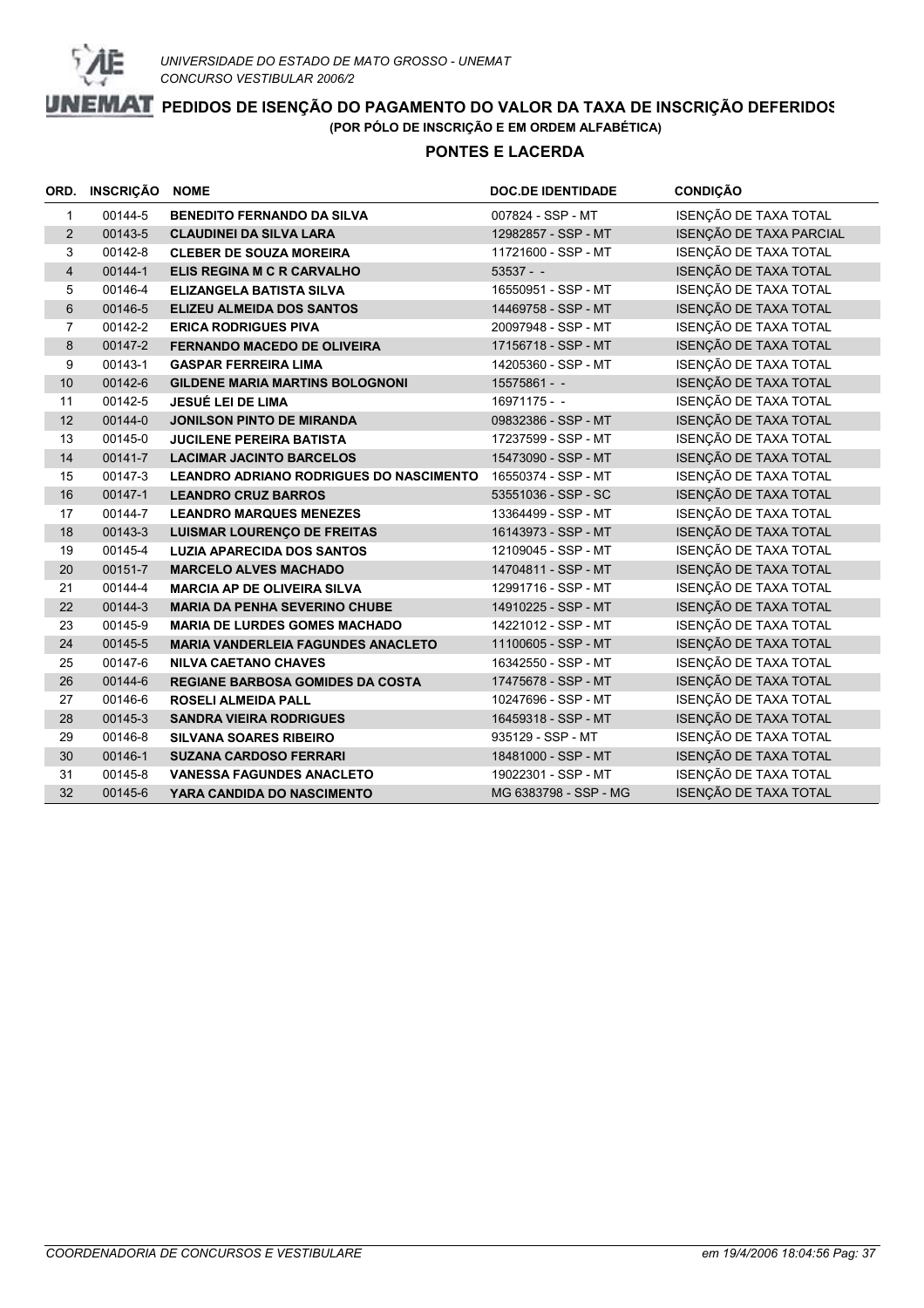

|                | ORD. INSCRIÇÃO NOME |                                                                  | <b>DOC.DE IDENTIDADE</b>                 | <b>CONDIÇÃO</b>                                |
|----------------|---------------------|------------------------------------------------------------------|------------------------------------------|------------------------------------------------|
| $\mathbf{1}$   | 00036-8             | ADICÉIA BALDOINO DOS SANTOS                                      | 19265280 - SSP - MT                      | ISENÇÃO DE TAXA TOTAL                          |
| $\overline{2}$ | 00051-5             | <b>ADRIANA CRISTINA SANTOS</b>                                   | 13511858 - SSP - MT                      | ISENÇÃO DE TAXA TOTAL                          |
| 3              | 00043-9             | <b>ADRIANA DIAS DO AMARAL</b>                                    | 001086020 - SSP - MS                     | ISENÇÃO DE TAXA TOTAL                          |
| 4              | 00907-3             | <b>ADRIANA FERREIRA BASTOS</b>                                   | 11711388 - SJ - MT                       | ISENÇÃO DE TAXA TOTAL                          |
| 5              | 00041-8             | ADRIANA TERZINHA WASMUTH                                         | 3855944 - SSP - SC                       | ISENÇÃO DE TAXA TOTAL                          |
| 6              | 00902-8             | ADRIELI APARECIDA IONGLONBOUDT                                   | 91081652 - SSP - PR                      | ISENÇÃO DE TAXA TOTAL                          |
| 7              | 00901-3             | <b>AILSON DIAS COELHO</b>                                        | 13439723 - SSP - MT                      | ISENÇÃO DE TAXA TOTAL                          |
| 8              | 00039-8             | ALCY RICARDO CORRÊA QUEIROZ                                      | $907080 - -$                             | ISENÇÃO DE TAXA TOTAL                          |
| 9              | 00051-3             | <b>ALEOMAR B DOS SANTOS</b>                                      | 17237505 - SSP - MT                      | ISENÇÃO DE TAXA TOTAL                          |
| $10$           | 00031-7             | ALEX ANDRADE PIO DA COSTA                                        | 16375874 - SSP - MT                      | ISENÇÃO DE TAXA TOTAL                          |
| 11             | 00907-1             | <b>ALEXANDRA SOUZA RODRIGUES</b>                                 | 14917840 - -                             | ISENÇÃO DE TAXA TOTAL                          |
| 12             | 00034-8             | ALEXANDRE BATISTA DE OLIVEIRA                                    | 11037385 - SSP - MT                      | ISENÇÃO DE TAXA TOTAL                          |
| 13             | 00034-9             | ALEXSANDER MANTOVANELLI RIALTO                                   | 29047680X - SSP - SP                     | ISENÇÃO DE TAXA TOTAL                          |
| 14             | 00033-0             | <b>ALINE CAMARGO</b>                                             | 16824709 - SSP - MT                      | ISENÇÃO DE TAXA TOTAL                          |
| 15             | 00037-9             | ANA CÉLIA VIEIRA DOS SANTOS                                      | 16518586 - SJSP - MT                     | ISENÇÃO DE TAXA TOTAL                          |
| 16             | 00044-3             | <b>ANA ELISA DE MATTOS</b>                                       | 10339358 - SJ - MT                       | ISENÇÃO DE TAXA TOTAL                          |
| 17             | 00028-4             | ANA NERI MARQUES DOS SANTOS                                      | 10227881 - SJ - MT                       | ISENÇÃO DE TAXA TOTAL                          |
| 18             | 00907-2             | <b>ANA PAULA MARANGONI</b>                                       | 1626464 - SSP - MT                       | ISENÇÃO DE TAXA TOTAL                          |
| 19             | 00036-7             | ANA ZILMA CAMARA SANTOS                                          | 14766680 - SSP - MT                      | ISENÇÃO DE TAXA TOTAL                          |
| 20             | 00907-0             | <b>ANDERSON MACIEL DE SOUZA</b>                                  | 14172127 - SSP - MT                      | ISENÇÃO DE TAXA TOTAL                          |
| 21             | 00043-4             | <b>ANDERSON PEREIRA DO NASCIMENTO</b>                            | 16223381 - SSP - MT                      | ISENÇÃO DE TAXA TOTAL                          |
| 22             | 00903-3             | <b>ANDRE LUIZ DISEGNA</b>                                        | 16077709 - SSP - MT                      | ISENÇÃO DE TAXA TOTAL                          |
| 23             | 00049-5             | ANDRÉIA ALBANO DOS SANTOS                                        | $11990 - -$                              | ISENÇÃO DE TAXA TOTAL                          |
| 24             | 00044-7             | ANDRÉIA SILVEIRA TONHOLO                                         | 483223542 - SSP - SP                     | ISENÇÃO DE TAXA TOTAL                          |
| 25             | 00052-0             | <b>ANDREIA SILVIA RESENDE BENEVIDES</b>                          | 17746604 - SSP - MT                      | ISENÇÃO DE TAXA TOTAL                          |
| 26             | 00905-2             | ANDRESSA PEREIRA DA SILVA                                        | 14547970 - SSP - MT                      | ISENÇÃO DE TAXA TOTAL                          |
| 27             | 00905-1             | <b>ANEZIO MARTINS SANTANA</b>                                    | 08588597 - SJ - MT                       | ISENÇÃO DE TAXA TOTAL                          |
| 28             | 00040-1             | <b>ANGELA ANA NATARI</b>                                         | 357379 - SSP - MT                        | ISENÇÃO DE TAXA TOTAL                          |
| 29             | 00904-8             | ANGELA P PEREIRA DA CRUZ                                         | 15708454 - SSP - MT                      | ISENÇÃO DE TAXA TOTAL                          |
| 30             | 00035-7             | <b>ANILDO PEREIRA CAMARGO</b>                                    | 000864878 - SSP - MS                     | ISENÇÃO DE TAXA TOTAL                          |
| 31             | 00035-3             | <b>ANTONIO CARLOS DO NASCIMENTO</b>                              | 12443921 - SSP - MT                      | ISENÇÃO DE TAXA TOTAL                          |
| 32             | 00046-5             | <b>ANTONIO MARQUES OLIVEIRA</b>                                  | $3901880 - -$                            | ISENÇÃO DE TAXA TOTAL                          |
| 33             | 00048-4             | <b>APARECIDA ROSA BENEDITO</b>                                   | 06546226 - SSP - MT                      | ISENÇÃO DE TAXA TOTAL                          |
| 34             | 00031-9             | ARILDO JARUBOWSKI NOGUEIRA                                       | 910237 - SSP - MT                        | ISENÇÃO DE TAXA TOTAL                          |
| 35             | 00050-3             | <b>AUGUSTO CEZAR PEROTTI</b>                                     | 000924 - CBM - MT                        | ISENÇÃO DE TAXA TOTAL                          |
| 36             | 00906-9             | <b>CAMILA RODRIGUES DE SOUZA</b>                                 | 15435652 - SSP - MT                      | ISENÇÃO DE TAXA TOTAL                          |
| 37             | 00046-3             | <b>CARLOS EDUARDO ONOFRE FERREIRA</b>                            | 11690844 - SSP - MT<br>731672 - SSP - MT | ISENÇÃO DE TAXA TOTAL<br>ISENÇÃO DE TAXA TOTAL |
| 38<br>39       | 00042-2<br>00031-4  | <b>CARLOS PAULINO COSTA</b>                                      | 07583214 - SSP - MT                      | ISENÇÃO DE TAXA TOTAL                          |
| 40             | 00041-1             | <b>CELIO RAMOS DE OLIVEIRA</b><br><b>CELSO DE OLIVEIRA SOUZA</b> | 19333102 - SSP - MT                      | ISENÇÃO DE TAXA TOTAL                          |
| 41             | 00032-7             | CHIRLEI VIEIRA DE ARAÚJO                                         | 17787335 - SSP - MT                      | ISENÇÃO DE TAXA TOTAL                          |
| 42             | 00033-6             | <b>CIBELE ROSA GOMES</b>                                         | 15266010 - SSP - MT                      | ISENÇÃO DE TAXA TOTAL                          |
| 43             | 00903-0             | <b>CÍCERA GONÇALVES</b>                                          | 17350883 - SSP - MT                      | ISENÇÃO DE TAXA TOTAL                          |
| 44             | 00034-1             | <b>CLAUDIA REGINA DOS SANTOS</b>                                 | 14653940 - SSP - MT                      | ISENÇÃO DE TAXA TOTAL                          |
| 45             | 00035-1             | <b>CLAUDIA SILVA</b>                                             | 14268736 - -                             | ISENÇÃO DE TAXA TOTAL                          |
| 46             | 00904-6             | <b>CLAUDINEIA MICHELE TOLEDO</b>                                 | 13885422 - SSP - MT                      | ISENÇÃO DE TAXA TOTAL                          |
| 47             | 00035-8             | <b>CLAUDINÉIA PALL</b>                                           | 14085208 - SSP - MT                      | ISENÇÃO DE TAXA TOTAL                          |
| 48             | 00035-5             | <b>CLAUDINÉIA PEREIRA CANGUÇU</b>                                | 16582934 - -                             | ISENÇÃO DE TAXA TOTAL                          |
| 49             | 00052-7             | <b>CLEBER JUNIOR DIAS</b>                                        | 3978662 - -                              | ISENÇÃO DE TAXA TOTAL                          |
| 50             | 00054-2             | <b>CLEIDE RODRIGUES S FURLANETO</b>                              | 36006242 - SSP - PR                      | ISENÇÃO DE TAXA TOTAL                          |
| 51             | 00037-1             | <b>CLEMENTINA ALBA MORADO LOPES</b>                              | 10389407 - SSP - MT                      | ISENÇÃO DE TAXA TOTAL                          |
| 52             | 00034-0             | <b>CLEUZA GOMES DA COSTA</b>                                     | 14626799 - SSP - MT                      | ISENÇÃO DE TAXA TOTAL                          |
| 53             | 00045-5             | <b>CREUSA DE ANDRADE BEZERRA</b>                                 | 801550 - SSP - MT                        | ISENÇÃO DE TAXA TOTAL                          |
| 54             | 00033-4             | <b>CRISTIANO LUIZ KAISER</b>                                     | 5739094 - SSP - PA                       | ISENÇÃO DE TAXA TOTAL                          |
| 55             | 00053-8             | <b>CRISTIANO VICENTE DA SILVA</b>                                | 17189080 - SSP - MT                      | ISENÇÃO DE TAXA TOTAL                          |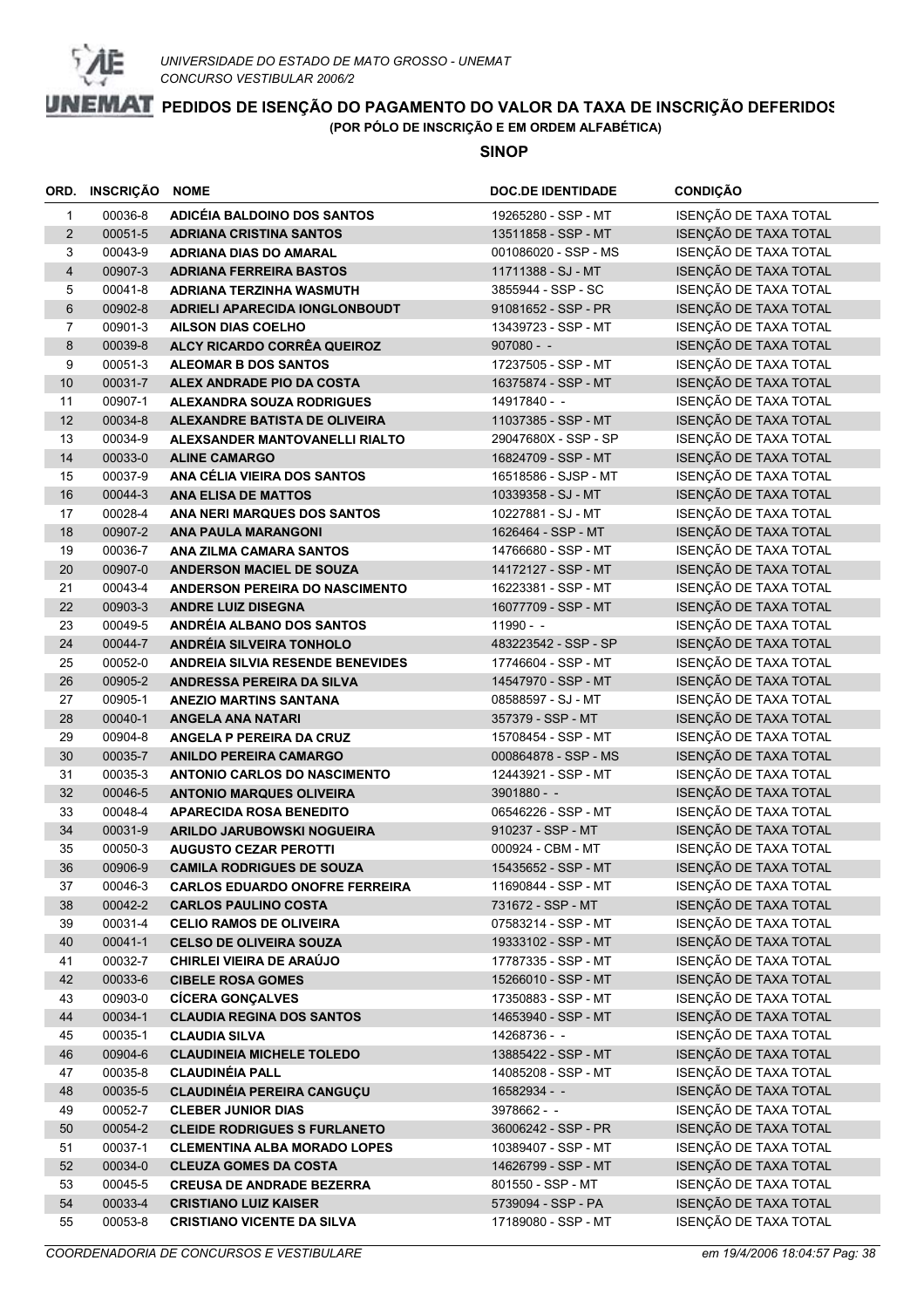

|     | ORD. INSCRIÇÃO NOME |                                       | <b>DOC.DE IDENTIDADE</b> | <b>CONDIÇÃO</b>       |
|-----|---------------------|---------------------------------------|--------------------------|-----------------------|
| 56  | 00034-4             | <b>CRISTINA APARECIDA ZEN</b>         | 08031770 - SSP - MT      | ISENÇÃO DE TAXA TOTAL |
| 57  | 00043-5             | <b>DAIANE SANTOS ROSA</b>             | 18639585 - SSP - MT      | ISENÇÃO DE TAXA TOTAL |
| 58  | 00041-6             | DAILANE E S DE MATTOS FLORÃO DREY     | 18705610 - SJSP - MT     | ISENÇÃO DE TAXA TOTAL |
| 59  | 00902-4             | <b>DANIEL RODRIGUES BARBOSA</b>       | 19053231 - SSP - MT      | ISENÇÃO DE TAXA TOTAL |
| 60  | 00900-5             | DANIELA ALCANTARA DA SILVA            | 19656670 - SSP - MT      | ISENÇÃO DE TAXA TOTAL |
| 61  | 00906-4             | DANIELLY ALVES DE LIMA                | $95794971 - -$           | ISENÇÃO DE TAXA TOTAL |
| 62  | 00046-1             | <b>DAVI DUARTE BONASSI</b>            | 282174151 - SSP - SP     | ISENÇÃO DE TAXA TOTAL |
| 63  | 00038-5             | <b>DEGINO ANTONIO DA CUNHA SANTOS</b> | 11100478 - SJ - MT       | ISENÇÃO DE TAXA TOTAL |
| 64  | 00907-5             | <b>DHEMERSON DA ROSA FLORES</b>       | 15792390 - SSP - MT      | ISENÇÃO DE TAXA TOTAL |
| 65  | 00030-5             | DHEMY CRYSTYAM DE OLIVEIRA            | 14663805 - SSP - MT      | ISENÇÃO DE TAXA TOTAL |
| 66  | 00042-1             | <b>DIOGO OLIVEIRA DE SOUZA</b>        | 15185516 - SSP - MT      | ISENÇÃO DE TAXA TOTAL |
| 67  | 00036-9             | DIONE ALEXANDRA NEITZKE               | 19441819 - SSP - MT      | ISENÇÃO DE TAXA TOTAL |
| 68  | 00902-7             | <b>DIONES NERESI SILVA</b>            | 19750595 - -             | ISENÇÃO DE TAXA TOTAL |
| 69  | 00031-0             | <b>DJANA MOSS</b>                     | 1081651571 - SJS - RS    | ISENÇÃO DE TAXA TOTAL |
| 70  | 00033-7             | <b>DONIZETE ROBERTO PINTO</b>         | 12210455 - SJ - MT       | ISENÇÃO DE TAXA TOTAL |
| 71  | 00032-4             | <b>EDA XAVIER DE OLIVEIRA</b>         | 19775539 - SSP - MT      | ISENÇÃO DE TAXA TOTAL |
| 72  | 00053-3             | <b>EDERSON GONÇALVES DOS SANTOS</b>   | 14466406 - SSP - MT      | ISENÇÃO DE TAXA TOTAL |
| 73  | 00039-4             | <b>EDILAINE DA ROSA</b>               | 15549704 - SSP - MT      | ISENÇÃO DE TAXA TOTAL |
| 74  | 00038-6             | <b>EDILEUZA GOMES DA COSTA</b>        | 001185628 - SSP - MS     | ISENÇÃO DE TAXA TOTAL |
| 75  | 00039-7             | <b>EDILSON MACEDO ALMEIDA</b>         | 18659160 - SSP - MT      | ISENÇÃO DE TAXA TOTAL |
| 76  | 00900-9             | <b>EDIO RENATO DE SOUZA</b>           | 11038195 - SJ - MT       | ISENÇÃO DE TAXA TOTAL |
| 77  | 00039-6             | <b>EDNA SOUSA LIMA</b>                | 17034671 - -             | ISENÇÃO DE TAXA TOTAL |
| 78  | 00907-6             | EDNALDA APARECIDA PEREIRA SILVA       | 11341416 - SJ - MT       | ISENÇÃO DE TAXA TOTAL |
| 79  | 00047-7             | <b>EDSON DA SILVA</b>                 | 11034483 - SSP - MT      | ISENÇÃO DE TAXA TOTAL |
| 80  | 00903-6             | <b>EDSON DE SOUZA</b>                 | 71271145 - SSP - PR      | ISENÇÃO DE TAXA TOTAL |
| 81  | 00053-7             | <b>EDSON SOARES DA SILVA</b>          | 001061329 - SSP - MS     | ISENÇÃO DE TAXA TOTAL |
| 82  | 00053-6             | <b>ELAINE DO AMARAL OLIVEIRA</b>      | 14237601 - SSP - MT      | ISENÇÃO DE TAXA TOTAL |
| 83  | 00903-5             | <b>ELIANE ALVES RIBEIRO</b>           | 14113430 - SSP - MT      | ISENÇÃO DE TAXA TOTAL |
| 84  | 00038-0             | <b>ELITON SILVÉRIO PEREIRA</b>        | 19253060 - SSP - MT      | ISENÇÃO DE TAXA TOTAL |
| 85  | 00901-7             | ELIZA PEREIRA DA SILVA                | - SSP - MT               | ISENÇÃO DE TAXA TOTAL |
| 86  | 00048-7             | <b>ELIZANE PEREIRA DA SILVA</b>       | 16786130 - SSP - MT      | ISENÇÃO DE TAXA TOTAL |
| 87  | 00031-2             | <b>ELOISA MORAES DE ARAÚJO</b>        | 244558607 - SSP - SP     | ISENÇÃO DE TAXA TOTAL |
| 88  | 00046-4             | <b>ELTON DOS SANTOS PEREIRA</b>       | 59312863 - SSP - PR      | ISENÇÃO DE TAXA TOTAL |
| 89  | 00027-5             | <b>ELY LOPES SOUZA</b>                | 145719420009 - SSP - MA  | ISENÇÃO DE TAXA TOTAL |
| 90  | 00034-3             | <b>EMERSOM RODRIGO COLETTO</b>        | 81700320 - SSP - PR      | ISENÇÃO DE TAXA TOTAL |
| 91  | 00051-2             | <b>EMERSON GONÇALVES DOS SANTOS</b>   | 10170570 - SSP - MT      | ISENÇÃO DE TAXA TOTAL |
| 92  | 00036-5             | <b>ESTÉR ELIRIA SCHNEIDER</b>         | 05341558 - SSP - MT      | ISENÇÃO DE TAXA TOTAL |
| 93  | 00051-7             | EUDILENE MILHOMEM ARAUJO DA SILVA     | 13830961 - SSP - MT      | ISENÇÃO DE TAXA TOTAL |
| 94  | 00046-9             | <b>EVA CARVALHO</b>                   | $10647872 -$             | ISENÇÃO DE TAXA TOTAL |
| 95  | 00045-2             | <b>EVANDRO BOHNEN</b>                 | 14170868 - SSP - MT      | ISENÇÃO DE TAXA TOTAL |
| 96  | 00035-4             | <b>EVANGELISTA ALMEIDA MENDES</b>     | 000612 - CBM - MT        | ISENÇÃO DE TAXA TOTAL |
| 97  | 00042-8             | <b>EVELIZE ALVES DOS SANTOS</b>       | 15465055 - SSP - MT      | ISENÇÃO DE TAXA TOTAL |
| 98  | 00048-8             | <b>EVERALDO DA SILVA XAVIER</b>       | 11933321 - SSP - MT      | ISENÇÃO DE TAXA TOTAL |
| 99  | 00903-7             | <b>FABIO DA CUNHA</b>                 | 15553337 - SSP - MT      | ISENÇÃO DE TAXA TOTAL |
| 100 | 00905-5             | <b>FÁBIO LUIZ DA SILVA</b>            | 15217680 - SSP - MT      | ISENÇÃO DE TAXA TOTAL |
| 101 | 00035-2             | <b>FERNANDA MAFFISSONI MENDES</b>     | 13602217 - SSP - MT      | ISENÇÃO DE TAXA TOTAL |
| 102 | 00054-9             | <b>FERNANDO APARECIDO DA SILVA</b>    | 17137004 - SSP - MT      | ISENÇÃO DE TAXA TOTAL |
| 103 | 00048-3             | <b>FLÁVIA ROSANE NEVES SOUZA</b>      | 15562662 - SSP - MT      | ISENÇÃO DE TAXA TOTAL |
| 104 | 00027-8             | <b>GEANE TORRES TEIXEIRA</b>          | 14999854 - SSP - MT      | ISENÇÃO DE TAXA TOTAL |
| 105 | 00902-9             | <b>GERALDO FERREIRA DOS SANTOS</b>    | 12782785 - -             | ISENÇÃO DE TAXA TOTAL |
| 106 | 00038-1             | <b>GERSON REGINALDO DE SOUZA</b>      | 15954463 - SSP - MT      | ISENÇÃO DE TAXA TOTAL |
| 107 | 00903-8             | <b>GILBERTO DA SILVA</b>              | 64782266 - SSP - PR      | ISENÇÃO DE TAXA TOTAL |
| 108 | 00033-5             | <b>GILMARA ALBANO DOS SANTOS</b>      | 15464393 - SSP - MT      | ISENÇÃO DE TAXA TOTAL |
| 109 | 00907-8             | <b>GILSON GARBULHA DO PRADO</b>       | 513114 - SSP - MT        | ISENÇÃO DE TAXA TOTAL |
| 110 | 00902-1             | <b>GISELE ANDREZZA DE SOUZA</b>       | 19251530 - SSP - MT      | ISENÇÃO DE TAXA TOTAL |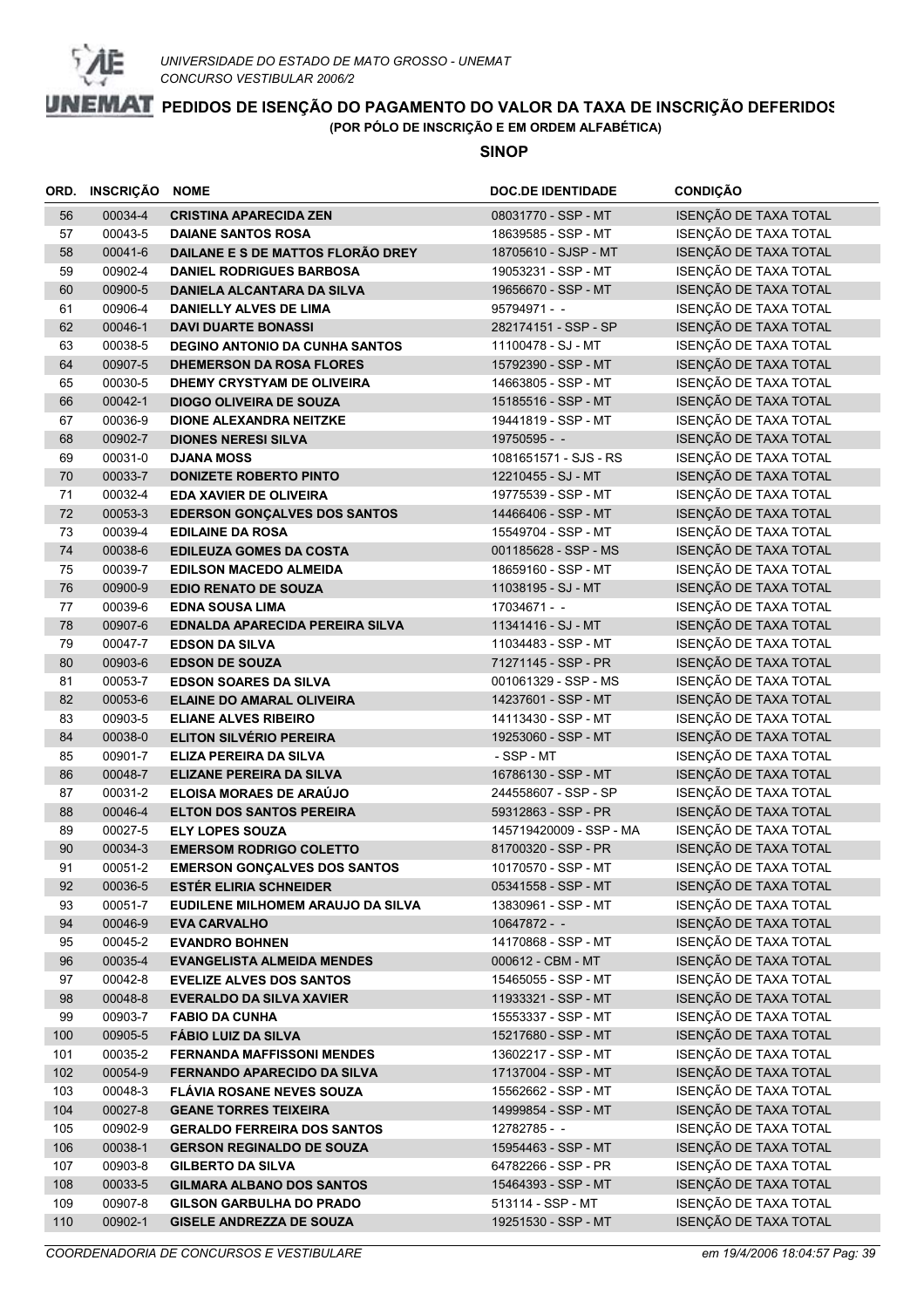

|     | ORD. INSCRIÇÃO | <b>NOME</b>                            | <b>DOC.DE IDENTIDADE</b> | <b>CONDIÇÃO</b>       |
|-----|----------------|----------------------------------------|--------------------------|-----------------------|
| 111 | 00907-4        | <b>GISELE PORFIRIO DA SILVA</b>        | 18332560 - SSP - MT      | ISENÇÃO DE TAXA TOTAL |
| 112 | 00903-4        | <b>GISSELE PEREIRA ROYER</b>           | 17114322 - SSP - MT      | ISENÇÃO DE TAXA TOTAL |
| 113 | 00050-1        | <b>GLAUCIMAR APARECIDA DE SIQUEIRA</b> | 15891704 - SSP - MT      | ISENÇÃO DE TAXA TOTAL |
| 114 | 00902-5        | <b>GLEICIANE RIBEIRO SANTANA</b>       | 14781611 - SSP - MT      | ISENÇÃO DE TAXA TOTAL |
| 115 | 00036-6        | <b>GLEIDE PEREIRA XAVIER</b>           | 08949565 - SSP - MT      | ISENÇÃO DE TAXA TOTAL |
| 116 | 00049-6        | <b>GRAZIELA LAZARIO</b>                | 76245304 - SPS - PR      | ISENÇÃO DE TAXA TOTAL |
| 117 | 00033-3        | <b>GRAZIELE DE FREITAS</b>             | 404043483 - SSP - SP     | ISENÇÃO DE TAXA TOTAL |
| 118 | 00902-3        | <b>HEDENEI DO CARMO DA MATA</b>        | 12771747 - SSP - MG      | ISENÇÃO DE TAXA TOTAL |
| 119 | 00039-9        | <b>HERICA PEREIRA DE SOUSA</b>         | 11519487 - SJ - MT       | ISENÇÃO DE TAXA TOTAL |
| 120 | 00033-1        | <b>HOSANA MARTINS LEITE</b>            | 11013818 - SJ - MT       | ISENÇÃO DE TAXA TOTAL |
| 121 | 00906-1        | <b>IDAIANA ALVES DE CAMPOS</b>         | 13206915 - SSP - MT      | ISENÇÃO DE TAXA TOTAL |
| 122 | 00052-9        | <b>ILZA DA SILVA RODRIGUES</b>         | 299133503 - SSP - SP     | ISENÇÃO DE TAXA TOTAL |
| 123 | 00900-1        | <b>INGRIDI CAROLINE H M SANTANA</b>    | 17752965 - SSP - MT      | ISENÇÃO DE TAXA TOTAL |
| 124 | 00034-6        | <b>IOLANDA V ALVES DE A OLIVEIRA</b>   | 15614255 - SSP - MT      | ISENÇÃO DE TAXA TOTAL |
| 125 | 00904-9        | <b>IOZANA OLIVEIRA ANTUNES</b>         | 12380750 - SSP - MT      | ISENÇÃO DE TAXA TOTAL |
| 126 | 00036-1        | <b>IRENE DOS SANTOS EIDAM</b>          | 47974607 - SSP - PR      | ISENÇÃO DE TAXA TOTAL |
| 127 | 00904-7        | <b>ISA CRISTINA KELM</b>               | 17989752 - SSP - MT      | ISENÇÃO DE TAXA TOTAL |
| 128 | 00044-8        | <b>ITAMAR JOSE SPIER</b>               | 15109437 - SSP - MT      | ISENÇÃO DE TAXA TOTAL |
| 129 | 00904-3        | <b>IVANEZ FREIRE DE OLIVEIRA</b>       | 20249306 - SSP - MT      | ISENÇÃO DE TAXA TOTAL |
| 130 | 00048-9        | <b>IVONETE MARIA DE SOUZA</b>          | 16766954 - SSP - MT      | ISENÇÃO DE TAXA TOTAL |
| 131 | 00039-1        | <b>JAIRO GOMES DE ALMEIDA</b>          | 4241788 - DGPC - GO      | ISENÇÃO DE TAXA TOTAL |
| 132 | 00905-9        | <b>JEAN LINS DA SILVA MENDES</b>       | 13975013 - SSP - MT      | ISENÇÃO DE TAXA TOTAL |
| 133 | 00054-0        | <b>JEFERSON ALESSANDRO GARCIA</b>      | 000852910 - SSP - MS     | ISENÇÃO DE TAXA TOTAL |
| 134 | 00043-2        | <b>JEFFERSON PASSOS</b>                | 14914794 - SSP - MT      | ISENÇÃO DE TAXA TOTAL |
| 135 | 00051-4        | <b>JENAI FERREIRA DE SOUZA</b>         | 001012390 - SSP - MS     | ISENÇÃO DE TAXA TOTAL |
| 136 | 00051-8        | JOÃO ASSUMPÇÃO DA SILVA                | 52201420 - SSP - PR      | ISENÇÃO DE TAXA TOTAL |
| 137 | 00043-7        | <b>JOÃO BATISTA DE OLIVEIRA AMORIM</b> | 10668144 - SJ - MT       | ISENÇÃO DE TAXA TOTAL |
| 138 | 00051-0        | <b>JOELMA DA SILVA ROCHA</b>           | 309361940 - SSP - MA     | ISENÇÃO DE TAXA TOTAL |
| 139 | 00904-5        | <b>JOSÉ RAIMUNDO EIDAM</b>             | 30185013 - SSP - PR      | ISENÇÃO DE TAXA TOTAL |
| 140 | 00028-7        | <b>JOSEANE SANTOS DA SILVA</b>         | 16591186 - SSP - MT      | ISENÇÃO DE TAXA TOTAL |
| 141 | 00054-8        | <b>JOSIANE PEREIRA LOBATO</b>          | 14634406 - SSP - MT      | ISENÇÃO DE TAXA TOTAL |
| 142 | 00905-3        | <b>JUAREZ TESORI DA COSTA</b>          | 13949861 - SSP - MT      | ISENÇÃO DE TAXA TOTAL |
| 143 | 00028-0        | <b>JUCELINA DE JESUS SANTOS</b>        | 12887382 - SSP - MT      | ISENÇÃO DE TAXA TOTAL |
| 144 | 00050-6        | <b>JUCELINA REIS DE SOUZA</b>          | 14980436 - SSP - MT      | ISENÇÃO DE TAXA TOTAL |
| 145 | 00045-3        | <b>JULIA MARA ALEIXO</b>               | 18133622 - SSP - MT      | ISENÇÃO DE TAXA TOTAL |
| 146 | 00031-6        | <b>JULIANA APARECIDA PINTO</b>         | 15953084 - SSP - MT      | ISENÇÃO DE TAXA TOTAL |
| 147 | 00900-3        | JULIANA GASPARETTO BURDZINSKI          | 16320727 - SSP - MT      | ISENÇÃO DE TAXA TOTAL |
| 148 | 00901-9        | <b>JULIANE CARDOSO DE SIQUEIRA</b>     | 15793389 - SSP - MT      | ISENÇÃO DE TAXA TOTAL |
| 149 | 00027-7        | <b>JULIANO GODOY LOURENÇO</b>          | 001143710 - SSP - MS     | ISENÇÃO DE TAXA TOTAL |
| 150 | 00028-6        | <b>JURANDIR DE OLIVEIRA SILVA</b>      | 001017374 - SSP - MS     | ISENÇÃO DE TAXA TOTAL |
| 151 | 00030-4        | <b>KARINA MENDES DA SILVA</b>          | 15168034 - SSP - MT      | ISENÇÃO DE TAXA TOTAL |
| 152 | 00905-0        | <b>KATIA ROSELI ARAUJO</b>             | 14465353 - SSP - MT      | ISENÇÃO DE TAXA TOTAL |
| 153 | 00048-2        | <b>KATIA SABRINA MASSOLA</b>           | 17853265 - -             | ISENÇÃO DE TAXA TOTAL |
| 154 | 00049-9        | <b>KELEN REGINA ARAUJO</b>             | 15014568 - SSP - MT      | ISENÇÃO DE TAXA TOTAL |
| 155 | 00050-2        | <b>KELLY CRISTINA MENDES DA SILVA</b>  | 19375999 - SSP - MT      | ISENÇÃO DE TAXA TOTAL |
| 156 | 00047-0        | <b>KENIA JANAINA SILVA</b>             | 8640259 - SSP - MG       | ISENÇÃO DE TAXA TOTAL |
| 157 | 00900-6        | <b>KISSIANE SCHNEIDER</b>              | 14259613 - SSP - MT      | ISENÇÃO DE TAXA TOTAL |
| 158 | 00901-6        | <b>LAÉRCIO COSTA</b>                   | 886062 - SSP - MT        | ISENÇÃO DE TAXA TOTAL |
| 159 | 00052-6        | <b>LAUDICILVA DA SILVA DO CARMO</b>    | 14270625 - SSP - MT      | ISENÇÃO DE TAXA TOTAL |
| 160 | 00048-6        | <b>LAURA ALVES RIBEIRO</b>             | 10980040 - SJ - MT       | ISENÇÃO DE TAXA TOTAL |
| 161 | 00042-6        | <b>LEANDRA FRANCISCA TRIGO</b>         | 18188460 - SSP - MT      | ISENÇÃO DE TAXA TOTAL |
| 162 | 00037-2        | <b>LEANDRO FERREIRA MEDEIROS</b>       | 12801070 - SSP - MT      | ISENÇÃO DE TAXA TOTAL |
| 163 | 00906-7        | <b>LEIA PEDROSA DE SOUZA</b>           | 11096020 - SSP - MT      | ISENÇÃO DE TAXA TOTAL |
| 164 | 00039-0        | <b>LENICE APARECIDA A BEZERRA</b>      | 483071407 - SSP - SP     | ISENÇÃO DE TAXA TOTAL |
| 165 | 00905-4        | <b>LENIR LUIZ FERREIRA</b>             | 09684760 - SJ - MT       | ISENÇÃO DE TAXA TOTAL |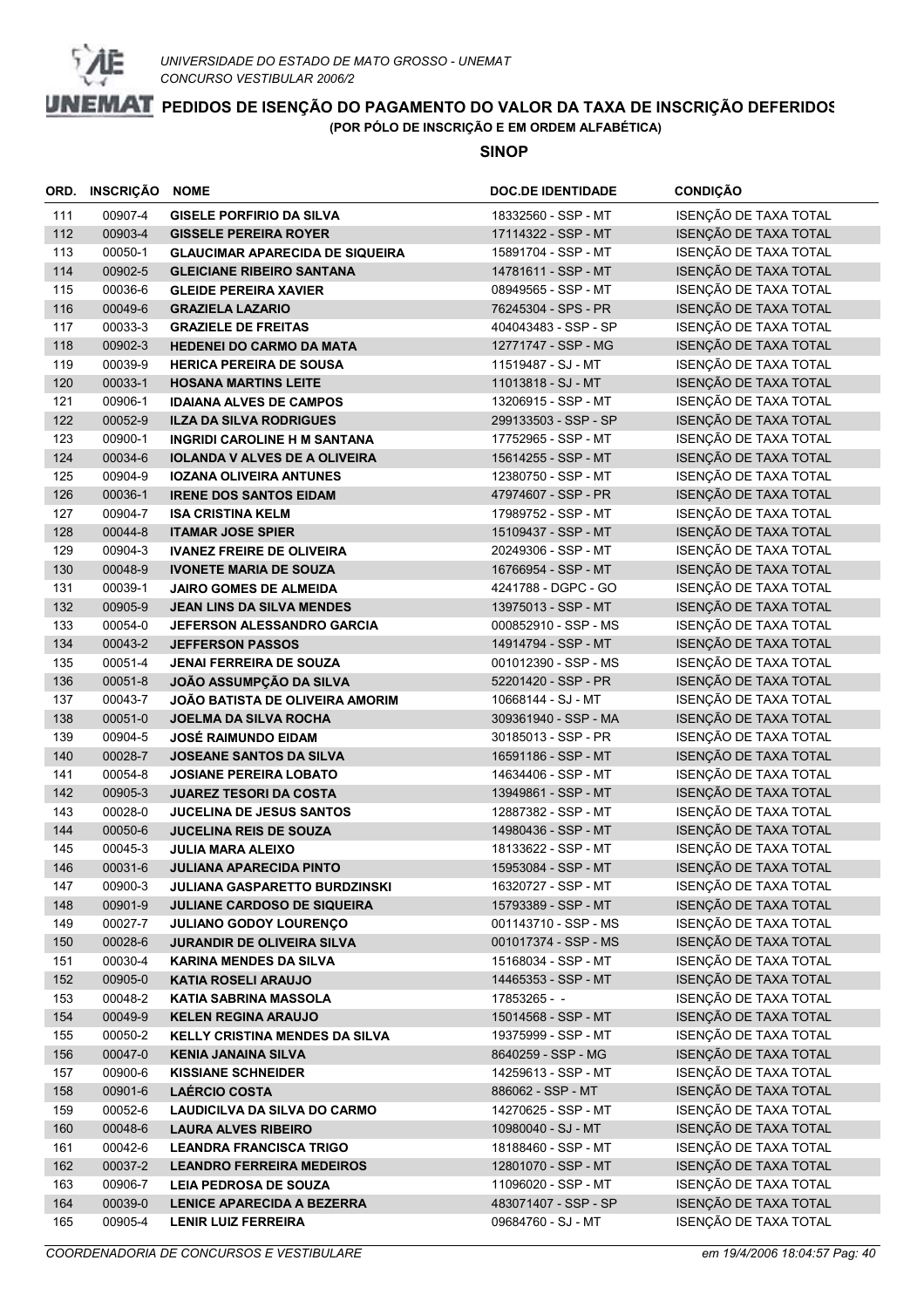

|            | ORD. INSCRIÇÃO NOME |                                                       | <b>DOC.DE IDENTIDADE</b>                 | <b>CONDIÇÃO</b>                                |
|------------|---------------------|-------------------------------------------------------|------------------------------------------|------------------------------------------------|
| 166        | 00029-2             | <b>LEONIR GUEBIEN</b>                                 | 15272656 - SSP - MT                      | ISENÇÃO DE TAXA TOTAL                          |
| 167        | 00036-4             | <b>LIDIONETE PEDRINA BORGES</b>                       | 10644920 - SJ - MT                       | ISENÇÃO DE TAXA TOTAL                          |
| 168        | 00027-6             | <b>LORACI APARECIDA LISBOA</b>                        | 12774731 - SSP - MT                      | ISENÇÃO DE TAXA TOTAL                          |
| 169        | 00033-2             | LUCIANA APARECIDA ANDRADE FINILI                      | 10678344 - SJ - MT                       | ISENÇÃO DE TAXA TOTAL                          |
| 170        | 00906-8             | <b>LUCIANA SANT'ANA RODRIGUES</b>                     | 17832381 - -                             | ISENÇÃO DE TAXA TOTAL                          |
| 171        | 00049-2             | <b>LUCILENE DA SILVA</b>                              | 16055667 - SSP - MT                      | ISENÇÃO DE TAXA TOTAL                          |
| 172        | 00902-6             | LUCILENE MACÊDO DE ALMEIDA                            | 17034906 - SSP - MT                      | ISENÇÃO DE TAXA TOTAL                          |
| 173        | 00042-5             | <b>LUCIMAR MARIA RAMOS</b>                            | 61720278 - SSP - PR                      | ISENÇÃO DE TAXA TOTAL                          |
| 174        | 00042-9             | <b>LUCIMARA ALVES DA COSTA</b>                        | 14651009 - SSP - MT                      | ISENÇÃO DE TAXA TOTAL                          |
| 175        | 00047-2             | <b>LUCINEIDE PEREIRA DE LIMA</b>                      | 972966 - SSP - MT                        | ISENÇÃO DE TAXA TOTAL                          |
| 176        | 00047-6             | LUCIVALDA JOSÉ DOS SANTOS                             | 11713160 - SJ - MT                       | ISENÇÃO DE TAXA TOTAL                          |
| 177        | 00048-0             | LUIZ CLAUDIO DA SILVA                                 | 46987985 - SSP - PR                      | ISENÇÃO DE TAXA TOTAL                          |
| 178        | 00903-1             | <b>LUZIA BARBOSA MARTINS BATISTA</b>                  | 354488296 - SSP - SP                     | ISENÇÃO DE TAXA TOTAL                          |
| 179        | 00030-9             | <b>MAGALI MOSS</b>                                    | 1081651604 - SJS - RS                    | ISENÇÃO DE TAXA TOTAL                          |
| 180        | 00049-4             | <b>MAGDA ANGELICA SOBRAL TOMAS</b>                    | 05200814 - SSP - MT                      | ISENÇÃO DE TAXA TOTAL                          |
| 181        | 00053-0             | <b>MARCELO DE AVILA E SILVA</b>                       | 94404185 - SSP - PR                      | ISENÇÃO DE TAXA TOTAL                          |
| 182        | 00039-5             | <b>MARCILENE CARVALHO PEREIRA ROYER</b>               | 14889560 - SSP - MT                      | ISENÇÃO DE TAXA TOTAL                          |
| 183        | 00903-2             | <b>MARCIO ALVES DA SILVA</b>                          | 15655695 - SSP - MT                      | ISENÇÃO DE TAXA TOTAL                          |
| 184        | 00050-0             | <b>MARCOS FERREIRA DE SOUZA</b>                       | 15541526 - SSP - MT                      | ISENÇÃO DE TAXA TOTAL                          |
| 185        | 00044-2             | <b>MARIA APARECIDA ALVES DA COSTA</b>                 | 14953234 - SSP - MT                      | ISENÇÃO DE TAXA TOTAL                          |
| 186        | 00030-3             | <b>MARIA APARECIDA GERMANO DA SILVA</b>               | 58782580 - SSP - PR                      | ISENÇÃO DE TAXA TOTAL                          |
| 187        | 00032-3             | <b>MARIA APARECIDA R GERVAZIO</b>                     | 44523710 - SSP - MT                      | ISENÇÃO DE TAXA TOTAL                          |
| 188        | 00048-1             | <b>MARIA APARECIDA SANTOS</b>                         | 462654 - SSP - MA                        | ISENÇÃO DE TAXA TOTAL                          |
| 189        | 00032-1             | <b>MARIA APARECIDA SANTOS DE OLIVEIRA</b>             | 983401 - SSP - MT                        | ISENÇÃO DE TAXA TOTAL                          |
| 190        | 00904-1             | <b>MARIA DA GRAÇA DA COSTA PIRES</b>                  | 11920947 - SJ - MT                       | ISENÇÃO DE TAXA TOTAL                          |
| 191        | 00027-3             | <b>MARIA EDVANIA DOS SANTOS</b>                       | 1508432 - SSP - AL                       | ISENÇÃO DE TAXA TOTAL                          |
| 192        | 00042-0             | <b>MARIA ELENA DIAS DA SILVA</b>                      | 09124454 - SSP - MT                      | ISENÇÃO DE TAXA TOTAL                          |
| 193        | 00029-7             | <b>MARIA HELENA PEREIRA DA SILVA</b>                  | 941492982 - SEJSP - MA                   | ISENÇÃO DE TAXA TOTAL                          |
| 194        | 00049-3             | <b>MARIA JOSÉ PEREIRA DE SOUZA</b>                    | 7469600015 - -                           | ISENÇÃO DE TAXA TOTAL                          |
| 195        | 00045-0             | <b>MARISTELA CANDIDA DE SOUZA</b>                     | 12153532 - SJ - MT                       | ISENÇÃO DE TAXA TOTAL                          |
| 196        | 00046-6             | <b>MARIVONE WOICIECHOSKI</b>                          | 15543102 - SSP - MT                      | ISENÇÃO DE TAXA TOTAL                          |
| 197        | 00054-1             | <b>MARLENE SOARES DOS SANTOS</b>                      | 11522739 - -                             | ISENÇÃO DE TAXA TOTAL                          |
| 198        | 00046-2             | <b>MICHEL CARLETE</b>                                 | 11931124 - SSP - MT                      | ISENÇÃO DE TAXA TOTAL                          |
| 199        | 00901-4             | <b>MICHELLE CARLETE</b>                               | 16375734 - SSP - MT                      | ISENÇÃO DE TAXA TOTAL                          |
| 200        | 00905-6             | <b>MIRELA CAMILA DA SILVA</b>                         | 19166583 - SSP - MT                      | ISENÇÃO DE TAXA TOTAL<br>ISENÇÃO DE TAXA TOTAL |
| 201        | 00047-5             | <b>MIRIAM APARECIDA SANTANA</b>                       | 86160 - CTPS - MT<br>14660881 - SSP - MT | ISENÇÃO DE TAXA TOTAL                          |
| 202<br>203 | 00029-3<br>00030-7  | <b>MIRIAN PEREIRA DA SILVA</b>                        | 14212480 - SSP - MT                      | ISENÇÃO DE TAXA TOTAL                          |
| 204        | 00050-9             | <b>MISS LENE DIAS</b><br>NATALIA GERVAZIO Q DE AGUIAR | 455553944 - SSP - SP                     | ISENÇÃO DE TAXA TOTAL                          |
| 205        | 00032-9             | <b>NEILHA FRANCISCO SILVA</b>                         | 555905 - SSP - MT                        | ISENÇÃO DE TAXA TOTAL                          |
| 206        | 00032-6             | NIDUVAL NEY JOSÉ DA SILVA JUNIOR                      | 15574482 - SSP - MT                      | ISENÇÃO DE TAXA TOTAL                          |
| 207        | 00035-0             | <b>NILZA RECALDE DE MOURA</b>                         | 11452226 - SSP - MT                      | ISENÇÃO DE TAXA TOTAL                          |
| 208        | 00906-5             | OLINDA CARVALHO SILVA                                 | 14426382 - SSP - MT                      | ISENÇÃO DE TAXA TOTAL                          |
| 209        | 00043-3             | <b>ORLANDO MONT NETO</b>                              | 14478978 - SSP - MT                      | ISENÇÃO DE TAXA TOTAL                          |
| 210        | 00027-1             | <b>OSCAR VALDEMIRO FRITSCHE</b>                       | 06677649 - SSP - MT                      | ISENÇÃO DE TAXA TOTAL                          |
| 211        | 00031-1             | OSMILDA PEREIRA DA SILVA                              | 908040 - SSP - MT                        | ISENÇÃO DE TAXA TOTAL                          |
| 212        | 00053-2             | PABLO JOSÉ DE SOUZA LEONCIO                           | 001486085 - ICIRC - MS                   | ISENÇÃO DE TAXA TOTAL                          |
| 213        | 00040-4             | PAIXÃO APARECIDO DE OLIVEIRA                          | 06904831 - SJ - MT                       | ISENÇÃO DE TAXA TOTAL                          |
| 214        | 00029-5             | PATRICIA TOMÉ CHERUBIN                                | 47584211 - SSP - SC                      | ISENÇÃO DE TAXA TOTAL                          |
| 215        | 00032-2             | PAULO NORBERTO DE MELO                                | 11574216 - SJ - MT                       | ISENÇÃO DE TAXA TOTAL                          |
| 216        | 00046-8             | PEDRO CESAR DE SOUZA                                  | 11095504 - SJ - MT                       | ISENÇÃO DE TAXA TOTAL                          |
| 217        | 00045-7             | <b>PEDRO MORAES</b>                                   | 212676 - SSP - RO                        | ISENÇÃO DE TAXA TOTAL                          |
| 218        | 00903-9             | POLYANA OLIVEIRA DOS SANTOS                           | 156267820002 - SJ - MA                   | ISENÇÃO DE TAXA TOTAL                          |
| 219        | 00902-0             | QUEDIMA FRANCIELLE ROSA DE ARAÚJO                     | 17695589 - SJ - MT                       | ISENÇÃO DE TAXA TOTAL                          |
| 220        | 00041-3             | RAFAELE APARECIDA MEDEIROS VIEIRA                     | 001092494 - SSP - MS                     | ISENÇÃO DE TAXA TOTAL                          |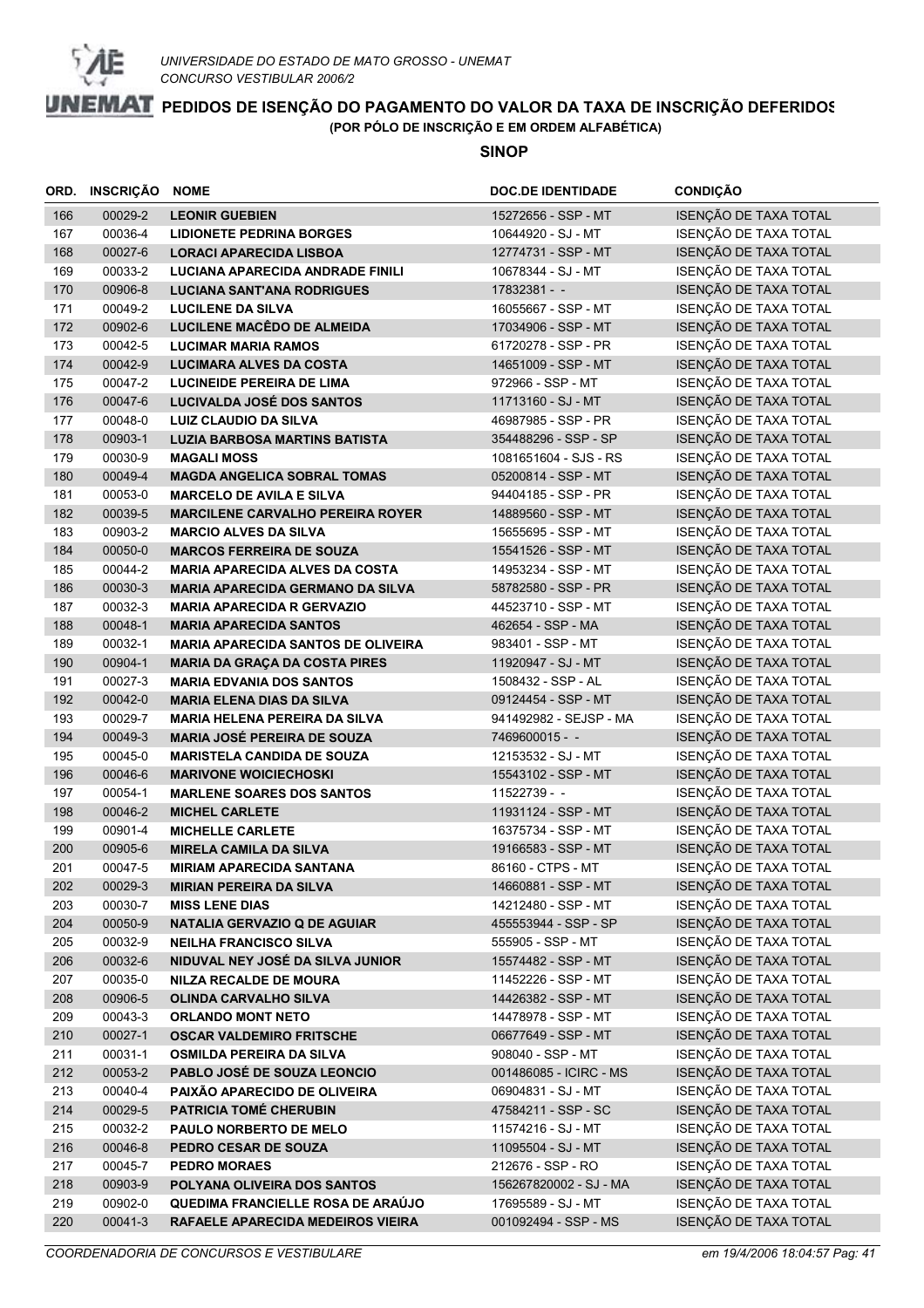

|            | ORD. INSCRIÇÃO NOME |                                                            | <b>DOC.DE IDENTIDADE</b>                    | <b>CONDIÇÃO</b>                                |
|------------|---------------------|------------------------------------------------------------|---------------------------------------------|------------------------------------------------|
| 221        | 00901-2             | <b>RALPH DE FIGUEIREDO NEVES</b>                           | 15496120 - SSP - MT                         | ISENÇÃO DE TAXA TOTAL                          |
| 222        | 00905-7             | <b>RAQUEL FERNANDA MAJEWSKI</b>                            | 11146729 - SJ - MT                          | ISENÇÃO DE TAXA TOTAL                          |
| 223        | 00047-4             | <b>REGIANE APARECIDA DE SOUSA</b>                          | 76416686 - SSP - MT                         | ISENÇÃO DE TAXA TOTAL                          |
| 224        | 00905-8             | <b>RICARDO JANUARIO DE MORAES</b>                          | 478698318 - SSP - SP                        | ISENÇÃO DE TAXA TOTAL                          |
| 225        | 00900-7             | <b>RICARDO WILLIAM DA ROCHA</b>                            | 2139475 - SSP - MG                          | ISENÇÃO DE TAXA TOTAL                          |
| 226        | 00030-8             | <b>RODRIGO KLEIN</b>                                       | 3075600522 - SSP - RS                       | ISENÇÃO DE TAXA TOTAL                          |
| 227        | 00052-2             | <b>RODRIGO MOSSLINE JOSENDE</b>                            | 7056936359 - SSP - RS                       | ISENÇÃO DE TAXA TOTAL                          |
| 228        | 00029-6             | <b>RODRIGO SEIJI SIMO</b>                                  | 15465535 - SSP - MT                         | ISENÇÃO DE TAXA TOTAL                          |
| 229        | 00034-5             | <b>ROGERIO SCHEFFER</b>                                    | 16210689 - SSP - MT                         | ISENÇÃO DE TAXA TOTAL                          |
| 230        | 00041-9             | RONALDA BARBOSA AMADEU                                     | 71455459 - SSP - PR                         | ISENÇÃO DE TAXA TOTAL                          |
| 231        | 00041-5             | <b>ROSANA VICENTE DA COSTA</b>                             | 17480418 - SSP - MT                         | ISENÇÃO DE TAXA TOTAL                          |
| 232        | 00036-2             | ROSANGELO CARMO DA SILVA                                   | 001018684 - SSP - MS                        | ISENÇÃO DE TAXA TOTAL                          |
| 233        | 00037-3             | ROSELAINE SCHULZ OLIVEIRA                                  | 7045401283 - SSP - RS                       | ISENÇÃO DE TAXA TOTAL                          |
| 234        | 00044-1             | <b>RUDIMAR SOARES BRAGA</b>                                | 19017847 - SSP - MT                         | ISENÇÃO DE TAXA TOTAL                          |
| 235        | 00037-8             | <b>SANDRA DA FONSECA BACO</b>                              | 19036337 - SSP - MT                         | ISENÇÃO DE TAXA TOTAL                          |
| 236        | 00055-0             | <b>SANDRA DOS SANTOS SANTANA</b>                           | 15248771 - SSP - MT                         | ISENÇÃO DE TAXA TOTAL                          |
| 237        | 00906-3             | <b>SARINE QUERINO MARIA</b>                                | 18138772 - SSP - MT                         | ISENÇÃO DE TAXA TOTAL                          |
| 238        | 00049-0             | <b>SELMA LEITZKE</b>                                       | 85174576 - SSP - PR                         | ISENÇÃO DE TAXA TOTAL                          |
| 239        | 00029-4             | <b>SERGIO ANTELMO DE SOUZA</b>                             | 12337218 - SSP - MT                         | ISENÇÃO DE TAXA TOTAL                          |
| 240        | 00053-4             | <b>SHEILA REGIANY DO NASCIMENTO</b>                        | 70315750 - SSP - PR                         | ISENÇÃO DE TAXA TOTAL                          |
| 241        | 00043-1             | <b>SHEILA RIBEIRO DOS REIS</b>                             | 18605915 - SSP - MT                         | ISENÇÃO DE TAXA TOTAL                          |
| 242        | 00038-9             | <b>SILVANA CARDOSO DE MELLO</b>                            | 10192492 - SJ - MT                          | ISENÇÃO DE TAXA TOTAL                          |
| 243        | 00031-3             | SILVIA PEREIRA DA SILVA                                    | 14478021 - SSP - MT                         | ISENÇÃO DE TAXA TOTAL                          |
| 244        | 00040-2             | <b>SIMONE DE CARVALHO</b>                                  | 14547341 - SSP - MT                         | ISENÇÃO DE TAXA TOTAL                          |
| 245        | 00047-3             | SIRLENE VIEIRA DE SOUZA                                    | 12223549 - SJ - MT                          | ISENÇÃO DE TAXA TOTAL                          |
| 246        | 00054-4             | SIVONEIDE BEZERRA DE OLIVEIRA                              | 3413582 - SSP - PA                          | ISENÇÃO DE TAXA TOTAL                          |
| 247        | 00902-2             | <b>SOLANGE OLIVEIRA DE JESUS</b>                           | 14002213 - SSP - MT                         | ISENÇÃO DE TAXA TOTAL                          |
| 248        | 00050-8             | SONIA APARECIDA C ARAÚJO                                   | 10338098 - SJ - MT                          | ISENÇÃO DE TAXA TOTAL                          |
| 249        | 00901-5             | <b>SONIA PEREIRA CARDOSOS</b><br>TÂNIA CRISTINA DA FONSECA | 102444 - SJ - TO                            | ISENÇÃO DE TAXA TOTAL<br>ISENÇÃO DE TAXA TOTAL |
| 250<br>251 | 00039-3<br>00900-4  | <b>TANIA DANIELA ZANCHET</b>                               | 18482341 - SSP - MT<br>1527395-4 - SSP - MT | ISENÇÃO DE TAXA TOTAL                          |
| 252        | 00901-1             | TANIA MARIA FERREIRA DA SILVA                              | 10700293 - SSP - MT                         | ISENÇÃO DE TAXA TOTAL                          |
| 253        | 00031-8             | <b>TATIANE FELICIANO</b>                                   | 17735530 - SSP - MT                         | ISENÇÃO DE TAXA TOTAL                          |
| 254        | 00040-5             | <b>VAGNER RODRIGUES</b>                                    | 07969643 - SJ - MT                          | ISENÇÃO DE TAXA TOTAL                          |
| 255        | 00052-8             | <b>VAGNO VALADARES DA COSTA</b>                            | 14722780 - SSP - MT                         | ISENÇÃO DE TAXA TOTAL                          |
| 256        | 00037-5             | <b>VALDILEUSA DOS SANTOS</b>                               | 1236950-0 - SJ - MT                         | ISENÇÃO DE TAXA TOTAL                          |
| 257        | 00037-4             | <b>VALDIRENE SCAPINI</b>                                   | 69382649 - SSP - PR                         | ISENÇÃO DE TAXA TOTAL                          |
| 258        | 00028-9             | <b>VALMIR ZANROSSO</b>                                     | 592297 - SSP - MT                           | ISENÇÃO DE TAXA TOTAL                          |
| 259        | 00033-9             | <b>VANDERLEIA CUNHA DEL SENTE</b>                          | 15543200 - SSP - MT                         | ISENÇÃO DE TAXA TOTAL                          |
| 260        | 00906-2             | <b>VANDERLEY DO NASCIMENTO CRUZ</b>                        | 4875885 - PC - PA                           | ISENÇÃO DE TAXA TOTAL                          |
| 261        | 00049-8             | <b>VANESSA BARBOSA PAIVA</b>                               | 001036902 - SSP - MS                        | ISENÇÃO DE TAXA TOTAL                          |
| 262        | 00904-2             | <b>VANESSA SOARES FERREIRA</b>                             | 19326831 - SSP - MT                         | ISENÇÃO DE TAXA TOTAL                          |
| 263        | 00042-7             | VANUSA BATISTA DA SILVA                                    | 13459945 - SSP - MT                         | ISENÇÃO DE TAXA TOTAL                          |
| 264        | 00042-3             | <b>VANUSA SOUZA OLIVEIRA</b>                               | 503356 - SSP - MT                           | ISENÇÃO DE TAXA TOTAL                          |
| 265        | 00041-7             | <b>VERA LUCIA PEREIRA DE BRITO</b>                         | 755380 - SSP - MT                           | ISENÇÃO DE TAXA TOTAL                          |
| 266        | 00051-6             | <b>VICENTE PAULO RODRIGUES TAVARES</b>                     | 15861651 - SSP - MT                         | ISENÇÃO DE TAXA TOTAL                          |
| 267        | 00050-4             | <b>VIVIANE KELM</b>                                        | 13999540 - SSP - MT                         | ISENÇÃO DE TAXA TOTAL                          |
| 268        | 00044-0             | <b>WANDERLÉIA LUIS DE PAULA</b>                            | 908073 - SSP - MT                           | ISENÇÃO DE TAXA TOTAL                          |
| 269        | 00040-9             | <b>YARA BEATRIZ SCHWEINBERGER FROHLI</b>                   | 6026125283 - CFE - MT                       | ISENÇÃO DE TAXA TOTAL                          |
| 270        | 00037-7             | <b>ZIRLEI TEREZINHA SUTIL</b>                              | 18857604 - SSP - MT                         | ISENÇÃO DE TAXA TOTAL                          |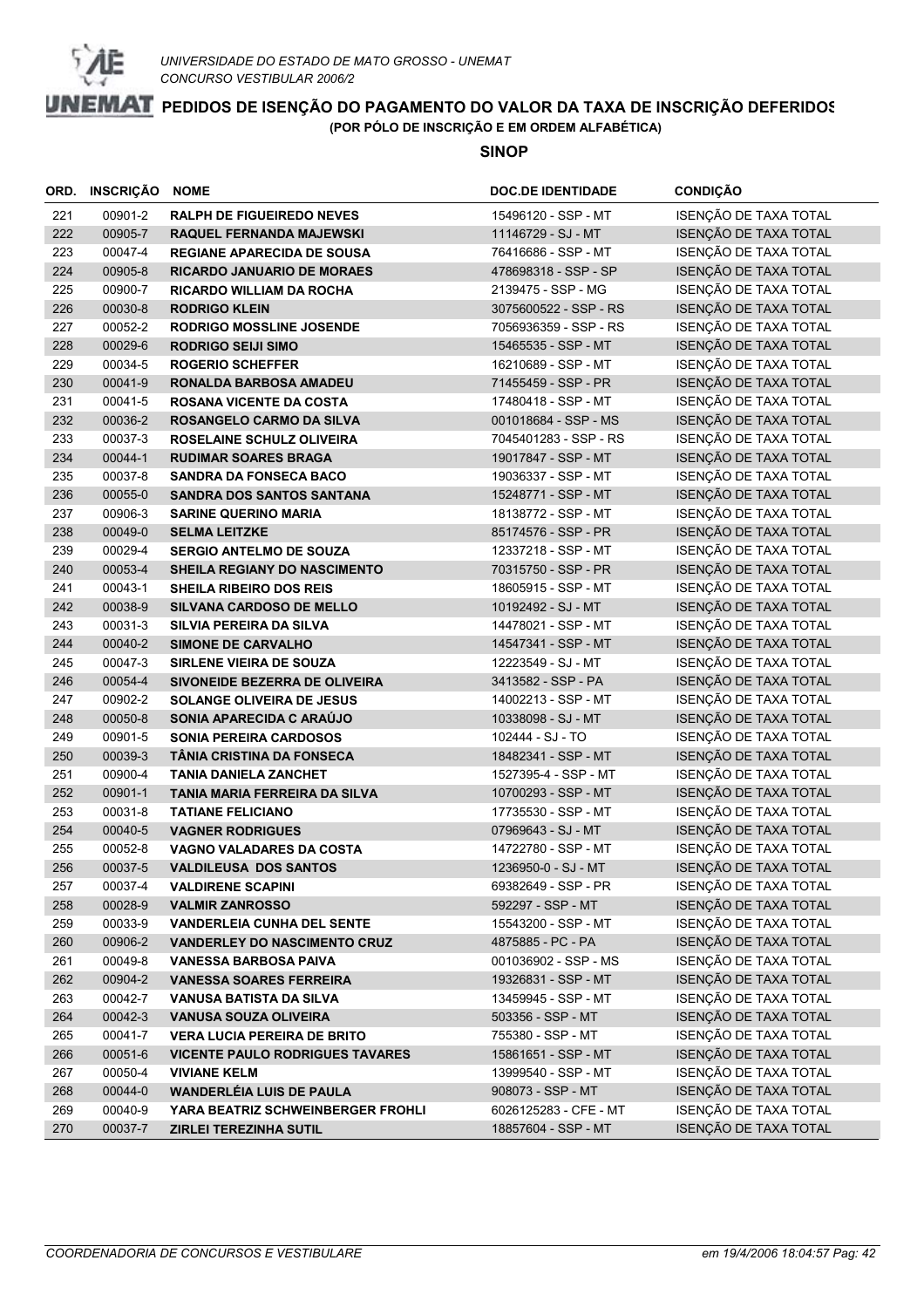

#### **SORRISO**

| ORD.           | <b>INSCRIÇÃO</b> | <b>NOME</b>                             | <b>DOC.DE IDENTIDADE</b> | <b>CONDIÇÃO</b>       |
|----------------|------------------|-----------------------------------------|--------------------------|-----------------------|
|                | 00072-2          | <b>CÉSAR HENRIQUE MARQUES CITADELLA</b> | 17636345 - SSP - MT      | ISENÇÃO DE TAXA TOTAL |
| 2              | 00071-6          | <b>EDER E SILVA ALBINO</b>              | 4498761 - PC -           | ISENÇÃO DE TAXA TOTAL |
| 3              | 00072-3          | <b>EMERSON BARBOSA SEVERINO</b>         | 298589953 - SSP - SP     | ISENÇÃO DE TAXA TOTAL |
| $\overline{4}$ | 00071-5          | <b>FABIANA DO SACRAMENTO DA SILVA</b>   | 174878420017 - SSP - MA  | ISENÇÃO DE TAXA TOTAL |
| 5              | 00070-3          | <b>FANNY ESTELLY CISNEROS RECALDE</b>   | 16372131 - SSP - MT      | ISENÇÃO DE TAXA TOTAL |
| 6              | 00071-4          | <b>HELEN DOS SANTOS GARCIA</b>          | 16578856 - SSP - MT      | ISENÇÃO DE TAXA TOTAL |
| 7              | 00070-6          | <b>JESSICA SCHIRLEI PACHECO ALBINO</b>  | 14593017 - SSP - MT      | ISENÇÃO DE TAXA TOTAL |
| 8              | 00071-9          | <b>JOÃO BATISTA MOREIRA SOBRINHO</b>    | 18718701 - SSP - MT      | ISENÇÃO DE TAXA TOTAL |
| 9              | 00070-8          | <b>LENIRES ROSARIA DOS SANTOS</b>       | 15702421 - SSP - MT      | ISENÇÃO DE TAXA TOTAL |
| 10             | 00070-4          | <b>MARCELO ALVES BISPO</b>              | 0926417445 - MINEX - MS  | ISENÇÃO DE TAXA TOTAL |
| 11             | 00071-8          | <b>MARIA ROSA ALVES</b>                 | 12315222 - SJ - MT       | ISENÇÃO DE TAXA TOTAL |
| 12             | 00070-1          | <b>ROBERTA DOMINGUES PORTO</b>          | 293371362 - SSP - SP     | ISENÇÃO DE TAXA TOTAL |
| 13             | 00071-0          | <b>SUZANA DE SOUZA BENITES</b>          | 18262082 - SSP - MT      | ISENÇÃO DE TAXA TOTAL |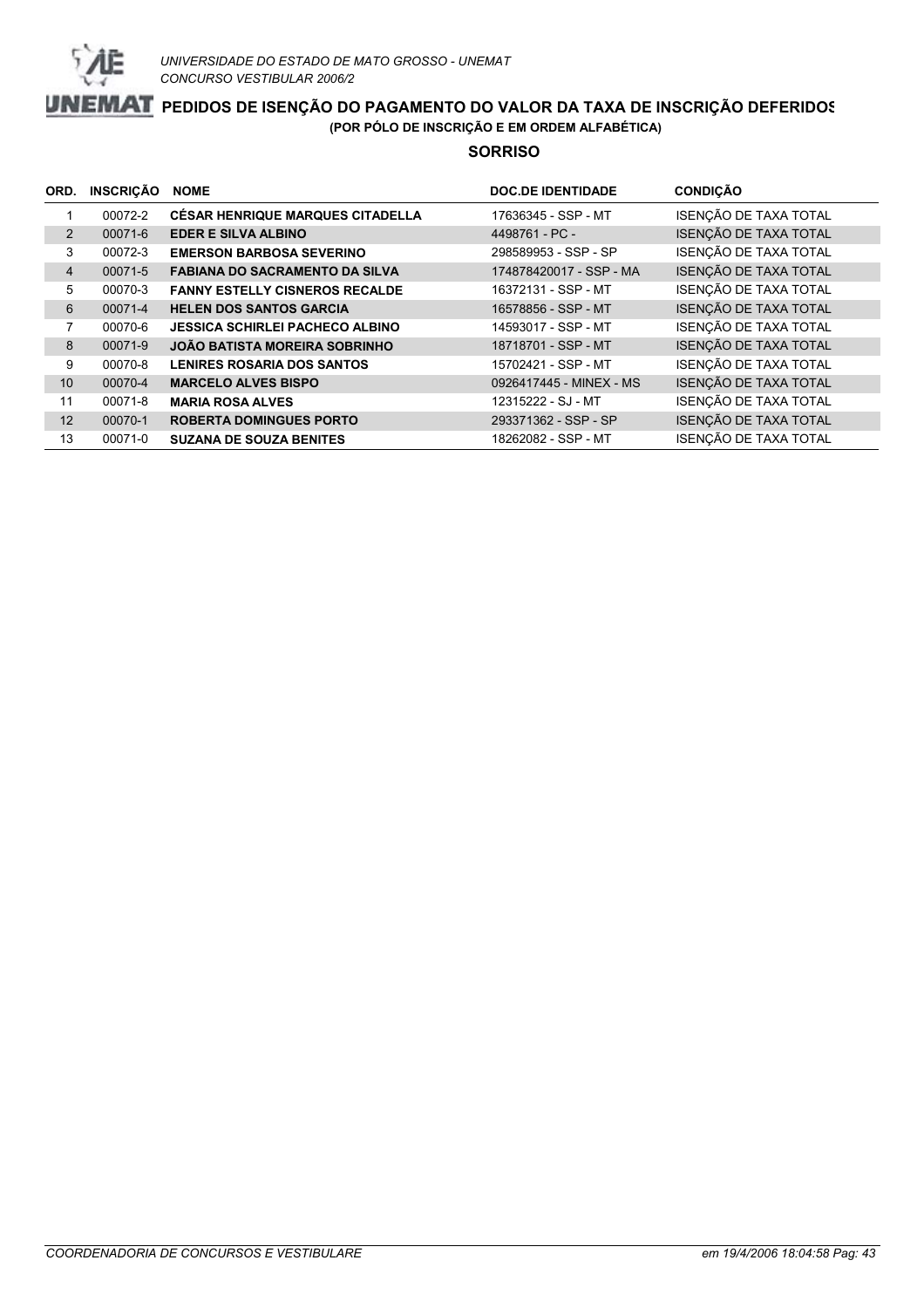

|                | ORD. INSCRIÇÃO NOME |                                                                  | <b>DOC.DE IDENTIDADE</b>                   | <b>CONDIÇÃO</b>                                |
|----------------|---------------------|------------------------------------------------------------------|--------------------------------------------|------------------------------------------------|
| $\mathbf{1}$   | 00175-5             | <b>ADAUSON JOSÉ SILVA</b>                                        | 12462896 - SPS - MT                        | ISENÇÃO DE TAXA PARCIAL                        |
| $\overline{2}$ | 00177-1             | <b>ADNILSON ALVES DE ANDRADE</b>                                 | 10922008 - SSP - MT                        | ISENÇÃO DE TAXA TOTAL                          |
| 3              | 00189-8             | ADRIANA RODRIGUES DE OLIVEIRA                                    | 14566680 - SSP - MT                        | ISENÇÃO DE TAXA TOTAL                          |
| 4              | 00194-6             | <b>AGEU MARTINS</b>                                              | 875518 - SSP - MT                          | ISENÇÃO DE TAXA TOTAL                          |
| 5              | 00198-9             | <b>AGUINELHO FERREIRA BORGES</b>                                 | 11196726 - SSP - MT                        | ISENÇÃO DE TAXA TOTAL                          |
| 6              | 00193-4             | AILTON ALVES DE SOUZA                                            | 728373 - SSP - MT                          | ISENÇÃO DE TAXA TOTAL                          |
| $\overline{7}$ | 00180-4             | ALESSANDRA SILVA DOS SANTOS                                      | 14448963 - SSP - MT                        | ISENÇÃO DE TAXA TOTAL                          |
| 8              | 00174-4             | ALESSANDRA TEODORA DE OLIVEIRA                                   | 17093350 - SSP - MT                        | ISENÇÃO DE TAXA TOTAL                          |
| 9              | 00193-5             | ALEXANDRE JOÃO RIBEIRO                                           | 13292528 - SSP - MT                        | ISENÇÃO DE TAXA TOTAL                          |
| 10             | 00179-9             | <b>ALINE DA SILVA MOURA</b>                                      | 16892623 - SSP - MT                        | ISENÇÃO DE TAXA TOTAL                          |
| 11             | 00178-2             | ALPINIANO LOPES GALVÃO                                           | 289414 - SSP - MT                          | ISENÇÃO DE TAXA TOTAL                          |
| 12             | 00185-5             | <b>ALTEMAR DIAS DA GAMA</b>                                      | 13553941 - SSP - MT                        | ISENÇÃO DE TAXA TOTAL                          |
| 13             | 00197-7             | ALTIVO DE OLIVEIRA SOUZA                                         | 470258640 - SSP - SP                       | ISENÇÃO DE TAXA TOTAL                          |
| 14             | 00195-7             | ALZENI DO NASCIMENTO GONÇALVES                                   | 10371427 - SSP - MT                        | ISENÇÃO DE TAXA TOTAL                          |
| 15             | 00187-9             | ALZIRENE DE MELO MACHADO PEIXOTO                                 | 13836790 - SSP - MT                        | ISENÇÃO DE TAXA TOTAL                          |
| 16             | 00183-4             | <b>ALZIRETHE FRANCISCA DE MORAES</b>                             | 638312 - SSP - MT                          | ISENÇÃO DE TAXA TOTAL                          |
| 17             | 00183-6             | ANA APARECIDA DA MOTA LEMES                                      | 14471833 - SSP - MT                        | ISENÇÃO DE TAXA TOTAL                          |
| 18             | 00193-8             | ANA CLÉA SILVA DOS SANTOS                                        | 00105999 - SSP - MS                        | ISENÇÃO DE TAXA TOTAL                          |
| 19             | 00188-7             | <b>ANA PAULA DA SILVA</b>                                        | 13314700 - SSP - MT                        | ISENÇÃO DE TAXA TOTAL                          |
| 20             | 00179-4             | <b>ANA PAULA RIBEIRO</b>                                         | 18463258 - SSP - MT                        | ISENÇÃO DE TAXA TOTAL                          |
| 21             | 00198-6             | ANDER CLEBISON SILVA DOS SANTOS                                  | 14758750 - RFB - MT                        | ISENÇÃO DE TAXA TOTAL                          |
| 22             | 00180-2             | ANDERSON LUCIR NAVA DE SOUZA                                     | 15223159 - SSP - MT                        | ISENÇÃO DE TAXA TOTAL                          |
| 23             | 00185-3             | ANDERSON RODRIGUES DE LIMA                                       | 300942088612 - SSP - MT                    | ISENÇÃO DE TAXA TOTAL                          |
| 24             | 00172-0             | <b>ANDERSSON PIRES DOS SANTOS</b>                                | 17660955 - SSP - MT                        | ISENÇÃO DE TAXA TOTAL                          |
| 25             | 00166-7             | ANDRÉIA LEANDRO DE MENDONÇA                                      | 14116049 - SSP - MT                        | ISENÇÃO DE TAXA TOTAL                          |
| 26             | 00193-6             | <b>ANTONIO FERREIRA GOMES</b>                                    | 14644886 - SSP - MT                        | ISENÇÃO DE TAXA TOTAL                          |
| 27             | 00170-6             | <b>ANTONIO PEREIRA DE FARIAS</b>                                 | 14383012 - SSP - MT                        | ISENÇÃO DE TAXA TOTAL                          |
| 28             | 00174-2             | ARACY ALVES DE SOUZA                                             | 733280 - SSP - MT                          | ISENÇÃO DE TAXA TOTAL                          |
| 29             | 00197-6             | <b>ASHBEL PERRUT DOS SANTOS</b>                                  | 17347181 - SSP - MT                        | ISENÇÃO DE TAXA TOTAL                          |
| 30             | 00193-2             | <b>CARINA FÁTIMA KOCHCHANN</b>                                   | 14545608 - SSP - MT                        | ISENÇÃO DE TAXA TOTAL                          |
| 31             | 00190-4             | <b>CASSIANO LUIZ SZTOLTZ</b>                                     | 4783972 - SSP - SC                         | ISENÇÃO DE TAXA TOTAL                          |
| 32             | 00167-8             | <b>CASTORINA ELISA MARQUES AQUINO</b>                            | 910436 - SSP - MT                          | ISENÇÃO DE TAXA TOTAL                          |
| 33             | 00197-4             | <b>CHOILAILA RODRIGUES ANDRADE</b>                               | 18573452 - SSP - MT                        | ISENÇÃO DE TAXA TOTAL                          |
| 34             | 00180-3             | <b>CÍLCIO GLORIA DOS SANTOS</b>                                  | 13291424 - SSP - MT                        | ISENÇÃO DE TAXA TOTAL                          |
| 35             | 00177-9             | <b>CLECIA PEREIRA DA SILVA</b>                                   | $15820653 - -$                             | ISENÇÃO DE TAXA TOTAL                          |
| 36             | 00171-1             | <b>CLELIA DE SOUZA SANTOS</b>                                    | 969922 - SSP - MT                          | ISENÇÃO DE TAXA TOTAL                          |
| 37             | 00189-3             | <b>CLEONICE ALVES RIBEIRO</b>                                    | 19802919 - SSP - MT                        | ISENÇÃO DE TAXA TOTAL                          |
| 38             | 00190-6             | DACIR CATARINO DA SILVA                                          | 11653981 - SJ - MT                         | ISENÇÃO DE TAXA TOTAL                          |
| 39             | 00189-6             | DAVI JOSÉ DE FREITAS                                             | 73284592 - SSP - MT                        | ISENÇÃO DE TAXA TOTAL                          |
| 40             | 00185-4             | <b>DAVID OLIVEIRA CASTRO JUNIOR</b>                              | 10080660 - SSP - MT                        | ISENÇÃO DE TAXA TOTAL                          |
| 41             | 00176-8             | DAYANA ESTAVEL MOURÃO                                            | 20025971 - SSP - MT                        | ISENÇÃO DE TAXA TOTAL                          |
| 42             | 00190-3             | <b>DÉBORA DUARTE MENDES</b>                                      | 18542107 - SSP - MT                        | ISENÇÃO DE TAXA TOTAL                          |
| 43             | 00183-0             | <b>EDERSON JUNIO PELISSARI</b>                                   | 13453076 - SSP - MT                        | ISENÇÃO DE TAXA TOTAL                          |
| 44             | 00178-1             | <b>EDEVAGNER TOMAZ</b>                                           | 12360791 - SSP - MT                        | ISENÇÃO DE TAXA TOTAL                          |
| 45             | 00171-2             | <b>EDILAINE PERES DA SILVA</b><br><b>EDNA OLIVEIRA DE CAMPOS</b> | 14931672 - SSP - MT<br>12200549 - SSP - MT | ISENÇÃO DE TAXA TOTAL                          |
| 46             | 00173-9             |                                                                  |                                            | ISENÇÃO DE TAXA TOTAL                          |
| 47<br>48       | 00178-0<br>00193-7  | EDUARDO JUNIOR GUIA ALT                                          | 13533525 - SSP - MT<br>13703927 - SSP - MT | ISENÇÃO DE TAXA TOTAL<br>ISENÇÃO DE TAXA TOTAL |
| 49             |                     | ELIANA DE OLIVEIRA<br>ELIANDRA FRANCELLI PERES DA SILVA          | 18953425 - SSP - MT                        | ISENÇÃO DE TAXA TOTAL                          |
| 50             | 00171-5<br>00182-9  | <b>ELIENE SILVA DEODATO</b>                                      | 14310309 - -                               | ISENÇÃO DE TAXA TOTAL                          |
|                | 00195-9             | ELISÂNGELA DOS SANTOS PRIMAK                                     |                                            | ISENÇÃO DE TAXA TOTAL                          |
| 51<br>52       | 00177-8             | ELISANGELA MARTINS DA SILVA                                      | 14023865 - SSP - MT<br>13482220 - SSP - MT | ISENÇÃO DE TAXA TOTAL                          |
| 53             | 00173-6             | <b>EVANIA XAVIER DA SILVA</b>                                    | 760082 - SSP - MT                          | ISENÇÃO DE TAXA TOTAL                          |
| 54             | 00177-7             | <b>EWENTON OLIVEIRA DE SOUZA</b>                                 | 17221153 - SSP - MT                        | ISENÇÃO DE TAXA TOTAL                          |
| 55             | 00166-1             | <b>FABIANA DUARTE FELISBERTO</b>                                 | 10326782 - SSP - MT                        | ISENÇÃO DE TAXA TOTAL                          |
|                |                     |                                                                  |                                            |                                                |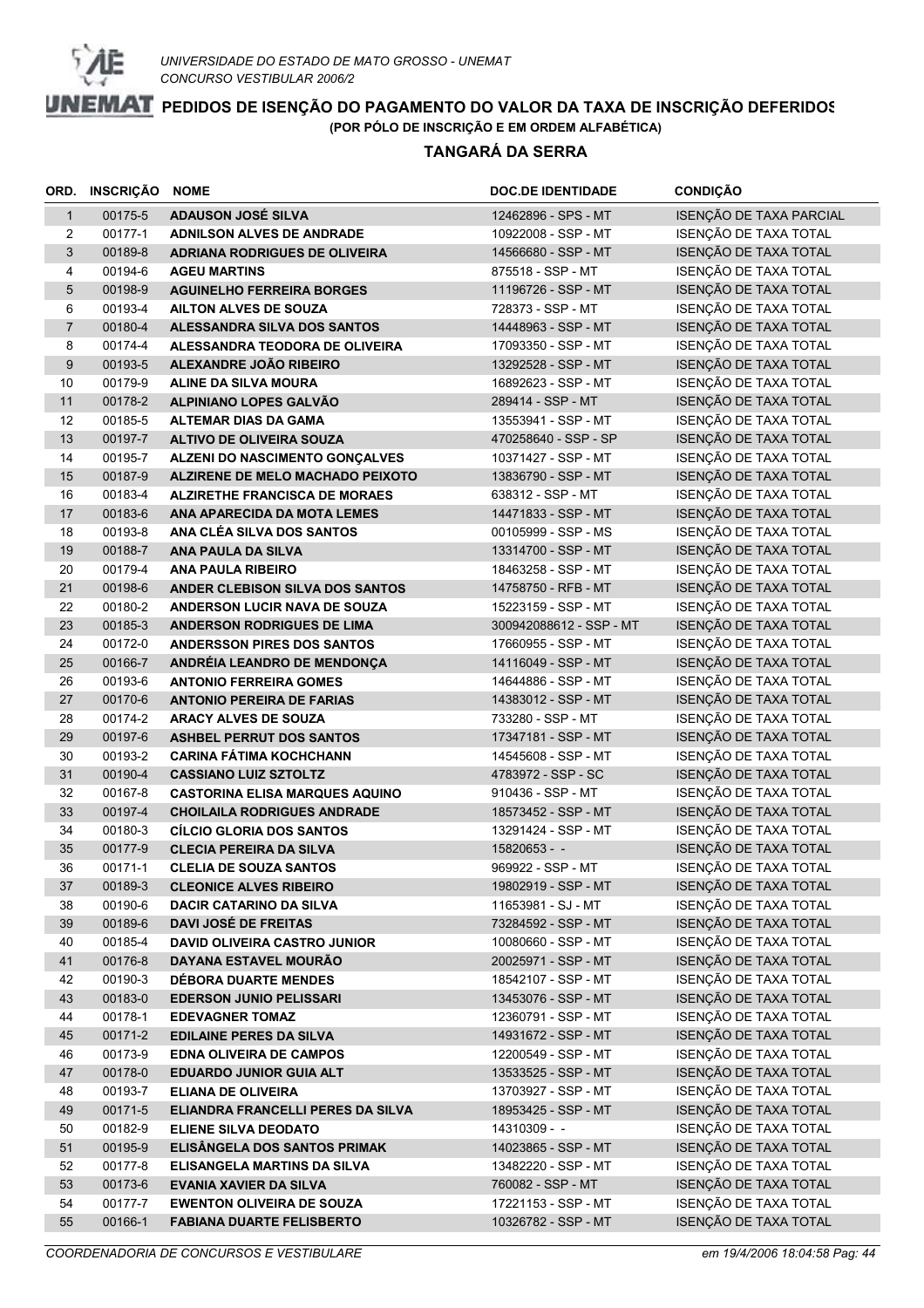

|     | ORD. INSCRIÇÃO NOME |                                            | <b>DOC.DE IDENTIDADE</b> | <b>CONDIÇÃO</b>       |
|-----|---------------------|--------------------------------------------|--------------------------|-----------------------|
| 56  | 00170-1             | <b>FABIANO APARECIDO CAVALLARI</b>         | 11975466 - SSP - MT      | ISENÇÃO DE TAXA TOTAL |
| 57  | 00184-2             | <b>FABIANO MARCIO DE MATOS</b>             | 16770340 - SSP - MT      | ISENÇÃO DE TAXA TOTAL |
| 58  | 00169-5             | <b>FERNANDA PEREIRA DA SILVA</b>           | 14068427 - SSP - MT      | ISENÇÃO DE TAXA TOTAL |
| 59  | 00168-5             | <b>FLÁVIO RONALDO ALVES</b>                | 10847944 - SSP - MT      | ISENÇÃO DE TAXA TOTAL |
| 60  | 00173-8             | <b>FLÁVIO ROSA</b>                         | 12842524 - SSP - MT      | ISENÇÃO DE TAXA TOTAL |
| 61  | 00172-6             | <b>FRANCISCA DE PAULA VANIS DOS SANTOS</b> | 13038516 - -             | ISENÇÃO DE TAXA TOTAL |
| 62  | 00178-6             | <b>FRANCISCA KEILA SILVA FERREIRA</b>      | 15002136 - SSP - MT      | ISENÇÃO DE TAXA TOTAL |
| 63  | 00172-9             | <b>GERALDO NUNES DE SOUZA</b>              | 12516473 - SEJE - MT     | ISENÇÃO DE TAXA TOTAL |
| 64  | 00196-0             | <b>GESSILENE ALVES GOMES</b>               | 11262508 - SSP - MT      | ISENÇÃO DE TAXA TOTAL |
| 65  | 00198-4             | <b>GILBERTO SOUSA MARTINS</b>              | 4327557 - SRGUP - PA     | ISENÇÃO DE TAXA TOTAL |
| 66  | 00181-8             | <b>GILVANE LUIZ SOTORIVA BATTISTI</b>      | 78409126 - SSP - PR      | ISENÇÃO DE TAXA TOTAL |
| 67  | 00165-3             | <b>GISELE DA CONCEIÇÃO</b>                 | 15110222 - SSP - MT      | ISENÇÃO DE TAXA TOTAL |
| 68  | 00193-3             | <b>GISELE DE MIRANDA SOUZA</b>             | 15548554 - SSP - MT      | ISENÇÃO DE TAXA TOTAL |
| 69  | 00175-8             | <b>GIVANILDO GOMES SIMIÃO</b>              | 928147 - SSP - MT        | ISENÇÃO DE TAXA TOTAL |
| 70  | 00188-5             | <b>GLAUDSTON ANGELO RAMOS MARTINS</b>      | 16768426 - SPS - MT      | ISENÇÃO DE TAXA TOTAL |
| 71  | 00183-5             | <b>GUEIBILA DAIANE DIAS</b>                | 13195212 - SSP - MT      | ISENÇÃO DE TAXA TOTAL |
| 72  | 00193-0             | <b>GUMERCINDO DA SILVA SOUZA</b>           | 14898306 - SSP - MT      | ISENÇÃO DE TAXA TOTAL |
| 73  | 00186-0             | <b>GUTEMBERGUE MONTEIRO PEREIRA</b>        | 5404046 - SSP - PE       | ISENÇÃO DE TAXA TOTAL |
| 74  | 00169-3             | <b>HILTON FABIO ALVES</b>                  | 11481706 - SSP - MT      | ISENÇÃO DE TAXA TOTAL |
| 75  | 00171-8             | <b>IRACILDA SANTA DA SILVA</b>             | 15227251 - SSP - MT      | ISENÇÃO DE TAXA TOTAL |
| 76  | 00187-4             | <b>ISLAINE ARAUJO DE OLIVEIRA</b>          | 13708910 - SSP - MT      | ISENÇÃO DE TAXA TOTAL |
| 77  | 00176-6             | <b>IVONE PEREIRA GOMES</b>                 | 17737249 - SSP - MT      | ISENÇÃO DE TAXA TOTAL |
| 78  | 00191-6             | <b>IZAIAS DE ALMEIDA RAMOS</b>             | 551072 - -               | ISENÇÃO DE TAXA TOTAL |
| 79  | 00188-3             | <b>JACIANE SANTIAGO BORGES</b>             | 15471411 - SPS - MT      | ISENÇÃO DE TAXA TOTAL |
| 80  | 00186-9             | <b>JANDERSON REBECA ROCHA</b>              | 13678833 - SSP - MT      | ISENÇÃO DE TAXA TOTAL |
| 81  | 00167-7             | <b>JEOVANA JARDINI BRANDÃO</b>             | 963290 - SSP - MT        | ISENÇÃO DE TAXA TOTAL |
| 82  | 00169-2             | JOANA DOS SANTOS BARROS ABELHA             | 60457794 - SSP - PR      | ISENÇÃO DE TAXA TOTAL |
| 83  | 00189-2             | JOÃO PAULO FEITOSA DELMONDES               | 16049160 - SSP - MT      | ISENÇÃO DE TAXA TOTAL |
| 84  | 00192-1             | <b>JOÃO SILVIO DOS SANTOS</b>              | 14579103 - SSP - MT      | ISENÇÃO DE TAXA TOTAL |
| 85  | 00179-6             | JOICY MONALISA FARIA DE ALMEIDA            | 16316452 - SSP - MT      | ISENÇÃO DE TAXA TOTAL |
| 86  | 00165-8             | <b>JOSIANE APARECIDA SOUSA FERREIRA</b>    | 18226507 - SSP - MT      | ISENÇÃO DE TAXA TOTAL |
| 87  | 00194-9             | <b>JUCIELE SINDIAMARA DE SOUZA</b>         | 15819876 - SSP - MT      | ISENÇÃO DE TAXA TOTAL |
| 88  | 00192-3             | <b>JUCILENE NERES DE MIRANDA</b>           | 19667027 - SSP - MT      | ISENÇÃO DE TAXA TOTAL |
| 89  | 00268-1             | <b>JULIANO JUNIOR KROTH</b>                | 88143590 - SSP - MT      | ISENÇÃO DE TAXA TOTAL |
| 90  | 00268-4             | <b>JULIO CESAR BARBOSA DUARTE</b>          | 000846332 - SSP - MS     | ISENÇÃO DE TAXA TOTAL |
| 91  | 00169-8             | JULIO CÉSAR LEAL FERREIRA                  | 15572064 - SSP - MT      | ISENÇÃO DE TAXA TOTAL |
| 92  | 00174-9             | <b>JUSCILENIA PINHEIRO DE JESUS ALVES</b>  | 14203898 - SSP - MT      | ISENÇÃO DE TAXA TOTAL |
| 93  | 00268-2             | KALYNCA FALCÃO LOCATELLI                   | 17442176 - SSP - MT      | ISENÇÃO DE TAXA TOTAL |
| 94  | 00188-6             | <b>KATHIUCE JESUS DA SILVA</b>             | 15647536 - SSP - MT      | ISENÇÃO DE TAXA TOTAL |
| 95  | 00165-4             | <b>KATISILAINE MARQUES MIOTTO</b>          | 001150040 - SSP - MS     | ISENÇÃO DE TAXA TOTAL |
| 96  | 00167-4             | <b>KEILA JACINTO SIQUEIRA</b>              | 19456743 - SSP - MT      | ISENÇÃO DE TAXA TOTAL |
| 97  | 00182-3             | <b>KELLI DA COSTA COELHO</b>               | 17068355 - SSP - MT      | ISENÇÃO DE TAXA TOTAL |
| 98  | 00185-8             | <b>KHRISTIANO DONINI BARBOSA</b>           | 09814957 - SSP - MT      | ISENÇÃO DE TAXA TOTAL |
| 99  | 00182-4             | <b>KLEITON BUCZKOSKI</b>                   | 19501005 - SSP - MT      | ISENÇÃO DE TAXA TOTAL |
| 100 | 00173-5             | <b>LAURA MELO MACHADO JESUS</b>            | 15953920 - SSP - MT      | ISENÇÃO DE TAXA TOTAL |
| 101 | 00189-0             | <b>LAURA MICHELLE MARQUES DA SILVA</b>     | 13053990 - SSP - MT      | ISENÇÃO DE TAXA TOTAL |
| 102 | 00168-9             | <b>LEANDRO DE CENA ARTUZO</b>              | 13820150 - SJ - MT       | ISENÇÃO DE TAXA TOTAL |
| 103 | 00181-9             | <b>LEANDRO DE SOUZA DALAZEN</b>            | 13615068 - SSP - MT      | ISENÇÃO DE TAXA TOTAL |
| 104 | 00195-1             | LEIDE JOSE DA SILVA DIAS                   | 15594041 - SSP - MT      | ISENÇÃO DE TAXA TOTAL |
| 105 | 00172-2             | <b>LEONARDO ALVES RABELO</b>               | 11224754 - SSP - MT      | ISENÇÃO DE TAXA TOTAL |
| 106 | 00185-2             | <b>LINDERCE BORGES DA SILVA</b>            | 07220545 - SSP - MT      | ISENÇÃO DE TAXA TOTAL |
| 107 | 00184-5             | <b>LINEI BIRK</b>                          | 2842980 - SSP - PA       | ISENÇÃO DE TAXA TOTAL |
| 108 | 00184-1             | <b>LISIANE FERREIRA GOMES</b>              | 13040510 - SSP - MT      | ISENÇÃO DE TAXA TOTAL |
| 109 | 00188-2             | LUCÉLIA ANDRADE COSTA                      | 13668358 - SSP - MT      | ISENÇÃO DE TAXA TOTAL |
| 110 | 00176-1             | LUCIANA DE OLIVEIRA DE A CARVALHO          | 10499130 - SJ - MT       | ISENÇÃO DE TAXA TOTAL |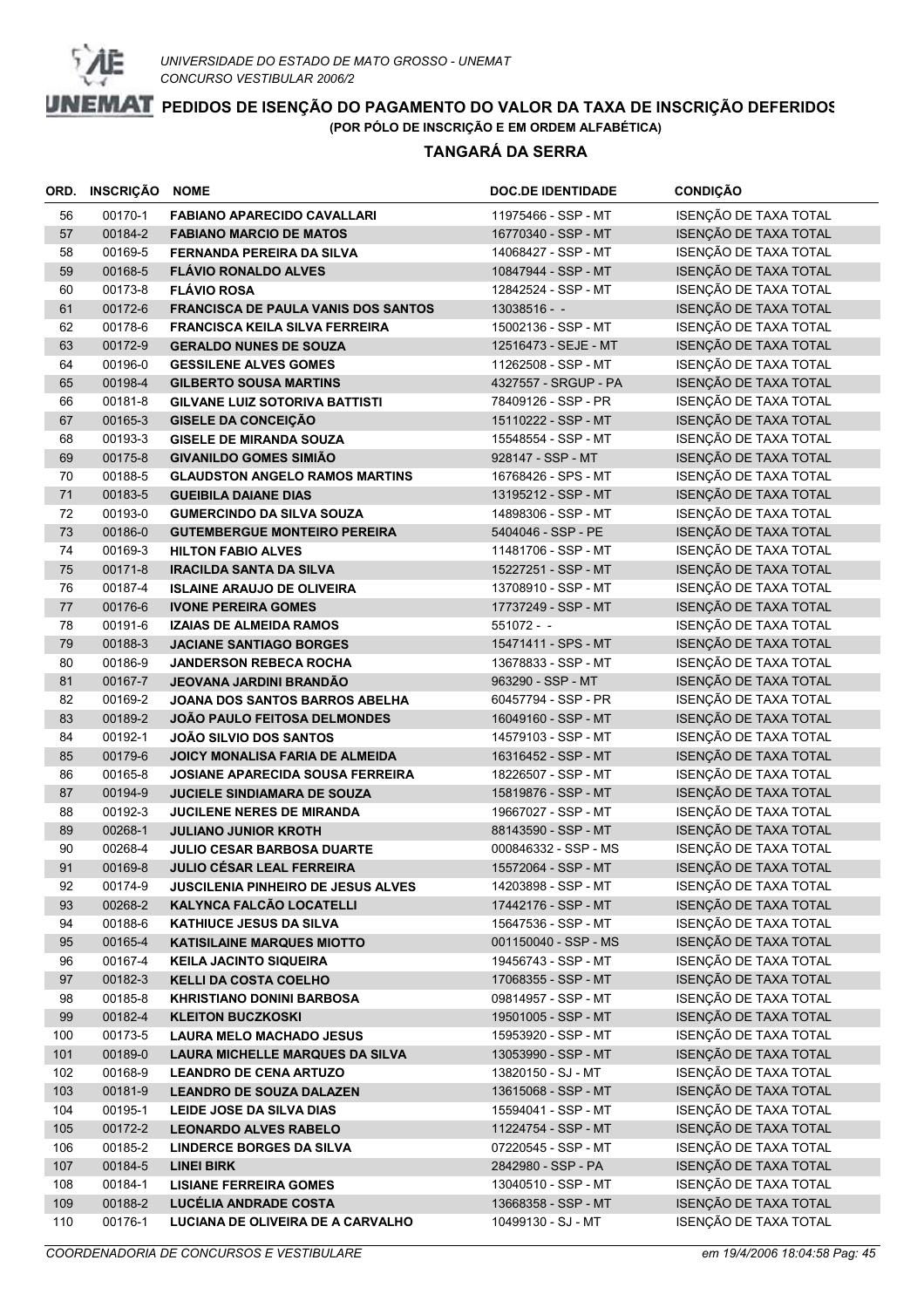

|     | ORD. INSCRIÇÃO | <b>NOME</b>                               | <b>DOC.DE IDENTIDADE</b> | <b>CONDIÇÃO</b>       |
|-----|----------------|-------------------------------------------|--------------------------|-----------------------|
| 111 | 00190-7        | <b>LUCIANA RAMALHO RIBEIRO</b>            | 15312348 - SSP - MT      | ISENÇÃO DE TAXA TOTAL |
| 112 | 00171-0        | <b>LUCIANA VOLTOLINI</b>                  | 14354993 - SSP - MT      | ISENÇÃO DE TAXA TOTAL |
| 113 | 00194-8        | <b>LUCIANO NINFA DE ARANTES</b>           | 16293002 - SSP - MT      | ISENÇÃO DE TAXA TOTAL |
| 114 | 00168-4        | <b>LUCIANO PIRES DOS SANTOS</b>           | 17590663 - SSP - MT      | ISENÇÃO DE TAXA TOTAL |
| 115 | 00195-8        | <b>LUCIENE ALVES GOMES</b>                | 17971772 - SSP - MT      | ISENÇÃO DE TAXA TOTAL |
| 116 | 00195-5        | <b>LUCIENE CARLOS VIEIRA DUARTE</b>       | 14382679 - SSP - MT      | ISENÇÃO DE TAXA TOTAL |
| 117 | 00192-6        | LUCINÉIA SOARES DA SILVA                  | 15515290 - SSP - MT      | ISENÇÃO DE TAXA TOTAL |
| 118 | 00179-0        | LÚCIO AVELINO OZANAZOKAESE                | 15515567 - SSP - MT      | ISENÇÃO DE TAXA TOTAL |
| 119 | 00168-3        | <b>LUIZ CARLOS CHAVES</b>                 | 10509801 - SSP - MT      | ISENÇÃO DE TAXA TOTAL |
| 120 | 00193-1        | <b>LUZIMAR VAZ DOS SANTOS</b>             | 06081533 - SSP - MT      | ISENÇÃO DE TAXA TOTAL |
| 121 | 00167-3        | <b>MARA KEILLY VIEIRA DA SILVA</b>        | 17511178 - SSP - MT      | ISENÇÃO DE TAXA TOTAL |
| 122 | 00169-4        | <b>MARCIA LUCIAN DOS REIS</b>             | 13837125 - SSP - MT      | ISENÇÃO DE TAXA TOTAL |
| 123 | 00168-1        | <b>MÁRCIA SANTA DE ALMEIDA</b>            | 08849862 - SSP - MT      | ISENÇÃO DE TAXA TOTAL |
| 124 | 00172-1        | <b>MARCIEL ANTONIO DE PAULA</b>           | 10765085 - SJ - MT       | ISENÇÃO DE TAXA TOTAL |
| 125 | 00172-3        | <b>MARCILENE LEMES DA SILVA</b>           | 18467105 - SSP - MT      | ISENÇÃO DE TAXA TOTAL |
| 126 | 00166-4        | <b>MARCIONE MANOEL DE ARRUDA</b>          | 17604705 - SSP - MT      | ISENÇÃO DE TAXA TOTAL |
| 127 | 00170-9        | <b>MARCOS ANTONIO DE ALMEIDA</b>          | 839854 - SSP - MT        | ISENÇÃO DE TAXA TOTAL |
| 128 | 00189-4        | <b>MARCYELY RICALDE CABALLERO</b>         | 10847545 - SJ - MT       | ISENÇÃO DE TAXA TOTAL |
| 129 | 00192-0        | <b>MARIA ADRIANA PICOLOTTI</b>            | 257747928 - SSP - SP     | ISENÇÃO DE TAXA TOTAL |
| 130 | 00190-8        | <b>MARIA ANTÔNIA MIRANDA RUDES</b>        | 18657095 - SSP - MT      | ISENÇÃO DE TAXA TOTAL |
| 131 | 00179-1        | <b>MARIA CICERA DA SILVA</b>              | 12974110 - SSP - MT      | ISENÇÃO DE TAXA TOTAL |
| 132 | 00194-1        | <b>MARIA CILENE ROSENDO ALVES</b>         | 19942400 - SSP - MT      | ISENÇÃO DE TAXA TOTAL |
| 133 | 00171-7        | <b>MARIA ELZA REGINA DUTRA</b>            | 334362283 - SSP - SP     | ISENÇÃO DE TAXA TOTAL |
| 134 | 00194-4        | <b>MARIA ESTER SANTANA</b>                | 10608354 - SSP - MT      | ISENÇÃO DE TAXA TOTAL |
| 135 | 00183-2        | <b>MARIA JOSÉ RODRIGUES CRUZ SILVA</b>    | 299118101 - SSP - SP     | ISENÇÃO DE TAXA TOTAL |
| 136 | 00187-7        | <b>MARIA LUCIA BEZERRA DO NASCIMENTO</b>  | 14533774 - -             | ISENÇÃO DE TAXA TOTAL |
| 137 | 00165-9        | <b>MARIA RODRIGUES</b>                    | 07761678 - SSP - MT      | ISENÇÃO DE TAXA TOTAL |
| 138 | 00196-3        | <b>MARIANA DE AZEVEDO CAMPOS</b>          | 13894447 - SSP - MT      | ISENÇÃO DE TAXA TOTAL |
| 139 | 00165-6        | <b>MARILDA KELITA PIRES DE MIRANDA</b>    | 30172306 - SSP - SE      | ISENÇÃO DE TAXA TOTAL |
| 140 | 00168-8        | <b>MARILDETE GOMES DOS S BARNABÉ</b>      | 17855861 - SSP - MT      | ISENÇÃO DE TAXA TOTAL |
| 141 | 00184-6        | <b>MARILUCIA D DOS SANTOS VOLJOLINI</b>   | 10495100 - SSP - MT      | ISENÇÃO DE TAXA TOTAL |
| 142 | 00268-3        | <b>MARTA REGINA DOS SANTOS CARVALHO</b>   | 14236036 - SSP - MT      | ISENÇÃO DE TAXA TOTAL |
| 143 | 00182-7        | <b>MAYNARA CRÍSLEY DE SOUZA ANDRADE</b>   | 001234871 - SSP - MS     | ISENÇÃO DE TAXA TOTAL |
| 144 | 00175-1        | <b>MERENICE DA GUIA BONFIM</b>            | 17557542 - SSP - MT      | ISENÇÃO DE TAXA TOTAL |
| 145 | 00183-1        | <b>MICHELLE CRISTHIANE MAURÍCIO</b>       | 10900152 - SSP - MT      | ISENÇÃO DE TAXA TOTAL |
| 146 | 00187-3        | <b>MILTON JÚNIOR DE OLIVEIRA</b>          | 14138484 - SSP - MT      | ISENÇÃO DE TAXA TOTAL |
| 147 | 00182-1        | <b>MIRIAM PONCIANO DA SILVA FERNANDES</b> | 14932768 - SSP - MT      | ISENÇÃO DE TAXA TOTAL |
| 148 | 00166-0        | <b>MIRIELE DAIANE PEREIRA</b>             | 17852870 - SSP - MT      | ISENÇÃO DE TAXA TOTAL |
| 149 | 00165-7        | <b>MÔNICA APARECIDA SILVA SOUZA</b>       | 18693334 - SSP - MT      | ISENÇÃO DE TAXA TOTAL |
| 150 | 00192-9        | <b>MONICA DE MELLO PIMENTEL</b>           | 14267667 - SSP - MT      | ISENÇÃO DE TAXA TOTAL |
| 151 | 00171-6        | <b>MONICA SILVA DE FREITAS</b>            | 13729268 - SSP - MT      | ISENÇÃO DE TAXA TOTAL |
| 152 | 00172-8        | <b>NEILDE FONTES DA SILVA</b>             | 10893679 - SSP - MT      | ISENÇÃO DE TAXA TOTAL |
| 153 | 00176-4        | <b>NYKELLY GUEDES FERREIRA</b>            | 19189613 - SSP - MT      | ISENÇÃO DE TAXA TOTAL |
| 154 | 00169-0        | <b>ODILIA DE SOUZA SEVERINO</b>           | 4415546 - DGPC - GO      | ISENÇÃO DE TAXA TOTAL |
| 155 | 00173-0        | <b>ODILON GOMES TEIXEIRA</b>              | 11057424 - SSJ - MT      | ISENÇÃO DE TAXA TOTAL |
| 156 | 00198-8        | <b>ODIRLEY APARECIDO DE OLIVEIRA</b>      | 11490128 - SJ - MT       | ISENÇÃO DE TAXA TOTAL |
| 157 | 00187-6        | <b>OSMAIR RODRIGUES BORGES</b>            | 07364288 - SSP - MT      | ISENÇÃO DE TAXA TOTAL |
| 158 | 00197-3        | <b>PATRICIA DUARTE DA ROCHA</b>           | 16342216 - SSP - MT      | ISENÇÃO DE TAXA TOTAL |
| 159 | 00170-4        | PATRICIA MARIA DA SILVA                   | 16500105 - SSP - MT      | ISENÇÃO DE TAXA TOTAL |
| 160 | 00177-4        | <b>PATRICIA VIEIRA DE SOUZA</b>           | 16988590 - SSP - MT      | ISENÇÃO DE TAXA TOTAL |
| 161 | 00174-0        | PAULA MARQUES DE FIGUEIREDO               | 16038029 - SSP - MT      | ISENÇÃO DE TAXA TOTAL |
| 162 | 00191-8        | PAULO GUIMARÃES CAMELO                    | 808904 - SSP - MT        | ISENÇÃO DE TAXA TOTAL |
| 163 | 00166-5        | PAULO HENRIQUE VIEIRA                     | 423098469 - SSP - SP     | ISENÇÃO DE TAXA TOTAL |
| 164 | 00178-7        | PAULO RENATO RODRIGUÊS                    | 11805960 - SSP - MT      | ISENÇÃO DE TAXA TOTAL |
| 165 | 00191-5        | POLIANA CUSTODIO CORREIA                  | 19898436 - SSP - MT      | ISENÇÃO DE TAXA TOTAL |